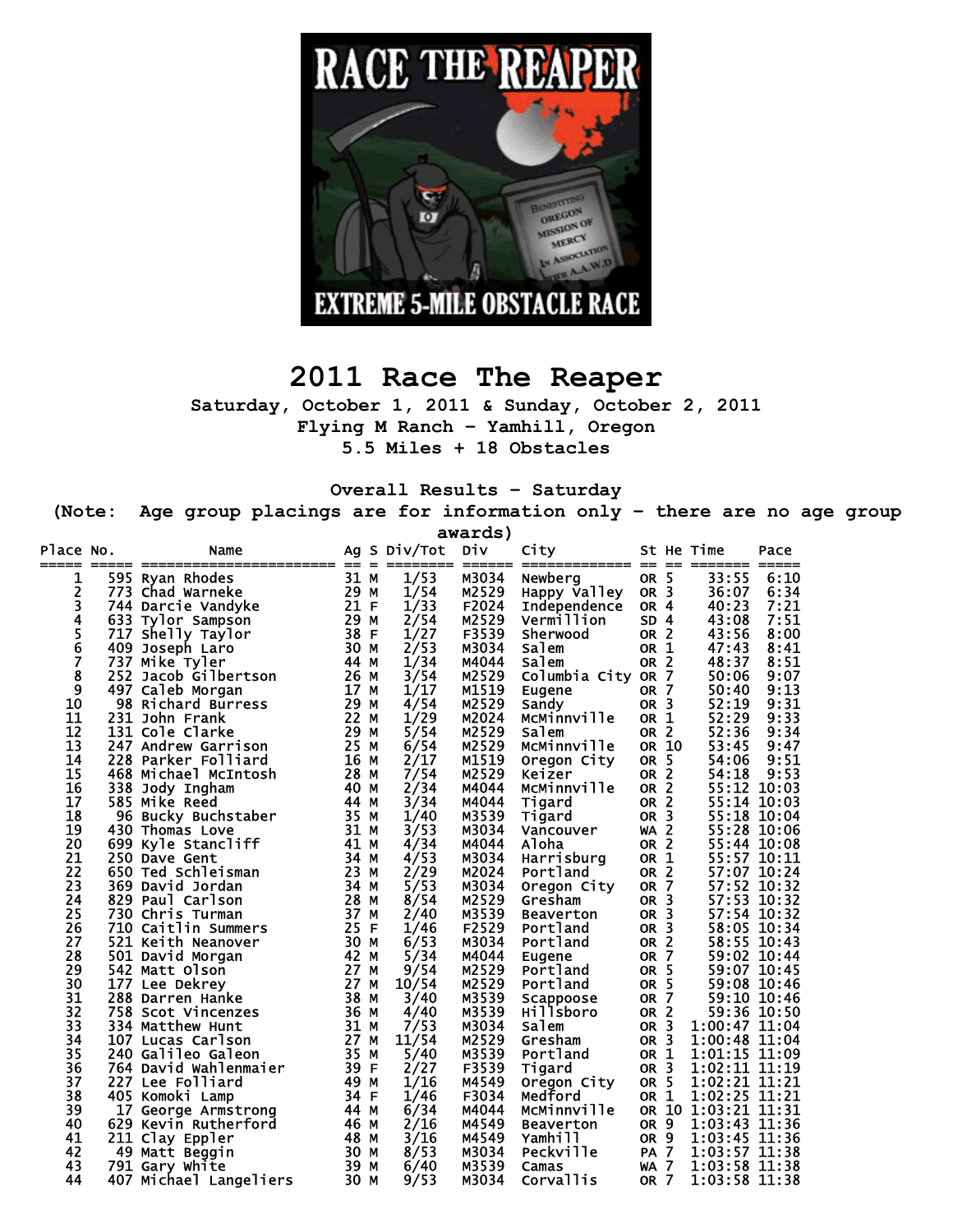| 45         | 664 Melissa Scott                                                                                                                                                                                                                                        | 23 F         | 2/33           | F2024          | Corvallis                     | OR 7                               | 1:03:59 11:38                  |
|------------|----------------------------------------------------------------------------------------------------------------------------------------------------------------------------------------------------------------------------------------------------------|--------------|----------------|----------------|-------------------------------|------------------------------------|--------------------------------|
| 46         | 97 Kurt Burress                                                                                                                                                                                                                                          | 24 M         | 3/29           | M2024          | Sandy                         | OR <sub>3</sub>                    | 1:05:06 11:51                  |
| 47         | 109 Nicholas Carter                                                                                                                                                                                                                                      | 47 M         | 4/16           | M4549          | Salem                         | OR 5                               | 1:05:22 11:54                  |
| 48<br>49   | 845 Michael Kune                                                                                                                                                                                                                                         | 30 M<br>25 M | 10/53<br>12/54 | M3034          | Portland                      | OR <sub>8</sub>                    | 1:05:25 11:54<br>1:05:28 11:55 |
| 50         | 651 Kyle Schmidig<br>340 Hayden Ingram                                                                                                                                                                                                                   | 18 M         | 3/17           | M2529<br>M1519 | Stayton<br>Battle Ground WA 2 | OR <sub>2</sub>                    | 1:05:28 11:55                  |
| 51         | 599 Christy Richards                                                                                                                                                                                                                                     | 18 F         | 1/10           | F1519          | Portland                      | OR 1                               | 1:05:31 11:55                  |
| 52         | 776 Travis Warneke                                                                                                                                                                                                                                       | 24 M         | 4/29           | M2024          | Happy Valley OR 2             |                                    | 1:05:45 11:58                  |
| 53         | 209 Youssef El-Mansy                                                                                                                                                                                                                                     | 21 M         | 5/29           | M2024          | Aloha                         | OR 5                               | 1:06:40 12:08                  |
| 54         | 81 Nick Braman                                                                                                                                                                                                                                           | 20 M         | 6/29           | M2024          | Kalama                        | $WA$ 2                             | 1:06:45 12:09                  |
| 55         | 674 David Shinn                                                                                                                                                                                                                                          | 20 M         | 7/29           | M2024          | Tigard                        | OR <sub>9</sub>                    | 1:06:46 12:09                  |
| 56         | 636 Chuy Sandoval                                                                                                                                                                                                                                        | 33 M         | 11/53          | M3034          | Salem                         | OR 5                               | 1:07:06 12:12                  |
| 57         | 127 Christopher Cirino                                                                                                                                                                                                                                   | 39 M         | 7/40           | M3539          | Sherwood                      | OR <sub>6</sub>                    | 1:07:26 12:16                  |
| 58<br>59   | 323 Jon Holman<br>819 Michael Workman                                                                                                                                                                                                                    | 30 M<br>39 M | 12/53<br>8/40  | M3034<br>M3539 | Happy Valley<br>Ridgefield    | OR <sub>2</sub><br><b>WA 7</b>     | 1:07:28 12:16<br>1:07:29 12:17 |
| 60         | 116 Carolyn Chaney                                                                                                                                                                                                                                       | 42 F         | 1/22           | F4044          | Salem                         | OR <sub>9</sub>                    | 1:07:33 12:17                  |
| 61         | 770 Sean Wallace                                                                                                                                                                                                                                         | 26 M         | 13/54          | M2529          | Portland                      | OR 1                               | 1:07:34 12:17                  |
| 62         | 620 Vic Rosales                                                                                                                                                                                                                                          | 34 M         | 13/53          | M3034          | Fruitland                     | ID 9                               | 1:07:37 12:18                  |
| 63         | 503 Jodi Morris                                                                                                                                                                                                                                          | 23 F         | 3/33           | F2024          | Eugene                        | OR 2                               | 1:08:10 12:24                  |
| 64         | 397 Mychal Kramer                                                                                                                                                                                                                                        | 29 M         | 14/54          | M2529          | Gresham                       | OR <sub>2</sub>                    | 1:08:16 12:25                  |
| 65         | 124 Brent Christensen                                                                                                                                                                                                                                    | 36 M         | 9/40           | M3539          | Sherwood                      | OR 1                               | 1:08:27 12:27                  |
| 66         | 125 Catherine Christensen                                                                                                                                                                                                                                | 33 F         | 2/46           | F3034          | Sherwood                      | OR 1                               | 1:08:28 12:27                  |
| 67         | 835 Nathan Olin                                                                                                                                                                                                                                          | 17 M         | 4/17           | M1519          | <b>Kelso</b>                  | <b>WA 5</b>                        | 1:08:32 12:28                  |
| 68         | 381 John Kidd                                                                                                                                                                                                                                            | 35 M         | 10/40          | M3539          | Portland                      | OR <sub>3</sub>                    | 1:08:35 12:29                  |
| 69<br>70   | 538 Silas Ohlgren                                                                                                                                                                                                                                        | 25 M<br>33 M | 15/54<br>14/53 | M2529          | Philomath                     | OR <sub>3</sub>                    | 1:08:42 12:30<br>1:08:47 12:31 |
| 71         | 454 Nate Mataya<br>715 Jeff Taylor                                                                                                                                                                                                                       | 48 M         | 5/16           | M3034<br>M4549 | Keizer<br>Sherwood            | OR <sub>4</sub><br>OR <sub>2</sub> | 1:09:04 12:34                  |
| 72         | 680 Jer Sinnott                                                                                                                                                                                                                                          | 33 M         | 15/53          | M3034          | Tigard                        | OR <sub>4</sub>                    | 1:09:31 12:39                  |
| 73         | 506 Dave Mosgrove                                                                                                                                                                                                                                        | 41 M         | 7/34           | M4044          | Keizer                        | OR <sub>4</sub>                    | 1:09:33 12:39                  |
| 74         | 176 Lindsay Dekeyser                                                                                                                                                                                                                                     | 33 F         | 3/46           | F3034          | Happy Valley                  | OR <sub>4</sub>                    | 1:09:38 12:40                  |
| 75         | 201 Jennifer Egelseer                                                                                                                                                                                                                                    | 36 F         | 3/27           | F3539          | Portland                      | OR <sub>3</sub>                    | 1:09:40 12:40                  |
| 76         | 612 Daniel Rodgers                                                                                                                                                                                                                                       | 34 M         | 16/53          | M3034          | Salem                         | OR 6                               | 1:10:11 12:46                  |
| 77         | 424 Ryan Lobdell                                                                                                                                                                                                                                         | 22 M         | 8/29           | M2024          | Portland                      | OR <sub>5</sub>                    | 1:10:21 12:48                  |
| 78         | 705 Sky Stickney                                                                                                                                                                                                                                         | 22 M         | 9/29           | M2024          | Springfield                   | OR <sub>5</sub>                    | 1:10:23 12:48                  |
| 79         | 367 Trent Jones                                                                                                                                                                                                                                          | 22 M         | 10/29          | M2024          | Portland                      | OR 5                               | 1:10:28 12:49                  |
| 80         | 797 Jason Whitton                                                                                                                                                                                                                                        | 41 M         | 8/34           | M4044          | Corvallis                     |                                    | OR 10 1:10:31 12:50            |
| 81<br>82   | 714 Jed Taucher<br>541 Jessy Olin                                                                                                                                                                                                                        | 26 M<br>37 M | 16/54<br>11/40 | M2529<br>M3539 | Portland<br><b>Kelso</b>      | OR 5<br><b>WA 5</b>                | 1:10:34 12:50<br>1:10:36 12:51 |
| 83         | 755 Debbie Viegas                                                                                                                                                                                                                                        | 38 F         | 4/27           | F3539          | Portland                      | OR 1                               | 1:10:51 12:53                  |
| 84         | 754 Scott Viegar                                                                                                                                                                                                                                         | 36 M         | 12/40          | M3539          | Portland                      | OR 1                               | 1:10:52 12:53                  |
| 85         | 799 Justin Whitton                                                                                                                                                                                                                                       | 17 M         | 5/17           | M1519          | Corvallis                     |                                    | OR 10 1:11:10 12:57            |
| 86         | 64 Kristen Blake                                                                                                                                                                                                                                         | 29 F         | 2/46           | F2529          | West Linn                     | OR 1                               | 1:11:15 12:58                  |
| 87         | 757 Charlotte Vincenzes                                                                                                                                                                                                                                  | 31 F         | 4/46           | F3034          | Hillsboro                     | OR 2                               | 1:11:16 12:58                  |
| 88         | 583 Matthew Rasmussen                                                                                                                                                                                                                                    | 27 M         | 17/54          | M2529          | Keizer                        | OR <sub>2</sub>                    | 1:11:16 12:58                  |
| 89         | 45 Matt Bechtold                                                                                                                                                                                                                                         | 30 M         | 17/53          | M3034          | Tigard                        | OR 1                               | 1:11:16 12:58                  |
| 90         | 10 Charles Andrus                                                                                                                                                                                                                                        | 35 M         | 13/40          | M3539          | Yacolt                        | <b>WA 2</b>                        | 1:11:19 12:58                  |
| 91         | 531 Ray Normandeau                                                                                                                                                                                                                                       | 46 M         | 6/16           | M4549          | Portland                      |                                    | OR 10 1:11:22 12:59            |
| 92<br>93   | 509 Andrew Moyer<br>666 Darrin Seeds                                                                                                                                                                                                                     | 35 M<br>31 F | 14/40<br>5/46  | M3539<br>F3034 | Scappoose<br>Vancouver        | OR <sub>3</sub><br>$WA$ 3          | 1:11:23 12:59<br>1:11:26 13:00 |
| 94         | 505 Nicholas Morrow                                                                                                                                                                                                                                      |              | 18/54          | M2529          | Salem                         |                                    | OR 3 1:11:30 13:00             |
| 95         | $\frac{26}{21}$ M<br>643 Jim Schaffer                                                                                                                                                                                                                    |              | 18/53          | M3034          | Sherwood                      | OR 1                               | 1:11:40 13:02                  |
| 96         |                                                                                                                                                                                                                                                          |              | 2/22           | F4044          | Banks                         | OR <sub>5</sub>                    | 1:11:42 13:03                  |
| 97         |                                                                                                                                                                                                                                                          |              | 15/40          | M3539          | Tigard                        | OR <sub>3</sub>                    | 1:11:45 13:03                  |
| 98         |                                                                                                                                                                                                                                                          |              | 11/29          | M2024          | Eugene                        | OR 1                               | 1:11:51 13:04                  |
| 99         |                                                                                                                                                                                                                                                          |              | 1/1            | M6064          | Lake Oswego                   | OR 1                               | 1:12:18 13:09                  |
| 100        |                                                                                                                                                                                                                                                          |              | 19/53          | M3034          | Portland                      | OR <sub>3</sub>                    | 1:12:24 13:10                  |
| 101        |                                                                                                                                                                                                                                                          |              | 1/7            | M5054          | Oregon City                   | OR 1                               | 1:12:25 13:10                  |
| 102        |                                                                                                                                                                                                                                                          |              | 16/40          | M3539          | Sherwood                      | OR 1                               | 1:12:25 13:10                  |
| 103<br>104 |                                                                                                                                                                                                                                                          |              | 20/53<br>21/53 | M3034<br>M3034 | Happy Valley<br>Lafayette     | OR 2<br>OR 5                       | 1:12:45 13:14<br>1:12:52 13:15 |
| 105        |                                                                                                                                                                                                                                                          |              | 6/46           | F3034          | Portland                      | OR <sub>3</sub>                    | 1:13:01 13:17                  |
| 106        |                                                                                                                                                                                                                                                          |              | 3/46           | F2529          | <b>Fife</b>                   | WA 4                               | 1:13:21 13:21                  |
| 107        |                                                                                                                                                                                                                                                          |              | 4/46           | F2529          | Portland                      | OR 9                               | 1:13:22 13:21                  |
| 108        |                                                                                                                                                                                                                                                          |              | 12/29          | M2024          | <b>Beaverton</b>              | OR 9                               | 1:13:23 13:21                  |
| 109        |                                                                                                                                                                                                                                                          |              | 5/46           | F2529          | Fife                          | $WA$ 4                             | 1:13:24 13:21                  |
| 110        |                                                                                                                                                                                                                                                          |              | 22/53          | M3034          | Portland                      | OR 1                               | 1:13:39 13:24                  |
| 111        |                                                                                                                                                                                                                                                          |              | 23/53          | M3034          | Damascus                      | OR <sub>2</sub>                    | 1:13:40 13:24                  |
| 112        |                                                                                                                                                                                                                                                          |              | 17/40          | M3539          | Eugene                        | OR 1                               | 1:13:59 13:28                  |
| 113<br>114 |                                                                                                                                                                                                                                                          |              | 9/34<br>10/34  | M4044          | Medford                       | OR 1                               | 1:14:09 13:29<br>1:14:15 13:30 |
| 115        |                                                                                                                                                                                                                                                          |              | 6/17           | M4044<br>M1519 | Albany<br>Albany              | <b>OR 7</b><br>OR 7                | 1:14:22 13:32                  |
| 116        |                                                                                                                                                                                                                                                          |              | 3/22           | F4044          | Albany                        | OR 7                               | 1:14:29 13:33                  |
| 117        |                                                                                                                                                                                                                                                          |              | 7/46           | F3034          | Corvallis                     | OR 7                               | 1:14:58 13:38                  |
| 118        |                                                                                                                                                                                                                                                          |              | 24/53          | M3034          | Saint Helens                  | OR <sub>7</sub>                    | 1:15:01 13:39                  |
| 119        |                                                                                                                                                                                                                                                          |              | 4/22           | F4044          | Corvallis                     | OR 7                               | 1:15:02 13:39                  |
| 120        |                                                                                                                                                                                                                                                          |              | 25/53          | M3034          | Salem                         | OR 4                               | 1:15:16 13:41                  |
| 121        |                                                                                                                                                                                                                                                          |              | 11/34          | M4044          | <b>Beaverton</b>              |                                    | OR 10 1:15:35 13:45            |
| 122        |                                                                                                                                                                                                                                                          |              | 2/7            | M5054          | <b>Beaverton</b>              |                                    | OR 10 1:15:36 13:45            |
| 123        |                                                                                                                                                                                                                                                          |              | 26/53          | M3034          | Salem                         | OR 5                               | 1:15:43 13:46                  |
| 124<br>125 |                                                                                                                                                                                                                                                          |              | 5/27<br>19/54  | F3539<br>M2529 | Vancouver<br>Vancouver        | <b>WA 2</b><br>$WA$ 2              | 1:17:02 14:01<br>1:17:02 14:01 |
| 126        |                                                                                                                                                                                                                                                          |              | 6/46           | F2529          | Portland                      | OR 5                               | 1:17:12 14:03                  |
| 127        | 505 Nicholas Morrow 26 MM<br>643 Jim Schaffer 314<br>170 Kris Davis 327 Scott Host 44<br>170 Kris Davis 44<br>172 Scott Host 44<br>7716 Ryan Taylor 630 437 44<br>176 Ryan Taylor 190 David Duncan<br>190 David Duncan<br>178 John Demko 321<br>178 John |              | 18/40          | M3539          | Portland                      | OR 5                               | 1:17:13 14:03                  |
|            |                                                                                                                                                                                                                                                          |              |                |                |                               |                                    |                                |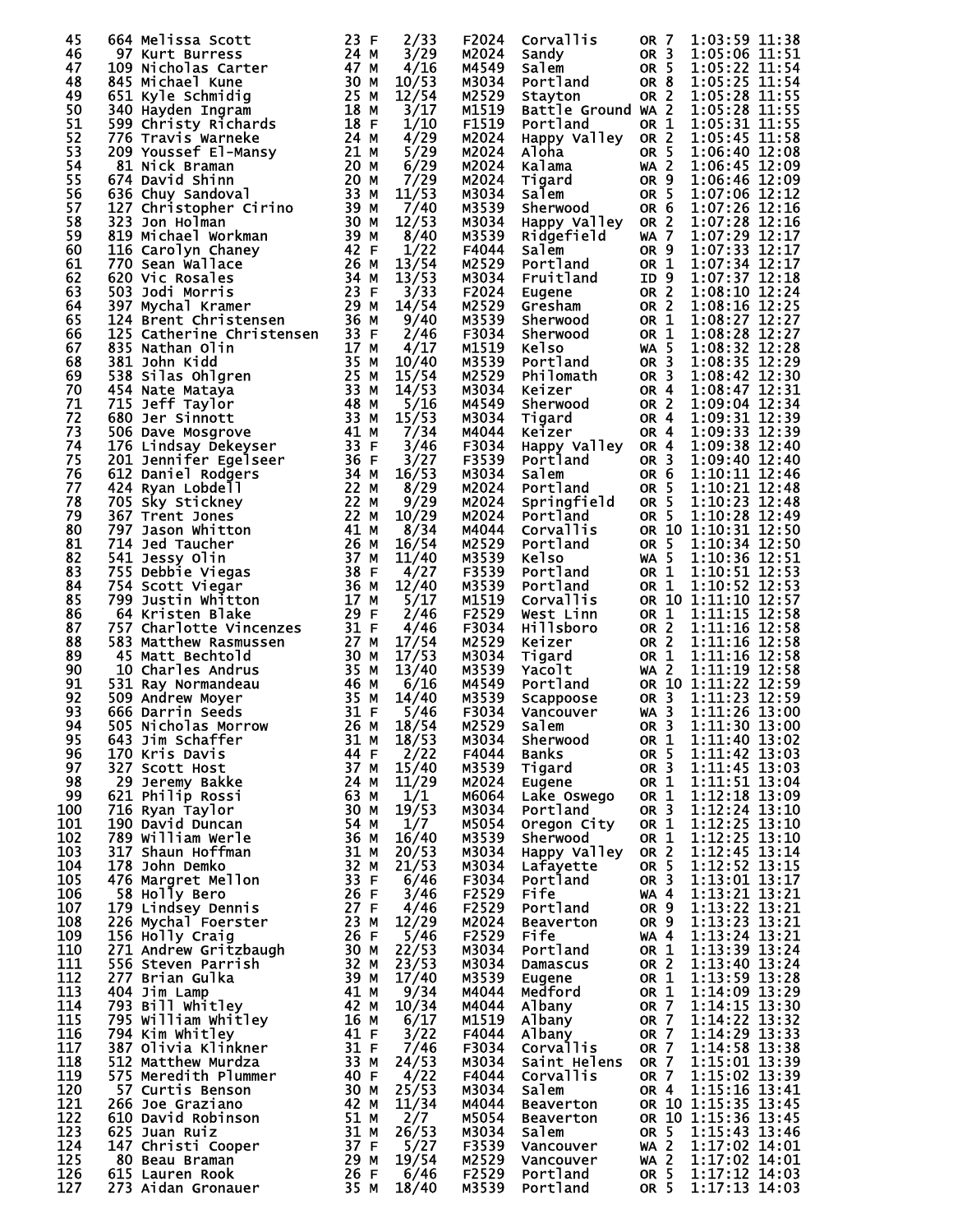| 128        | 614 Jeff Rook                                                                                                                                                                                                                                                              | 26 M              | 20/54          | M2529          | Portland                                          | OR <sub>5</sub>                    | 1:17:17 14:04                              |
|------------|----------------------------------------------------------------------------------------------------------------------------------------------------------------------------------------------------------------------------------------------------------------------------|-------------------|----------------|----------------|---------------------------------------------------|------------------------------------|--------------------------------------------|
| 129        | 215 Amir Farrokhzadran                                                                                                                                                                                                                                                     | 54 M              | 3/7            | M5054          | Lake Oswego                                       | OR 1                               | 1:17:25 14:05                              |
| 130<br>131 | 295 Stephanie Haskett<br>821 Ted Wright                                                                                                                                                                                                                                    | 24 F<br>26 M      | 4/33<br>21/54  | F2024<br>M2529 | Eugene<br>Ridgefield                              | OR 1<br>WA 7                       | 1:17:26 14:05<br>1:17:40 14:08             |
| 132        | 65 Tyler Blevins                                                                                                                                                                                                                                                           | 39 M              | 19/40          | M3539          | Ridgefield                                        | WA 7                               | 1:17:41 14:08                              |
| 133        | 660 Colin Scott                                                                                                                                                                                                                                                            | 26 M              | 22/54          | M2529          | Cornelius                                         | OR <sub>1</sub>                    | 1:18:40 14:19                              |
| 134        | 70 Paula Bond                                                                                                                                                                                                                                                              | 43 F              | 5/22           | F4044          | MCMinnville                                       | OR <sub>3</sub>                    | 1:18:56 14:21                              |
| 135<br>136 | 706 Trevor Storms                                                                                                                                                                                                                                                          | 22 M              | 13/29          | M2024          | <b>Hillsboro</b>                                  | OR 1                               | 1:19:11 14:24<br>1:19:16 14:25             |
| 137        | 649 Thomas Schilling<br>825 Marshall Young<br>638 Derek Sayer<br>670 Nicole Severino<br>669 Mike Severino<br>669 Mike Severino<br>669 Mike Severino                                                                                                                        |                   | 23/54<br>7/17  | M2529<br>M1519 | Cornelius<br>Albany                               | OR 1                               | OR 10 1:19:17 14:25                        |
| 138        |                                                                                                                                                                                                                                                                            |                   | 14/29          | M2024          | Albany                                            |                                    | OR 10 1:19:18 14:25                        |
| 139        |                                                                                                                                                                                                                                                                            |                   | 8/46           | F3034          | Portland                                          | OR 2                               | 1:19:30 14:28                              |
| 140        | 669 Mike Severino<br>748 Alexander Vaughn<br>160 Luana Cruz<br>229 Dale Fortin 37 M<br>24 Mark Bailey 31 M<br>3 Mario Alvarado 36 M                                                                                                                                        |                   | 27/53          | M3034          | Portland                                          | OR <sub>2</sub>                    | 1:19:33 14:28<br>$1:19:37$ $14:29$         |
| 141<br>142 |                                                                                                                                                                                                                                                                            |                   | 8/17<br>9/46   | M1519<br>F3034 | Salem<br>Vancouver                                | OR <sub>2</sub><br><b>WA 4</b>     | 1:19:37 14:29                              |
| 143        |                                                                                                                                                                                                                                                                            |                   | 20/40          | M3539          | Tualatin                                          | OR 1                               | 1:19:39 14:29                              |
| 144        |                                                                                                                                                                                                                                                                            |                   | 28/53          | M3034          | Portland                                          | OR 1                               | 1:19:43 14:30                              |
| 145        | 3 Mario Alvarado                                                                                                                                                                                                                                                           | 36 M              | 21/40          | M3539          | Vancouver                                         | $WA$ 4                             | 1:19:51 14:31                              |
| 146<br>147 | 467 Joseph McIntosh<br>450 Grace Martin                                                                                                                                                                                                                                    | 29 M<br>31 F      | 24/54<br>10/46 | M2529<br>F3034 | <b>Beaverton</b><br>Salem                         | OR 1<br>OR 1                       | 1:19:57 14:33<br>1:19:57 14:33             |
| 148        | 784 Tyson Wellington                                                                                                                                                                                                                                                       |                   | 25/54          | M2529          | Hillsboro                                         | OR <sub>3</sub>                    | 1:20:05 14:34                              |
| 149        | $\frac{2\bar{9}}{30}$ M<br>183 Matt Dobbin                                                                                                                                                                                                                                 | 30 M              | 29/53          | M3034          | Hillsboro                                         | OR <sub>3</sub>                    | 1:20:06 14:34                              |
| 150        | 783 Brent Wellington<br>504 Paul Morris 29 M<br>444 Terry Manning 49 M<br>534 Julie Norris 37 F                                                                                                                                                                            |                   | 30/53          | M3034          | <b>Hillsboro</b>                                  | OR <sub>3</sub>                    | 1:20:07 14:34                              |
| 151        |                                                                                                                                                                                                                                                                            |                   | 26/54          | M2529          | Hillsboro                                         | OR <sub>3</sub>                    | 1:20:09 14:35                              |
| 152<br>153 | 534<br>Julie Norris                                                                                                                                                                                                                                                        | 37 F              | 7/16<br>6/27   | M4549<br>F3539 | Silverton<br>Silverton                            | OR <sub>8</sub><br>OR <sub>8</sub> | 1:20:19 14:37<br>1:20:20 14:37             |
| 154        | 166 Brooke Davis                                                                                                                                                                                                                                                           |                   | 5/33           | F2024          | <b>Beaverton</b>                                  | OR <sub>5</sub>                    | 1:21:06 14:45                              |
| 155        | 508 Quinton Movick                                                                                                                                                                                                                                                         | $\frac{23}{23}$ F | 15/29          | M2024          | Hillsboro                                         | OR <sub>5</sub>                    | 1:21:07 14:45                              |
| 156        | 634 Ashley San Blise                                                                                                                                                                                                                                                       | $\frac{26}{29}$ F | 7/46           | F2529          | Salem                                             | OR <sub>3</sub>                    | 1:21:22 14:48                              |
| 157        | 302 Sandra Hedges                                                                                                                                                                                                                                                          |                   | 8/46           | F2529          | Hillsboro                                         | OR 3                               | $1:21:25$ $14:49$                          |
| 158        | 798 Julian Whitton                                                                                                                                                                                                                                                         | 16 M              | 9/17           | M1519          | Corvallis                                         | OR <sub>3</sub>                    | OR 10 1:21:35 14:50                        |
| 159<br>160 | 62 Kristin Bishop<br>354 Ashley Johnson                                                                                                                                                                                                                                    | 33 F<br>22 F      | 11/46<br>6/33  | F3034<br>F2024 | Bend<br>Hillsboro                                 | OR <sub>5</sub>                    | 1:22:01 14:55<br>1:22:12 14:57             |
| 161        | 451 Makayla Martinez                                                                                                                                                                                                                                                       | 24 F              | 7/33           | F2024          | <b>Hillsboro</b>                                  | OR 5                               | 1:22:14 14:58                              |
| 162        | 63 Shane Bishop                                                                                                                                                                                                                                                            | 34 M              | 31/53          | M3034          | Bend                                              | OR <sub>3</sub>                    | 1:22:19 14:58                              |
| 163        | 244 Brian Gardner                                                                                                                                                                                                                                                          | 24 M              | 16/29          | M2024          | Corvallis                                         | OR 1                               | 1:22:34 15:01                              |
| 164        | 245 Kevin Gardner                                                                                                                                                                                                                                                          | 41 M              | 12/34          | M4044          | MCMinnville                                       | OR 1                               | 1:22:34 15:01                              |
| 165<br>166 | 71 Jake Bonham<br>72 Kari Bonham                                                                                                                                                                                                                                           | 28 F<br>26 F      | 9/46<br>10/46  | F2529<br>F2529 | <b>Beaverton</b><br><b>Beaverton</b>              | OR 2<br>OR <sub>2</sub>            | 1:22:37 15:02<br>1:22:37 15:02             |
| 167        | 294 Scott Harvey                                                                                                                                                                                                                                                           | 53 M              | 4/7            | M5054          | Roseburg                                          | OR 2                               | 1:22:45 15:03                              |
| 168        | 763 Christine Wahlenmaier                                                                                                                                                                                                                                                  | 42 F              | 6/22           | F4044          | Tigard                                            | OR <sub>3</sub>                    | 1:22:46 15:03                              |
| 169        | 693 Mandy Spencer                                                                                                                                                                                                                                                          | 31 F              | 12/46          | F3034          | Sutherlin                                         | OR <sub>2</sub>                    | 1:22:46 15:03                              |
| 170        | 642 Paul Schaefer                                                                                                                                                                                                                                                          | 46 M              | 8/16           | M4549          | San Bernardin CA 5                                | <b>WA 5</b>                        | 1:23:03 15:06                              |
| 171<br>172 | 639 Don Schaefer<br>279 Robert Gust                                                                                                                                                                                                                                        | 49 M<br>30 M      | 9/16<br>32/53  | M4549<br>M3034 | Longview                                          | OR <sub>5</sub>                    | 1:23:04 15:07<br>1:24:01 15:17             |
| 173        | 834 Brent Bradley                                                                                                                                                                                                                                                          | 41 M              | 13/34          | M4044          | <b>Salem<br/>Bend<br/>Kennewick<br/>Vancouver</b> | OR <sub>3</sub>                    | 1:24:19 15:20                              |
| 174        | 61 Ethan Bishop                                                                                                                                                                                                                                                            | 31 M              | 33/53          | M3034          |                                                   | $WA$ 3                             | 1:24:22 15:21                              |
| 175        | 457 Dan Matthews                                                                                                                                                                                                                                                           | 45 M              | 10/16          | M4549          | Vancouver                                         | $WA$ 3                             | 1:24:28 15:22                              |
| 176        | 790 Janet Westphal<br>790 Janet Westphal<br>210 Justin Elson<br>440 Aleshia Macom<br>528 Steve Newton<br>537 Afton Hutchison<br>337 Afton Hutchison<br>847 Joe McGowan<br>848 Mark Blevins<br>849 Sarah McGowan<br>495 Jeanelle Morescalchi<br>40 F<br>496 Riccardo Moresc | 35 F              | 7/27           | F3539          | Vancouver                                         | $WA$ 3                             | 1:24:30 15:22                              |
| 177<br>178 |                                                                                                                                                                                                                                                                            |                   | 14/34<br>1/12  | M4044<br>F4549 | Vancouver<br>Vancouver                            | WA $\frac{3}{2}$<br><b>WA 7</b>    | 1:24:59 15:27<br>1:25:18 15:31             |
| 179        |                                                                                                                                                                                                                                                                            |                   | 11/16          | M4549          | Vancouver                                         | <b>WA 7</b>                        | 1:25:18 15:31                              |
| 180        |                                                                                                                                                                                                                                                                            |                   | 11/46          | F2529          | North Plains                                      | OR 3                               | 1:25:21 15:31                              |
| 181        |                                                                                                                                                                                                                                                                            |                   | 27/54          | M2529          | Springfield                                       |                                    | OR 10 1:25:28 15:33                        |
| 182<br>183 |                                                                                                                                                                                                                                                                            |                   | 28/54          | M2529<br>F2024 | Salem                                             |                                    | OR 10 1:25:30 15:33<br>OR 10 1:25:32 15:33 |
| 184        |                                                                                                                                                                                                                                                                            |                   | 8/33<br>7/22   | F4044          | Salem<br>Portland                                 | OR <sub>2</sub>                    | 1:25:33 15:34                              |
| 185        |                                                                                                                                                                                                                                                                            |                   | 15/34          | M4044          | Portland                                          | <b>OR 2</b>                        | 1:25:33 15:34                              |
| 186        | 73 Javcine Bonnett                                                                                                                                                                                                                                                         | 47 F              | 2/12           | F4549          | North Plains                                      | OR 3                               | 1:25:36 15:34                              |
| 187        |                                                                                                                                                                                                                                                                            |                   |                | M4044          | McMinnville                                       |                                    | OR 10 1:25:42 15:35                        |
| 188<br>189 |                                                                                                                                                                                                                                                                            |                   |                | M3539<br>F3034 | McMinnville<br>Carlton                            | OR 1                               | OR 10 1:25:43 15:35<br>1:25:47 15:36       |
| 190        |                                                                                                                                                                                                                                                                            |                   |                | F1519          | Keizer                                            | OR 1                               | 1:25:47 15:36                              |
| 191        |                                                                                                                                                                                                                                                                            |                   |                | F3539          | Camas                                             | <b>WA 7</b>                        | 1:26:09 15:40                              |
| 192        |                                                                                                                                                                                                                                                                            |                   |                | M1114          | <b>Beaverton</b>                                  | OR <sub>5</sub>                    | 1:26:10 15:40                              |
| 193        |                                                                                                                                                                                                                                                                            |                   |                | F4044          | Creswell                                          | <b>OR 7</b>                        | 1:26:11 15:41                              |
| 194<br>195 |                                                                                                                                                                                                                                                                            |                   |                | M4044<br>F5054 | <b>Banks</b><br>MCMinnville                       | OR 5<br><b>OR 7</b>                | 1:26:11 15:41<br>1:26:18 15:42             |
| 196        |                                                                                                                                                                                                                                                                            |                   |                | M5559          | MCMinnville                                       | <b>OR 7</b>                        | 1:26:23 15:43                              |
| 197        | 49 RICCardo Morescalch: $41 M$ $15/34$<br>73 Japy Gunness<br>77 Justin Bowdle<br>216 Amy Faulkner<br>235 Kirstin Fristad<br>792 Michelle White<br>43 Marcia Beard<br>43 Marcia Beard<br>43 Marcia Beard<br>43 Marcia Beard<br>43 F 8/27<br>42 Marcia                       |                   |                | F2024          | McMinnville                                       | <b>OR 7</b>                        | 1:26:29 15:44                              |
| 198        |                                                                                                                                                                                                                                                                            |                   |                | M3539          | Castle Rock                                       | $WA$ 3                             | 1:26:30 15:44                              |
| 199        |                                                                                                                                                                                                                                                                            |                   |                | F4044          | Banks                                             | OR 5                               | 1:26:45 15:47                              |
| 200        |                                                                                                                                                                                                                                                                            |                   |                | M4549          | Longview                                          | <b>WA 5</b>                        | 1:26:45 15:47<br>1:26:48 15:47             |
| 201<br>202 |                                                                                                                                                                                                                                                                            |                   |                | M3034<br>F3034 | Vancouver<br>Vancouver                            | <b>WA 4</b><br><b>WA 4</b>         | 1:26:51 15:48                              |
| 203        |                                                                                                                                                                                                                                                                            |                   |                | F2529          | Vancouver                                         | WA 4                               | 1:26:55 15:49                              |
| 204        | 365 Michael Jones                                                                                                                                                                                                                                                          | 38 M<br>22 F      | 24/40          | M3539          | Sherwood                                          | OR 1                               | 1:27:11 15:51                              |
| 205        | 839 Priscilla Crowder                                                                                                                                                                                                                                                      |                   | 10/33          | F2024          | Hillsboro                                         | OR 6                               | 1:27:15 15:52                              |
| 206        |                                                                                                                                                                                                                                                                            |                   | 15/46          | F3034          | Hillsboro                                         | OR 4                               | 1:27:16 15:52                              |
| 207<br>208 | 22 F<br>7 Mangsleben 31 F<br>7 Mallory Boyd 28 F<br>514 Colleen Murray 36 F<br>71 Anna McKillip<br>26 F                                                                                                                                                                    |                   | 16/46<br>13/46 | F3034<br>F2529 | Hillsboro<br>Portland                             | OR 4<br>OR 1                       | 1:27:16 15:52<br>1:27:30 15:55             |
| 209        |                                                                                                                                                                                                                                                                            |                   | 9/27           | F3539          | Lake Oswego                                       | OR 1                               | 1:27:31 15:55                              |
| 210        |                                                                                                                                                                                                                                                                            |                   | 14/46          | F2529          | Wilsonville                                       | OR <sub>3</sub>                    | 1:27:44 15:57                              |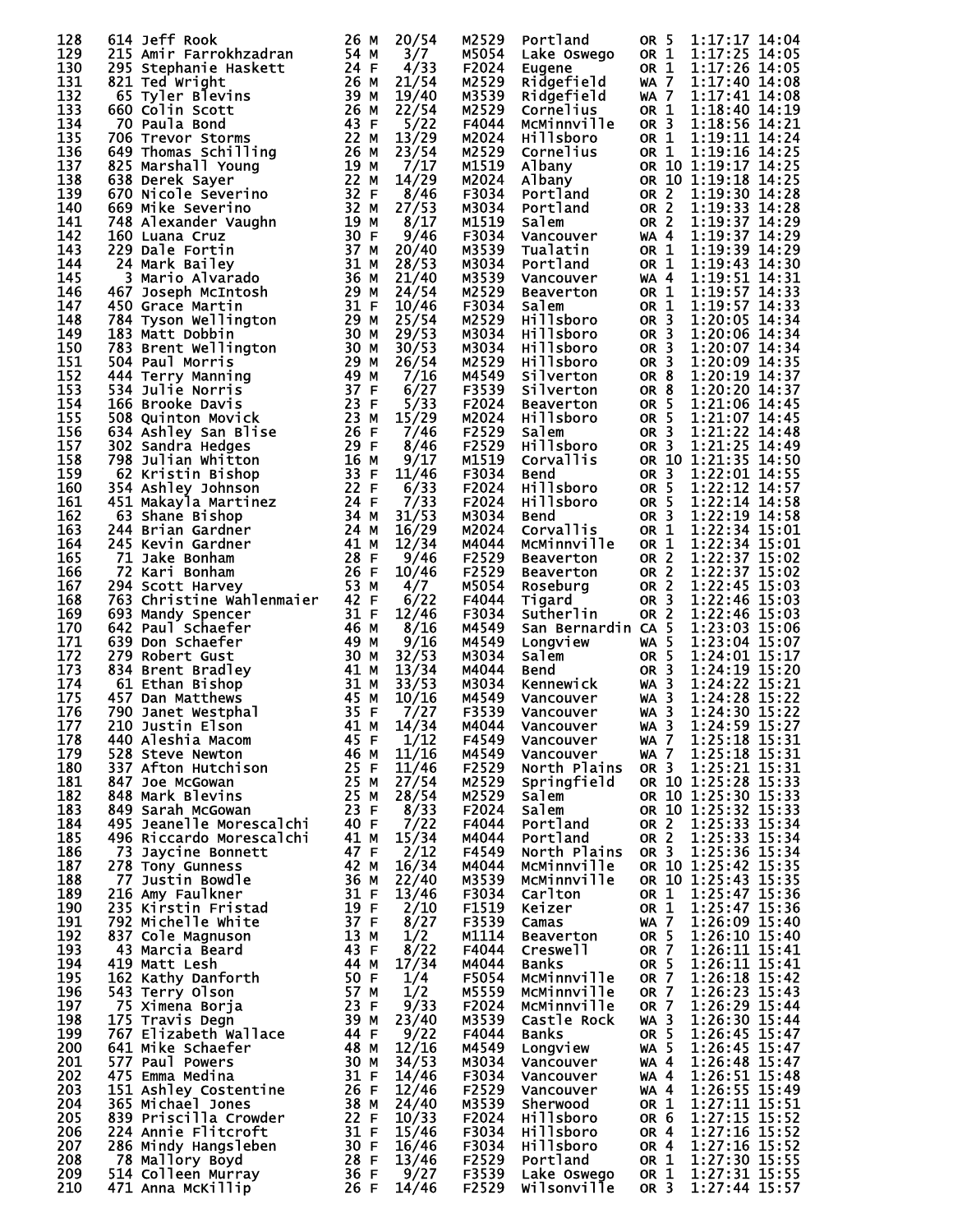| 211        | 718 Jeff Terry                                                                                                                                                                                                                                                               | 36 M                      | 25/40          | M3539          | MCMinnville                                |                         | OR 10 1:27:45 15:58                 |
|------------|------------------------------------------------------------------------------------------------------------------------------------------------------------------------------------------------------------------------------------------------------------------------------|---------------------------|----------------|----------------|--------------------------------------------|-------------------------|-------------------------------------|
| 212        | 331 Jeff Hudson                                                                                                                                                                                                                                                              | 28 M                      | 29/54          | M2529          | Beaverton                                  | OR 3                    | 1:27:47 15:58                       |
| 213        | 459 Cameron McCarthy<br>735 Pamona Tweed                                                                                                                                                                                                                                     | $\frac{20}{20}$ M         | 2/2            | M5559          | St. Paul                                   | OR 1                    | 1:28:30 16:06                       |
| 214        | 735 Ramona Tweed                                                                                                                                                                                                                                                             | 57 F                      | 1/2            | F5559          | Estacada                                   | OR 1                    | 1:28:30 16:06                       |
| 215        | 584 Erich Rasor                                                                                                                                                                                                                                                              | 25 M                      | 30/54          | M2529          | Portland                                   | OR <sub>5</sub>         | 1:28:45 16:09                       |
| 216        | 622 Jamie Rotarius                                                                                                                                                                                                                                                           | 23 F                      | 11/33          | F2024          | Amity                                      | OR 2                    | 1:28:49 16:09                       |
| 217        | 197 Isaac Edwards                                                                                                                                                                                                                                                            | 26 M<br>$\frac{26}{26}$ M | 31/54          | M2529          | Vancouver<br>Portland                      | $WA$ 3                  | 1:29:20 16:15                       |
| 218<br>219 | 8 Megan Anderson                                                                                                                                                                                                                                                             | 29 M                      | 15/46<br>32/54 | F2529          | Portland                                   | OR <sub>3</sub>         | 1:29:28 16:16<br>1:29:34 16:17      |
| 220        | 237 Brett Fuge                                                                                                                                                                                                                                                               |                           | 12/33          | M2529<br>F2024 | Canby<br>Happy Valley OR 2                 | OR 1                    | 1:29:34 16:18                       |
| 221        | 274 Heidi Warneke<br>775 Stephanie Warneke 29 F                                                                                                                                                                                                                              |                           | 16/46          | F2529          | Happy Valley                               | OR 2                    | 1:29:35 16:18                       |
| 222        | 40 Jeremy Baurer                                                                                                                                                                                                                                                             | 33 M                      | 35/53          | M3034          | Mulino                                     | OR 1                    | 1:29:36 16:18                       |
| 223        | 40 Jeremy Baurer<br>761 Brandon Vuylsteke 24 M<br>434 Brandon Lumpkins 25 M                                                                                                                                                                                                  |                           | 17/29          | M2024          | Hillsboro                                  | OR 5                    | 1:29:55 16:21                       |
| 224        |                                                                                                                                                                                                                                                                              |                           | 33/54          | M2529          | McMinnville                                |                         | OR 10 1:30:06 16:23                 |
| 225        |                                                                                                                                                                                                                                                                              |                           | 34/54          | M2529          | Oregon City                                | OR 5                    | 1:30:32 16:28                       |
| 226        |                                                                                                                                                                                                                                                                              |                           | 18/34          | M4044          | Portland                                   |                         | OR 10 1:30:34 16:28                 |
| 227        |                                                                                                                                                                                                                                                                              |                           | 3/12           |                | F4549 Portland                             |                         | OR 10 1:30:35 16:29                 |
| 228        |                                                                                                                                                                                                                                                                              |                           | 10/27          |                | F3539 Corvallis                            |                         | OR 10 1:30:37 16:29                 |
| 229        | 434 Brandon Lumpkins<br>44 Justin Bearden<br>394 Kenneth Kolarsky<br>532 Victoria Normandeau<br>608 Shanta Roberts<br>608 Shanta Roberts<br>742 Angela Vandehey<br>449 Eric Martin<br>728 Sarah Tucker<br>745 Eli Vargas<br>746 Samantha Vargas<br>7                         |                           | 17/46          |                | F3034 Cornelius                            | OR 4                    | 1:30:46 16:31                       |
| 230        |                                                                                                                                                                                                                                                                              |                           | 26/40          |                | M3539 Gresham                              | OR 1                    | 1:30:49 16:31                       |
| 231<br>232 |                                                                                                                                                                                                                                                                              |                           | 11/27          | F3539          | Tigard                                     | OR 5                    | 1:31:03 16:34<br>1:31:07 16:34      |
| 233        |                                                                                                                                                                                                                                                                              |                           | 36/53<br>18/46 | M3034<br>F3034 | Tualatin<br>Tualatin                       | OR 1<br>OR 1            | 1:31:07 16:34                       |
| 234        |                                                                                                                                                                                                                                                                              |                           | 19/46          | F3034          | Portland                                   | OR 5                    | 1:31:08 16:35                       |
| 235        |                                                                                                                                                                                                                                                                              |                           | 13/33          |                | F2024 Warren                               | OR <sub>3</sub>         | 1:31:10 16:35                       |
| 236        |                                                                                                                                                                                                                                                                              |                           | 35/54          |                | M2529 Hillsboro                            | OR 5                    | 1:31:11 16:35                       |
| 237        |                                                                                                                                                                                                                                                                              |                           | 12/27          | F3539          | Lake Oswego                                | OR 5                    | 1:31:13 16:36                       |
| 238        |                                                                                                                                                                                                                                                                              |                           | 36/54          | M2529          |                                            | OR 5                    | 1:31:32 16:39                       |
| 239        |                                                                                                                                                                                                                                                                              |                           | 17/46          | F2529          | <i>_u</i> gene<br>Eugene<br>Salem<br>Salem | OR <sub>5</sub>         | 1:31:34 16:39                       |
| 240        |                                                                                                                                                                                                                                                                              |                           | 37/54          | M2529          |                                            | OR <sub>5</sub>         | 1:31:35 16:40                       |
| 241        |                                                                                                                                                                                                                                                                              |                           | 18/29          | M2024          |                                            | OR <sub>2</sub>         | 1:31:45 16:41                       |
| 242        |                                                                                                                                                                                                                                                                              |                           | 14/33          | F2024          |                                            | OR 2                    | 1:31:45 16:41                       |
| 243        |                                                                                                                                                                                                                                                                              |                           | 15/33          |                | F2024 Beaverton                            | OR <sub>3</sub>         | 1:31:52 16:43                       |
| 244        | 83 Kylie R. Brasmer<br>654 Travis Schroeder<br>92 April Spaccarelli<br>38 F Adam Kelsey<br>122 Katie Chimienti<br>598 Geoffrey Rich<br>809 Josh Wimp<br>865 Justine Gray<br>655 Justine Gray<br>865 Justine Gray<br>655 Justine Gray<br>619 Savina R                         |                           | 27/40          |                | M3539 North Plains                         | OR <sub>3</sub>         | 1:31:54 16:43                       |
| 245<br>246 |                                                                                                                                                                                                                                                                              |                           | 13/27          |                | F3539 Forest Grove                         | OR <sub>3</sub>         | 1:31:55 16:43<br>1:31:58 16:44      |
| 247        |                                                                                                                                                                                                                                                                              |                           | 38/54<br>14/27 | M2529<br>F3539 | Independance<br>Salem                      | OR 6<br>OR 6            | 1:31:59 16:44                       |
| 248        |                                                                                                                                                                                                                                                                              |                           | 19/29          | M2024          | Salem                                      | OR 6                    | 1:32:01 16:44                       |
| 249        |                                                                                                                                                                                                                                                                              |                           | 37/53          | M3034          | Salem                                      | OR 6                    | 1:32:03 16:45                       |
| 250        |                                                                                                                                                                                                                                                                              |                           | 3/10           | F1519          | Salem                                      | OR 6                    | 1:32:04 16:45                       |
| 251        |                                                                                                                                                                                                                                                                              |                           | 38/53          | M3034          | Aloha                                      | OR 5                    | 1:33:07 16:56                       |
| 252        |                                                                                                                                                                                                                                                                              |                           | 28/40          | M3539          | <b>Forest Grove</b>                        | OR <sub>3</sub>         | 1:33:25 16:59                       |
| 253        |                                                                                                                                                                                                                                                                              |                           | 29/40          | M3539          | Portland                                   | OR <sub>3</sub>         | 1:33:29 17:00                       |
| 254        |                                                                                                                                                                                                                                                                              |                           | 10/17          | M1519          | Sherwood                                   | <b>OR 7</b>             | 1:33:36 17:01                       |
| 255        |                                                                                                                                                                                                                                                                              |                           | 11/17          | M1519          | Sherwood                                   | <b>OR 7</b>             | 1:33:37 17:02                       |
| 256        |                                                                                                                                                                                                                                                                              |                           | 12/17          | M1519          | Sherwood                                   | OR 7                    | 1:33:38 17:02                       |
| 257        |                                                                                                                                                                                                                                                                              |                           | 19/34          | м4044          | Sherwood                                   | OR 7                    | 1:33:39 17:02                       |
| 258        |                                                                                                                                                                                                                                                                              |                           | 39/54          | M2529          | Yamhill                                    | OR <sub>3</sub>         | 1:34:03 17:06                       |
| 259<br>260 |                                                                                                                                                                                                                                                                              | 27 F                      | 40/54          | M2529<br>F2529 | <b>Beaverton</b>                           | OR 1                    | 1:34:31 17:12<br>OR 1 1:34:32 17:12 |
| 261        | 248 April Gartner<br>831 Rachel Clark                                                                                                                                                                                                                                        | 17 F                      | 18/46<br>4/10  | F1519          | <b>Beaverton</b><br>Carlton                | OR <sub>6</sub>         | 1:34:33 17:12                       |
| 262        | 368 Wiley Jones                                                                                                                                                                                                                                                              | 35 M                      | 30/40          | M3539          | Silverton                                  | OR 5                    | 1:34:34 17:12                       |
| 263        |                                                                                                                                                                                                                                                                              |                           | 20/46          | F3034          | Portland                                   | OR <sub>4</sub>         | 1:35:21 17:21                       |
| 264        |                                                                                                                                                                                                                                                                              |                           | 21/46          | F3034          | Cornelius                                  | OR <sub>2</sub>         | $1:35:34$ $17:23$                   |
| 265        |                                                                                                                                                                                                                                                                              |                           | 16/33          | F2024          | Portland                                   | OR 1                    | 1:35:35 17:23<br>1:35:38 17:24      |
| 266        |                                                                                                                                                                                                                                                                              |                           | 4/12           | F4549          | MCMinnville                                | OR 1                    |                                     |
| 267        |                                                                                                                                                                                                                                                                              |                           | 39/53          | M3034          | Cornelius                                  | OR <sub>2</sub>         | 1:35:45 17:25                       |
| 268        |                                                                                                                                                                                                                                                                              |                           | 10/22          | F4044          | Salem                                      | OR <sub>2</sub>         | 1:36:00 17:28                       |
| 269        |                                                                                                                                                                                                                                                                              |                           | 17/33          | F2024          | Aloha                                      | OR 5                    | 1:36:20 17:31                       |
| 270        |                                                                                                                                                                                                                                                                              |                           | 31/40          | M3539          | West Linn                                  | <b>OR 7</b>             | 1:36:21 17:31                       |
| 271<br>272 |                                                                                                                                                                                                                                                                              |                           | 32/40          | M3539          | Tualatin                                   | OR 7<br><b>OR 4</b>     | 1:36:22 17:32                       |
|            |                                                                                                                                                                                                                                                                              |                           | 40/53          | M3034          | Salem<br>Portland                          |                         | 1:36:28 17:33<br>1:36:28 17:33      |
| 273<br>274 |                                                                                                                                                                                                                                                                              |                           | 18/33<br>41/53 | F2024<br>M3034 | Salem                                      | OR 5<br>OR <sub>4</sub> | 1:36:36 17:34                       |
| 275        |                                                                                                                                                                                                                                                                              |                           | 33/40          | M3539          | Salem                                      | OR <sub>4</sub>         | 1:36:39 17:35                       |
| 276        |                                                                                                                                                                                                                                                                              |                           | 20/34          | M4044          | Turner                                     | OR 2                    | 1:37:24 17:43                       |
| 277        |                                                                                                                                                                                                                                                                              |                           | 41/54          | M2529          | Salem                                      | OR <sub>2</sub>         | 1:37:27 17:44                       |
| 278        |                                                                                                                                                                                                                                                                              |                           | 21/34          | M4044          | Salem                                      | OR <sub>2</sub>         | 1:37:30 17:44                       |
| 279        |                                                                                                                                                                                                                                                                              |                           | 19/33          | F2024          | West Linn                                  | OR <sub>5</sub>         | 1:37:32 17:44                       |
| 280        |                                                                                                                                                                                                                                                                              |                           | 19/46          | F2529          | Portland                                   | OR 5                    | $1:37:34$ 17:45                     |
| 281        |                                                                                                                                                                                                                                                                              |                           | 34/40          | M3539          | Independence                               | OR <sub>2</sub>         | 1:37:38 17:46                       |
| 282        |                                                                                                                                                                                                                                                                              |                           | 20/46          | F2529          | <b>Beaverton</b>                           | OR <sub>5</sub>         | 1:37:41 17:46                       |
| 283        |                                                                                                                                                                                                                                                                              |                           | 21/46          | F2529          | <b>Beaverton</b>                           | OR <sub>5</sub>         | 1:37:42 17:46                       |
| 284        |                                                                                                                                                                                                                                                                              |                           | 22/46          | F2529          | Vancouver                                  | WA 4                    | 1:37:47 17:47                       |
| 285        |                                                                                                                                                                                                                                                                              |                           | 23/46          | F2529          | <b>Beaverton</b>                           | OR 1                    | 1:37:47 17:47                       |
| 286<br>287 |                                                                                                                                                                                                                                                                              |                           | 2/2            | F5559          | Portland                                   | OR 1                    | 1:37:49 17:48<br>1:38:34 17:56      |
| 288        |                                                                                                                                                                                                                                                                              |                           | 35/40<br>42/54 | M3539<br>M2529 | <b>Beaverton</b><br>Wilsonville            | OR 1<br>OR 2            | 1:38:58 18:00                       |
| 289        |                                                                                                                                                                                                                                                                              |                           | 22/46          | F3034          | Wilsonville                                | OR <sub>2</sub>         | 1:39:00 18:00                       |
| 290        |                                                                                                                                                                                                                                                                              |                           | 20/29          | M2024          | Salem                                      | OR <sub>3</sub>         | 1:39:16 18:03                       |
| 291        |                                                                                                                                                                                                                                                                              |                           | 5/10           | F1519          | Carlton                                    | OR <sub>6</sub>         | 1:39:19 18:04                       |
| 292        |                                                                                                                                                                                                                                                                              |                           | 24/46          | F2529          | Sandy                                      | OR 3                    | $1:39:52$ 18:10                     |
| 293        | 831 Kachel Clark<br>145 Canadace Cook<br>522 Rate Shaw<br>145 Candace Cook<br>522 Rate Shaw<br>145 Canadace Cook<br>522 Rusie Grant<br>146 John Cook<br>749 Susan Vaughn<br>146 John Cook<br>749 Susan Vaughn<br>146 John Cook<br>749 Susan Waughn<br>14<br>150 Amber Corsen | 28 F                      | 25/46          | F2529          | Vancouver                                  | WA 5                    | 1:40:53 18:21                       |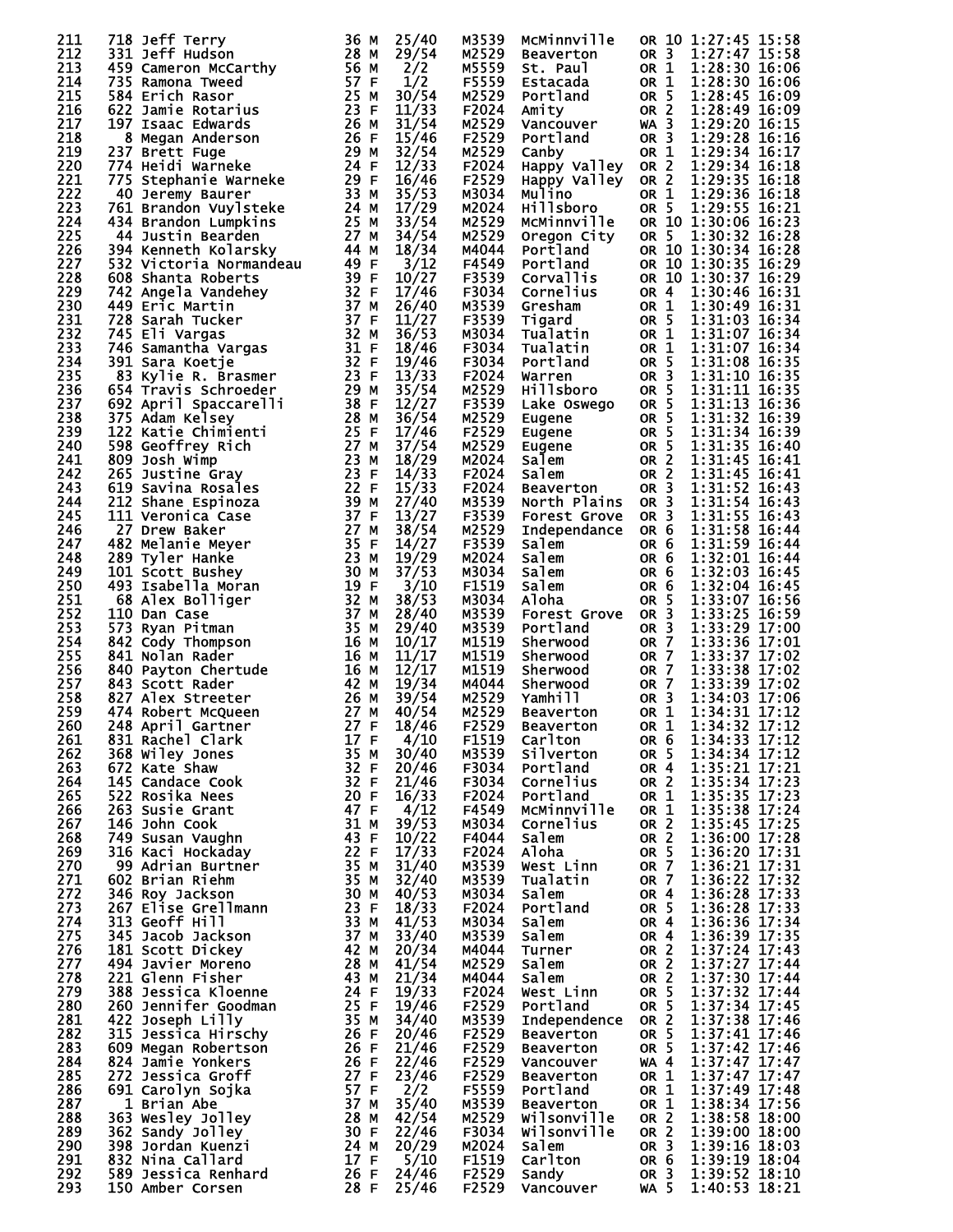| 294        | 753 Joey Verpoorten                                                                                                                                                                                                                                   | 29 M                                                                                                 | 43/54          | M2529          | Battle Ground WA 5         |                                    | 1:40:54 18:21                  |
|------------|-------------------------------------------------------------------------------------------------------------------------------------------------------------------------------------------------------------------------------------------------------|------------------------------------------------------------------------------------------------------|----------------|----------------|----------------------------|------------------------------------|--------------------------------|
| 295        | 731 Jason Turner                                                                                                                                                                                                                                      | 40 M                                                                                                 | 22/34          | M4044          | Beaverton                  | OR 1                               | 1:41:07 18:23                  |
| 296        | 76 Jeff Bourne                                                                                                                                                                                                                                        | 45 M                                                                                                 | 13/16          | M4549          | Beaverton                  | OR 1                               | 1:41:07 18:23                  |
| 297        | 421 Nicolle Lien                                                                                                                                                                                                                                      | 32 F                                                                                                 | 23/46          | F3034          | Canby                      | OR <sub>8</sub>                    | 1:41:23 18:26                  |
| 298        | 673 Simone Shepherd                                                                                                                                                                                                                                   | 32 F                                                                                                 | 24/46          | F3034          | Albany                     | OR <sub>7</sub>                    | 1:41:25 18:27                  |
| 299        | 588 Tim Remple                                                                                                                                                                                                                                        | 30 M                                                                                                 | 42/53          | M3034          | Salem                      | OR <sub>8</sub>                    | 1:41:33 18:28                  |
| 300        | 574 Shonie Pittman                                                                                                                                                                                                                                    | 33 F                                                                                                 | 25/46          | F3034          | Salem                      | OR 2                               | 1:42:34 18:39                  |
| 301        | 223 Shelly Fleeman                                                                                                                                                                                                                                    | 32 F                                                                                                 | 26/46          | F3034          | <b>Dallas</b>              | OR 2                               | 1:42:36 18:40                  |
| 302        | 817 Jared Woodruff                                                                                                                                                                                                                                    | 19 M                                                                                                 | 13/17          | M1519          | Eugene                     | OR 2                               | 1:42:40 18:40                  |
| 303<br>304 | 258 Tim Gloy                                                                                                                                                                                                                                          | $\begin{array}{c} 25 \\ 40 \\ -5 \\ 7 \end{array}$                                                   | 44/54<br>11/22 | M2529          | Newberg<br>Portland        | OR <sub>3</sub>                    | 1:42:49 18:42<br>1:44:05 18:56 |
| 305        | 56 Nicole Bennett                                                                                                                                                                                                                                     | 35 F                                                                                                 | 15/27          | F4044<br>F3539 |                            | OR 2<br>OR 2                       | 1:44:06 18:56                  |
| 306        | 707 Dana Sullivan<br>52 Tracy Beil                                                                                                                                                                                                                    | 38 F                                                                                                 | 16/27          | F3539          | Portland<br>Portland       | <b>OR 2</b>                        | 1:44:07 18:56                  |
| 307        | 13 Karla Antonini                                                                                                                                                                                                                                     | 46F                                                                                                  | 5/12           | F4549          | Portland<br>Portland       | OR <sub>2</sub>                    | 1:44:11 18:57                  |
| 308        | 13 Karla Antonini<br>206 Fathy El-Mansy<br>529 Sarah Nguyen<br>530 Tuan Nguyen<br>656 Tara Schuetz<br>656 Tara Schuetz<br>791 El Dunn<br>427 Sarah Loney<br>760 Chris Vorderstrasse<br>32 Brittney Barnett<br>623 Bryan Rott<br>623 Bryan Rott<br>400 |                                                                                                      | 21/29          | M2024          | Aloha                      | OR <sub>5</sub>                    | 1:44:25 19:00                  |
| 309        |                                                                                                                                                                                                                                                       |                                                                                                      | 27/46          | F3034          | Vancouver                  | $WA$ 3                             | 1:44:28 19:00                  |
| 310        |                                                                                                                                                                                                                                                       |                                                                                                      | 36/40          | M3539          | Portland                   | OR <sub>3</sub>                    | 1:44:30 19:00                  |
| 311        |                                                                                                                                                                                                                                                       |                                                                                                      | 28/46          | F3034          | Lake Oswego                | OR <sub>3</sub>                    | 1:44:30 19:00                  |
| 312        |                                                                                                                                                                                                                                                       |                                                                                                      | 20/33          | F2024          | Portland                   | OR <sub>3</sub>                    | 1:44:33 19:01                  |
| 313        |                                                                                                                                                                                                                                                       |                                                                                                      | 26/46          | F2529          | West Linn                  | OR <sub>3</sub>                    | 1:44:37 19:02                  |
| 314        |                                                                                                                                                                                                                                                       |                                                                                                      | 23/34          | M4044          | salem                      | OR <sub>3</sub>                    | 1:44:39 19:02                  |
| 315        |                                                                                                                                                                                                                                                       |                                                                                                      | 21/33          | F2024          |                            | OR <sub>3</sub>                    | 1:44:39 19:02                  |
| 316        |                                                                                                                                                                                                                                                       |                                                                                                      | 37/40          | M3539          | Portland<br>Portland       | OR 1                               | 1:45:53 19:16                  |
| 317        |                                                                                                                                                                                                                                                       |                                                                                                      | 17/27          | F3539          | Portland                   | ME <sub>1</sub>                    | 1:45:55 19:16                  |
| 318        | 59 Emily Berry                                                                                                                                                                                                                                        | 37 F                                                                                                 | 18/27          | F3539          | Portland                   | <b>OR 2</b>                        | 1:45:57 19:16                  |
| 319        | 218 Tess Fields                                                                                                                                                                                                                                       |                                                                                                      | 12/22          | F4044          | Portland                   | OR <sub>2</sub>                    | 1:46:05 19:18                  |
| 320        | 100 Curtis Bushart                                                                                                                                                                                                                                    |                                                                                                      | 43/53          | M3034          | MCMinnville                | OR 5                               | 1:46:37 19:24                  |
| 321        | 141 Ben Condon                                                                                                                                                                                                                                        |                                                                                                      | 27/46          | F2529          | Portland                   | OR 2                               | 1:46:40 19:24                  |
| 322        | 303 Michael Hendrix                                                                                                                                                                                                                                   |                                                                                                      | 22/29          |                | M2024 MCMinnville          | OR 5                               | 1:46:41 19:24                  |
| 323        | 712 Courtney Takahashi                                                                                                                                                                                                                                |                                                                                                      | 28/46          | F2529          | Portland                   | OR <sub>2</sub>                    | 1:46:42 19:24                  |
| 324        | 747 Annette Vaughan                                                                                                                                                                                                                                   |                                                                                                      | 13/22          | F4044          | Canby                      | OR <sub>9</sub>                    | 1:46:57 19:27                  |
| 325        | 618 Michelle Rosales                                                                                                                                                                                                                                  | 37 F<br>42 F<br>42 F<br>42 F<br>33 M<br>27 F<br>24 M<br>24 F<br>41 F<br>41 F<br>31 F<br>31 F<br>31 F | 29/46          | F3034          | Fruitland                  | ID <sub>9</sub>                    | 1:47:00 19:28                  |
| 326        | 786 Aaron Werdmuller                                                                                                                                                                                                                                  | 24 M                                                                                                 | 23/29          | M2024          | Portland                   | OR <sub>3</sub>                    | 1:47:32 19:33                  |
| 327        |                                                                                                                                                                                                                                                       |                                                                                                      | 24/29          | M2024          | Portland                   | OR <sub>3</sub>                    | 1:47:33 19:34                  |
| 328        |                                                                                                                                                                                                                                                       |                                                                                                      | 22/33          | F2024          | Gresham                    | OR <sub>6</sub>                    | 1:47:37 19:34                  |
| 329        |                                                                                                                                                                                                                                                       |                                                                                                      | 30/46          | F3034          | Vancouver                  | WA <sub>2</sub>                    | 1:47:49 19:37                  |
| 330        |                                                                                                                                                                                                                                                       |                                                                                                      | 31/46          | F3034          | Woodburn                   | OR 2                               | 1:47:50 19:37                  |
| 331        |                                                                                                                                                                                                                                                       |                                                                                                      | 14/22          | F4044          | Portland                   | OR 2                               | 1:47:51 19:37                  |
| 332        | 570 Bill Peterson                                                                                                                                                                                                                                     | 38 M                                                                                                 | 38/40          | M3539          | Portland                   | OR <sub>3</sub>                    | 1:48:14 19:41                  |
| 333        | 788 Tom Werdmuller                                                                                                                                                                                                                                    | 48 M<br>18 M<br>123 F<br>29 F<br>29 F<br>41 M<br>20 F                                                | 14/16          | M4549          | Portland                   | OR <sub>3</sub>                    | 1:48:15 19:41                  |
| 334        | 304 Dana Hendryx-Korpi                                                                                                                                                                                                                                |                                                                                                      | 23/33          | F2024          | Portland                   | OR <sub>3</sub>                    | 1:48:16 19:41                  |
| 335        | 719 Cindy Thackery                                                                                                                                                                                                                                    |                                                                                                      | 29/46          | F2529          | Portland                   | OR <sub>3</sub>                    | 1:48:22 19:43                  |
| 336        | 720 Ken Thackery                                                                                                                                                                                                                                      |                                                                                                      | 24/34          | M4044          | Portland                   | OR <sub>3</sub>                    | 1:48:23 19:43                  |
| 337        | 830 Katie Ralston                                                                                                                                                                                                                                     |                                                                                                      | 24/33          | F2024          | Beaverton                  | OR <sub>3</sub>                    | 1:48:24 19:43                  |
| 338        | 686 Jesse Smith                                                                                                                                                                                                                                       | 30 M                                                                                                 | 44/53          | M3034          | Gresham                    | OR 1                               | 1:48:59 19:49                  |
| 339        |                                                                                                                                                                                                                                                       |                                                                                                      | 45/53<br>6/12  | M3034          | Gresham                    | OR 1<br>OR <sub>5</sub>            | 1:49:00 19:49<br>1:49:14 19:52 |
| 340<br>341 |                                                                                                                                                                                                                                                       |                                                                                                      | 7/12           | F4549<br>F4549 | Yamhill                    | OR <sub>5</sub>                    | 1:49:18 19:53                  |
| 342        |                                                                                                                                                                                                                                                       |                                                                                                      | 15/22          | F4044          | Gaston<br><b>Banks</b>     | OR <sub>5</sub>                    | 1:49:23 19:54                  |
| 343        | 25 F                                                                                                                                                                                                                                                  |                                                                                                      | 30/46          | F2529          | Milwaukie                  | OR <sub>1</sub>                    | 1:49:34 19:56                  |
| 344        | 406 Tommy Lang<br>19 Alison Arnold                                                                                                                                                                                                                    | 23 F                                                                                                 | 25/33          | F2024          | Portland                   | OR 6                               | 1:49:35 19:56                  |
| 345        | 187 Anthony Duenas                                                                                                                                                                                                                                    | 36 M                                                                                                 | 39/40          | M3539          | North Plains               | OR 5                               | 1:49:37 19:56                  |
| 346        | 597 Eileen Rice                                                                                                                                                                                                                                       | 27 F                                                                                                 | 31/46          | F2529          | <b>Beaverton</b>           | OR <sub>3</sub>                    | 1:49:46 19:58                  |
| 347        | 314 Leah Hinkle                                                                                                                                                                                                                                       | 29 F                                                                                                 | 32/46          | F2529          | Albany                     | OR 7                               | 1:50:05 20:01                  |
| 348        | 519 Natalie Nash                                                                                                                                                                                                                                      | 26 F                                                                                                 | 33/46          | F2529          | Albany                     | OR 7                               | 1:50:07 20:02                  |
| 349        | 777 Sherri Watson                                                                                                                                                                                                                                     | 34 F                                                                                                 | 32/46          | F3034          | Portland                   | OR 6                               | 1:50:07 20:02                  |
| 350        | 104 Sandee Cano                                                                                                                                                                                                                                       | 39 F                                                                                                 | 19/27          | F3539          | Portland                   | OR 6                               | 1:50:09 20:02                  |
| 351        | 571 Erika Peterson                                                                                                                                                                                                                                    | 33 F                                                                                                 | 33/46          | F3034          | Portland                   | OR <sub>3</sub>                    | 1:50:30 20:06                  |
| 352        | 120 Maurico Chavez                                                                                                                                                                                                                                    | 27 M                                                                                                 | 45/54          | M2529          | Newberg                    | OR <sub>7</sub>                    | 1:50:31 20:06                  |
| 353        | 510 Don Mulconrey                                                                                                                                                                                                                                     | 40 M                                                                                                 | 25/34          | M4044          | Portland                   | OR <sub>3</sub>                    | 1:50:31 20:06                  |
| 354        | 312 Melaine Higbee                                                                                                                                                                                                                                    | 40 F                                                                                                 | 16/22          | F4044          | Troutdale                  | OR <sub>7</sub>                    | 1:50:33 20:06                  |
| 355        | 698 Michelle Stafford                                                                                                                                                                                                                                 | 34 F                                                                                                 | 34/46          | F3034          | Portland                   | OR <sub>3</sub>                    | 1:50:33 20:06                  |
| 356        | 567 Nicholas Peterka                                                                                                                                                                                                                                  | 32 M                                                                                                 | 46/53          | M3034          | Portland                   | OR <sub>3</sub>                    | 1:50:34 20:07                  |
| 357        | 462 Brooke McDowall                                                                                                                                                                                                                                   | 34 M                                                                                                 | 47/53          | M3034          | St Helens                  | OR <sub>3</sub>                    | 1:50:36 20:07                  |
| 358        | 802 Heidi Willhite                                                                                                                                                                                                                                    | 27 F                                                                                                 | 34/46          | F2529          | <b>Beaverton</b>           | OR 5                               | 1:51:03 20:12                  |
| 359        | 184 Julia Drabs                                                                                                                                                                                                                                       | 28 F                                                                                                 | 35/46          | F2529          | <b>Beaverton</b>           | OR <sub>5</sub>                    | 1:51:05 20:12                  |
| 360        | 607 Ada Rivera                                                                                                                                                                                                                                        | 51 F                                                                                                 | 2/4            | F5054          | North Plains               | OR <sub>3</sub>                    | 1:51:29 20:17                  |
| 361        | 246 Erica Garfield                                                                                                                                                                                                                                    | 29 F                                                                                                 | 36/46          | F2529          | North Plains               | OR <sub>3</sub>                    | 1:51:31 20:17                  |
| 362        | 828 Unknown Runner                                                                                                                                                                                                                                    |                                                                                                      |                |                | <b>Beaverton</b>           | OR 1                               | 1:51:40 20:19                  |
| 363        | 558 Mark Patterson                                                                                                                                                                                                                                    | 29 M                                                                                                 | 46/54          | M2529          | <b>Forest Grove</b>        | OR 1                               | 1:51:44 20:19                  |
| 364        | 820 Bill Worth                                                                                                                                                                                                                                        | 34 M                                                                                                 | 48/53          | M3034          | Forest Grove               | OR 5                               | 1:51:46 20:20                  |
| 365        | 74 Gary Borja                                                                                                                                                                                                                                         | 24 M                                                                                                 | 25/29          | M2024          | MCMinnville                | OR <sub>7</sub><br>OR <sub>7</sub> | 1:52:21 20:26<br>1:52:26 20:27 |
| 366        | 112 Bridget Casler                                                                                                                                                                                                                                    | 41 F                                                                                                 | 17/22          | F4044          | Damascus                   |                                    |                                |
| 367<br>368 | 581 Bill Raczkowski<br>239 Clay Funkhouser                                                                                                                                                                                                            | 44 M<br>54 M                                                                                         | 26/34<br>5/7   | M4044<br>M5054 | Tigard<br><b>Beaverton</b> | OR 5<br>OR <sub>5</sub>            | 1:52:29 20:28<br>1:52:30 20:28 |
| 369        | 818 Boyd Workinger                                                                                                                                                                                                                                    | 45 M                                                                                                 | 15/16          | M4549          | Jefferson                  | OR <sub>2</sub>                    | 1:52:51 20:32                  |
| 370        | 130 Andrew Clarke                                                                                                                                                                                                                                     | 16 M                                                                                                 | 14/17          | M1519          | Portland                   | OR 1                               | 1:52:54 20:32                  |
| 371        | 281 Rodney Haines                                                                                                                                                                                                                                     | 42 M                                                                                                 | 27/34          | M4044          | Portland                   | OR 1                               | 1:52:55 20:32                  |
| 372        | 292 Paige Harkless                                                                                                                                                                                                                                    | 16 F                                                                                                 | 6/10           | F1519          | Portland                   | OR 1                               | 1:52:58 20:33                  |
| 373        | 833 Maggie Rodgers                                                                                                                                                                                                                                    | 17 F                                                                                                 | 7/10           | F1519          | Saint Helens               | OR 6                               | 1:53:48 20:42                  |
| 374        | 677 Diana Simmons                                                                                                                                                                                                                                     | 40 F                                                                                                 | 18/22          | F4044          | Aloha                      | OR 4                               | 1:54:32 20:50                  |
| 375        | 507 Jeffrey Dal Moss                                                                                                                                                                                                                                  | 28 M                                                                                                 | 47/54          | M2529          | Vancouver                  | WA 4                               | 1:54:33 20:50                  |
|            | 169 Kelly Davis                                                                                                                                                                                                                                       | 40 F                                                                                                 | 19/22          | F4044          | <b>Dallas</b>              | OR 2                               | 1:56:04 21:07                  |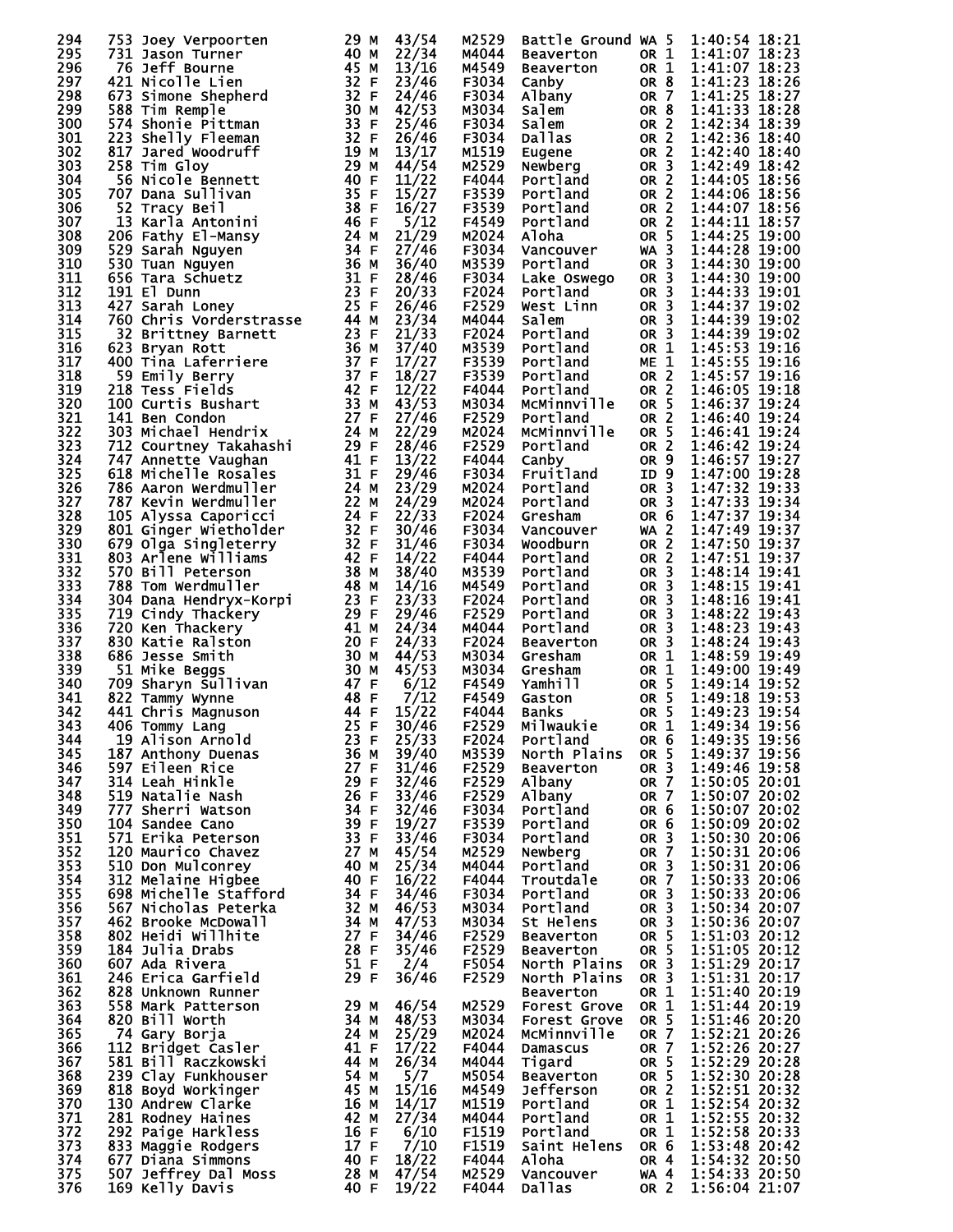| 377        | 171 Mike Davis                                                                                                                                                                                                                                        | 44 M             | 28/34               | M4044          | <b>Dallas</b>                   | OR <sub>2</sub>                        | 1:56:06 21:07                        |
|------------|-------------------------------------------------------------------------------------------------------------------------------------------------------------------------------------------------------------------------------------------------------|------------------|---------------------|----------------|---------------------------------|----------------------------------------|--------------------------------------|
| 378        | 838 Ariel Battrick                                                                                                                                                                                                                                    | 29 F             | 37/46               | F2529          | Newberg                         | <b>OR 7</b>                            | 1:56:20 21:09                        |
| 379        | 121 Joe Chester                                                                                                                                                                                                                                       | 26 M             | 48/54               | M2529          | Vancouver Wa                    | <b>WA 2</b>                            | 1:56:59 21:17                        |
| 380        | 275 Lee Grundmeyer                                                                                                                                                                                                                                    | 29 M             | 49/54               | M2529          | Gresham                         | OR <sub>2</sub>                        | 1:57:31 21:22                        |
| 381        | 466 Ashley McIntosh                                                                                                                                                                                                                                   | 25 F             | 38/46               | F2529          | Brightwood                      | OR <sub>2</sub>                        | 1:57:33 21:23                        |
| 382<br>383 | 566 Lisa Perumean<br>565 Chris Perumean                                                                                                                                                                                                               | 38 F<br>40 M     | 20/27<br>29/34      | F3539<br>M4044 | <b>Beaverton</b><br>Beaverton   | OR 5<br>OR 5                           | 1:57:35 21:23<br>1:57:37 21:24       |
| 384        | 37 Jenika Bates                                                                                                                                                                                                                                       | 21 F             | 26/33               | F2024          | Eugene                          | OR <sub>8</sub>                        | 1:57:49 21:26                        |
| 385        | 800 Tina Wickum                                                                                                                                                                                                                                       | 39 F             | 21/27               | F3539          | Yacolt                          | $WA$ 2                                 | 1:57:51 21:26                        |
| 386        | 739 Carrie Urban                                                                                                                                                                                                                                      | 33 F             | 35/46               | F3034          | Ridgefield                      | <b>WA 2</b>                            | 1:57:53 21:26                        |
| 387        | 425 Paula Logan                                                                                                                                                                                                                                       | 37 F             | 22/27               | F3539          | <b>Bend</b>                     | OR <sub>8</sub>                        | 1:57:58 21:27                        |
| 388        | 233 Laura Freeman                                                                                                                                                                                                                                     | 25 F             | 39/46               | F2529          | <b>Beaverton</b>                | OR <sub>2</sub>                        | 1:58:12 21:30                        |
| 389        | 539 Robin Olafson                                                                                                                                                                                                                                     | 34 F             | 36/46               | F3034          | Aloha                           | OR <sub>2</sub>                        | 1:58:14 21:30                        |
| 390        | 38 Terri Bates                                                                                                                                                                                                                                        | 38 F<br>19 M     | 23/27<br>15/17      | F3539          | Eugene                          | OR <sub>8</sub>                        | 1:58:14 21:30                        |
| 391<br>392 | 846 Allex Adams<br>678 Leah Sinclair                                                                                                                                                                                                                  | 39 F             | 24/27               | M1519<br>F3539 | Tempe<br>Dayton                 | AZ 8<br>OR <sub>3</sub>                | 1:58:16 21:31<br>1:58:26 21:32       |
| 393        | 168 Jeremiah Davis                                                                                                                                                                                                                                    | 31 M             | 49/53               | M3034          | Newberg                         | OR <sub>7</sub>                        | 1:59:25 21:43                        |
| 394        | 464 Michelle McGettigan                                                                                                                                                                                                                               | 27 F             | 40/46               | F2529          | Tigard                          | OR <sub>3</sub>                        | 1:59:34 21:45                        |
| 395        | 836 Rachel Poffenberger                                                                                                                                                                                                                               | 23 F             | 27/33               | F2024          | Aloha                           | OR <sub>3</sub>                        | 1:59:35 21:45                        |
| 396        | 428 Katie Losh                                                                                                                                                                                                                                        | 27 F             | 41/46               | F2529          | Portland                        | OR <sub>3</sub>                        | 1:59:37 21:45                        |
| 397        | 429 Tony Losh                                                                                                                                                                                                                                         | 24 M             | 26/29               | M2024          | <b>Portland</b>                 | OR <sub>3</sub>                        | 1:59:40 21:46                        |
| 398        | 580 Kellan Quick                                                                                                                                                                                                                                      | 27<br>М          | 50/54               | M2529          | Portland                        | OR <sub>3</sub>                        | 1:59:42 21:46                        |
| 399<br>400 | 713 Katie Tarlow                                                                                                                                                                                                                                      | 26<br>-F<br>30 F | 42/46<br>37/46      | F2529<br>F3034 | Portland<br>McMinnville         | OR 3                                   | 1:59:42 21:46<br>OR 10 1:59:44 21:47 |
| 401        | 14 Sara Arguello<br>84 Jill Braukman                                                                                                                                                                                                                  | 30 F             | 38/46               | F3034          | McMinnville                     |                                        | OR 10 1:59:45 21:47                  |
| 402        | 640 Karl Schaefer                                                                                                                                                                                                                                     | 53 M             | 6/7                 | M5054          | Chehalis                        | <b>WA 5</b>                            | 2:00:36 21:56                        |
| 403        | 249 Tom Gates                                                                                                                                                                                                                                         | 65 M             | 1/1                 | M6569          | Portland                        | OR <sub>3</sub>                        | 2:02:04 22:12                        |
| 404        | 165 Amanda Davis                                                                                                                                                                                                                                      | 23 F             | 28/33               | F2024          | Salem                           | OR 6                                   | 2:04:20 22:37                        |
| 405        | 704 Keith Stevenson                                                                                                                                                                                                                                   | 24 M             | 27/29               | M2024          | Keizer                          | OR 6                                   | 2:04:21 22:37                        |
| 406        | 192 Mindy Dyer                                                                                                                                                                                                                                        | 52 F             | 3/4                 | F5054          | <b>Beaverton</b>                | OR <sub>3</sub>                        | 2:05:05 22:45                        |
| 407        | 172<br>Rebecca Davis                                                                                                                                                                                                                                  | 34 F             | 39/46               | F3034          | Hillsboro                       | OR <sub>3</sub>                        | 2:05:07 22:45                        |
| 408<br>409 | 724 Hallie Todd<br>568 Eric Peters                                                                                                                                                                                                                    | 26 F<br>33 M     | 43/46<br>50/53      | F2529<br>M3034 | Portland<br>Portland            | OR <sub>2</sub><br>OR <sub>1</sub>     | 2:06:19 22:58<br>2:06:30 23:00       |
| 410        | 35 Rody Barrett                                                                                                                                                                                                                                       | 31 F             | 40/46               | F3034          | North Plains                    | OR <sub>5</sub>                        | 2:06:30 23:00                        |
| 411        | 569 Rosalea Peters                                                                                                                                                                                                                                    | 33 F             | 41/46               | F3034          | Portland                        | OR $1$                                 | 2:06:32 23:01                        |
| 412        | 296 Virginia Hassel                                                                                                                                                                                                                                   | 20 F             | 29/33               | F2024          | Eugene                          | OR <sub>5</sub>                        | 2:06:33 23:01                        |
| 413        | 657 Kim Schultz                                                                                                                                                                                                                                       | 21 F             | 30/33               | F2024          | Eugene                          | OR <sub>5</sub>                        | 2:06:34 23:01                        |
| 414        | 483 Daniel Miller                                                                                                                                                                                                                                     | 40 M             | 30/34               | M4044          | Portland                        | OR <sub>9</sub>                        | 2:06:50 23:04                        |
| 415        | 189 Tyler Duenas                                                                                                                                                                                                                                      | 17<br>М          | 16/17               | M1519          | North Plains                    | OR <sub>5</sub>                        | 2:06:52 23:04                        |
| 416<br>417 | 188 Sandi Duenas<br>333 Morgan Hulsey                                                                                                                                                                                                                 | 35<br>-F<br>16 F | 25/27<br>8/10       | F3539<br>F1519 | North Plains<br>Hillsboro       | OR <sub>5</sub><br>OR <sub>5</sub>     | 2:06:53 23:05<br>2:06:55 23:05       |
| 418        | 332 Joe Hulsey                                                                                                                                                                                                                                        | 44 M             | 31/34               | M4044          | <b>Hillsboro</b>                | OR <sub>5</sub>                        | 2:06:56 23:05                        |
| 419        | 653 Antje Schramm                                                                                                                                                                                                                                     | 39<br>F          | 26/27               | F3539          | Portland                        | OR 9                                   | 2:06:57 23:05                        |
| 420        | 762 Jessica Wahl                                                                                                                                                                                                                                      | 21 F             | 31/33               | F2024          | Milwaukie                       | OR 1                                   | 2:07:23 23:10                        |
| 421        | 152 Diana Coughlin                                                                                                                                                                                                                                    | 42 F             | 20/22               | F4044          | Gresham                         | OR <sub>2</sub>                        | 2:08:46 23:25                        |
| 422        | 241 Sean Gallagher                                                                                                                                                                                                                                    | 28 M             | 51/54               | M2529          | Salem                           | OR <sub>6</sub>                        | 2:09:04 23:28                        |
| 423<br>424 | 85 Tim Braun<br>140 Allie Colosso                                                                                                                                                                                                                     | 34 M<br>31 F     | 51/53<br>42/46      | M3034<br>F3034 | Portland<br>Portland            | OR <sub>9</sub><br>OR <sub>9</sub>     | 2:11:18 23:53<br>2:11:21 23:53       |
| 425        | 157 Tami Cribbs                                                                                                                                                                                                                                       | 29<br>F          | 44/46               | F2529          | Salem                           | OR <sub>6</sub>                        | 2:11:23 23:54                        |
| 426        | 813 Ev Wiskow                                                                                                                                                                                                                                         | 19 M             |                     | M1519          | Salem                           | OR 7                                   | 2:11:25 23:54                        |
| 427        |                                                                                                                                                                                                                                                       |                  | $\frac{17/17}{2/2}$ | M1114          | Vancouver                       | $WA$ 3                                 | 2:12:55 24:10                        |
| 428        |                                                                                                                                                                                                                                                       |                  |                     | F4549          | Vancouver                       | $WA$ 3                                 | 2:12:57 24:11                        |
| 429        |                                                                                                                                                                                                                                                       |                  |                     | M4549          | Vancouver                       | $WA$ 3                                 | 2:12:58 24:11                        |
| 430<br>431 |                                                                                                                                                                                                                                                       |                  |                     | F2024<br>M2529 | Vancouver<br>Portland           | $WA$ 3<br>OR <sub>3</sub>              | 2:13:00 24:11<br>2:14:49 24:31       |
| 432        |                                                                                                                                                                                                                                                       |                  |                     | F2529          | Portland                        | OR <sub>3</sub>                        | 2:14:50 24:31                        |
| 433        |                                                                                                                                                                                                                                                       |                  |                     | F1519          | Creswell                        | <b>OR 7</b>                            | 2:16:06 24:45                        |
| 434        |                                                                                                                                                                                                                                                       |                  |                     | F3034          | Tigard                          | OR 2                                   | 2:16:16 24:47                        |
| 435        |                                                                                                                                                                                                                                                       |                  |                     | F1519          | <b>Place</b>                    | OR <sub>2</sub>                        | 2:16:17 24:47                        |
| 436        |                                                                                                                                                                                                                                                       |                  |                     | M2024          | Portland                        | OR <sub>3</sub>                        | 2:16:46 24:52                        |
| 437        |                                                                                                                                                                                                                                                       |                  |                     | F5054          | <b>Place</b>                    | OR 2                                   | 2:17:55 25:05                        |
| 438<br>439 |                                                                                                                                                                                                                                                       |                  |                     | F2024<br>F4044 | Portland<br><b>Forest Grove</b> | OR 3<br>OR 1                           | 2:23:39 26:07<br>2:25:01 26:22       |
| 440        |                                                                                                                                                                                                                                                       |                  |                     | F3034          | Beaverton                       | OR 1                                   | 2:25:03 26:23                        |
| 441        |                                                                                                                                                                                                                                                       |                  |                     | F4044          | Beaverton                       | OR 1                                   | 2:25:24 26:27                        |
| 442        |                                                                                                                                                                                                                                                       |                  |                     | F4549          | Timber                          | OR 1                                   | 2:25:25 26:27                        |
| 443        |                                                                                                                                                                                                                                                       |                  |                     | M3034          | Eugene                          | OR 1                                   | 2:25:28 26:27                        |
| 444        |                                                                                                                                                                                                                                                       |                  |                     | F4549          | Aloha                           | OR 1                                   | 2:26:02 26:33                        |
| 445<br>446 |                                                                                                                                                                                                                                                       |                  |                     | M3539          | Eugene                          | OR 1                                   | 2:26:09 26:35                        |
| 447        |                                                                                                                                                                                                                                                       |                  |                     | M2529<br>M4044 | Eugene<br>Eugene                | OR 1<br>OR 1                           | 2:26:09 26:35<br>2:26:10 26:35       |
| 448        |                                                                                                                                                                                                                                                       |                  |                     | M2024          | Eugene                          |                                        | 2:26:13 26:35                        |
| 449        |                                                                                                                                                                                                                                                       |                  |                     | M4044          | Albany                          |                                        | 2:26:38 26:40                        |
| 450        |                                                                                                                                                                                                                                                       |                  |                     | M4044          | Eugene                          | <b>OR 1<br/>OR 1<br/>OR 1<br/>OR 1</b> | 2:26:38 26:40                        |
| 451        |                                                                                                                                                                                                                                                       |                  |                     | м3034          | Eugene                          | OR 1                                   | 2:26:38 26:40                        |
| 452        |                                                                                                                                                                                                                                                       |                  |                     | M2529          | Tigard                          | OR <sub>3</sub>                        | 2:33:18 27:53                        |
| 453<br>454 |                                                                                                                                                                                                                                                       |                  |                     | M5054<br>F3034 | <b>Dallas</b><br>Salem          | OR <sub>6</sub><br>OR 6                | 2:33:50 27:59<br>2:36:24 28:27       |
| 455        |                                                                                                                                                                                                                                                       |                  |                     | F3034          | Aloha                           | OR 5                                   | 2:36:33 28:28                        |
| 456        |                                                                                                                                                                                                                                                       |                  |                     | F3539          | Aloha                           | OR <sub>5</sub>                        | 2:36:36 28:29                        |
| 457        | 140 All II Columns<br>157 Tami Cribbs<br>157 Tami Cribbs<br>157 Tami Cribbs<br>1613 Ev Wiskow<br>19 M 17/17<br>17359 Bracci Johnson<br>161 M 17/2<br>162 358 Taylor Johnson<br>163 Hef Johnson<br>163 Hef Johnson<br>164 M 16/16<br>1632 Jason Morgan |                  |                     | F2529          | <b>Hillsboro</b>                | OR 5                                   | 2:36:37 28:29                        |
| 458        |                                                                                                                                                                                                                                                       |                  |                     | F4549          | Vancouver                       | WA 3                                   | 2:37:01 28:33                        |
| 459        |                                                                                                                                                                                                                                                       |                  |                     | F4549          | Monmouth                        | <b>OR 7</b>                            | 2:54:08 31:40                        |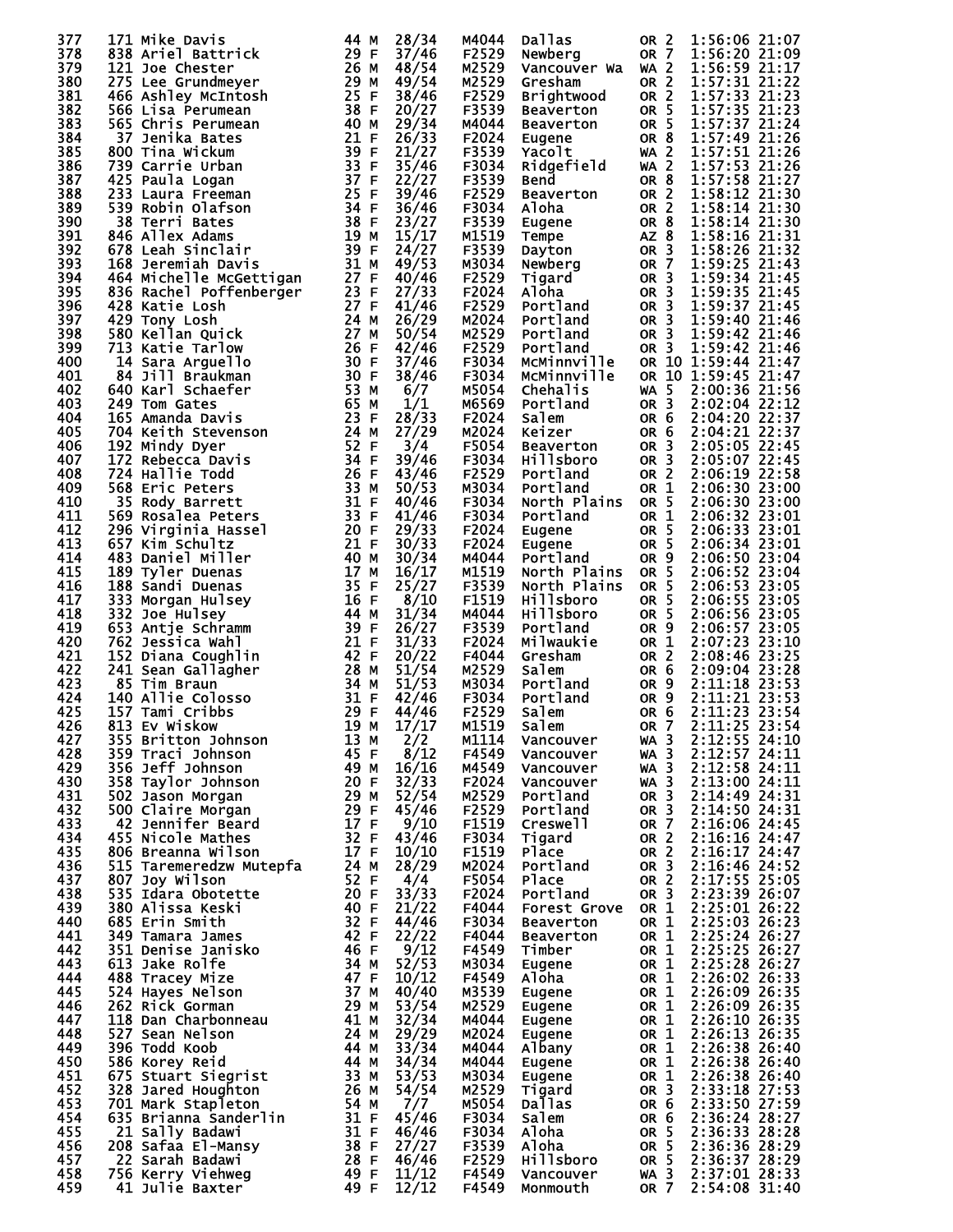**Overall Results – Saturday – Men Only** 

| Place No.<br>===== | Name                                             |              | Ag S Div/Tot Div |                | - 1<br>-----<br>City          |                                    |      | St He Time                           | Pace         |
|--------------------|--------------------------------------------------|--------------|------------------|----------------|-------------------------------|------------------------------------|------|--------------------------------------|--------------|
| 1                  | 595 Ryan Rhodes                                  | 31 M         | 1/53             | M3034          | Newberg                       | OR 5                               |      | 33:55                                | 6:10         |
| 2                  | 773 Chad Warneke                                 | 29 M         | 1/54             | M2529          | Happy Valley OR 3             |                                    |      | 36:07                                | 6:34         |
| $\overline{3}$     | 633 Tylor Sampson                                | 29 M         | 2/54             | M2529          | Vermillion                    | SD <sub>4</sub>                    |      | 43:08                                | 7:51         |
|                    | 409 Joseph Laro                                  | 30 M         | 2/53             | M3034          | Salem                         | OR 1                               |      | 47:43                                | 8:41         |
| 5<br>6<br>7        | 737 Mike Tyler                                   | 44 M<br>26 M | 1/34<br>3/54     | M4044<br>M2529 | Salem<br>Columbia City OR 7   | OR <sub>2</sub>                    |      | 48:37                                | 8:51<br>9:07 |
|                    | 252 Jacob Gilbertson<br>497 Caleb Morgan         | 17 M         | 1/17             | M1519          | Eugene                        | OR 7                               |      | 50:06<br>50:40                       | 9:13         |
| 8                  | 98 Richard Būrress                               | 29 M         | 4/54             | M2529          | Sandy                         | OR <sub>3</sub>                    |      | 52:19                                | 9:31         |
| 9                  | 231 John Frank                                   | 22 M         | 1/29             | M2024          | MCMinnville                   | OR 1                               |      | 52:29                                | 9:33         |
| 10                 | 131 Cole Clarke                                  | 29 M         | 5/54             | M2529          | Salem                         | OR <sub>2</sub>                    |      | 52:36                                | 9:34         |
| 11                 | 247 Andrew Garrison                              | 25 M         | 6/54             | M2529          | McMinnville                   | OR 10                              |      | 53:45                                | 9:47         |
| 12                 | 228 Parker Folliard                              | 16 M         | 2/17             | M1519          | Oregon City                   | OR 5                               |      | 54:06                                | 9:51         |
| 13<br>14           | 468 Michael McIntosh                             | 28 M<br>40 M | 7/54<br>2/34     | M2529<br>M4044 | Keizer<br>MCMinnville         | OR <sub>2</sub><br>OR <sub>2</sub> |      | 54:18                                | 9:53         |
| 15                 | 338 Jody Ingham<br>585 Mike Reed                 | 44 M         | 3/34             | M4044          | Tigard                        | OR <sub>2</sub>                    |      | 55:12 10:03<br>55:14 10:03           |              |
| 16                 | 96 Bucky Buchstaber                              | 35 M         | 1/40             | M3539          | Tigard                        | OR <sub>3</sub>                    |      | 55:18 10:04                          |              |
| 17                 | 430 Thomas Love                                  | 31 M         | 3/53             | M3034          | Vancouver                     | $WA$ 2                             |      | 55:28 10:06                          |              |
| 18                 | 699 Kyle Stancliff                               | 41 M         | 4/34             | M4044          | Aloha                         | OR <sub>2</sub>                    |      | 55:44 10:08                          |              |
| 19                 | 250 Dave Gent                                    | 34 M         | 4/53             | M3034          | Harrisburg                    | OR 1                               |      | 55:57 10:11                          |              |
| 20                 | 650 Ted Schleisman                               | 23 M         | 2/29             | M2024          | Portland                      | OR <sub>2</sub>                    |      | 57:07 10:24                          |              |
| 21<br>22           | 369 David Jordan<br>829 Paul Carlson             | 34 M<br>28 M | 5/53<br>8/54     | M3034<br>M2529 | Oregon City<br>Gresham        | OR 7<br>OR <sub>3</sub>            |      | 57:52 10:32<br>57:53 10:32           |              |
| 23                 | 730 Chris Turman                                 | 37 M         | 2/40             | M3539          | Beaverton                     | OR <sub>3</sub>                    |      | 57:54 10:32                          |              |
| 24                 | 521 Keith Neanover                               | 30 M         | 6/53             | M3034          | Portland                      | OR <sub>2</sub>                    |      | 58:55 10:43                          |              |
| 25                 | 501 David Morgan                                 | 42 M         | 5/34             | M4044          | Eugene                        | OR 7                               |      | 59:02 10:44                          |              |
| 26                 | 542 Matt Olson                                   | 27 M         | 9/54             | M2529          | Portland                      | OR <sub>5</sub>                    |      | 59:07 10:45                          |              |
| 27                 | 177 Lee Dekrey                                   | 27 M         | 10/54            | M2529          | Portland                      | OR 5                               |      | 59:08 10:46                          |              |
| 28<br>29           | 288 Darren Hanke<br>758 Scot Vincenzes           | 38 M<br>36 M | 3/40<br>4/40     | M3539          | Scappoose<br><b>Hillsboro</b> | <b>OR 7</b>                        |      | 59:10 10:46<br>59:36 10:50           |              |
| 30                 | 334 Matthew Hunt                                 | 31 M         | 7/53             | M3539<br>M3034 | Salem                         | OR 2<br>OR <sub>3</sub>            |      | 1:00:47 11:04                        |              |
| 31                 | 107 Lucas Carlson                                | 27 M         | 11/54            | M2529          | Gresham                       | OR <sub>3</sub>                    |      | 1:00:48 11:04                        |              |
| 32                 | 240 Galileo Galeon                               | 35 M         | 5/40             | M3539          | Portland                      | OR 1                               |      | 1:01:15 11:09                        |              |
| 33                 | 227 Lee Folliard                                 | 49 M         | 1/16             | M4549          | Oregon City                   | OR 5                               |      | 1:02:21 11:21                        |              |
| 34                 | 17 George Armstrong                              | 44 M         | 6/34             | M4044          | McMinnville                   |                                    |      | OR 10 1:03:21 11:31                  |              |
| 35                 | 629 Kevin Rutherford                             | 46 M         | 2/16             | M4549          | <b>Beaverton</b>              | OR 9                               |      | 1:03:43 11:36                        |              |
| 36<br>37           | 211 Clay Eppler<br>49 Matt Beggin                | 48 M<br>30 M | 3/16<br>8/53     | M4549<br>M3034 | Yamhill<br>Peckville          | OR <sub>9</sub><br><b>PA 7</b>     |      | 1:03:45 11:36<br>1:03:57 11:38       |              |
| 38                 | 791 Gary White                                   | 39 M         | 6/40             | M3539          | Camas                         | <b>WA 7</b>                        |      | 1:03:58 11:38                        |              |
| 39                 | 407 Michael Langeliers                           | 30 M         | 9/53             | M3034          | Corvallis                     | <b>OR 7</b>                        |      | 1:03:58 11:38                        |              |
| 40                 | 97 Kurt Burress                                  | 24 M         | 3/29             | M2024          | Sandy                         | OR <sub>3</sub>                    |      | 1:05:06 11:51                        |              |
| 41                 | 109 Nicholas Carter                              | 47 M         | 4/16             | M4549          | Salem                         | OR <sub>5</sub>                    |      | 1:05:22 11:54                        |              |
| 42                 | 845 Michael Kune                                 | 30 M         | 10/53            | M3034          | Portland                      | OR <sub>8</sub>                    |      | 1:05:25 11:54                        |              |
| 43<br>44           | 651 Kyle Schmidig<br>340 Hayden Ingram           | 25 M<br>18 M | 12/54<br>3/17    | M2529<br>M1519 | Stayton<br>Battle Ground WA 2 | OR <sub>2</sub>                    |      | 1:05:28 11:55<br>1:05:28 11:55       |              |
| 45                 | 776 Travis Warneke                               | 24 M         | 4/29             | M2024          | Happy Valley OR 2             |                                    |      | 1:05:45 11:58                        |              |
| 46                 |                                                  |              | 5/29             | M2024          | Aloha                         | OR 5                               |      | 1:06:40 12:08                        |              |
| 47                 | 209 Youssef El-Mansy 21 M<br>81 Nick Braman 20 M |              | 6/29             | M2024          | Kalama                        | <b>WA 2</b>                        |      | 1:06:45 12:09                        |              |
| 48                 | 674 David Shinn                                  | 20 M         | 7/29             | M2024          | Tigard                        |                                    | OR 9 | 1:06:46 12:09                        |              |
| 49                 | 636 Chuy Sandoval                                | 33 M         | 11/53            | M3034          | salem                         | OR <sub>5</sub>                    |      | 1:07:06 12:12                        |              |
| 50<br>51           | 127 Christopher Cirino<br>323 Jon Holman         | 39 M<br>30 M | 7/40<br>12/53    | M3539          | Sherwood                      | OR <sub>6</sub><br>OR <sub>2</sub> |      | 1:07:26 12:16<br>1:07:28 12:16       |              |
| 52                 | 819 Michael Workman                              | 39 M         | 8/40             | M3034<br>M3539 | Happy Valley<br>Ridgefield    | WA 7                               |      | 1:07:29 12:17                        |              |
| 53                 | 770 Sean Wallace                                 | 26 M         | 13/54            | M2529          | Portland                      | OR 1                               |      | 1:07:34 12:17                        |              |
| 54                 | 620 Vic Rosales                                  | 34 M         | 13/53            | M3034          | Fruitland                     | ID 9                               |      | $1:07:37$ $12:18$                    |              |
| 55                 | 397 Mychal Kramer                                | 29 M         | 14/54            | M2529          | Gresham                       | OR <sub>2</sub>                    |      | 1:08:16 12:25                        |              |
| 56                 | 124 Brent Christensen                            | 36 M         | 9/40             | M3539          | Sherwood                      | OR 1                               |      | 1:08:27 12:27                        |              |
| 57<br>58           | 835 Nathan Olin<br>381 John Kidd                 | 17 M<br>35 M | 4/17<br>10/40    | M1519<br>M3539 | <b>Kelso</b><br>Portland      | <b>WA 5</b><br>OR <sub>3</sub>     |      | 1:08:32 12:28<br>1:08:35 12:29       |              |
| 59                 | 538 Silas Ohlgren                                | 25 M         | 15/54            | M2529          | Philomath                     | OR <sub>3</sub>                    |      | 1:08:42 12:30                        |              |
| 60                 | 454 Nate Mataya                                  | 33 M         | 14/53            | M3034          | Keizer                        | OR 4                               |      | 1:08:47 12:31                        |              |
| 61                 | 715 Jeff Taylor                                  | 48 M         | 5/16             | M4549          | Sherwood                      | OR <sub>2</sub>                    |      | 1:09:04 12:34                        |              |
| 62                 | 680 Jer Sinnott                                  | 33 M         | 15/53            | M3034          | Tigard                        | OR 4                               |      | 1:09:31 12:39                        |              |
| 63                 | 506 Dave Mosgrove                                | 41 M         | 7/34             | M4044          | Keizer                        | OR 4                               |      | 1:09:33 12:39                        |              |
| 64                 | 612 Daniel Rodgers                               | 34 M         | 16/53            | M3034          | Salem                         | OR 6                               |      | 1:10:11 12:46                        |              |
| 65<br>66           | 424 Ryan Lobdell<br>705 Sky Stickney             | 22 M<br>22 M | 8/29<br>9/29     | M2024<br>M2024 | Portland<br>Springfield       | OR 5<br>OR <sub>5</sub>            |      | 1:10:21 12:48<br>1:10:23 12:48       |              |
| 67                 | 367 Trent Jones                                  | 22 M         | 10/29            | M2024          | Portland                      | OR 5                               |      | 1:10:28 12:49                        |              |
| 68                 | 797 Jason Whitton                                | 41 M         | 8/34             | M4044          | Corvallis                     |                                    |      | OR 10 1:10:31 12:50                  |              |
| 69                 | 714 Jed Taucher                                  | 26 M         | 16/54            | M2529          | Portland                      | OR 5                               |      | 1:10:34 12:50                        |              |
| 70                 | 541 Jessy Olin                                   | 37 M         | 11/40            | M3539          | <b>Kelso</b>                  | WA 5                               |      | 1:10:36 12:51                        |              |
| 71                 | 754 Scott Viegar                                 | 36 M         | 12/40            | M3539          | Portland                      | OR 1                               |      | 1:10:52 12:53                        |              |
| 72<br>73           | 799 Justin Whitton<br>583 Matthew Rasmussen      | 17 M<br>27 M | 5/17<br>17/54    | M1519          | Corvallis<br>Keizer           |                                    |      | OR 10 1:11:10 12:57<br>1:11:16 12:58 |              |
| 74                 | 45 Matt Bechtold                                 | 30 M         | 17/53            | M2529<br>M3034 | Tigard                        | OR 2<br>OR 1                       |      | 1:11:16 12:58                        |              |
| 75                 | 10 Charles Andrus                                | 35 M         | 13/40            | M3539          | Yacolt                        | <b>WA 2</b>                        |      | $1:11:19$ $12:58$                    |              |
| 76                 | 531 Ray Normandeau                               | 46 M         | 6/16             | M4549          | Portland                      |                                    |      | OR 10 1:11:22 12:59                  |              |
| 77                 | 509 Andrew Moyer                                 | 35 M         | 14/40            | M3539          | Scappoose                     | OR <sub>3</sub>                    |      | 1:11:23 12:59                        |              |
| 78                 | 505 Nicholas Morrow                              | 26 M         | 18/54            | M2529          | Salem                         | OR <sub>3</sub>                    |      | 1:11:30 13:00                        |              |
| 79                 | 643 Jim Schaffer                                 | 31 M         | 18/53            | M3034          | <b>Sherwood</b>               | OR 1                               |      | 1:11:40 13:02                        |              |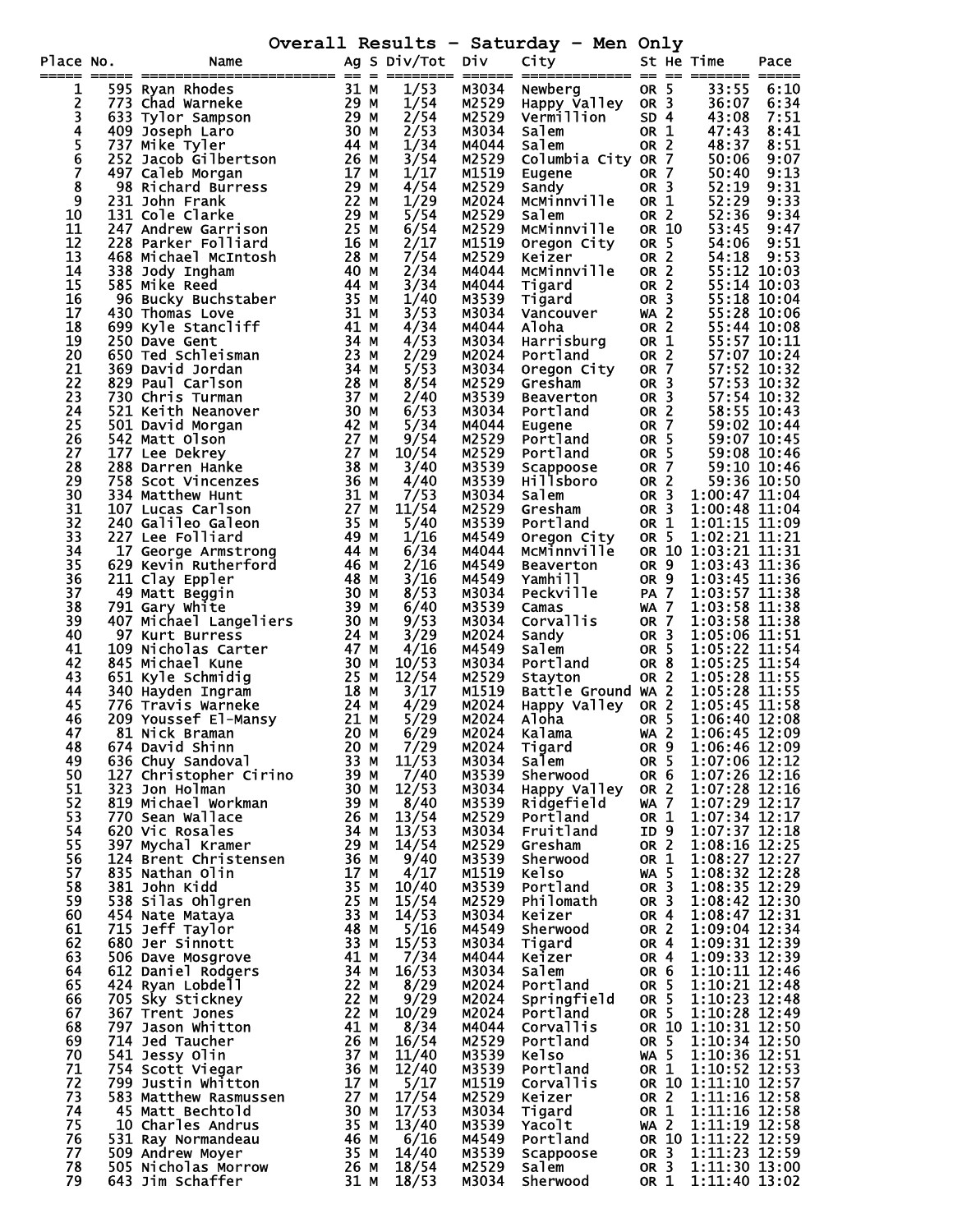| 80         | 327 Scott Host                                                                                                                                                                                                                                                            | 37 M | 15/40          | M3539          | Tigard                          | OR <sub>3</sub>                    | 1:11:45 13:03                              |
|------------|---------------------------------------------------------------------------------------------------------------------------------------------------------------------------------------------------------------------------------------------------------------------------|------|----------------|----------------|---------------------------------|------------------------------------|--------------------------------------------|
| 81         | 29 Jeremy Bakke                                                                                                                                                                                                                                                           | 24 M | 11/29          | M2024          | Eugene                          | OR 1                               | 1:11:51 13:04                              |
| 82         | 621 Philip Rossi                                                                                                                                                                                                                                                          | 63 M | 1/1            | M6064          | Lake Oswego                     | OR 1                               | 1:12:18 13:09                              |
| 83         | 716 Ryan Taylor                                                                                                                                                                                                                                                           | 30 M | 19/53          | M3034          | Portland                        | OR <sub>3</sub>                    | 1:12:24 13:10                              |
| 84         | 190 David Duncan                                                                                                                                                                                                                                                          | 54 M | 1/7            | M5054          | Oregon City                     | OR 1                               | 1:12:25 13:10                              |
| 85         | 789 William Werle<br>789 Willim<br>317 Shaun Hoffman<br>178 John Demko<br>226 Mychal Foerster 23 M<br>271 Andrew Gritzbaugh 30 M<br>556 Steven Parrish 32 M<br>556 Steven Parrish 32 M<br>39 M<br>39 M<br>41 1                                                            | 36 M | 16/40          | M3539          | <b>Sherwood</b>                 | OR 1                               | 1:12:25 13:10                              |
| 86         |                                                                                                                                                                                                                                                                           |      | 20/53          | M3034          | Happy Valley                    | OR <sub>2</sub>                    | 1:12:45 13:14                              |
| 87<br>88   |                                                                                                                                                                                                                                                                           |      | 21/53<br>12/29 | M3034<br>M2024 | Lafayette                       | OR 5<br>OR <sub>9</sub>            | $1:12:52$ 13:15<br>1:13:23 13:21           |
| 89         |                                                                                                                                                                                                                                                                           |      | 22/53          | M3034          | <b>Beaverton</b><br>Portland    | OR 1                               | $1:13:39$ 13:24                            |
| 90         |                                                                                                                                                                                                                                                                           |      | 23/53          | M3034          | Damascus                        | OR <sub>2</sub>                    | 1:13:40 13:24                              |
| 91         |                                                                                                                                                                                                                                                                           |      | 17/40          | M3539          | Eugene                          | OR 1                               | $1:13:59$ 13:28                            |
| 92         |                                                                                                                                                                                                                                                                           |      | 9/34           | M4044          | Medford                         | OR 1                               | 1:14:09 13:29                              |
| 93         | 793 Bill Whitley                                                                                                                                                                                                                                                          | 42 M | 10/34          | M4044          | Albany                          | <b>OR 7</b>                        | 1:14:15 13:30                              |
| 94         |                                                                                                                                                                                                                                                                           |      | 6/17           | M1519          | Albany                          | <b>OR 7</b>                        | 1:14:22 13:32                              |
| 95         |                                                                                                                                                                                                                                                                           |      | 24/53          | M3034          | Saint Helens                    | OR <sub>7</sub>                    | 1:15:01 13:39                              |
| 96         |                                                                                                                                                                                                                                                                           |      | 25/53          | м3034          | Salem                           | OR 4                               | 1:15:16 13:41                              |
| 97<br>98   |                                                                                                                                                                                                                                                                           |      | 11/34<br>2/7   | M4044<br>M5054 | Beaverton                       |                                    | OR 10 1:15:35 13:45<br>OR 10 1:15:36 13:45 |
| 99         | 993 Bill Whitley<br>795 William Whitley<br>512 Matthew Murdza<br>52 Curtis Benson<br>626 Joe Graziano<br>625 Juan Ruiz<br>80 Beau Braman<br>7273 Aidan Gronauer<br>614 Jeff Rook<br>7215 Amir Farrokhzadran<br>726 M<br>821 Ted Wright<br>726 M<br>821 T                  |      | 26/53          | M3034          | <b>Beaverton</b><br>Salem       | OR 5                               | 1:15:43 13:46                              |
| 100        |                                                                                                                                                                                                                                                                           |      | 19/54          | M2529          | Vancouver                       | <b>WA 2</b>                        | 1:17:02 14:01                              |
| 101        |                                                                                                                                                                                                                                                                           |      | 18/40          | M3539          | Portland                        | OR 5                               | 1:17:13 14:03                              |
| 102        |                                                                                                                                                                                                                                                                           |      | 20/54          | M2529          | Portland                        | OR 5                               | 1:17:17 14:04                              |
| 103        |                                                                                                                                                                                                                                                                           |      | 3/7            | M5054          | Lake Oswego                     | OR 1                               | 1:17:25 14:05                              |
| 104        | 821 Ted Wright                                                                                                                                                                                                                                                            |      | 21/54          | M2529          | Ridgefield                      | <b>WA 7</b>                        | 1:17:40 14:08                              |
| 105        |                                                                                                                                                                                                                                                                           |      | 19/40          | M3539          | Ridgefield                      | <b>WA 7</b>                        | 1:17:41 14:08                              |
| 106        |                                                                                                                                                                                                                                                                           |      | 22/54          | M2529          | Cornelius                       | OR 1                               | 1:18:40 14:19                              |
| 107        |                                                                                                                                                                                                                                                                           |      | 13/29          | M2024          | Hillsboro                       | OR 1                               | 1:19:11 14:24                              |
| 108<br>109 |                                                                                                                                                                                                                                                                           |      | 23/54<br>7/17  | M2529<br>M1519 | Cornelius<br>Albany             | OR 1                               | 1:19:16 14:25<br>OR 10 1:19:17 14:25       |
| 110        |                                                                                                                                                                                                                                                                           |      | 14/29          | M2024          | Albany                          |                                    | OR 10 1:19:18 14:25                        |
| 111        |                                                                                                                                                                                                                                                                           |      | 27/53          | M3034          | Portland                        | OR <sub>2</sub>                    | 1:19:33 14:28                              |
| 112        | 221 Ted Wright<br>65 Tyler Blevins<br>660 Colin Scott<br>706 Trevor Storms<br>706 Trevor Storms<br>825 Marshall Young<br>825 Marshall Young<br>638 Derek Sayer<br>748 Alexander Vaughn<br>748 Alexander Vaughn<br>729 Dale Fortin<br>749 Alexander V                      |      | 8/17           | M1519          | Salem                           | OR <sub>2</sub>                    | 1:19:37 14:29                              |
| 113        | 229 Dale Fortin                                                                                                                                                                                                                                                           |      | 20/40          | M3539          | Tualatin                        | OR 1                               | 1:19:39 14:29                              |
| 114        | 24 Mark Bailey                                                                                                                                                                                                                                                            | 31 M | 28/53          | M3034          | Portland                        | OR 1                               | 1:19:43 14:30                              |
| 115        | 3 Mario Alvarado                                                                                                                                                                                                                                                          | 36 M | 21/40          | M3539          | Vancouver                       | <b>WA 4</b>                        | 1:19:51 14:31                              |
| 116        |                                                                                                                                                                                                                                                                           |      | 24/54          | M2529          | <b>Beaverton</b>                | OR 1                               | 1:19:57 14:33                              |
| 117        |                                                                                                                                                                                                                                                                           |      | 25/54          | M2529          | Hillsboro                       | OR <sub>3</sub>                    | 1:20:05 14:34                              |
| 118<br>119 |                                                                                                                                                                                                                                                                           |      | 29/53          | M3034          | Hillsboro                       | OR <sub>3</sub><br>OR <sub>3</sub> | 1:20:06 14:34                              |
| 120        |                                                                                                                                                                                                                                                                           |      | 30/53<br>26/54 | M3034<br>M2529 | Hillsboro<br><b>Hillsboro</b>   | OR <sub>3</sub>                    | 1:20:07 14:34<br>1:20:09 14:35             |
| 121        | 30 M<br>467 Joseph McIntosh<br>784 Tyson Wellington<br>183 Matt Dobbin<br>783 Brent Wellington<br>504 Paul Morris<br>504 Paul Morris<br>444 Terry Manning<br>508 Quinton Movick<br>798 Joseph Morriton<br>783 Shane Bishan<br>63 Shane Bishan<br>144                      |      | 7/16           | M4549          | Silverton                       | OR <sub>8</sub>                    | 1:20:19 14:37                              |
| 122        |                                                                                                                                                                                                                                                                           |      | 15/29          | M2024          | Hillsboro                       | OR 5                               | 1:21:07 14:45                              |
| 123        |                                                                                                                                                                                                                                                                           |      | 9/17           | M1519          | Corvallis                       |                                    | OR 10 1:21:35 14:50                        |
| 124        | 63 Shane Bishop<br>$\begin{array}{c} 34 \text{ M} \\ 24 \text{ M} \end{array}$                                                                                                                                                                                            | 34 M | 31/53          | M3034          | <b>Bend</b>                     | OR <sub>3</sub>                    | 1:22:19 14:58                              |
| 125        | 244 Brian Gardner                                                                                                                                                                                                                                                         |      | 16/29          | M2024          | Corvallis                       | OR 1                               | 1:22:34 15:01                              |
| 126        | 41 M<br>53 M<br>245 Kevin Gardner                                                                                                                                                                                                                                         |      | 12/34          | M4044          | MCMinnville                     | OR 1                               | 1:22:34 15:01                              |
| 127        | 294 Scott Harvey                                                                                                                                                                                                                                                          |      | 4/7            | M5054          | Roseburg                        | OR 2                               | 1:22:45 15:03                              |
| 128<br>129 | 642 Paul Schaefer<br>49M                                                                                                                                                                                                                                                  | 46 M | 8/16           | M4549          | San Bernardin CA 5              |                                    | 1:23:03 15:06<br>WA 5 1:23:04 15:07        |
| 130        | 639 Don Schaefer                                                                                                                                                                                                                                                          |      | 9/16<br>32/53  | M4549<br>M3034 | Longview<br>salem               | OR <sub>5</sub>                    | 1:24:01 15:17                              |
| 131        |                                                                                                                                                                                                                                                                           |      | 13/34          | M4044          | Bend                            | OR <sub>3</sub>                    | 1:24:19 15:20                              |
| 132        |                                                                                                                                                                                                                                                                           |      | 33/53          | м3034          | Kennewick                       | $WA$ 3                             | 1:24:22 15:21                              |
| 133        |                                                                                                                                                                                                                                                                           |      | 10/16          | M4549          | Vancouver                       | $WA$ 3                             | 1:24:28 15:22                              |
| 134        |                                                                                                                                                                                                                                                                           |      | 14/34          | M4044          | Vancouver                       | WA 3                               | 1:24:59 15:27                              |
| 135        |                                                                                                                                                                                                                                                                           |      | 11/16          | M4549          | Vancouver                       | <b>WA 7</b>                        | 1:25:18 15:31                              |
| 136        |                                                                                                                                                                                                                                                                           |      | 27/54          | M2529          | Springfield                     |                                    | OR 10 1:25:28 15:33                        |
| 137<br>138 | 639 Don Schaefer<br>279 Robert Gust<br>834 Brent Bradley<br>61 Ethan Bishop<br>457 Dan Matthews<br>210 Justin Elson<br>528 Steve Newton<br>847 Joe McGowan<br>848 Mark Blevins<br>848 Mark Blevins<br>278 Tony Gunness<br>427 Tustin Bowdla<br>277 Jus                    |      | 28/54<br>15/34 | M2529<br>M4044 | Salem<br>Portland               |                                    | OR 10 1:25:30 15:33                        |
| 139        |                                                                                                                                                                                                                                                                           |      | 16/34          | M4044          | McMinnville                     |                                    | OR 2 1:25:33 15:34<br>OR 10 1:25:42 15:35  |
| 140        |                                                                                                                                                                                                                                                                           |      | 22/40          | M3539          | MCMinnville                     |                                    | OR 10 1:25:43 15:35                        |
| 141        |                                                                                                                                                                                                                                                                           |      | 1/2            | M1114          | Beaverton                       | OR 5                               | 1:26:10 15:40                              |
| 142        |                                                                                                                                                                                                                                                                           |      | 17/34          | M4044          | Banks                           | OR 5                               | 1:26:11 15:41                              |
| 143        |                                                                                                                                                                                                                                                                           |      | 1/2            | M5559          | MCMinnville                     | <b>OR 7</b>                        | 1:26:23 15:43                              |
| 144        |                                                                                                                                                                                                                                                                           |      | 23/40          | M3539          | Castle Rock                     | $WA$ 3                             | 1:26:30 15:44                              |
| 145        |                                                                                                                                                                                                                                                                           |      | 12/16          | M4549          | Longview                        | <b>WA 5</b>                        | 1:26:45 15:47                              |
| 146        |                                                                                                                                                                                                                                                                           |      | 34/53          | м3034          | Vancouver                       | WA 4                               | 1:26:48 15:47                              |
| 147        |                                                                                                                                                                                                                                                                           |      | 24/40          | M3539          | Sherwood                        | OR 1                               | 1:27:11 15:51                              |
| 148<br>149 |                                                                                                                                                                                                                                                                           |      | 25/40<br>29/54 | M3539<br>M2529 | MCMinnville<br><b>Beaverton</b> | OR 3                               | OR 10 1:27:45 15:58<br>1:27:47 15:58       |
| 150        |                                                                                                                                                                                                                                                                           |      | 2/2            | M5559          | St. Paul                        | OR 1                               | 1:28:30 16:06                              |
| 151        |                                                                                                                                                                                                                                                                           |      | 30/54          | M2529          | Portland                        | OR 5                               | 1:28:45 16:09                              |
| 152        |                                                                                                                                                                                                                                                                           |      | 31/54          | M2529          | Vancouver                       | $WA$ 3                             | 1:29:20 16:15                              |
| 153        |                                                                                                                                                                                                                                                                           |      | 32/54          | M2529          | Canby                           | OR 1                               | 1:29:34 16:17                              |
| 154        |                                                                                                                                                                                                                                                                           |      | 35/53          | M3034          | Mulino                          | OR 1                               | 1:29:36 16:18                              |
| 155        |                                                                                                                                                                                                                                                                           |      | 17/29          | M2024          | Hillsboro                       | OR 5                               | 1:29:55 16:21                              |
| 156        |                                                                                                                                                                                                                                                                           |      | 33/54          | M2529          | McMinnville                     |                                    | OR 10 1:30:06 16:23                        |
| 157<br>158 |                                                                                                                                                                                                                                                                           |      | 34/54          | M2529          | Oregon City                     |                                    | OR 5 1:30:32 16:28<br>OR 10 1:30:34 16:28  |
| 159        |                                                                                                                                                                                                                                                                           |      | 18/34<br>26/40 | M4044<br>M3539 | Portland<br>Gresham             | OR 1                               | 1:30:49 16:31                              |
| 160        |                                                                                                                                                                                                                                                                           |      | 36/53          | м3034          | Tualatin                        | OR 1                               | 1:31:07 16:34                              |
| 161        |                                                                                                                                                                                                                                                                           |      | 35/54          | M2529          | Hillsboro                       | OR 5                               | 1:31:11 16:35                              |
| 162        | 498 KICATUO MOTESCATE:<br>278 Tony Gunness<br>37 Cole Magnuson<br>419 Matt Lesh<br>543 Terry Olson<br>175 Travis Degn<br>577 Paul Powers<br>365 Michael Jones<br>718 Jeff Terry<br>366 Michael Jones<br>718 Jeff Terry<br>38 Michael Jones<br>718 Jeff<br>375 Adam Kelsey | 28 M | 36/54          | M2529          | Eugene                          | OR <sub>5</sub>                    | 1:31:32 16:39                              |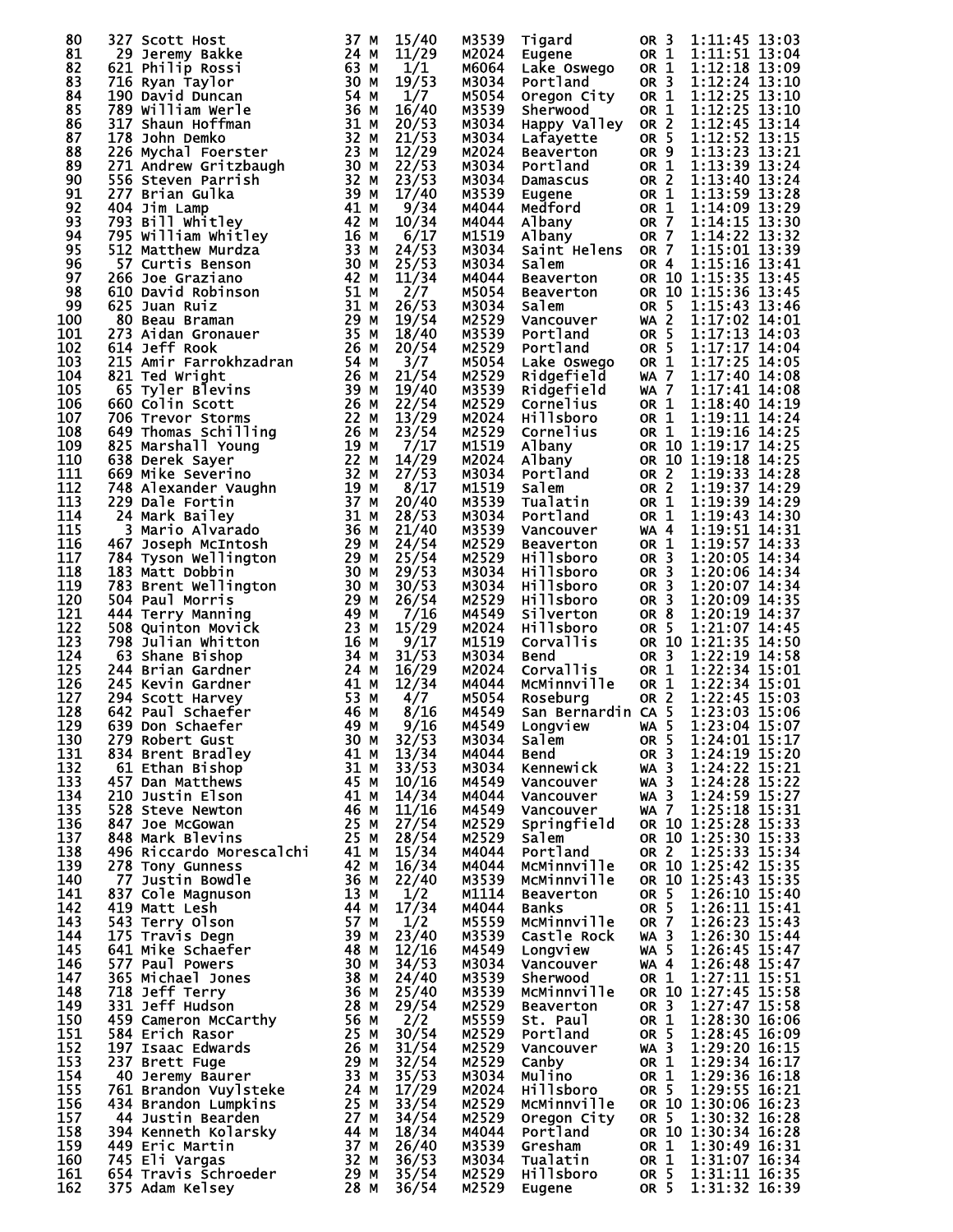| 163        | 598 Geoffrey Rich<br>598 Geoffrey Rich 277 MM Minimiz 273<br>2012 John Wimpinza 239 MM Minimiz 239 Drew Baker Expininza 239 Tyler Hanke 277 Drew Baker 278 Tyler Hanke 273 Tyler Hanke 82 23 MM MM MM M42<br>101 Scott Bushey 68 Alex Bolliger 102 337 MM | 27 M | 37/54          | M2529          | Eugene                                                   | OR 5                               | 1:31:35 16:40                  |
|------------|-----------------------------------------------------------------------------------------------------------------------------------------------------------------------------------------------------------------------------------------------------------|------|----------------|----------------|----------------------------------------------------------|------------------------------------|--------------------------------|
| 164        |                                                                                                                                                                                                                                                           |      | 18/29          | M2024          | Salem                                                    | OR 2                               | 1:31:45 16:41                  |
| 165        |                                                                                                                                                                                                                                                           |      | 27/40          | M3539          | North Plains                                             | OR <sub>3</sub>                    | 1:31:54 16:43                  |
| 166        |                                                                                                                                                                                                                                                           |      | 38/54<br>19/29 | M2529          | Independance                                             | OR 6                               | 1:31:58 16:44<br>1:32:01 16:44 |
| 167<br>168 |                                                                                                                                                                                                                                                           |      | 37/53          | M2024<br>M3034 | Salem<br>Salem                                           | OR 6<br>OR 6                       | 1:32:03 16:45                  |
| 169        |                                                                                                                                                                                                                                                           |      | 38/53          | M3034          | Aloha                                                    | OR 5                               | 1:33:07 16:56                  |
| 170        |                                                                                                                                                                                                                                                           |      | 28/40          | M3539          | <b>Forest Grove</b>                                      | OR <sub>3</sub>                    | 1:33:25 16:59                  |
| 171        |                                                                                                                                                                                                                                                           |      | 29/40          | M3539          | Portland                                                 | OR <sub>3</sub>                    | 1:33:29 17:00                  |
| 172        |                                                                                                                                                                                                                                                           |      | 10/17          | M1519          | Sherwood                                                 | OR 7                               | 1:33:36 17:01                  |
| 173        |                                                                                                                                                                                                                                                           |      | 11/17          | M1519          | Sherwood                                                 | <b>OR 7</b>                        | 1:33:37 17:02                  |
| 174        |                                                                                                                                                                                                                                                           |      | 12/17          | M1519          | Sherwood                                                 | OR 7                               | 1:33:38 17:02                  |
| 175        |                                                                                                                                                                                                                                                           |      | 19/34          | M4044          | Sherwood                                                 | <b>OR 7</b>                        | 1:33:39 17:02                  |
| 176        |                                                                                                                                                                                                                                                           |      | 39/54          | M2529          | Yamhill                                                  | OR <sub>3</sub>                    | 1:34:03 17:06                  |
| 177        |                                                                                                                                                                                                                                                           |      | 40/54          | M2529          | Beaverton                                                | OR 1                               | 1:34:31 17:12                  |
| 178        |                                                                                                                                                                                                                                                           |      | 30/40          | M3539          | Silverton                                                | OR 5                               | 1:34:34 17:12                  |
| 179<br>180 |                                                                                                                                                                                                                                                           |      | 39/53<br>31/40 | M3034<br>M3539 | Cornelius                                                | OR 2<br>OR 7                       | 1:35:45 17:25<br>1:36:21 17:31 |
| 181        |                                                                                                                                                                                                                                                           |      | 32/40          | M3539          | West Linn<br>Tualatin                                    | <b>OR 7</b>                        | 1:36:22 17:32                  |
| 182        |                                                                                                                                                                                                                                                           |      | 40/53          | M3034          | Salem                                                    | OR 4                               | 1:36:28 17:33                  |
| 183        |                                                                                                                                                                                                                                                           |      | 41/53          | M3034          | Salem                                                    | OR <sub>4</sub>                    | 1:36:36 17:34                  |
| 184        |                                                                                                                                                                                                                                                           |      | 33/40          | M3539          | Salem                                                    | OR 4                               | 1:36:39 17:35                  |
| 185        |                                                                                                                                                                                                                                                           |      | 20/34          | M4044          | Turner                                                   | OR <sub>2</sub>                    | 1:37:24 17:43                  |
| 186        |                                                                                                                                                                                                                                                           |      | 41/54          | M2529          | Salem                                                    | OR 2                               | 1:37:27 17:44                  |
| 187        |                                                                                                                                                                                                                                                           |      | 21/34          | M4044          | Salem                                                    | OR 2                               | 1:37:30 17:44                  |
| 188        |                                                                                                                                                                                                                                                           |      | 34/40          | M3539          | Independence                                             | OR <sub>2</sub>                    | 1:37:38 17:46                  |
| 189        |                                                                                                                                                                                                                                                           |      | 35/40          | M3539          | <b>Beaverton</b>                                         | OR 1                               | 1:38:34 17:56                  |
| 190        |                                                                                                                                                                                                                                                           |      | 42/54          | M2529          | Wilsonville                                              | OR 2                               | 1:38:58 18:00                  |
| 191        |                                                                                                                                                                                                                                                           |      | 20/29          | M2024          | Salem                                                    | OR <sub>3</sub>                    | 1:39:16 18:03                  |
| 192        |                                                                                                                                                                                                                                                           |      | 43/54          | M2529          | Battle Ground WA 5                                       |                                    | 1:40:54 18:21                  |
| 193        |                                                                                                                                                                                                                                                           |      | 22/34          | M4044          | Beaverton                                                | OR 1                               | 1:41:07 18:23                  |
| 194<br>195 |                                                                                                                                                                                                                                                           |      | 13/16<br>42/53 | M4549          | Beaverton<br>Salem                                       | OR <sub>1</sub>                    | 1:41:07 18:23<br>1:41:33 18:28 |
| 196        |                                                                                                                                                                                                                                                           |      | 13/17          | M3034<br>M1519 | Saiem<br>Eugene<br>Newberg<br>Aloha<br>Portland<br>Salem | OR <sub>8</sub><br>OR <sub>2</sub> | 1:42:40 18:40                  |
| 197        |                                                                                                                                                                                                                                                           |      | 44/54          | M2529          |                                                          | OR <sub>3</sub>                    | 1:42:49 18:42                  |
| 198        |                                                                                                                                                                                                                                                           |      | 21/29          | M2024          |                                                          | OR <sub>5</sub>                    | 1:44:25 19:00                  |
| 199        |                                                                                                                                                                                                                                                           |      | 36/40          | M3539          |                                                          | OR <sub>3</sub>                    | 1:44:30 19:00                  |
| 200        |                                                                                                                                                                                                                                                           |      | 23/34          | M4044          |                                                          | OR <sub>3</sub>                    | 1:44:39 19:02                  |
| 201        |                                                                                                                                                                                                                                                           |      | 37/40          | M3539          | Portland                                                 | OR 1                               | 1:45:53 19:16                  |
| 202        |                                                                                                                                                                                                                                                           |      | 43/53          | M3034          | McMinnville                                              | OR 5                               | 1:46:37 19:24                  |
| 203        |                                                                                                                                                                                                                                                           |      | 22/29          | M2024          | MCMinnville                                              | OR 5                               | 1:46:41 19:24                  |
| 204        |                                                                                                                                                                                                                                                           |      | 23/29          | M2024          | Portland                                                 | OR <sub>3</sub>                    | 1:47:32 19:33                  |
| 205        |                                                                                                                                                                                                                                                           |      | 24/29          | M2024          | Portland                                                 | OR <sub>3</sub>                    | 1:47:33 19:34                  |
| 206        |                                                                                                                                                                                                                                                           |      | 38/40          | M3539          | Portland                                                 | OR <sub>3</sub>                    | 1:48:14 19:41                  |
| 207        |                                                                                                                                                                                                                                                           |      | 14/16          | M4549          | Portland                                                 | OR 3                               | 1:48:15 19:41                  |
| 208        |                                                                                                                                                                                                                                                           |      | 24/34          | M4044          | Portland                                                 | OR <sub>3</sub>                    | 1:48:23 19:43                  |
| 209<br>210 |                                                                                                                                                                                                                                                           |      | 44/53          | M3034          | Gresham                                                  | OR 1                               | 1:48:59 19:49<br>1:49:00 19:49 |
| 211        |                                                                                                                                                                                                                                                           |      | 45/53<br>39/40 | M3034<br>M3539 | Gresham<br>North Plains OR 5                             | OR 1                               | 1:49:37 19:56                  |
| 212        |                                                                                                                                                                                                                                                           |      | 45/54          | M2529          | Newberg                                                  |                                    | OR 7 1:50:31 20:06             |
| 213        |                                                                                                                                                                                                                                                           |      | 25/34          | M4044          | Portland                                                 | OR <sub>3</sub>                    | 1:50:31 20:06                  |
| 214        |                                                                                                                                                                                                                                                           |      | 46/53          | M3034          | Portland                                                 | OR <sub>3</sub>                    | 1:50:34 20:07                  |
| 215        |                                                                                                                                                                                                                                                           |      | 47/53          | M3034          | St Helens                                                | OR <sub>3</sub>                    | 1:50:36 20:07                  |
| 216        |                                                                                                                                                                                                                                                           |      | 46/54          | M2529          | <b>Forest Grove</b>                                      | OR 1                               | 1:51:44 20:19                  |
| 217        |                                                                                                                                                                                                                                                           |      | 48/53          | M3034          | Forest Grove                                             | OR 5                               | 1:51:46 20:20<br>1:52:21 20:26 |
| 218        |                                                                                                                                                                                                                                                           |      | 25/29          | M2024          | MCMinnville                                              | <b>OR 7</b>                        |                                |
| 219        |                                                                                                                                                                                                                                                           |      | 26/34          | M4044          | Tigard                                                   | OR 5                               | $1:52:29$ 20:28                |
| 220        |                                                                                                                                                                                                                                                           |      | 5/7            | M5054          | <b>Beaverton</b>                                         | OR 5                               | 1:52:30 20:28                  |
| 221        |                                                                                                                                                                                                                                                           |      | 15/16          | M4549          | Jefferson                                                | OR <sub>2</sub>                    | $1:52:51$ 20:32                |
| 222        |                                                                                                                                                                                                                                                           |      | 14/17          | M1519          | Portland                                                 | OR 1                               | 1:52:54 20:32                  |
| 223        |                                                                                                                                                                                                                                                           |      | 27/34          | M4044          | Portland                                                 | OR 1                               | 1:52:55 20:32                  |
| 224<br>225 |                                                                                                                                                                                                                                                           |      | 47/54<br>28/34 | M2529          | Vancouver                                                | WA 4<br><b>OR 2</b>                | 1:54:33 20:50                  |
| 226        |                                                                                                                                                                                                                                                           |      | 48/54          | M4044<br>M2529 | Dallas<br>Vancouver Wa WA 2                              |                                    | 1:56:06 21:07<br>1:56:59 21:17 |
| 227        |                                                                                                                                                                                                                                                           |      | 49/54          | M2529          | Gresham                                                  | OR <sub>2</sub>                    | 1:57:31 21:22                  |
| 228        |                                                                                                                                                                                                                                                           |      | 29/34          | M4044          | <b>Beaverton</b>                                         | OR <sub>5</sub>                    | 1:57:37 21:24                  |
| 229        |                                                                                                                                                                                                                                                           |      | 15/17          | M1519          | Tempe                                                    | AZ 8                               | 1:58:16 21:31                  |
| 230        |                                                                                                                                                                                                                                                           |      | 49/53          | M3034          | Newberg                                                  | <b>OR 7</b>                        | 1:59:25 21:43                  |
| 231        |                                                                                                                                                                                                                                                           |      | 26/29          | M2024          | Portland                                                 | OR <sub>3</sub>                    | 1:59:40 21:46                  |
| 232        |                                                                                                                                                                                                                                                           |      | 50/54          | M2529          | Portland                                                 | OR <sub>3</sub>                    | 1:59:42 21:46                  |
| 233        |                                                                                                                                                                                                                                                           |      | 6/7            | M5054          | Chehalis                                                 | <b>WA 5</b>                        | 2:00:36 21:56                  |
| 234        |                                                                                                                                                                                                                                                           |      | 1/1            | M6569          | Portland                                                 | OR <sub>3</sub>                    | 2:02:04 22:12                  |
| 235        |                                                                                                                                                                                                                                                           |      | 27/29          | M2024          | Keizer                                                   | OR 6                               | 2:04:21 22:37                  |
| 236        |                                                                                                                                                                                                                                                           |      | 50/53          | м3034          | Portland                                                 | OR 1                               | 2:06:30 23:00                  |
| 237        |                                                                                                                                                                                                                                                           |      | 30/34          | M4044          | Portland                                                 | OR 9                               | 2:06:50 23:04                  |
| 238        |                                                                                                                                                                                                                                                           |      | 16/17          | M1519          | North Plains                                             | OR 5                               | 2:06:52 23:04                  |
| 239        |                                                                                                                                                                                                                                                           |      | 31/34          | M4044          | <b>Hillsboro</b>                                         | OR <sub>5</sub>                    | 2:06:56 23:05                  |
| 240        |                                                                                                                                                                                                                                                           |      | 51/54          | M2529          | Salem                                                    | OR 6                               | 2:09:04 23:28                  |
| 241        |                                                                                                                                                                                                                                                           |      | 51/53          | м3034          | Portland                                                 | OR 9                               | 2:11:18 23:53                  |
| 242<br>243 |                                                                                                                                                                                                                                                           |      | 17/17<br>2/2   | M1519<br>M1114 | Salem                                                    | <b>OR 7</b><br>$WA$ 3              | 2:11:25 23:54<br>2:12:55 24:10 |
| 244        |                                                                                                                                                                                                                                                           |      | 16/16          | M4549          | Vancouver<br>Vancouver                                   | WA 3                               | 2:12:58 24:11                  |
| 245        | 120 Maurico Chavez<br>510 Don Mulconrey<br>510 Don Mulconrey<br>567 Nicholas Peterka<br>462 Brooke McDowall<br>538 Mark Patterson<br>820 Bill Worth<br>74 Gary Borja<br>821 Bill Raczkowski<br>738 Bill Raczkowski<br>739 Clay Funkhouser<br>74 Gary      |      | 52/54          | M2529          | Portland                                                 | OR <sub>3</sub>                    | 2:14:49 24:31                  |
|            |                                                                                                                                                                                                                                                           |      |                |                |                                                          |                                    |                                |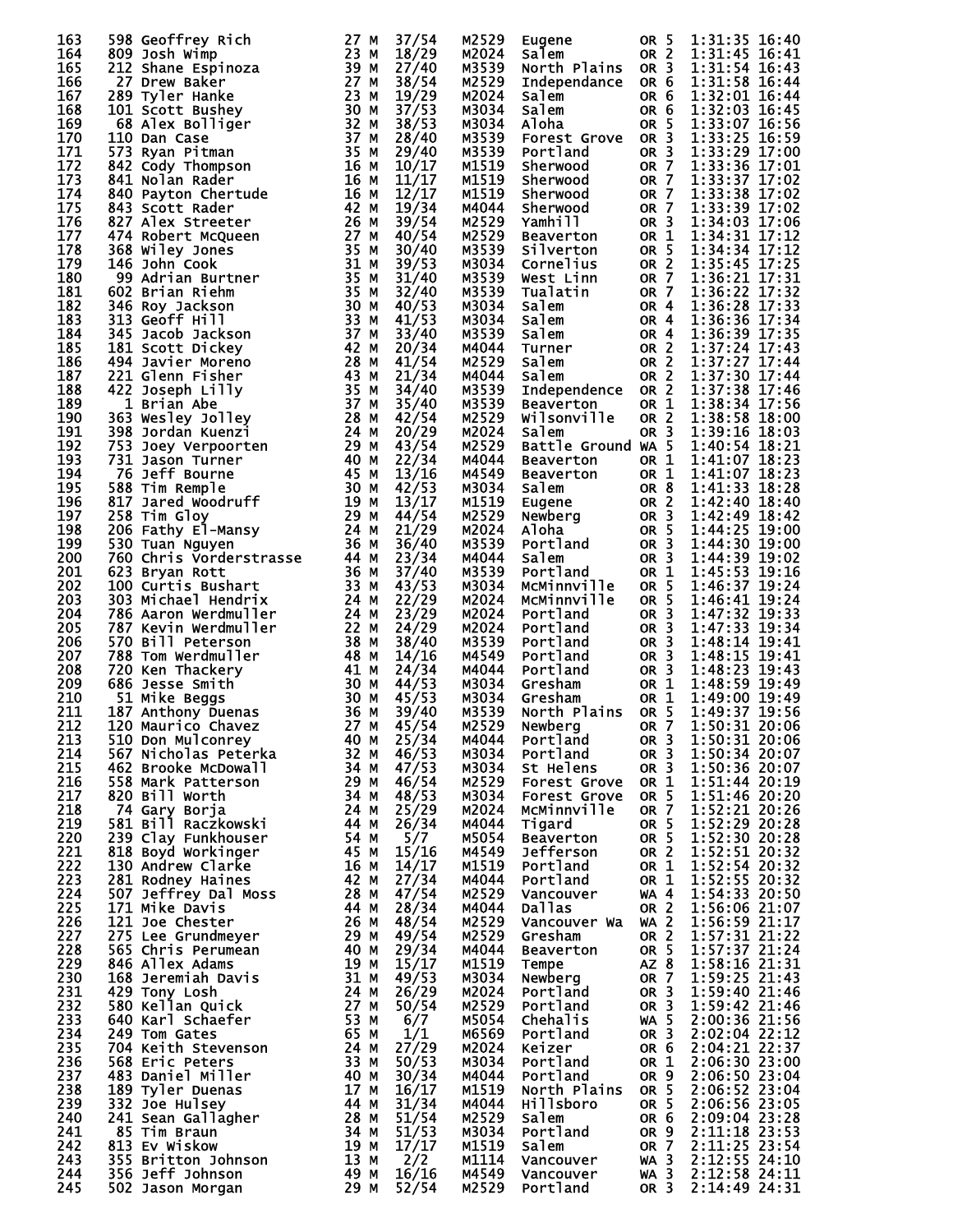| 246 | 515 Taremeredzw Mutepfa | 24<br>M | 28/29 | M2024 | Portland      | OR <sub>3</sub> | 2:16:46 24:52 |
|-----|-------------------------|---------|-------|-------|---------------|-----------------|---------------|
| 247 | 613 Jake Rolfe          | 34<br>М | 52/53 | M3034 | Eugene        | OR 1            | 2:25:28 26:27 |
| 248 | 524 Hayes Nelson        | 37<br>м | 40/40 | M3539 | Eugene        | OR 1            | 2:26:09 26:35 |
| 249 | 262 Rick Gorman         | 29<br>M | 53/54 | M2529 | Eugene        | OR 1            | 2:26:09 26:35 |
| 250 | 118 Dan Charbonneau     | 41 M    | 32/34 | M4044 | Eugene        | OR 1            | 2:26:10 26:35 |
| 251 | 527 Sean Nelson         | 24 M    | 29/29 | M2024 | Eugene        | OR 1            | 2:26:13 26:35 |
| 252 | 396 Todd Koob           | 44 M    | 33/34 | M4044 | Albany        | OR 1            | 2:26:38 26:40 |
| 253 | 586 Korey Reid          | 44 M    | 34/34 | M4044 | Eugene        | OR 1            | 2:26:38 26:40 |
| 254 | 675 Stuart Siegrist     | 33 M    | 53/53 | M3034 | Eugene        | OR 1            | 2:26:38 26:40 |
| 255 | 328 Jared Houghton      | 26 M    | 54/54 | M2529 | Tigard        | OR 3            | 2:33:18 27:53 |
| 256 | 701 Mark Stapleton      | 54 M    | $7/7$ | M5054 | <b>Dallas</b> | OR 6            | 2:33:50 27:59 |

|                |                                                                                                                                                                                                                                                                   |              |                  |                | Overall Results - Saturday - Women Only                                 |                                    |                                                          |        |
|----------------|-------------------------------------------------------------------------------------------------------------------------------------------------------------------------------------------------------------------------------------------------------------------|--------------|------------------|----------------|-------------------------------------------------------------------------|------------------------------------|----------------------------------------------------------|--------|
| Place No.      | Name                                                                                                                                                                                                                                                              |              | Ag S Div/Tot Div |                | City                                                                    |                                    | St He Time                                               | Pace   |
| ı              | === =======<br>0.<br>International control of the SS of F<br>1744 Darcie Vandyke<br>717 Shelly Taylor<br>716 David Wahlenmaier<br>405 Komoki Lamp<br>664 Melissa Scott<br>599 Christy Richards<br>599 Christy Richards<br>599 Christy Richards<br>116 Carolyn Cha |              | 1/33             | F2024          | <u> ssesssssssssss oc og energen</u><br>Independence OR 4               |                                    | 40:23                                                    | - 7:21 |
| $\frac{2}{3}$  |                                                                                                                                                                                                                                                                   |              | 1/27             | F3539          | Sherwood                                                                | OR 2                               | 43:56                                                    | 8:00   |
|                |                                                                                                                                                                                                                                                                   |              | 1/46             |                | F3539 Sherwood<br>F2529 Portland                                        | OR <sub>3</sub>                    | 58:05 10:34                                              |        |
| 4              |                                                                                                                                                                                                                                                                   |              | 2/27<br>1/46     | F3539<br>F3034 | Tigard<br>Medford                                                       | OR 1                               | OR 3 1:02:11 11:19<br>$1:02:25$ $11:21$                  |        |
| $\frac{5}{6}$  |                                                                                                                                                                                                                                                                   |              | 2/33             | F2024          |                                                                         | OR 7                               | 1:03:59 11:38                                            |        |
| Ž              |                                                                                                                                                                                                                                                                   |              | 1/10             | F1519          |                                                                         | OR 1                               | 1:05:31 11:55                                            |        |
| 8              |                                                                                                                                                                                                                                                                   |              | 1/22             | F4044          |                                                                         | OR 9                               | 1:07:33 12:17                                            |        |
| $\overline{9}$ |                                                                                                                                                                                                                                                                   |              | 3/33             | F2024          | <b>Corvallis</b><br>Portland<br>Salem<br>Eugene<br>Sherwood<br>Sherwood | OR <sub>2</sub>                    | 1:08:10 12:24                                            |        |
| 10<br>11       |                                                                                                                                                                                                                                                                   |              | 2/46<br>3/46     | F3034          | F3034 Happy Valley OR 4                                                 | OR 1                               | 1:08:28 12:27<br>1:09:38 12:40                           |        |
| 12             |                                                                                                                                                                                                                                                                   |              | 3/27             | F3539          | Portland                                                                | OR <sub>3</sub>                    | 1:09:40 12:40                                            |        |
| 13             |                                                                                                                                                                                                                                                                   |              | 4/27             |                | F3539 Portland                                                          | OR 1                               | 1:10:51 12:53                                            |        |
| 14             |                                                                                                                                                                                                                                                                   |              | 2/46             | F2529          | West Linn                                                               | OR 1                               | $1:11:15$ 12:58                                          |        |
| 15<br>16       |                                                                                                                                                                                                                                                                   |              | 4/46<br>5/46     | F3034<br>F3034 | Hillsboro                                                               | OR <sub>2</sub><br>$WA$ 3          | $\overline{1:11:16}$ $\overline{12:58}$<br>1:11:26 13:00 |        |
| 17             |                                                                                                                                                                                                                                                                   |              | 2/22             | F4044          | Vancouver<br>Banks                                                      | OR 5                               | $1:11:42$ $13:03$                                        |        |
| 18             |                                                                                                                                                                                                                                                                   |              | 6/46             | F3034          | Portland                                                                | OR <sub>3</sub>                    | 1:13:01 13:17                                            |        |
| 19             |                                                                                                                                                                                                                                                                   |              | 3/46             | F2529          | Fife                                                                    | <b>WA4</b>                         | $1:13:21$ 13:21                                          |        |
| 20             |                                                                                                                                                                                                                                                                   |              | 4/46             | F2529          | Portland                                                                | OR 9                               | 1:13:22 13:21                                            |        |
| 21<br>22       |                                                                                                                                                                                                                                                                   |              | 5/46<br>3/22     | F2529          | Fife                                                                    | <b>WA 4</b><br>OR 7                | $\overline{1:13:24}$ 13:21<br>1:14:29 13:33              |        |
| 23             |                                                                                                                                                                                                                                                                   |              | 7/46             |                | F4044 Albany<br>F3034 Corvallis                                         | <b>OR 7</b>                        | 1:14:58 13:38                                            |        |
| 24             |                                                                                                                                                                                                                                                                   |              | 4/22             | F4044          | <b>Corvallis</b>                                                        | OR 7                               | 1:15:02 13:39                                            |        |
| 25             |                                                                                                                                                                                                                                                                   |              | 5/27             | F3539          | Vancouver                                                               | $WA$ 2                             | $1:17:02$ 14:01                                          |        |
| 26<br>27       |                                                                                                                                                                                                                                                                   |              | 6/46             |                | F2529 Portland<br>F2024 Eugene                                          | OR 5                               | $\overline{1:17:12}$ 14:03<br>$\overline{1:17:26}$ 14:05 |        |
| 28             |                                                                                                                                                                                                                                                                   |              | 4/33<br>5/22     | F4044          | McMinnville                                                             | OR 1<br>OR <sub>3</sub>            | 1:18:56 14:21                                            |        |
| 29             |                                                                                                                                                                                                                                                                   |              | 8/46             |                | F3034 Portland                                                          | OR <sub>2</sub>                    | $1:19:30$ 14:28                                          |        |
| 30             | 70 Paula Bond<br>670 Nicole Severino<br>160 Luana Cruz<br>450 Grace Martin<br>534 Julie Norris<br>534 Julie Norris<br>534 Ashley San Blise<br>632 Sandra Hedges<br>62 Kristin Bishop<br>562 Sandra Hedges<br>62 Kristin Bishop<br>333 FF<br>62 Kristin            |              | 9/46             | F3034          | Vancouver                                                               | WA 4                               | 1:19:37 14:29                                            |        |
| 31             |                                                                                                                                                                                                                                                                   |              | 10/46            | F3034 Salem    |                                                                         | OR 1                               | 1:19:57 14:33                                            |        |
| 32<br>33       |                                                                                                                                                                                                                                                                   |              | 6/27<br>5/33     | F3539<br>F2024 | Silverton                                                               | OR 8<br>OR 5                       | 1:20:20 14:37<br>1:21:06 14:45                           |        |
| 34             |                                                                                                                                                                                                                                                                   |              | 7/46             | F2529          | Beaverton<br>Salem                                                      | OR <sub>3</sub>                    | 1:21:22 14:48                                            |        |
| 35             |                                                                                                                                                                                                                                                                   |              | 8/46             | F2529          | <b>Hillsboro</b>                                                        | OR <sub>3</sub>                    | 1:21:25 14:49                                            |        |
| 36             |                                                                                                                                                                                                                                                                   |              | 11/46            | F3034          | <b>Bend</b>                                                             | OR <sub>3</sub>                    | 1:22:01 14:55                                            |        |
| 37             |                                                                                                                                                                                                                                                                   |              | 6/33             | F2024          | Hillsboro                                                               | <b>OR 5</b>                        | 1:22:12 14:57                                            |        |
| 38<br>39       |                                                                                                                                                                                                                                                                   |              | 7/33<br>9/46     | F2024          | Hillsboro<br>F2529 Beaverton                                            | OR <sub>5</sub><br>OR <sub>2</sub> | 1:22:14 14:58<br>1:22:37 15:02                           |        |
| 40             | 72 Kari Bonham                                                                                                                                                                                                                                                    | 26 F         | 10/46            | F2529          | Beaverton                                                               | OR <sub>2</sub>                    |                                                          |        |
| 41             | 763 Christine Wahlenmaier<br>763 Christine Wahlenmaier<br>790 Janet Westphal<br>790 Janet Westphal<br>7/27<br>7/27<br>440 Aleshia Macom<br>7/337 Afton Hutchison<br>849 Sarah_McGowan<br>7.5 F 11/46<br>849 Sarah_McGowan<br>7.5 F 11/46<br>849 Sarah             |              |                  | F4044          | Tigard                                                                  | OR <sub>3</sub>                    | 1:22:37 15:02<br>1:22:46 15:03                           |        |
| 42             |                                                                                                                                                                                                                                                                   |              |                  | F3034          | Sutherlin                                                               | OR <sub>2</sub>                    | 1:22:46 15:03                                            |        |
| 43<br>44       |                                                                                                                                                                                                                                                                   |              |                  | F3539<br>F4549 | Vancouver                                                               | $WA$ 3<br><b>WA 7</b>              | 1:24:30 15:22                                            |        |
| 45             |                                                                                                                                                                                                                                                                   |              |                  | F2529          | Vancouver<br>North Plains                                               | OR <sub>3</sub>                    | 1:25:18 15:31<br>1:25:21 15:31                           |        |
| 46             | 849 Sarah McGowan                                                                                                                                                                                                                                                 |              | 8/33             | F2024          | Salem                                                                   |                                    | OR 10 1:25:32 15:33                                      |        |
| 47             | 495 Jeanelle Morescalchi                                                                                                                                                                                                                                          | 40 F         | 7/22             | F4044          | Portland                                                                | OR <sub>2</sub>                    | 1:25:33 15:34                                            |        |
| 48             | 73 Jaycine Bonnett                                                                                                                                                                                                                                                | 47 F         | 2/12             | F4549          | North Plains                                                            | OR <sub>3</sub>                    | 1:25:36 15:34                                            |        |
| 49<br>50       | 216 Amy Faulkner<br>235 Kirstin Fristad                                                                                                                                                                                                                           | 31 F<br>19 F | 13/46<br>2/10    | F3034<br>F1519 | Carlton<br>Keizer                                                       | OR 1<br>OR 1                       | 1:25:47 15:36<br>1:25:47 15:36                           |        |
| 51             | 792 Michelle White                                                                                                                                                                                                                                                | 37 F         | 8/27             | F3539          | Camas                                                                   | 7<br>WA                            | 1:26:09 15:40                                            |        |
| 52             | 43 Marcia Beard                                                                                                                                                                                                                                                   | 43 F         | 8/22             | F4044          | Creswell                                                                | OR <sub>7</sub>                    | 1:26:11 15:41                                            |        |
| 53             | 162 Kathy Danforth                                                                                                                                                                                                                                                | 50 F         | 1/4              | F5054          | McMinnville                                                             | OR <sub>7</sub>                    | 1:26:18 15:42                                            |        |
| 54<br>55       | 75 Ximena Borja<br>767 Elizabeth Wallace                                                                                                                                                                                                                          | 23 F<br>44 F | 9/33             | F2024<br>F4044 | McMinnville                                                             | OR <sub>7</sub><br>OR <sub>5</sub> | 1:26:29 15:44<br>1:26:45 15:47                           |        |
| 56             | 475 Emma Medina                                                                                                                                                                                                                                                   | 31 F         | 9/22<br>14/46    | F3034          | Banks<br>Vancouver                                                      | WA 4                               | 1:26:51 15:48                                            |        |
| 57             | 151 Ashley Costentine                                                                                                                                                                                                                                             | 26 F         | 12/46            | F2529          | Vancouver                                                               | WA 4                               | 1:26:55 15:49                                            |        |
| 58             | 839 Priscilla Crowder                                                                                                                                                                                                                                             | 22 F         | 10/33            | F2024          | Hillsboro                                                               | OR 6                               | 1:27:15 15:52<br>1:27:16 15:52                           |        |
| 59             | 224 Annie Flitcroft                                                                                                                                                                                                                                               | 31 F         | 15/46            | F3034          | Hillsboro                                                               | OR 4                               |                                                          |        |
| 60<br>61       | 286 Mindy Hangsleben<br>78 Mallory Boyd                                                                                                                                                                                                                           | 30 F<br>28 F | 16/46<br>13/46   | F3034<br>F2529 | <b>Hillsboro</b><br>Portland                                            | OR 4<br>OR 1                       | 1:27:16 15:52<br>1:27:30 15:55                           |        |
| 62             | 514 Colleen Murray                                                                                                                                                                                                                                                | 36 F         | 9/27             | F3539          | Lake Oswego                                                             | OR 1                               | 1:27:31 15:55                                            |        |
| 63             | 471 Anna McKillip                                                                                                                                                                                                                                                 | 26 F         | 14/46            | F2529          | Wilsonville                                                             | OR <sub>3</sub>                    | 1:27:44 15:57                                            |        |
| 64             | 735 Ramona Tweed                                                                                                                                                                                                                                                  | 57 F         | 1/2              | F5559          | Estacada                                                                | OR 1                               | 1:28:30 16:06                                            |        |
| 65             | 622 Jamie Rotarius                                                                                                                                                                                                                                                | 23 F         | 11/33            | F2024          | Amity                                                                   | OR 2                               | 1:28:49 16:09                                            |        |

66 8 Megan Anderson 26 F 15/46 F2529 Portland OR 3 1:29:28 16:16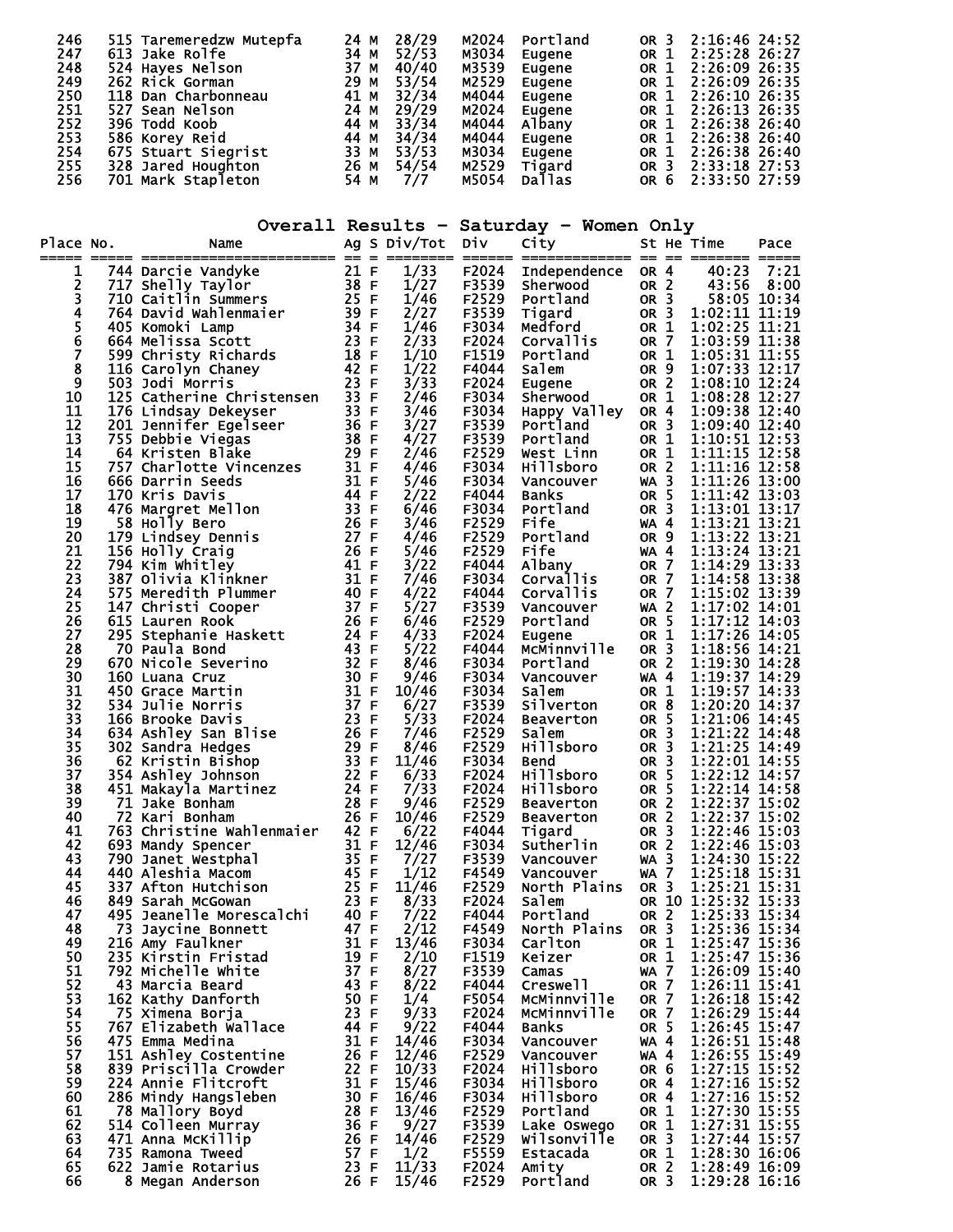| 1:29:35 16:18<br>68<br>29 F<br>16/46<br>F2529 Happy Valley<br>OR 2<br>775 Stephanie Warneke<br>69<br>3/12<br>OR 10 1:30:35 16:29<br>532 Victoria Normandeau<br>49 F<br>F4549<br>Portland<br>70<br>10/27<br>OR 10 1:30:37 16:29<br>39 F<br>F3539 Corvallis<br>608 Shanta Roberts<br>$\frac{32}{37}$ F<br>71<br>17/46<br>F3034<br>742 Angela Vandehey<br>Cornelius<br>OR 4<br>37 F<br>11/27<br>72<br>F3539<br>OR <sub>5</sub><br>728 Sarah Tucker<br>Tigard<br>73<br>31 F<br>1:31:07 16:34<br>18/46<br>F3034<br>OR 1<br>746 Samantha Vargas<br>Tualatin<br>32 F<br>OR 5<br>1:31:08 16:35<br>74<br>391 Sara Koetje<br>19/46<br>F3034<br>Portland<br><b>991 Sara KOetje<br/>83 Kylie R. Brasmer<br/>592 April Spaccarelli<br/>122 Katie Chimienti<br/>265 Justina Rosales<br/>519 Savina Rosales<br/>111 Veronica Case<br/>182 Melanie Meyer</b><br>13/33<br>75<br>23 F<br>OR 3<br>1:31:10 16:35<br>F2024<br>Warren<br>1:31:13 16:36<br>12/27<br>F3539<br>OR 5<br>76<br>38 F<br>692 April Spaccarelli<br>Lake Oswego<br>77<br>25 F<br>F2529<br>OR 5<br>1:31:34 16:39<br>122 Katie Chimienti<br>17/46<br>Eugene<br>1:31:45 16:41<br>23 F<br>14/33<br>OR 2<br>78<br>265 Justine Gray<br>F2024<br>salem<br>22 F<br>15/33<br>79<br>F2024<br>1:31:52 16:43<br>OR 3<br>619 Savina Rosales<br><b>Beaverton</b><br>1:31:55 16:43<br>13/27<br>80<br>37 F<br>F3539<br>111 Veronica Case<br>OR <sub>3</sub><br><b>Forest Grove</b><br>81<br>35 F<br>1:31:59 16:44<br>482 Melanie Meyer<br>14/27<br>F3539<br>OR <sub>6</sub><br>Salem<br>82<br>1:32:04 16:45<br>19 F<br>3/10<br>F1519<br>OR 6<br>493 Isabella Moran<br>Salem<br>27 F<br>83<br>18/46<br>F2529<br>OR 1<br>1:34:32 17:12<br>248 April Gartner<br>Beaverton<br>17 F<br>1:34:33 17:12<br>84<br>4/10<br>F1519<br>OR 6<br>831 Rachel Clark<br>Carlton<br>32 F<br>85<br>1:35:21 17:21<br>20/46<br>F3034<br>Portland<br>OR 4<br>672 Kate Shaw<br>32 F<br>21/46<br>1:35:34 17:23<br>86<br>145 Candace Cook<br>F3034 Cornelius<br>OR 2<br>87<br>16/33<br>1:35:35 17:23<br>F2024<br>OR 1<br>Portland<br>32<br>20 F<br>20 F<br>20 F<br>20 F<br>20 F<br>47 F<br>47 F<br>47 F<br>47 F<br>47 F<br>47 F<br>47 F<br>47 F<br>47 F<br>47 F<br>43 F<br>43 F<br>43 F<br>43 F<br>22 F<br>22 F<br>22 F<br>23 F<br>23 F<br>23 F<br>23 F<br>24 F<br>25 F<br>25 F<br>25 F<br>36 Jennifer Goodman<br>25 F<br>26 F<br>36 Me<br>1:35:38 17:24<br>88<br>OR 1<br>4/12<br>F4549 McMinnville<br>89<br>10/22<br>1:36:00 17:28<br>F4044<br>OR <sub>2</sub><br>Salem<br>90<br>17/33<br>OR 5<br>F2024<br>1:36:20 17:31<br>Aloha<br>Portland<br>91<br>18/33<br>OR 5<br>F2024<br>1:36:28 17:33<br>92<br>1:37:32 17:44<br>OR 5<br>19/33<br>F2024<br>West Linn<br>93<br>F2529<br>OR <sub>5</sub><br>1:37:34 17:45<br>19/46<br>Portland<br>20/46<br>F2529<br>OR 5<br>1:37:41 17:46<br>94<br>Beaverton<br>95<br>21/46<br>F2529<br>OR <sub>5</sub><br>1:37:42 17:46<br>Beaverton<br>1:37:47 17:47<br>96<br>22/46<br>F2529<br>$WA$ 4<br>Vancouver<br>97<br>23/46<br>F2529<br>1:37:47 17:47<br>OR 1<br>Beaverton<br>57 F<br>98<br>2/2<br>OR 1<br>1:37:49 17:48<br>F5559<br>691 Carolyn Sojka<br>Portland<br>99<br>30 F<br>22/46<br>1:39:00 18:00<br>F3034<br>Wilsonville<br>OR 2<br>362 Sandy Jolley<br>1:39:19 18:04<br>100<br>17 F<br>F1519<br>OR <sub>6</sub><br>832 Nina Callard<br>5/10<br>Carlton<br>24/46<br>101<br>26 F<br>F2529<br>1:39:52 18:10<br>589 Jessica Renhard<br>OR <sub>3</sub><br>Sandy<br>102<br>28 F<br>25/46<br>F2529<br>WA 5<br>150 Amber Corsen<br>Vancouver<br>32 F<br>23/46<br>103<br>421 Nicolle Lien<br>F3034<br>OR <sub>8</sub><br>Canby<br>1:41:25 18:27<br>24/46<br>104<br>F3034<br>OR 7<br>Albany<br>1:42:34 18:39<br>105<br>25/46<br>F3034<br>OR <sub>2</sub><br>Salem<br>OR 2<br>106<br>223 Shelly Fleeman<br>32 F<br>26/46<br>F3034<br><b>Dallas</b><br>11/22<br>107<br>40 F<br>F4044<br>OR <sub>2</sub><br>56 Nicole Bennett<br>Portland<br>35 F<br>F3539<br>OR <sub>2</sub><br>1:44:06 18:56<br>108<br>707 Dana Sullivan<br>15/27<br>Portland<br>38 F<br>109<br>52 Tracy Beil<br>16/27<br>F3539<br>OR <sub>2</sub><br>1:44:07 18:56<br>Portland<br><b>OR 2</b><br>1:44:11 18:57<br>110<br>13 Karla Antonini<br>46 F<br>5/12<br>F4549<br>Portland<br>111<br>27/46<br>529 Sarah Nguyen<br>F3034<br>$WA$ 3<br>1:44:28 19:00<br>Vancouver<br>$34 F$<br>$31 F$<br>$23 F$<br>$25 F$<br>$22 F$<br>$23 F$<br>$37 F$<br>28/46<br>112<br>1:44:30 19:00<br>656 Tara Schuetz<br>F3034<br>OR <sub>3</sub><br>Lake Oswego<br>113<br>191 El Dunn<br>20/33<br>F2024<br>OR <sub>3</sub><br>1:44:33 19:01<br>Portland<br>114<br>26/46<br>F2529<br>1:44:37 19:02<br>427 Sarah Loney<br>OR 3<br>West Linn<br>115<br>1:44:39<br>21/33<br>F2024<br>Portland<br>OR <sub>3</sub><br>19:02<br>32 Brittney Barnett<br>1:45:55 19:16<br>427 Sarah Loney<br>32 Brittney Barnett<br>400 Tina Laferriere<br>59 Emily Berry<br>141 Ben Condon<br>712 Courtey Takahashi<br>712 Courtey Takahashi<br>712 Courtey Takahashi<br>712 Courtey Takahashi<br>712 Courtey Takahashi<br>727 Annette Vaug<br>$\frac{17}{27}$<br>$\frac{18}{27}$<br>F3539<br>116<br>Portland<br>ME <sub>1</sub><br>OR <sub>2</sub><br>1:45:57 19:16<br>117<br>F3539<br>Portland<br>118<br>OR 2<br>12/22<br>F4044<br>Portland<br>1:46:05 19:18<br>119<br>27/46<br>F2529<br>1:46:40 19:24<br>Portland<br>OR <sub>2</sub><br>120<br>28/46<br>OR <sub>2</sub><br>F2529<br>1:46:42 19:24<br>Portland<br>121<br>13/22<br>1:46:57 19:27<br>F4044<br>OR <sub>9</sub><br>Canby<br>122<br>29/46<br>ID <sub>9</sub><br>1:47:00 19:28<br>F3034<br>Fruitland<br>123<br>22/33<br>OR <sub>6</sub><br>1:47:37 19:34<br>F2024<br>Gresham<br>1:47:49 19:37<br>124<br>30/46<br>F3034<br><b>WA 2</b><br>Vancouver<br>125<br>31/46<br>1:47:50 19:37<br>F3034<br>OR <sub>2</sub><br>Woodburn<br>126<br>14/22<br>OR <sub>2</sub><br>1:47:51 19:37<br>F4044<br>Portland<br>127<br>23/33<br>F2024<br>OR <sub>3</sub><br>Portland<br>128<br>29/46<br>F2529<br>OR <sub>3</sub><br>Portland<br>129<br>24/33<br>1:48:24 19:43<br>F2024<br>OR <sub>3</sub><br><b>Beaverton</b><br>1:49:14 19:52<br>130<br>6/12<br>F4549<br>Yamhill<br>OR <sub>5</sub><br>131<br>7/12<br>1:49:18 19:53<br>F4549<br>OR <sub>5</sub><br>Gaston<br>15/22<br>132<br>1:49:23 19:54<br>F4044<br>OR <sub>5</sub><br><b>Banks</b><br>133<br>1:49:34 19:56<br>30/46<br>F2529<br>Milwaukie<br>OR 1<br>25/33<br>1:49:35 19:56<br>134<br>F2024<br>Portland<br>OR <sub>6</sub><br>135<br>1:49:46 19:58<br>31/46<br>F2529<br>OR <sub>3</sub><br><b>Beaverton</b><br>136<br>1:50:05 20:01<br>32/46<br>F2529<br>OR 7<br>Albany<br>137<br>33/46<br>F2529<br>OR 7<br>1:50:07 20:02<br>Albany<br>138<br>32/46<br>1:50:07 20:02<br>F3034<br>Portland<br>OR 6<br>139<br>19/27<br>1:50:09 20:02<br>F3539<br>OR <sub>6</sub><br>Portland<br>1:50:30 20:06<br>140<br>33/46<br>F3034<br>OR <sub>3</sub><br>Portland<br>141<br>16/22<br>1:50:33 20:06<br>OR 7<br>F4044<br>Troutdale<br>1:50:33 20:06<br>142<br>OR <sub>3</sub><br>34/46<br>F3034<br>Portland<br>1:51:03 20:12<br>143<br>34/46<br>F2529<br>OR <sub>5</sub><br><b>Beaverton</b><br>1:51:05 20:12<br>35/46<br>144<br>F2529<br>OR 5<br><b>Beaverton</b><br>1:51:29 20:17<br>145<br>2/4<br>F5054<br>OR <sub>3</sub><br>North Plains<br>1:51:31 20:17<br>36/46<br>146<br>F2529<br>North Plains<br>OR <sub>3</sub><br>1:52:26 20:27<br>147<br>17/22<br>F4044<br><b>OR 7</b><br>Damascus<br>1:52:58 20:33<br>148<br>6/10<br>F1519<br>Portland<br>OR 1<br>17 F<br>149<br>F1519<br>OR 6<br>Saint Helens | 67 | 774 Heidi Warneke  | 24 F | 12/33 | F2024 | Happy Valley | OR <sub>2</sub> | 1:29:34 16:18 |
|-------------------------------------------------------------------------------------------------------------------------------------------------------------------------------------------------------------------------------------------------------------------------------------------------------------------------------------------------------------------------------------------------------------------------------------------------------------------------------------------------------------------------------------------------------------------------------------------------------------------------------------------------------------------------------------------------------------------------------------------------------------------------------------------------------------------------------------------------------------------------------------------------------------------------------------------------------------------------------------------------------------------------------------------------------------------------------------------------------------------------------------------------------------------------------------------------------------------------------------------------------------------------------------------------------------------------------------------------------------------------------------------------------------------------------------------------------------------------------------------------------------------------------------------------------------------------------------------------------------------------------------------------------------------------------------------------------------------------------------------------------------------------------------------------------------------------------------------------------------------------------------------------------------------------------------------------------------------------------------------------------------------------------------------------------------------------------------------------------------------------------------------------------------------------------------------------------------------------------------------------------------------------------------------------------------------------------------------------------------------------------------------------------------------------------------------------------------------------------------------------------------------------------------------------------------------------------------------------------------------------------------------------------------------------------------------------------------------------------------------------------------------------------------------------------------------------------------------------------------------------------------------------------------------------------------------------------------------------------------------------------------------------------------------------------------------------------------------------------------------------------------------------------------------------------------------------------------------------------------------------------------------------------------------------------------------------------------------------------------------------------------------------------------------------------------------------------------------------------------------------------------------------------------------------------------------------------------------------------------------------------------------------------------------------------------------------------------------------------------------------------------------------------------------------------------------------------------------------------------------------------------------------------------------------------------------------------------------------------------------------------------------------------------------------------------------------------------------------------------------------------------------------------------------------------------------------------------------------------------------------------------------------------------------------------------------------------------------------------------------------------------------------------------------------------------------------------------------------------------------------------------------------------------------------------------------------------------------------------------------------------------------------------------------------------------------------------------------------------------------------------------------------------------------------------------------------------------------------------------------------------------------------------------------------------------------------------------------------------------------------------------------------------------------------------------------------------------------------------------------------------------------------------------------------------------------------------------------------------------------------------------------------------------------------------------------------------------------------------------------------------------------------------------------------------------------------------------------------------------------------------------------------------------------------------------------------------------------------------------------------------------------------------------------------------------------------------------------------------------------------------------------------------------------------------------------------------------------------------------------------------------------------------------------------------------------------------------------------------------------------------------------------------------------------------------------------------------------------------------------------------------------------------------------------------------------------------------------------------------------------------------------------------------------------------------------------------------------------------------------------------------------------------------------------------------------------------------------------------------------------------------------------------------------------------------------------------------------------------------------------------------------------------------------------------------------------------------------------------------------------------------------------------------------------------------------------------------------------------------------------------------------------------------------------------------------------------------------------------------------------------------------------------------------------------------------------------------------------------------------------------------------------------------------------------------------------------------------------------------------------------------------------------------------------------------------------------------------------------------------------------------------------------------------------------------------------------------------|----|--------------------|------|-------|-------|--------------|-----------------|---------------|
|                                                                                                                                                                                                                                                                                                                                                                                                                                                                                                                                                                                                                                                                                                                                                                                                                                                                                                                                                                                                                                                                                                                                                                                                                                                                                                                                                                                                                                                                                                                                                                                                                                                                                                                                                                                                                                                                                                                                                                                                                                                                                                                                                                                                                                                                                                                                                                                                                                                                                                                                                                                                                                                                                                                                                                                                                                                                                                                                                                                                                                                                                                                                                                                                                                                                                                                                                                                                                                                                                                                                                                                                                                                                                                                                                                                                                                                                                                                                                                                                                                                                                                                                                                                                                                                                                                                                                                                                                                                                                                                                                                                                                                                                                                                                                                                                                                                                                                                                                                                                                                                                                                                                                                                                                                                                                                                                                                                                                                                                                                                                                                                                                                                                                                                                                                                                                                                                                                                                                                                                                                                                                                                                                                                                                                                                                                                                                                                                                                                                                                                                                                                                                                                                                                                                                                                                                                                                                                                                                                                                                                                                                                                                                                                                                                                                                                                                                                                                                                                                   |    |                    |      |       |       |              |                 |               |
|                                                                                                                                                                                                                                                                                                                                                                                                                                                                                                                                                                                                                                                                                                                                                                                                                                                                                                                                                                                                                                                                                                                                                                                                                                                                                                                                                                                                                                                                                                                                                                                                                                                                                                                                                                                                                                                                                                                                                                                                                                                                                                                                                                                                                                                                                                                                                                                                                                                                                                                                                                                                                                                                                                                                                                                                                                                                                                                                                                                                                                                                                                                                                                                                                                                                                                                                                                                                                                                                                                                                                                                                                                                                                                                                                                                                                                                                                                                                                                                                                                                                                                                                                                                                                                                                                                                                                                                                                                                                                                                                                                                                                                                                                                                                                                                                                                                                                                                                                                                                                                                                                                                                                                                                                                                                                                                                                                                                                                                                                                                                                                                                                                                                                                                                                                                                                                                                                                                                                                                                                                                                                                                                                                                                                                                                                                                                                                                                                                                                                                                                                                                                                                                                                                                                                                                                                                                                                                                                                                                                                                                                                                                                                                                                                                                                                                                                                                                                                                                                   |    |                    |      |       |       |              |                 |               |
|                                                                                                                                                                                                                                                                                                                                                                                                                                                                                                                                                                                                                                                                                                                                                                                                                                                                                                                                                                                                                                                                                                                                                                                                                                                                                                                                                                                                                                                                                                                                                                                                                                                                                                                                                                                                                                                                                                                                                                                                                                                                                                                                                                                                                                                                                                                                                                                                                                                                                                                                                                                                                                                                                                                                                                                                                                                                                                                                                                                                                                                                                                                                                                                                                                                                                                                                                                                                                                                                                                                                                                                                                                                                                                                                                                                                                                                                                                                                                                                                                                                                                                                                                                                                                                                                                                                                                                                                                                                                                                                                                                                                                                                                                                                                                                                                                                                                                                                                                                                                                                                                                                                                                                                                                                                                                                                                                                                                                                                                                                                                                                                                                                                                                                                                                                                                                                                                                                                                                                                                                                                                                                                                                                                                                                                                                                                                                                                                                                                                                                                                                                                                                                                                                                                                                                                                                                                                                                                                                                                                                                                                                                                                                                                                                                                                                                                                                                                                                                                                   |    |                    |      |       |       |              |                 |               |
|                                                                                                                                                                                                                                                                                                                                                                                                                                                                                                                                                                                                                                                                                                                                                                                                                                                                                                                                                                                                                                                                                                                                                                                                                                                                                                                                                                                                                                                                                                                                                                                                                                                                                                                                                                                                                                                                                                                                                                                                                                                                                                                                                                                                                                                                                                                                                                                                                                                                                                                                                                                                                                                                                                                                                                                                                                                                                                                                                                                                                                                                                                                                                                                                                                                                                                                                                                                                                                                                                                                                                                                                                                                                                                                                                                                                                                                                                                                                                                                                                                                                                                                                                                                                                                                                                                                                                                                                                                                                                                                                                                                                                                                                                                                                                                                                                                                                                                                                                                                                                                                                                                                                                                                                                                                                                                                                                                                                                                                                                                                                                                                                                                                                                                                                                                                                                                                                                                                                                                                                                                                                                                                                                                                                                                                                                                                                                                                                                                                                                                                                                                                                                                                                                                                                                                                                                                                                                                                                                                                                                                                                                                                                                                                                                                                                                                                                                                                                                                                                   |    |                    |      |       |       |              |                 | 1:30:46 16:31 |
|                                                                                                                                                                                                                                                                                                                                                                                                                                                                                                                                                                                                                                                                                                                                                                                                                                                                                                                                                                                                                                                                                                                                                                                                                                                                                                                                                                                                                                                                                                                                                                                                                                                                                                                                                                                                                                                                                                                                                                                                                                                                                                                                                                                                                                                                                                                                                                                                                                                                                                                                                                                                                                                                                                                                                                                                                                                                                                                                                                                                                                                                                                                                                                                                                                                                                                                                                                                                                                                                                                                                                                                                                                                                                                                                                                                                                                                                                                                                                                                                                                                                                                                                                                                                                                                                                                                                                                                                                                                                                                                                                                                                                                                                                                                                                                                                                                                                                                                                                                                                                                                                                                                                                                                                                                                                                                                                                                                                                                                                                                                                                                                                                                                                                                                                                                                                                                                                                                                                                                                                                                                                                                                                                                                                                                                                                                                                                                                                                                                                                                                                                                                                                                                                                                                                                                                                                                                                                                                                                                                                                                                                                                                                                                                                                                                                                                                                                                                                                                                                   |    |                    |      |       |       |              |                 | 1:31:03 16:34 |
|                                                                                                                                                                                                                                                                                                                                                                                                                                                                                                                                                                                                                                                                                                                                                                                                                                                                                                                                                                                                                                                                                                                                                                                                                                                                                                                                                                                                                                                                                                                                                                                                                                                                                                                                                                                                                                                                                                                                                                                                                                                                                                                                                                                                                                                                                                                                                                                                                                                                                                                                                                                                                                                                                                                                                                                                                                                                                                                                                                                                                                                                                                                                                                                                                                                                                                                                                                                                                                                                                                                                                                                                                                                                                                                                                                                                                                                                                                                                                                                                                                                                                                                                                                                                                                                                                                                                                                                                                                                                                                                                                                                                                                                                                                                                                                                                                                                                                                                                                                                                                                                                                                                                                                                                                                                                                                                                                                                                                                                                                                                                                                                                                                                                                                                                                                                                                                                                                                                                                                                                                                                                                                                                                                                                                                                                                                                                                                                                                                                                                                                                                                                                                                                                                                                                                                                                                                                                                                                                                                                                                                                                                                                                                                                                                                                                                                                                                                                                                                                                   |    |                    |      |       |       |              |                 |               |
|                                                                                                                                                                                                                                                                                                                                                                                                                                                                                                                                                                                                                                                                                                                                                                                                                                                                                                                                                                                                                                                                                                                                                                                                                                                                                                                                                                                                                                                                                                                                                                                                                                                                                                                                                                                                                                                                                                                                                                                                                                                                                                                                                                                                                                                                                                                                                                                                                                                                                                                                                                                                                                                                                                                                                                                                                                                                                                                                                                                                                                                                                                                                                                                                                                                                                                                                                                                                                                                                                                                                                                                                                                                                                                                                                                                                                                                                                                                                                                                                                                                                                                                                                                                                                                                                                                                                                                                                                                                                                                                                                                                                                                                                                                                                                                                                                                                                                                                                                                                                                                                                                                                                                                                                                                                                                                                                                                                                                                                                                                                                                                                                                                                                                                                                                                                                                                                                                                                                                                                                                                                                                                                                                                                                                                                                                                                                                                                                                                                                                                                                                                                                                                                                                                                                                                                                                                                                                                                                                                                                                                                                                                                                                                                                                                                                                                                                                                                                                                                                   |    |                    |      |       |       |              |                 |               |
|                                                                                                                                                                                                                                                                                                                                                                                                                                                                                                                                                                                                                                                                                                                                                                                                                                                                                                                                                                                                                                                                                                                                                                                                                                                                                                                                                                                                                                                                                                                                                                                                                                                                                                                                                                                                                                                                                                                                                                                                                                                                                                                                                                                                                                                                                                                                                                                                                                                                                                                                                                                                                                                                                                                                                                                                                                                                                                                                                                                                                                                                                                                                                                                                                                                                                                                                                                                                                                                                                                                                                                                                                                                                                                                                                                                                                                                                                                                                                                                                                                                                                                                                                                                                                                                                                                                                                                                                                                                                                                                                                                                                                                                                                                                                                                                                                                                                                                                                                                                                                                                                                                                                                                                                                                                                                                                                                                                                                                                                                                                                                                                                                                                                                                                                                                                                                                                                                                                                                                                                                                                                                                                                                                                                                                                                                                                                                                                                                                                                                                                                                                                                                                                                                                                                                                                                                                                                                                                                                                                                                                                                                                                                                                                                                                                                                                                                                                                                                                                                   |    |                    |      |       |       |              |                 |               |
|                                                                                                                                                                                                                                                                                                                                                                                                                                                                                                                                                                                                                                                                                                                                                                                                                                                                                                                                                                                                                                                                                                                                                                                                                                                                                                                                                                                                                                                                                                                                                                                                                                                                                                                                                                                                                                                                                                                                                                                                                                                                                                                                                                                                                                                                                                                                                                                                                                                                                                                                                                                                                                                                                                                                                                                                                                                                                                                                                                                                                                                                                                                                                                                                                                                                                                                                                                                                                                                                                                                                                                                                                                                                                                                                                                                                                                                                                                                                                                                                                                                                                                                                                                                                                                                                                                                                                                                                                                                                                                                                                                                                                                                                                                                                                                                                                                                                                                                                                                                                                                                                                                                                                                                                                                                                                                                                                                                                                                                                                                                                                                                                                                                                                                                                                                                                                                                                                                                                                                                                                                                                                                                                                                                                                                                                                                                                                                                                                                                                                                                                                                                                                                                                                                                                                                                                                                                                                                                                                                                                                                                                                                                                                                                                                                                                                                                                                                                                                                                                   |    |                    |      |       |       |              |                 |               |
|                                                                                                                                                                                                                                                                                                                                                                                                                                                                                                                                                                                                                                                                                                                                                                                                                                                                                                                                                                                                                                                                                                                                                                                                                                                                                                                                                                                                                                                                                                                                                                                                                                                                                                                                                                                                                                                                                                                                                                                                                                                                                                                                                                                                                                                                                                                                                                                                                                                                                                                                                                                                                                                                                                                                                                                                                                                                                                                                                                                                                                                                                                                                                                                                                                                                                                                                                                                                                                                                                                                                                                                                                                                                                                                                                                                                                                                                                                                                                                                                                                                                                                                                                                                                                                                                                                                                                                                                                                                                                                                                                                                                                                                                                                                                                                                                                                                                                                                                                                                                                                                                                                                                                                                                                                                                                                                                                                                                                                                                                                                                                                                                                                                                                                                                                                                                                                                                                                                                                                                                                                                                                                                                                                                                                                                                                                                                                                                                                                                                                                                                                                                                                                                                                                                                                                                                                                                                                                                                                                                                                                                                                                                                                                                                                                                                                                                                                                                                                                                                   |    |                    |      |       |       |              |                 |               |
|                                                                                                                                                                                                                                                                                                                                                                                                                                                                                                                                                                                                                                                                                                                                                                                                                                                                                                                                                                                                                                                                                                                                                                                                                                                                                                                                                                                                                                                                                                                                                                                                                                                                                                                                                                                                                                                                                                                                                                                                                                                                                                                                                                                                                                                                                                                                                                                                                                                                                                                                                                                                                                                                                                                                                                                                                                                                                                                                                                                                                                                                                                                                                                                                                                                                                                                                                                                                                                                                                                                                                                                                                                                                                                                                                                                                                                                                                                                                                                                                                                                                                                                                                                                                                                                                                                                                                                                                                                                                                                                                                                                                                                                                                                                                                                                                                                                                                                                                                                                                                                                                                                                                                                                                                                                                                                                                                                                                                                                                                                                                                                                                                                                                                                                                                                                                                                                                                                                                                                                                                                                                                                                                                                                                                                                                                                                                                                                                                                                                                                                                                                                                                                                                                                                                                                                                                                                                                                                                                                                                                                                                                                                                                                                                                                                                                                                                                                                                                                                                   |    |                    |      |       |       |              |                 |               |
|                                                                                                                                                                                                                                                                                                                                                                                                                                                                                                                                                                                                                                                                                                                                                                                                                                                                                                                                                                                                                                                                                                                                                                                                                                                                                                                                                                                                                                                                                                                                                                                                                                                                                                                                                                                                                                                                                                                                                                                                                                                                                                                                                                                                                                                                                                                                                                                                                                                                                                                                                                                                                                                                                                                                                                                                                                                                                                                                                                                                                                                                                                                                                                                                                                                                                                                                                                                                                                                                                                                                                                                                                                                                                                                                                                                                                                                                                                                                                                                                                                                                                                                                                                                                                                                                                                                                                                                                                                                                                                                                                                                                                                                                                                                                                                                                                                                                                                                                                                                                                                                                                                                                                                                                                                                                                                                                                                                                                                                                                                                                                                                                                                                                                                                                                                                                                                                                                                                                                                                                                                                                                                                                                                                                                                                                                                                                                                                                                                                                                                                                                                                                                                                                                                                                                                                                                                                                                                                                                                                                                                                                                                                                                                                                                                                                                                                                                                                                                                                                   |    |                    |      |       |       |              |                 |               |
|                                                                                                                                                                                                                                                                                                                                                                                                                                                                                                                                                                                                                                                                                                                                                                                                                                                                                                                                                                                                                                                                                                                                                                                                                                                                                                                                                                                                                                                                                                                                                                                                                                                                                                                                                                                                                                                                                                                                                                                                                                                                                                                                                                                                                                                                                                                                                                                                                                                                                                                                                                                                                                                                                                                                                                                                                                                                                                                                                                                                                                                                                                                                                                                                                                                                                                                                                                                                                                                                                                                                                                                                                                                                                                                                                                                                                                                                                                                                                                                                                                                                                                                                                                                                                                                                                                                                                                                                                                                                                                                                                                                                                                                                                                                                                                                                                                                                                                                                                                                                                                                                                                                                                                                                                                                                                                                                                                                                                                                                                                                                                                                                                                                                                                                                                                                                                                                                                                                                                                                                                                                                                                                                                                                                                                                                                                                                                                                                                                                                                                                                                                                                                                                                                                                                                                                                                                                                                                                                                                                                                                                                                                                                                                                                                                                                                                                                                                                                                                                                   |    |                    |      |       |       |              |                 |               |
|                                                                                                                                                                                                                                                                                                                                                                                                                                                                                                                                                                                                                                                                                                                                                                                                                                                                                                                                                                                                                                                                                                                                                                                                                                                                                                                                                                                                                                                                                                                                                                                                                                                                                                                                                                                                                                                                                                                                                                                                                                                                                                                                                                                                                                                                                                                                                                                                                                                                                                                                                                                                                                                                                                                                                                                                                                                                                                                                                                                                                                                                                                                                                                                                                                                                                                                                                                                                                                                                                                                                                                                                                                                                                                                                                                                                                                                                                                                                                                                                                                                                                                                                                                                                                                                                                                                                                                                                                                                                                                                                                                                                                                                                                                                                                                                                                                                                                                                                                                                                                                                                                                                                                                                                                                                                                                                                                                                                                                                                                                                                                                                                                                                                                                                                                                                                                                                                                                                                                                                                                                                                                                                                                                                                                                                                                                                                                                                                                                                                                                                                                                                                                                                                                                                                                                                                                                                                                                                                                                                                                                                                                                                                                                                                                                                                                                                                                                                                                                                                   |    |                    |      |       |       |              |                 |               |
|                                                                                                                                                                                                                                                                                                                                                                                                                                                                                                                                                                                                                                                                                                                                                                                                                                                                                                                                                                                                                                                                                                                                                                                                                                                                                                                                                                                                                                                                                                                                                                                                                                                                                                                                                                                                                                                                                                                                                                                                                                                                                                                                                                                                                                                                                                                                                                                                                                                                                                                                                                                                                                                                                                                                                                                                                                                                                                                                                                                                                                                                                                                                                                                                                                                                                                                                                                                                                                                                                                                                                                                                                                                                                                                                                                                                                                                                                                                                                                                                                                                                                                                                                                                                                                                                                                                                                                                                                                                                                                                                                                                                                                                                                                                                                                                                                                                                                                                                                                                                                                                                                                                                                                                                                                                                                                                                                                                                                                                                                                                                                                                                                                                                                                                                                                                                                                                                                                                                                                                                                                                                                                                                                                                                                                                                                                                                                                                                                                                                                                                                                                                                                                                                                                                                                                                                                                                                                                                                                                                                                                                                                                                                                                                                                                                                                                                                                                                                                                                                   |    |                    |      |       |       |              |                 |               |
|                                                                                                                                                                                                                                                                                                                                                                                                                                                                                                                                                                                                                                                                                                                                                                                                                                                                                                                                                                                                                                                                                                                                                                                                                                                                                                                                                                                                                                                                                                                                                                                                                                                                                                                                                                                                                                                                                                                                                                                                                                                                                                                                                                                                                                                                                                                                                                                                                                                                                                                                                                                                                                                                                                                                                                                                                                                                                                                                                                                                                                                                                                                                                                                                                                                                                                                                                                                                                                                                                                                                                                                                                                                                                                                                                                                                                                                                                                                                                                                                                                                                                                                                                                                                                                                                                                                                                                                                                                                                                                                                                                                                                                                                                                                                                                                                                                                                                                                                                                                                                                                                                                                                                                                                                                                                                                                                                                                                                                                                                                                                                                                                                                                                                                                                                                                                                                                                                                                                                                                                                                                                                                                                                                                                                                                                                                                                                                                                                                                                                                                                                                                                                                                                                                                                                                                                                                                                                                                                                                                                                                                                                                                                                                                                                                                                                                                                                                                                                                                                   |    |                    |      |       |       |              |                 |               |
|                                                                                                                                                                                                                                                                                                                                                                                                                                                                                                                                                                                                                                                                                                                                                                                                                                                                                                                                                                                                                                                                                                                                                                                                                                                                                                                                                                                                                                                                                                                                                                                                                                                                                                                                                                                                                                                                                                                                                                                                                                                                                                                                                                                                                                                                                                                                                                                                                                                                                                                                                                                                                                                                                                                                                                                                                                                                                                                                                                                                                                                                                                                                                                                                                                                                                                                                                                                                                                                                                                                                                                                                                                                                                                                                                                                                                                                                                                                                                                                                                                                                                                                                                                                                                                                                                                                                                                                                                                                                                                                                                                                                                                                                                                                                                                                                                                                                                                                                                                                                                                                                                                                                                                                                                                                                                                                                                                                                                                                                                                                                                                                                                                                                                                                                                                                                                                                                                                                                                                                                                                                                                                                                                                                                                                                                                                                                                                                                                                                                                                                                                                                                                                                                                                                                                                                                                                                                                                                                                                                                                                                                                                                                                                                                                                                                                                                                                                                                                                                                   |    |                    |      |       |       |              |                 |               |
|                                                                                                                                                                                                                                                                                                                                                                                                                                                                                                                                                                                                                                                                                                                                                                                                                                                                                                                                                                                                                                                                                                                                                                                                                                                                                                                                                                                                                                                                                                                                                                                                                                                                                                                                                                                                                                                                                                                                                                                                                                                                                                                                                                                                                                                                                                                                                                                                                                                                                                                                                                                                                                                                                                                                                                                                                                                                                                                                                                                                                                                                                                                                                                                                                                                                                                                                                                                                                                                                                                                                                                                                                                                                                                                                                                                                                                                                                                                                                                                                                                                                                                                                                                                                                                                                                                                                                                                                                                                                                                                                                                                                                                                                                                                                                                                                                                                                                                                                                                                                                                                                                                                                                                                                                                                                                                                                                                                                                                                                                                                                                                                                                                                                                                                                                                                                                                                                                                                                                                                                                                                                                                                                                                                                                                                                                                                                                                                                                                                                                                                                                                                                                                                                                                                                                                                                                                                                                                                                                                                                                                                                                                                                                                                                                                                                                                                                                                                                                                                                   |    |                    |      |       |       |              |                 |               |
|                                                                                                                                                                                                                                                                                                                                                                                                                                                                                                                                                                                                                                                                                                                                                                                                                                                                                                                                                                                                                                                                                                                                                                                                                                                                                                                                                                                                                                                                                                                                                                                                                                                                                                                                                                                                                                                                                                                                                                                                                                                                                                                                                                                                                                                                                                                                                                                                                                                                                                                                                                                                                                                                                                                                                                                                                                                                                                                                                                                                                                                                                                                                                                                                                                                                                                                                                                                                                                                                                                                                                                                                                                                                                                                                                                                                                                                                                                                                                                                                                                                                                                                                                                                                                                                                                                                                                                                                                                                                                                                                                                                                                                                                                                                                                                                                                                                                                                                                                                                                                                                                                                                                                                                                                                                                                                                                                                                                                                                                                                                                                                                                                                                                                                                                                                                                                                                                                                                                                                                                                                                                                                                                                                                                                                                                                                                                                                                                                                                                                                                                                                                                                                                                                                                                                                                                                                                                                                                                                                                                                                                                                                                                                                                                                                                                                                                                                                                                                                                                   |    |                    |      |       |       |              |                 |               |
|                                                                                                                                                                                                                                                                                                                                                                                                                                                                                                                                                                                                                                                                                                                                                                                                                                                                                                                                                                                                                                                                                                                                                                                                                                                                                                                                                                                                                                                                                                                                                                                                                                                                                                                                                                                                                                                                                                                                                                                                                                                                                                                                                                                                                                                                                                                                                                                                                                                                                                                                                                                                                                                                                                                                                                                                                                                                                                                                                                                                                                                                                                                                                                                                                                                                                                                                                                                                                                                                                                                                                                                                                                                                                                                                                                                                                                                                                                                                                                                                                                                                                                                                                                                                                                                                                                                                                                                                                                                                                                                                                                                                                                                                                                                                                                                                                                                                                                                                                                                                                                                                                                                                                                                                                                                                                                                                                                                                                                                                                                                                                                                                                                                                                                                                                                                                                                                                                                                                                                                                                                                                                                                                                                                                                                                                                                                                                                                                                                                                                                                                                                                                                                                                                                                                                                                                                                                                                                                                                                                                                                                                                                                                                                                                                                                                                                                                                                                                                                                                   |    |                    |      |       |       |              |                 |               |
|                                                                                                                                                                                                                                                                                                                                                                                                                                                                                                                                                                                                                                                                                                                                                                                                                                                                                                                                                                                                                                                                                                                                                                                                                                                                                                                                                                                                                                                                                                                                                                                                                                                                                                                                                                                                                                                                                                                                                                                                                                                                                                                                                                                                                                                                                                                                                                                                                                                                                                                                                                                                                                                                                                                                                                                                                                                                                                                                                                                                                                                                                                                                                                                                                                                                                                                                                                                                                                                                                                                                                                                                                                                                                                                                                                                                                                                                                                                                                                                                                                                                                                                                                                                                                                                                                                                                                                                                                                                                                                                                                                                                                                                                                                                                                                                                                                                                                                                                                                                                                                                                                                                                                                                                                                                                                                                                                                                                                                                                                                                                                                                                                                                                                                                                                                                                                                                                                                                                                                                                                                                                                                                                                                                                                                                                                                                                                                                                                                                                                                                                                                                                                                                                                                                                                                                                                                                                                                                                                                                                                                                                                                                                                                                                                                                                                                                                                                                                                                                                   |    |                    |      |       |       |              |                 |               |
|                                                                                                                                                                                                                                                                                                                                                                                                                                                                                                                                                                                                                                                                                                                                                                                                                                                                                                                                                                                                                                                                                                                                                                                                                                                                                                                                                                                                                                                                                                                                                                                                                                                                                                                                                                                                                                                                                                                                                                                                                                                                                                                                                                                                                                                                                                                                                                                                                                                                                                                                                                                                                                                                                                                                                                                                                                                                                                                                                                                                                                                                                                                                                                                                                                                                                                                                                                                                                                                                                                                                                                                                                                                                                                                                                                                                                                                                                                                                                                                                                                                                                                                                                                                                                                                                                                                                                                                                                                                                                                                                                                                                                                                                                                                                                                                                                                                                                                                                                                                                                                                                                                                                                                                                                                                                                                                                                                                                                                                                                                                                                                                                                                                                                                                                                                                                                                                                                                                                                                                                                                                                                                                                                                                                                                                                                                                                                                                                                                                                                                                                                                                                                                                                                                                                                                                                                                                                                                                                                                                                                                                                                                                                                                                                                                                                                                                                                                                                                                                                   |    |                    |      |       |       |              |                 |               |
|                                                                                                                                                                                                                                                                                                                                                                                                                                                                                                                                                                                                                                                                                                                                                                                                                                                                                                                                                                                                                                                                                                                                                                                                                                                                                                                                                                                                                                                                                                                                                                                                                                                                                                                                                                                                                                                                                                                                                                                                                                                                                                                                                                                                                                                                                                                                                                                                                                                                                                                                                                                                                                                                                                                                                                                                                                                                                                                                                                                                                                                                                                                                                                                                                                                                                                                                                                                                                                                                                                                                                                                                                                                                                                                                                                                                                                                                                                                                                                                                                                                                                                                                                                                                                                                                                                                                                                                                                                                                                                                                                                                                                                                                                                                                                                                                                                                                                                                                                                                                                                                                                                                                                                                                                                                                                                                                                                                                                                                                                                                                                                                                                                                                                                                                                                                                                                                                                                                                                                                                                                                                                                                                                                                                                                                                                                                                                                                                                                                                                                                                                                                                                                                                                                                                                                                                                                                                                                                                                                                                                                                                                                                                                                                                                                                                                                                                                                                                                                                                   |    |                    |      |       |       |              |                 |               |
|                                                                                                                                                                                                                                                                                                                                                                                                                                                                                                                                                                                                                                                                                                                                                                                                                                                                                                                                                                                                                                                                                                                                                                                                                                                                                                                                                                                                                                                                                                                                                                                                                                                                                                                                                                                                                                                                                                                                                                                                                                                                                                                                                                                                                                                                                                                                                                                                                                                                                                                                                                                                                                                                                                                                                                                                                                                                                                                                                                                                                                                                                                                                                                                                                                                                                                                                                                                                                                                                                                                                                                                                                                                                                                                                                                                                                                                                                                                                                                                                                                                                                                                                                                                                                                                                                                                                                                                                                                                                                                                                                                                                                                                                                                                                                                                                                                                                                                                                                                                                                                                                                                                                                                                                                                                                                                                                                                                                                                                                                                                                                                                                                                                                                                                                                                                                                                                                                                                                                                                                                                                                                                                                                                                                                                                                                                                                                                                                                                                                                                                                                                                                                                                                                                                                                                                                                                                                                                                                                                                                                                                                                                                                                                                                                                                                                                                                                                                                                                                                   |    |                    |      |       |       |              |                 |               |
|                                                                                                                                                                                                                                                                                                                                                                                                                                                                                                                                                                                                                                                                                                                                                                                                                                                                                                                                                                                                                                                                                                                                                                                                                                                                                                                                                                                                                                                                                                                                                                                                                                                                                                                                                                                                                                                                                                                                                                                                                                                                                                                                                                                                                                                                                                                                                                                                                                                                                                                                                                                                                                                                                                                                                                                                                                                                                                                                                                                                                                                                                                                                                                                                                                                                                                                                                                                                                                                                                                                                                                                                                                                                                                                                                                                                                                                                                                                                                                                                                                                                                                                                                                                                                                                                                                                                                                                                                                                                                                                                                                                                                                                                                                                                                                                                                                                                                                                                                                                                                                                                                                                                                                                                                                                                                                                                                                                                                                                                                                                                                                                                                                                                                                                                                                                                                                                                                                                                                                                                                                                                                                                                                                                                                                                                                                                                                                                                                                                                                                                                                                                                                                                                                                                                                                                                                                                                                                                                                                                                                                                                                                                                                                                                                                                                                                                                                                                                                                                                   |    |                    |      |       |       |              |                 |               |
|                                                                                                                                                                                                                                                                                                                                                                                                                                                                                                                                                                                                                                                                                                                                                                                                                                                                                                                                                                                                                                                                                                                                                                                                                                                                                                                                                                                                                                                                                                                                                                                                                                                                                                                                                                                                                                                                                                                                                                                                                                                                                                                                                                                                                                                                                                                                                                                                                                                                                                                                                                                                                                                                                                                                                                                                                                                                                                                                                                                                                                                                                                                                                                                                                                                                                                                                                                                                                                                                                                                                                                                                                                                                                                                                                                                                                                                                                                                                                                                                                                                                                                                                                                                                                                                                                                                                                                                                                                                                                                                                                                                                                                                                                                                                                                                                                                                                                                                                                                                                                                                                                                                                                                                                                                                                                                                                                                                                                                                                                                                                                                                                                                                                                                                                                                                                                                                                                                                                                                                                                                                                                                                                                                                                                                                                                                                                                                                                                                                                                                                                                                                                                                                                                                                                                                                                                                                                                                                                                                                                                                                                                                                                                                                                                                                                                                                                                                                                                                                                   |    |                    |      |       |       |              |                 |               |
|                                                                                                                                                                                                                                                                                                                                                                                                                                                                                                                                                                                                                                                                                                                                                                                                                                                                                                                                                                                                                                                                                                                                                                                                                                                                                                                                                                                                                                                                                                                                                                                                                                                                                                                                                                                                                                                                                                                                                                                                                                                                                                                                                                                                                                                                                                                                                                                                                                                                                                                                                                                                                                                                                                                                                                                                                                                                                                                                                                                                                                                                                                                                                                                                                                                                                                                                                                                                                                                                                                                                                                                                                                                                                                                                                                                                                                                                                                                                                                                                                                                                                                                                                                                                                                                                                                                                                                                                                                                                                                                                                                                                                                                                                                                                                                                                                                                                                                                                                                                                                                                                                                                                                                                                                                                                                                                                                                                                                                                                                                                                                                                                                                                                                                                                                                                                                                                                                                                                                                                                                                                                                                                                                                                                                                                                                                                                                                                                                                                                                                                                                                                                                                                                                                                                                                                                                                                                                                                                                                                                                                                                                                                                                                                                                                                                                                                                                                                                                                                                   |    |                    |      |       |       |              |                 |               |
|                                                                                                                                                                                                                                                                                                                                                                                                                                                                                                                                                                                                                                                                                                                                                                                                                                                                                                                                                                                                                                                                                                                                                                                                                                                                                                                                                                                                                                                                                                                                                                                                                                                                                                                                                                                                                                                                                                                                                                                                                                                                                                                                                                                                                                                                                                                                                                                                                                                                                                                                                                                                                                                                                                                                                                                                                                                                                                                                                                                                                                                                                                                                                                                                                                                                                                                                                                                                                                                                                                                                                                                                                                                                                                                                                                                                                                                                                                                                                                                                                                                                                                                                                                                                                                                                                                                                                                                                                                                                                                                                                                                                                                                                                                                                                                                                                                                                                                                                                                                                                                                                                                                                                                                                                                                                                                                                                                                                                                                                                                                                                                                                                                                                                                                                                                                                                                                                                                                                                                                                                                                                                                                                                                                                                                                                                                                                                                                                                                                                                                                                                                                                                                                                                                                                                                                                                                                                                                                                                                                                                                                                                                                                                                                                                                                                                                                                                                                                                                                                   |    |                    |      |       |       |              |                 |               |
|                                                                                                                                                                                                                                                                                                                                                                                                                                                                                                                                                                                                                                                                                                                                                                                                                                                                                                                                                                                                                                                                                                                                                                                                                                                                                                                                                                                                                                                                                                                                                                                                                                                                                                                                                                                                                                                                                                                                                                                                                                                                                                                                                                                                                                                                                                                                                                                                                                                                                                                                                                                                                                                                                                                                                                                                                                                                                                                                                                                                                                                                                                                                                                                                                                                                                                                                                                                                                                                                                                                                                                                                                                                                                                                                                                                                                                                                                                                                                                                                                                                                                                                                                                                                                                                                                                                                                                                                                                                                                                                                                                                                                                                                                                                                                                                                                                                                                                                                                                                                                                                                                                                                                                                                                                                                                                                                                                                                                                                                                                                                                                                                                                                                                                                                                                                                                                                                                                                                                                                                                                                                                                                                                                                                                                                                                                                                                                                                                                                                                                                                                                                                                                                                                                                                                                                                                                                                                                                                                                                                                                                                                                                                                                                                                                                                                                                                                                                                                                                                   |    |                    |      |       |       |              |                 |               |
|                                                                                                                                                                                                                                                                                                                                                                                                                                                                                                                                                                                                                                                                                                                                                                                                                                                                                                                                                                                                                                                                                                                                                                                                                                                                                                                                                                                                                                                                                                                                                                                                                                                                                                                                                                                                                                                                                                                                                                                                                                                                                                                                                                                                                                                                                                                                                                                                                                                                                                                                                                                                                                                                                                                                                                                                                                                                                                                                                                                                                                                                                                                                                                                                                                                                                                                                                                                                                                                                                                                                                                                                                                                                                                                                                                                                                                                                                                                                                                                                                                                                                                                                                                                                                                                                                                                                                                                                                                                                                                                                                                                                                                                                                                                                                                                                                                                                                                                                                                                                                                                                                                                                                                                                                                                                                                                                                                                                                                                                                                                                                                                                                                                                                                                                                                                                                                                                                                                                                                                                                                                                                                                                                                                                                                                                                                                                                                                                                                                                                                                                                                                                                                                                                                                                                                                                                                                                                                                                                                                                                                                                                                                                                                                                                                                                                                                                                                                                                                                                   |    |                    |      |       |       |              |                 |               |
|                                                                                                                                                                                                                                                                                                                                                                                                                                                                                                                                                                                                                                                                                                                                                                                                                                                                                                                                                                                                                                                                                                                                                                                                                                                                                                                                                                                                                                                                                                                                                                                                                                                                                                                                                                                                                                                                                                                                                                                                                                                                                                                                                                                                                                                                                                                                                                                                                                                                                                                                                                                                                                                                                                                                                                                                                                                                                                                                                                                                                                                                                                                                                                                                                                                                                                                                                                                                                                                                                                                                                                                                                                                                                                                                                                                                                                                                                                                                                                                                                                                                                                                                                                                                                                                                                                                                                                                                                                                                                                                                                                                                                                                                                                                                                                                                                                                                                                                                                                                                                                                                                                                                                                                                                                                                                                                                                                                                                                                                                                                                                                                                                                                                                                                                                                                                                                                                                                                                                                                                                                                                                                                                                                                                                                                                                                                                                                                                                                                                                                                                                                                                                                                                                                                                                                                                                                                                                                                                                                                                                                                                                                                                                                                                                                                                                                                                                                                                                                                                   |    |                    |      |       |       |              |                 |               |
|                                                                                                                                                                                                                                                                                                                                                                                                                                                                                                                                                                                                                                                                                                                                                                                                                                                                                                                                                                                                                                                                                                                                                                                                                                                                                                                                                                                                                                                                                                                                                                                                                                                                                                                                                                                                                                                                                                                                                                                                                                                                                                                                                                                                                                                                                                                                                                                                                                                                                                                                                                                                                                                                                                                                                                                                                                                                                                                                                                                                                                                                                                                                                                                                                                                                                                                                                                                                                                                                                                                                                                                                                                                                                                                                                                                                                                                                                                                                                                                                                                                                                                                                                                                                                                                                                                                                                                                                                                                                                                                                                                                                                                                                                                                                                                                                                                                                                                                                                                                                                                                                                                                                                                                                                                                                                                                                                                                                                                                                                                                                                                                                                                                                                                                                                                                                                                                                                                                                                                                                                                                                                                                                                                                                                                                                                                                                                                                                                                                                                                                                                                                                                                                                                                                                                                                                                                                                                                                                                                                                                                                                                                                                                                                                                                                                                                                                                                                                                                                                   |    |                    |      |       |       |              |                 |               |
|                                                                                                                                                                                                                                                                                                                                                                                                                                                                                                                                                                                                                                                                                                                                                                                                                                                                                                                                                                                                                                                                                                                                                                                                                                                                                                                                                                                                                                                                                                                                                                                                                                                                                                                                                                                                                                                                                                                                                                                                                                                                                                                                                                                                                                                                                                                                                                                                                                                                                                                                                                                                                                                                                                                                                                                                                                                                                                                                                                                                                                                                                                                                                                                                                                                                                                                                                                                                                                                                                                                                                                                                                                                                                                                                                                                                                                                                                                                                                                                                                                                                                                                                                                                                                                                                                                                                                                                                                                                                                                                                                                                                                                                                                                                                                                                                                                                                                                                                                                                                                                                                                                                                                                                                                                                                                                                                                                                                                                                                                                                                                                                                                                                                                                                                                                                                                                                                                                                                                                                                                                                                                                                                                                                                                                                                                                                                                                                                                                                                                                                                                                                                                                                                                                                                                                                                                                                                                                                                                                                                                                                                                                                                                                                                                                                                                                                                                                                                                                                                   |    |                    |      |       |       |              |                 |               |
|                                                                                                                                                                                                                                                                                                                                                                                                                                                                                                                                                                                                                                                                                                                                                                                                                                                                                                                                                                                                                                                                                                                                                                                                                                                                                                                                                                                                                                                                                                                                                                                                                                                                                                                                                                                                                                                                                                                                                                                                                                                                                                                                                                                                                                                                                                                                                                                                                                                                                                                                                                                                                                                                                                                                                                                                                                                                                                                                                                                                                                                                                                                                                                                                                                                                                                                                                                                                                                                                                                                                                                                                                                                                                                                                                                                                                                                                                                                                                                                                                                                                                                                                                                                                                                                                                                                                                                                                                                                                                                                                                                                                                                                                                                                                                                                                                                                                                                                                                                                                                                                                                                                                                                                                                                                                                                                                                                                                                                                                                                                                                                                                                                                                                                                                                                                                                                                                                                                                                                                                                                                                                                                                                                                                                                                                                                                                                                                                                                                                                                                                                                                                                                                                                                                                                                                                                                                                                                                                                                                                                                                                                                                                                                                                                                                                                                                                                                                                                                                                   |    |                    |      |       |       |              |                 | 1:40:53 18:21 |
|                                                                                                                                                                                                                                                                                                                                                                                                                                                                                                                                                                                                                                                                                                                                                                                                                                                                                                                                                                                                                                                                                                                                                                                                                                                                                                                                                                                                                                                                                                                                                                                                                                                                                                                                                                                                                                                                                                                                                                                                                                                                                                                                                                                                                                                                                                                                                                                                                                                                                                                                                                                                                                                                                                                                                                                                                                                                                                                                                                                                                                                                                                                                                                                                                                                                                                                                                                                                                                                                                                                                                                                                                                                                                                                                                                                                                                                                                                                                                                                                                                                                                                                                                                                                                                                                                                                                                                                                                                                                                                                                                                                                                                                                                                                                                                                                                                                                                                                                                                                                                                                                                                                                                                                                                                                                                                                                                                                                                                                                                                                                                                                                                                                                                                                                                                                                                                                                                                                                                                                                                                                                                                                                                                                                                                                                                                                                                                                                                                                                                                                                                                                                                                                                                                                                                                                                                                                                                                                                                                                                                                                                                                                                                                                                                                                                                                                                                                                                                                                                   |    |                    |      |       |       |              |                 | 1:41:23 18:26 |
|                                                                                                                                                                                                                                                                                                                                                                                                                                                                                                                                                                                                                                                                                                                                                                                                                                                                                                                                                                                                                                                                                                                                                                                                                                                                                                                                                                                                                                                                                                                                                                                                                                                                                                                                                                                                                                                                                                                                                                                                                                                                                                                                                                                                                                                                                                                                                                                                                                                                                                                                                                                                                                                                                                                                                                                                                                                                                                                                                                                                                                                                                                                                                                                                                                                                                                                                                                                                                                                                                                                                                                                                                                                                                                                                                                                                                                                                                                                                                                                                                                                                                                                                                                                                                                                                                                                                                                                                                                                                                                                                                                                                                                                                                                                                                                                                                                                                                                                                                                                                                                                                                                                                                                                                                                                                                                                                                                                                                                                                                                                                                                                                                                                                                                                                                                                                                                                                                                                                                                                                                                                                                                                                                                                                                                                                                                                                                                                                                                                                                                                                                                                                                                                                                                                                                                                                                                                                                                                                                                                                                                                                                                                                                                                                                                                                                                                                                                                                                                                                   |    |                    |      |       |       |              |                 |               |
|                                                                                                                                                                                                                                                                                                                                                                                                                                                                                                                                                                                                                                                                                                                                                                                                                                                                                                                                                                                                                                                                                                                                                                                                                                                                                                                                                                                                                                                                                                                                                                                                                                                                                                                                                                                                                                                                                                                                                                                                                                                                                                                                                                                                                                                                                                                                                                                                                                                                                                                                                                                                                                                                                                                                                                                                                                                                                                                                                                                                                                                                                                                                                                                                                                                                                                                                                                                                                                                                                                                                                                                                                                                                                                                                                                                                                                                                                                                                                                                                                                                                                                                                                                                                                                                                                                                                                                                                                                                                                                                                                                                                                                                                                                                                                                                                                                                                                                                                                                                                                                                                                                                                                                                                                                                                                                                                                                                                                                                                                                                                                                                                                                                                                                                                                                                                                                                                                                                                                                                                                                                                                                                                                                                                                                                                                                                                                                                                                                                                                                                                                                                                                                                                                                                                                                                                                                                                                                                                                                                                                                                                                                                                                                                                                                                                                                                                                                                                                                                                   |    |                    |      |       |       |              |                 |               |
|                                                                                                                                                                                                                                                                                                                                                                                                                                                                                                                                                                                                                                                                                                                                                                                                                                                                                                                                                                                                                                                                                                                                                                                                                                                                                                                                                                                                                                                                                                                                                                                                                                                                                                                                                                                                                                                                                                                                                                                                                                                                                                                                                                                                                                                                                                                                                                                                                                                                                                                                                                                                                                                                                                                                                                                                                                                                                                                                                                                                                                                                                                                                                                                                                                                                                                                                                                                                                                                                                                                                                                                                                                                                                                                                                                                                                                                                                                                                                                                                                                                                                                                                                                                                                                                                                                                                                                                                                                                                                                                                                                                                                                                                                                                                                                                                                                                                                                                                                                                                                                                                                                                                                                                                                                                                                                                                                                                                                                                                                                                                                                                                                                                                                                                                                                                                                                                                                                                                                                                                                                                                                                                                                                                                                                                                                                                                                                                                                                                                                                                                                                                                                                                                                                                                                                                                                                                                                                                                                                                                                                                                                                                                                                                                                                                                                                                                                                                                                                                                   |    |                    |      |       |       |              |                 | 1:42:36 18:40 |
|                                                                                                                                                                                                                                                                                                                                                                                                                                                                                                                                                                                                                                                                                                                                                                                                                                                                                                                                                                                                                                                                                                                                                                                                                                                                                                                                                                                                                                                                                                                                                                                                                                                                                                                                                                                                                                                                                                                                                                                                                                                                                                                                                                                                                                                                                                                                                                                                                                                                                                                                                                                                                                                                                                                                                                                                                                                                                                                                                                                                                                                                                                                                                                                                                                                                                                                                                                                                                                                                                                                                                                                                                                                                                                                                                                                                                                                                                                                                                                                                                                                                                                                                                                                                                                                                                                                                                                                                                                                                                                                                                                                                                                                                                                                                                                                                                                                                                                                                                                                                                                                                                                                                                                                                                                                                                                                                                                                                                                                                                                                                                                                                                                                                                                                                                                                                                                                                                                                                                                                                                                                                                                                                                                                                                                                                                                                                                                                                                                                                                                                                                                                                                                                                                                                                                                                                                                                                                                                                                                                                                                                                                                                                                                                                                                                                                                                                                                                                                                                                   |    |                    |      |       |       |              |                 | 1:44:05 18:56 |
|                                                                                                                                                                                                                                                                                                                                                                                                                                                                                                                                                                                                                                                                                                                                                                                                                                                                                                                                                                                                                                                                                                                                                                                                                                                                                                                                                                                                                                                                                                                                                                                                                                                                                                                                                                                                                                                                                                                                                                                                                                                                                                                                                                                                                                                                                                                                                                                                                                                                                                                                                                                                                                                                                                                                                                                                                                                                                                                                                                                                                                                                                                                                                                                                                                                                                                                                                                                                                                                                                                                                                                                                                                                                                                                                                                                                                                                                                                                                                                                                                                                                                                                                                                                                                                                                                                                                                                                                                                                                                                                                                                                                                                                                                                                                                                                                                                                                                                                                                                                                                                                                                                                                                                                                                                                                                                                                                                                                                                                                                                                                                                                                                                                                                                                                                                                                                                                                                                                                                                                                                                                                                                                                                                                                                                                                                                                                                                                                                                                                                                                                                                                                                                                                                                                                                                                                                                                                                                                                                                                                                                                                                                                                                                                                                                                                                                                                                                                                                                                                   |    |                    |      |       |       |              |                 |               |
|                                                                                                                                                                                                                                                                                                                                                                                                                                                                                                                                                                                                                                                                                                                                                                                                                                                                                                                                                                                                                                                                                                                                                                                                                                                                                                                                                                                                                                                                                                                                                                                                                                                                                                                                                                                                                                                                                                                                                                                                                                                                                                                                                                                                                                                                                                                                                                                                                                                                                                                                                                                                                                                                                                                                                                                                                                                                                                                                                                                                                                                                                                                                                                                                                                                                                                                                                                                                                                                                                                                                                                                                                                                                                                                                                                                                                                                                                                                                                                                                                                                                                                                                                                                                                                                                                                                                                                                                                                                                                                                                                                                                                                                                                                                                                                                                                                                                                                                                                                                                                                                                                                                                                                                                                                                                                                                                                                                                                                                                                                                                                                                                                                                                                                                                                                                                                                                                                                                                                                                                                                                                                                                                                                                                                                                                                                                                                                                                                                                                                                                                                                                                                                                                                                                                                                                                                                                                                                                                                                                                                                                                                                                                                                                                                                                                                                                                                                                                                                                                   |    |                    |      |       |       |              |                 |               |
|                                                                                                                                                                                                                                                                                                                                                                                                                                                                                                                                                                                                                                                                                                                                                                                                                                                                                                                                                                                                                                                                                                                                                                                                                                                                                                                                                                                                                                                                                                                                                                                                                                                                                                                                                                                                                                                                                                                                                                                                                                                                                                                                                                                                                                                                                                                                                                                                                                                                                                                                                                                                                                                                                                                                                                                                                                                                                                                                                                                                                                                                                                                                                                                                                                                                                                                                                                                                                                                                                                                                                                                                                                                                                                                                                                                                                                                                                                                                                                                                                                                                                                                                                                                                                                                                                                                                                                                                                                                                                                                                                                                                                                                                                                                                                                                                                                                                                                                                                                                                                                                                                                                                                                                                                                                                                                                                                                                                                                                                                                                                                                                                                                                                                                                                                                                                                                                                                                                                                                                                                                                                                                                                                                                                                                                                                                                                                                                                                                                                                                                                                                                                                                                                                                                                                                                                                                                                                                                                                                                                                                                                                                                                                                                                                                                                                                                                                                                                                                                                   |    |                    |      |       |       |              |                 |               |
|                                                                                                                                                                                                                                                                                                                                                                                                                                                                                                                                                                                                                                                                                                                                                                                                                                                                                                                                                                                                                                                                                                                                                                                                                                                                                                                                                                                                                                                                                                                                                                                                                                                                                                                                                                                                                                                                                                                                                                                                                                                                                                                                                                                                                                                                                                                                                                                                                                                                                                                                                                                                                                                                                                                                                                                                                                                                                                                                                                                                                                                                                                                                                                                                                                                                                                                                                                                                                                                                                                                                                                                                                                                                                                                                                                                                                                                                                                                                                                                                                                                                                                                                                                                                                                                                                                                                                                                                                                                                                                                                                                                                                                                                                                                                                                                                                                                                                                                                                                                                                                                                                                                                                                                                                                                                                                                                                                                                                                                                                                                                                                                                                                                                                                                                                                                                                                                                                                                                                                                                                                                                                                                                                                                                                                                                                                                                                                                                                                                                                                                                                                                                                                                                                                                                                                                                                                                                                                                                                                                                                                                                                                                                                                                                                                                                                                                                                                                                                                                                   |    |                    |      |       |       |              |                 |               |
|                                                                                                                                                                                                                                                                                                                                                                                                                                                                                                                                                                                                                                                                                                                                                                                                                                                                                                                                                                                                                                                                                                                                                                                                                                                                                                                                                                                                                                                                                                                                                                                                                                                                                                                                                                                                                                                                                                                                                                                                                                                                                                                                                                                                                                                                                                                                                                                                                                                                                                                                                                                                                                                                                                                                                                                                                                                                                                                                                                                                                                                                                                                                                                                                                                                                                                                                                                                                                                                                                                                                                                                                                                                                                                                                                                                                                                                                                                                                                                                                                                                                                                                                                                                                                                                                                                                                                                                                                                                                                                                                                                                                                                                                                                                                                                                                                                                                                                                                                                                                                                                                                                                                                                                                                                                                                                                                                                                                                                                                                                                                                                                                                                                                                                                                                                                                                                                                                                                                                                                                                                                                                                                                                                                                                                                                                                                                                                                                                                                                                                                                                                                                                                                                                                                                                                                                                                                                                                                                                                                                                                                                                                                                                                                                                                                                                                                                                                                                                                                                   |    |                    |      |       |       |              |                 |               |
|                                                                                                                                                                                                                                                                                                                                                                                                                                                                                                                                                                                                                                                                                                                                                                                                                                                                                                                                                                                                                                                                                                                                                                                                                                                                                                                                                                                                                                                                                                                                                                                                                                                                                                                                                                                                                                                                                                                                                                                                                                                                                                                                                                                                                                                                                                                                                                                                                                                                                                                                                                                                                                                                                                                                                                                                                                                                                                                                                                                                                                                                                                                                                                                                                                                                                                                                                                                                                                                                                                                                                                                                                                                                                                                                                                                                                                                                                                                                                                                                                                                                                                                                                                                                                                                                                                                                                                                                                                                                                                                                                                                                                                                                                                                                                                                                                                                                                                                                                                                                                                                                                                                                                                                                                                                                                                                                                                                                                                                                                                                                                                                                                                                                                                                                                                                                                                                                                                                                                                                                                                                                                                                                                                                                                                                                                                                                                                                                                                                                                                                                                                                                                                                                                                                                                                                                                                                                                                                                                                                                                                                                                                                                                                                                                                                                                                                                                                                                                                                                   |    |                    |      |       |       |              |                 |               |
|                                                                                                                                                                                                                                                                                                                                                                                                                                                                                                                                                                                                                                                                                                                                                                                                                                                                                                                                                                                                                                                                                                                                                                                                                                                                                                                                                                                                                                                                                                                                                                                                                                                                                                                                                                                                                                                                                                                                                                                                                                                                                                                                                                                                                                                                                                                                                                                                                                                                                                                                                                                                                                                                                                                                                                                                                                                                                                                                                                                                                                                                                                                                                                                                                                                                                                                                                                                                                                                                                                                                                                                                                                                                                                                                                                                                                                                                                                                                                                                                                                                                                                                                                                                                                                                                                                                                                                                                                                                                                                                                                                                                                                                                                                                                                                                                                                                                                                                                                                                                                                                                                                                                                                                                                                                                                                                                                                                                                                                                                                                                                                                                                                                                                                                                                                                                                                                                                                                                                                                                                                                                                                                                                                                                                                                                                                                                                                                                                                                                                                                                                                                                                                                                                                                                                                                                                                                                                                                                                                                                                                                                                                                                                                                                                                                                                                                                                                                                                                                                   |    |                    |      |       |       |              |                 |               |
|                                                                                                                                                                                                                                                                                                                                                                                                                                                                                                                                                                                                                                                                                                                                                                                                                                                                                                                                                                                                                                                                                                                                                                                                                                                                                                                                                                                                                                                                                                                                                                                                                                                                                                                                                                                                                                                                                                                                                                                                                                                                                                                                                                                                                                                                                                                                                                                                                                                                                                                                                                                                                                                                                                                                                                                                                                                                                                                                                                                                                                                                                                                                                                                                                                                                                                                                                                                                                                                                                                                                                                                                                                                                                                                                                                                                                                                                                                                                                                                                                                                                                                                                                                                                                                                                                                                                                                                                                                                                                                                                                                                                                                                                                                                                                                                                                                                                                                                                                                                                                                                                                                                                                                                                                                                                                                                                                                                                                                                                                                                                                                                                                                                                                                                                                                                                                                                                                                                                                                                                                                                                                                                                                                                                                                                                                                                                                                                                                                                                                                                                                                                                                                                                                                                                                                                                                                                                                                                                                                                                                                                                                                                                                                                                                                                                                                                                                                                                                                                                   |    |                    |      |       |       |              |                 |               |
|                                                                                                                                                                                                                                                                                                                                                                                                                                                                                                                                                                                                                                                                                                                                                                                                                                                                                                                                                                                                                                                                                                                                                                                                                                                                                                                                                                                                                                                                                                                                                                                                                                                                                                                                                                                                                                                                                                                                                                                                                                                                                                                                                                                                                                                                                                                                                                                                                                                                                                                                                                                                                                                                                                                                                                                                                                                                                                                                                                                                                                                                                                                                                                                                                                                                                                                                                                                                                                                                                                                                                                                                                                                                                                                                                                                                                                                                                                                                                                                                                                                                                                                                                                                                                                                                                                                                                                                                                                                                                                                                                                                                                                                                                                                                                                                                                                                                                                                                                                                                                                                                                                                                                                                                                                                                                                                                                                                                                                                                                                                                                                                                                                                                                                                                                                                                                                                                                                                                                                                                                                                                                                                                                                                                                                                                                                                                                                                                                                                                                                                                                                                                                                                                                                                                                                                                                                                                                                                                                                                                                                                                                                                                                                                                                                                                                                                                                                                                                                                                   |    |                    |      |       |       |              |                 |               |
|                                                                                                                                                                                                                                                                                                                                                                                                                                                                                                                                                                                                                                                                                                                                                                                                                                                                                                                                                                                                                                                                                                                                                                                                                                                                                                                                                                                                                                                                                                                                                                                                                                                                                                                                                                                                                                                                                                                                                                                                                                                                                                                                                                                                                                                                                                                                                                                                                                                                                                                                                                                                                                                                                                                                                                                                                                                                                                                                                                                                                                                                                                                                                                                                                                                                                                                                                                                                                                                                                                                                                                                                                                                                                                                                                                                                                                                                                                                                                                                                                                                                                                                                                                                                                                                                                                                                                                                                                                                                                                                                                                                                                                                                                                                                                                                                                                                                                                                                                                                                                                                                                                                                                                                                                                                                                                                                                                                                                                                                                                                                                                                                                                                                                                                                                                                                                                                                                                                                                                                                                                                                                                                                                                                                                                                                                                                                                                                                                                                                                                                                                                                                                                                                                                                                                                                                                                                                                                                                                                                                                                                                                                                                                                                                                                                                                                                                                                                                                                                                   |    |                    |      |       |       |              |                 |               |
|                                                                                                                                                                                                                                                                                                                                                                                                                                                                                                                                                                                                                                                                                                                                                                                                                                                                                                                                                                                                                                                                                                                                                                                                                                                                                                                                                                                                                                                                                                                                                                                                                                                                                                                                                                                                                                                                                                                                                                                                                                                                                                                                                                                                                                                                                                                                                                                                                                                                                                                                                                                                                                                                                                                                                                                                                                                                                                                                                                                                                                                                                                                                                                                                                                                                                                                                                                                                                                                                                                                                                                                                                                                                                                                                                                                                                                                                                                                                                                                                                                                                                                                                                                                                                                                                                                                                                                                                                                                                                                                                                                                                                                                                                                                                                                                                                                                                                                                                                                                                                                                                                                                                                                                                                                                                                                                                                                                                                                                                                                                                                                                                                                                                                                                                                                                                                                                                                                                                                                                                                                                                                                                                                                                                                                                                                                                                                                                                                                                                                                                                                                                                                                                                                                                                                                                                                                                                                                                                                                                                                                                                                                                                                                                                                                                                                                                                                                                                                                                                   |    |                    |      |       |       |              |                 |               |
|                                                                                                                                                                                                                                                                                                                                                                                                                                                                                                                                                                                                                                                                                                                                                                                                                                                                                                                                                                                                                                                                                                                                                                                                                                                                                                                                                                                                                                                                                                                                                                                                                                                                                                                                                                                                                                                                                                                                                                                                                                                                                                                                                                                                                                                                                                                                                                                                                                                                                                                                                                                                                                                                                                                                                                                                                                                                                                                                                                                                                                                                                                                                                                                                                                                                                                                                                                                                                                                                                                                                                                                                                                                                                                                                                                                                                                                                                                                                                                                                                                                                                                                                                                                                                                                                                                                                                                                                                                                                                                                                                                                                                                                                                                                                                                                                                                                                                                                                                                                                                                                                                                                                                                                                                                                                                                                                                                                                                                                                                                                                                                                                                                                                                                                                                                                                                                                                                                                                                                                                                                                                                                                                                                                                                                                                                                                                                                                                                                                                                                                                                                                                                                                                                                                                                                                                                                                                                                                                                                                                                                                                                                                                                                                                                                                                                                                                                                                                                                                                   |    |                    |      |       |       |              |                 |               |
|                                                                                                                                                                                                                                                                                                                                                                                                                                                                                                                                                                                                                                                                                                                                                                                                                                                                                                                                                                                                                                                                                                                                                                                                                                                                                                                                                                                                                                                                                                                                                                                                                                                                                                                                                                                                                                                                                                                                                                                                                                                                                                                                                                                                                                                                                                                                                                                                                                                                                                                                                                                                                                                                                                                                                                                                                                                                                                                                                                                                                                                                                                                                                                                                                                                                                                                                                                                                                                                                                                                                                                                                                                                                                                                                                                                                                                                                                                                                                                                                                                                                                                                                                                                                                                                                                                                                                                                                                                                                                                                                                                                                                                                                                                                                                                                                                                                                                                                                                                                                                                                                                                                                                                                                                                                                                                                                                                                                                                                                                                                                                                                                                                                                                                                                                                                                                                                                                                                                                                                                                                                                                                                                                                                                                                                                                                                                                                                                                                                                                                                                                                                                                                                                                                                                                                                                                                                                                                                                                                                                                                                                                                                                                                                                                                                                                                                                                                                                                                                                   |    |                    |      |       |       |              |                 |               |
|                                                                                                                                                                                                                                                                                                                                                                                                                                                                                                                                                                                                                                                                                                                                                                                                                                                                                                                                                                                                                                                                                                                                                                                                                                                                                                                                                                                                                                                                                                                                                                                                                                                                                                                                                                                                                                                                                                                                                                                                                                                                                                                                                                                                                                                                                                                                                                                                                                                                                                                                                                                                                                                                                                                                                                                                                                                                                                                                                                                                                                                                                                                                                                                                                                                                                                                                                                                                                                                                                                                                                                                                                                                                                                                                                                                                                                                                                                                                                                                                                                                                                                                                                                                                                                                                                                                                                                                                                                                                                                                                                                                                                                                                                                                                                                                                                                                                                                                                                                                                                                                                                                                                                                                                                                                                                                                                                                                                                                                                                                                                                                                                                                                                                                                                                                                                                                                                                                                                                                                                                                                                                                                                                                                                                                                                                                                                                                                                                                                                                                                                                                                                                                                                                                                                                                                                                                                                                                                                                                                                                                                                                                                                                                                                                                                                                                                                                                                                                                                                   |    |                    |      |       |       |              |                 |               |
|                                                                                                                                                                                                                                                                                                                                                                                                                                                                                                                                                                                                                                                                                                                                                                                                                                                                                                                                                                                                                                                                                                                                                                                                                                                                                                                                                                                                                                                                                                                                                                                                                                                                                                                                                                                                                                                                                                                                                                                                                                                                                                                                                                                                                                                                                                                                                                                                                                                                                                                                                                                                                                                                                                                                                                                                                                                                                                                                                                                                                                                                                                                                                                                                                                                                                                                                                                                                                                                                                                                                                                                                                                                                                                                                                                                                                                                                                                                                                                                                                                                                                                                                                                                                                                                                                                                                                                                                                                                                                                                                                                                                                                                                                                                                                                                                                                                                                                                                                                                                                                                                                                                                                                                                                                                                                                                                                                                                                                                                                                                                                                                                                                                                                                                                                                                                                                                                                                                                                                                                                                                                                                                                                                                                                                                                                                                                                                                                                                                                                                                                                                                                                                                                                                                                                                                                                                                                                                                                                                                                                                                                                                                                                                                                                                                                                                                                                                                                                                                                   |    |                    |      |       |       |              |                 |               |
|                                                                                                                                                                                                                                                                                                                                                                                                                                                                                                                                                                                                                                                                                                                                                                                                                                                                                                                                                                                                                                                                                                                                                                                                                                                                                                                                                                                                                                                                                                                                                                                                                                                                                                                                                                                                                                                                                                                                                                                                                                                                                                                                                                                                                                                                                                                                                                                                                                                                                                                                                                                                                                                                                                                                                                                                                                                                                                                                                                                                                                                                                                                                                                                                                                                                                                                                                                                                                                                                                                                                                                                                                                                                                                                                                                                                                                                                                                                                                                                                                                                                                                                                                                                                                                                                                                                                                                                                                                                                                                                                                                                                                                                                                                                                                                                                                                                                                                                                                                                                                                                                                                                                                                                                                                                                                                                                                                                                                                                                                                                                                                                                                                                                                                                                                                                                                                                                                                                                                                                                                                                                                                                                                                                                                                                                                                                                                                                                                                                                                                                                                                                                                                                                                                                                                                                                                                                                                                                                                                                                                                                                                                                                                                                                                                                                                                                                                                                                                                                                   |    |                    |      |       |       |              |                 |               |
|                                                                                                                                                                                                                                                                                                                                                                                                                                                                                                                                                                                                                                                                                                                                                                                                                                                                                                                                                                                                                                                                                                                                                                                                                                                                                                                                                                                                                                                                                                                                                                                                                                                                                                                                                                                                                                                                                                                                                                                                                                                                                                                                                                                                                                                                                                                                                                                                                                                                                                                                                                                                                                                                                                                                                                                                                                                                                                                                                                                                                                                                                                                                                                                                                                                                                                                                                                                                                                                                                                                                                                                                                                                                                                                                                                                                                                                                                                                                                                                                                                                                                                                                                                                                                                                                                                                                                                                                                                                                                                                                                                                                                                                                                                                                                                                                                                                                                                                                                                                                                                                                                                                                                                                                                                                                                                                                                                                                                                                                                                                                                                                                                                                                                                                                                                                                                                                                                                                                                                                                                                                                                                                                                                                                                                                                                                                                                                                                                                                                                                                                                                                                                                                                                                                                                                                                                                                                                                                                                                                                                                                                                                                                                                                                                                                                                                                                                                                                                                                                   |    |                    |      |       |       |              |                 |               |
|                                                                                                                                                                                                                                                                                                                                                                                                                                                                                                                                                                                                                                                                                                                                                                                                                                                                                                                                                                                                                                                                                                                                                                                                                                                                                                                                                                                                                                                                                                                                                                                                                                                                                                                                                                                                                                                                                                                                                                                                                                                                                                                                                                                                                                                                                                                                                                                                                                                                                                                                                                                                                                                                                                                                                                                                                                                                                                                                                                                                                                                                                                                                                                                                                                                                                                                                                                                                                                                                                                                                                                                                                                                                                                                                                                                                                                                                                                                                                                                                                                                                                                                                                                                                                                                                                                                                                                                                                                                                                                                                                                                                                                                                                                                                                                                                                                                                                                                                                                                                                                                                                                                                                                                                                                                                                                                                                                                                                                                                                                                                                                                                                                                                                                                                                                                                                                                                                                                                                                                                                                                                                                                                                                                                                                                                                                                                                                                                                                                                                                                                                                                                                                                                                                                                                                                                                                                                                                                                                                                                                                                                                                                                                                                                                                                                                                                                                                                                                                                                   |    |                    |      |       |       |              |                 |               |
|                                                                                                                                                                                                                                                                                                                                                                                                                                                                                                                                                                                                                                                                                                                                                                                                                                                                                                                                                                                                                                                                                                                                                                                                                                                                                                                                                                                                                                                                                                                                                                                                                                                                                                                                                                                                                                                                                                                                                                                                                                                                                                                                                                                                                                                                                                                                                                                                                                                                                                                                                                                                                                                                                                                                                                                                                                                                                                                                                                                                                                                                                                                                                                                                                                                                                                                                                                                                                                                                                                                                                                                                                                                                                                                                                                                                                                                                                                                                                                                                                                                                                                                                                                                                                                                                                                                                                                                                                                                                                                                                                                                                                                                                                                                                                                                                                                                                                                                                                                                                                                                                                                                                                                                                                                                                                                                                                                                                                                                                                                                                                                                                                                                                                                                                                                                                                                                                                                                                                                                                                                                                                                                                                                                                                                                                                                                                                                                                                                                                                                                                                                                                                                                                                                                                                                                                                                                                                                                                                                                                                                                                                                                                                                                                                                                                                                                                                                                                                                                                   |    |                    |      |       |       |              |                 | 1:48:16 19:41 |
|                                                                                                                                                                                                                                                                                                                                                                                                                                                                                                                                                                                                                                                                                                                                                                                                                                                                                                                                                                                                                                                                                                                                                                                                                                                                                                                                                                                                                                                                                                                                                                                                                                                                                                                                                                                                                                                                                                                                                                                                                                                                                                                                                                                                                                                                                                                                                                                                                                                                                                                                                                                                                                                                                                                                                                                                                                                                                                                                                                                                                                                                                                                                                                                                                                                                                                                                                                                                                                                                                                                                                                                                                                                                                                                                                                                                                                                                                                                                                                                                                                                                                                                                                                                                                                                                                                                                                                                                                                                                                                                                                                                                                                                                                                                                                                                                                                                                                                                                                                                                                                                                                                                                                                                                                                                                                                                                                                                                                                                                                                                                                                                                                                                                                                                                                                                                                                                                                                                                                                                                                                                                                                                                                                                                                                                                                                                                                                                                                                                                                                                                                                                                                                                                                                                                                                                                                                                                                                                                                                                                                                                                                                                                                                                                                                                                                                                                                                                                                                                                   |    |                    |      |       |       |              |                 | 1:48:22 19:43 |
|                                                                                                                                                                                                                                                                                                                                                                                                                                                                                                                                                                                                                                                                                                                                                                                                                                                                                                                                                                                                                                                                                                                                                                                                                                                                                                                                                                                                                                                                                                                                                                                                                                                                                                                                                                                                                                                                                                                                                                                                                                                                                                                                                                                                                                                                                                                                                                                                                                                                                                                                                                                                                                                                                                                                                                                                                                                                                                                                                                                                                                                                                                                                                                                                                                                                                                                                                                                                                                                                                                                                                                                                                                                                                                                                                                                                                                                                                                                                                                                                                                                                                                                                                                                                                                                                                                                                                                                                                                                                                                                                                                                                                                                                                                                                                                                                                                                                                                                                                                                                                                                                                                                                                                                                                                                                                                                                                                                                                                                                                                                                                                                                                                                                                                                                                                                                                                                                                                                                                                                                                                                                                                                                                                                                                                                                                                                                                                                                                                                                                                                                                                                                                                                                                                                                                                                                                                                                                                                                                                                                                                                                                                                                                                                                                                                                                                                                                                                                                                                                   |    |                    |      |       |       |              |                 |               |
|                                                                                                                                                                                                                                                                                                                                                                                                                                                                                                                                                                                                                                                                                                                                                                                                                                                                                                                                                                                                                                                                                                                                                                                                                                                                                                                                                                                                                                                                                                                                                                                                                                                                                                                                                                                                                                                                                                                                                                                                                                                                                                                                                                                                                                                                                                                                                                                                                                                                                                                                                                                                                                                                                                                                                                                                                                                                                                                                                                                                                                                                                                                                                                                                                                                                                                                                                                                                                                                                                                                                                                                                                                                                                                                                                                                                                                                                                                                                                                                                                                                                                                                                                                                                                                                                                                                                                                                                                                                                                                                                                                                                                                                                                                                                                                                                                                                                                                                                                                                                                                                                                                                                                                                                                                                                                                                                                                                                                                                                                                                                                                                                                                                                                                                                                                                                                                                                                                                                                                                                                                                                                                                                                                                                                                                                                                                                                                                                                                                                                                                                                                                                                                                                                                                                                                                                                                                                                                                                                                                                                                                                                                                                                                                                                                                                                                                                                                                                                                                                   |    |                    |      |       |       |              |                 |               |
|                                                                                                                                                                                                                                                                                                                                                                                                                                                                                                                                                                                                                                                                                                                                                                                                                                                                                                                                                                                                                                                                                                                                                                                                                                                                                                                                                                                                                                                                                                                                                                                                                                                                                                                                                                                                                                                                                                                                                                                                                                                                                                                                                                                                                                                                                                                                                                                                                                                                                                                                                                                                                                                                                                                                                                                                                                                                                                                                                                                                                                                                                                                                                                                                                                                                                                                                                                                                                                                                                                                                                                                                                                                                                                                                                                                                                                                                                                                                                                                                                                                                                                                                                                                                                                                                                                                                                                                                                                                                                                                                                                                                                                                                                                                                                                                                                                                                                                                                                                                                                                                                                                                                                                                                                                                                                                                                                                                                                                                                                                                                                                                                                                                                                                                                                                                                                                                                                                                                                                                                                                                                                                                                                                                                                                                                                                                                                                                                                                                                                                                                                                                                                                                                                                                                                                                                                                                                                                                                                                                                                                                                                                                                                                                                                                                                                                                                                                                                                                                                   |    |                    |      |       |       |              |                 |               |
|                                                                                                                                                                                                                                                                                                                                                                                                                                                                                                                                                                                                                                                                                                                                                                                                                                                                                                                                                                                                                                                                                                                                                                                                                                                                                                                                                                                                                                                                                                                                                                                                                                                                                                                                                                                                                                                                                                                                                                                                                                                                                                                                                                                                                                                                                                                                                                                                                                                                                                                                                                                                                                                                                                                                                                                                                                                                                                                                                                                                                                                                                                                                                                                                                                                                                                                                                                                                                                                                                                                                                                                                                                                                                                                                                                                                                                                                                                                                                                                                                                                                                                                                                                                                                                                                                                                                                                                                                                                                                                                                                                                                                                                                                                                                                                                                                                                                                                                                                                                                                                                                                                                                                                                                                                                                                                                                                                                                                                                                                                                                                                                                                                                                                                                                                                                                                                                                                                                                                                                                                                                                                                                                                                                                                                                                                                                                                                                                                                                                                                                                                                                                                                                                                                                                                                                                                                                                                                                                                                                                                                                                                                                                                                                                                                                                                                                                                                                                                                                                   |    |                    |      |       |       |              |                 |               |
|                                                                                                                                                                                                                                                                                                                                                                                                                                                                                                                                                                                                                                                                                                                                                                                                                                                                                                                                                                                                                                                                                                                                                                                                                                                                                                                                                                                                                                                                                                                                                                                                                                                                                                                                                                                                                                                                                                                                                                                                                                                                                                                                                                                                                                                                                                                                                                                                                                                                                                                                                                                                                                                                                                                                                                                                                                                                                                                                                                                                                                                                                                                                                                                                                                                                                                                                                                                                                                                                                                                                                                                                                                                                                                                                                                                                                                                                                                                                                                                                                                                                                                                                                                                                                                                                                                                                                                                                                                                                                                                                                                                                                                                                                                                                                                                                                                                                                                                                                                                                                                                                                                                                                                                                                                                                                                                                                                                                                                                                                                                                                                                                                                                                                                                                                                                                                                                                                                                                                                                                                                                                                                                                                                                                                                                                                                                                                                                                                                                                                                                                                                                                                                                                                                                                                                                                                                                                                                                                                                                                                                                                                                                                                                                                                                                                                                                                                                                                                                                                   |    |                    |      |       |       |              |                 |               |
|                                                                                                                                                                                                                                                                                                                                                                                                                                                                                                                                                                                                                                                                                                                                                                                                                                                                                                                                                                                                                                                                                                                                                                                                                                                                                                                                                                                                                                                                                                                                                                                                                                                                                                                                                                                                                                                                                                                                                                                                                                                                                                                                                                                                                                                                                                                                                                                                                                                                                                                                                                                                                                                                                                                                                                                                                                                                                                                                                                                                                                                                                                                                                                                                                                                                                                                                                                                                                                                                                                                                                                                                                                                                                                                                                                                                                                                                                                                                                                                                                                                                                                                                                                                                                                                                                                                                                                                                                                                                                                                                                                                                                                                                                                                                                                                                                                                                                                                                                                                                                                                                                                                                                                                                                                                                                                                                                                                                                                                                                                                                                                                                                                                                                                                                                                                                                                                                                                                                                                                                                                                                                                                                                                                                                                                                                                                                                                                                                                                                                                                                                                                                                                                                                                                                                                                                                                                                                                                                                                                                                                                                                                                                                                                                                                                                                                                                                                                                                                                                   |    |                    |      |       |       |              |                 |               |
|                                                                                                                                                                                                                                                                                                                                                                                                                                                                                                                                                                                                                                                                                                                                                                                                                                                                                                                                                                                                                                                                                                                                                                                                                                                                                                                                                                                                                                                                                                                                                                                                                                                                                                                                                                                                                                                                                                                                                                                                                                                                                                                                                                                                                                                                                                                                                                                                                                                                                                                                                                                                                                                                                                                                                                                                                                                                                                                                                                                                                                                                                                                                                                                                                                                                                                                                                                                                                                                                                                                                                                                                                                                                                                                                                                                                                                                                                                                                                                                                                                                                                                                                                                                                                                                                                                                                                                                                                                                                                                                                                                                                                                                                                                                                                                                                                                                                                                                                                                                                                                                                                                                                                                                                                                                                                                                                                                                                                                                                                                                                                                                                                                                                                                                                                                                                                                                                                                                                                                                                                                                                                                                                                                                                                                                                                                                                                                                                                                                                                                                                                                                                                                                                                                                                                                                                                                                                                                                                                                                                                                                                                                                                                                                                                                                                                                                                                                                                                                                                   |    |                    |      |       |       |              |                 |               |
|                                                                                                                                                                                                                                                                                                                                                                                                                                                                                                                                                                                                                                                                                                                                                                                                                                                                                                                                                                                                                                                                                                                                                                                                                                                                                                                                                                                                                                                                                                                                                                                                                                                                                                                                                                                                                                                                                                                                                                                                                                                                                                                                                                                                                                                                                                                                                                                                                                                                                                                                                                                                                                                                                                                                                                                                                                                                                                                                                                                                                                                                                                                                                                                                                                                                                                                                                                                                                                                                                                                                                                                                                                                                                                                                                                                                                                                                                                                                                                                                                                                                                                                                                                                                                                                                                                                                                                                                                                                                                                                                                                                                                                                                                                                                                                                                                                                                                                                                                                                                                                                                                                                                                                                                                                                                                                                                                                                                                                                                                                                                                                                                                                                                                                                                                                                                                                                                                                                                                                                                                                                                                                                                                                                                                                                                                                                                                                                                                                                                                                                                                                                                                                                                                                                                                                                                                                                                                                                                                                                                                                                                                                                                                                                                                                                                                                                                                                                                                                                                   |    |                    |      |       |       |              |                 |               |
|                                                                                                                                                                                                                                                                                                                                                                                                                                                                                                                                                                                                                                                                                                                                                                                                                                                                                                                                                                                                                                                                                                                                                                                                                                                                                                                                                                                                                                                                                                                                                                                                                                                                                                                                                                                                                                                                                                                                                                                                                                                                                                                                                                                                                                                                                                                                                                                                                                                                                                                                                                                                                                                                                                                                                                                                                                                                                                                                                                                                                                                                                                                                                                                                                                                                                                                                                                                                                                                                                                                                                                                                                                                                                                                                                                                                                                                                                                                                                                                                                                                                                                                                                                                                                                                                                                                                                                                                                                                                                                                                                                                                                                                                                                                                                                                                                                                                                                                                                                                                                                                                                                                                                                                                                                                                                                                                                                                                                                                                                                                                                                                                                                                                                                                                                                                                                                                                                                                                                                                                                                                                                                                                                                                                                                                                                                                                                                                                                                                                                                                                                                                                                                                                                                                                                                                                                                                                                                                                                                                                                                                                                                                                                                                                                                                                                                                                                                                                                                                                   |    |                    |      |       |       |              |                 |               |
|                                                                                                                                                                                                                                                                                                                                                                                                                                                                                                                                                                                                                                                                                                                                                                                                                                                                                                                                                                                                                                                                                                                                                                                                                                                                                                                                                                                                                                                                                                                                                                                                                                                                                                                                                                                                                                                                                                                                                                                                                                                                                                                                                                                                                                                                                                                                                                                                                                                                                                                                                                                                                                                                                                                                                                                                                                                                                                                                                                                                                                                                                                                                                                                                                                                                                                                                                                                                                                                                                                                                                                                                                                                                                                                                                                                                                                                                                                                                                                                                                                                                                                                                                                                                                                                                                                                                                                                                                                                                                                                                                                                                                                                                                                                                                                                                                                                                                                                                                                                                                                                                                                                                                                                                                                                                                                                                                                                                                                                                                                                                                                                                                                                                                                                                                                                                                                                                                                                                                                                                                                                                                                                                                                                                                                                                                                                                                                                                                                                                                                                                                                                                                                                                                                                                                                                                                                                                                                                                                                                                                                                                                                                                                                                                                                                                                                                                                                                                                                                                   |    |                    |      |       |       |              |                 |               |
|                                                                                                                                                                                                                                                                                                                                                                                                                                                                                                                                                                                                                                                                                                                                                                                                                                                                                                                                                                                                                                                                                                                                                                                                                                                                                                                                                                                                                                                                                                                                                                                                                                                                                                                                                                                                                                                                                                                                                                                                                                                                                                                                                                                                                                                                                                                                                                                                                                                                                                                                                                                                                                                                                                                                                                                                                                                                                                                                                                                                                                                                                                                                                                                                                                                                                                                                                                                                                                                                                                                                                                                                                                                                                                                                                                                                                                                                                                                                                                                                                                                                                                                                                                                                                                                                                                                                                                                                                                                                                                                                                                                                                                                                                                                                                                                                                                                                                                                                                                                                                                                                                                                                                                                                                                                                                                                                                                                                                                                                                                                                                                                                                                                                                                                                                                                                                                                                                                                                                                                                                                                                                                                                                                                                                                                                                                                                                                                                                                                                                                                                                                                                                                                                                                                                                                                                                                                                                                                                                                                                                                                                                                                                                                                                                                                                                                                                                                                                                                                                   |    |                    |      |       |       |              |                 |               |
|                                                                                                                                                                                                                                                                                                                                                                                                                                                                                                                                                                                                                                                                                                                                                                                                                                                                                                                                                                                                                                                                                                                                                                                                                                                                                                                                                                                                                                                                                                                                                                                                                                                                                                                                                                                                                                                                                                                                                                                                                                                                                                                                                                                                                                                                                                                                                                                                                                                                                                                                                                                                                                                                                                                                                                                                                                                                                                                                                                                                                                                                                                                                                                                                                                                                                                                                                                                                                                                                                                                                                                                                                                                                                                                                                                                                                                                                                                                                                                                                                                                                                                                                                                                                                                                                                                                                                                                                                                                                                                                                                                                                                                                                                                                                                                                                                                                                                                                                                                                                                                                                                                                                                                                                                                                                                                                                                                                                                                                                                                                                                                                                                                                                                                                                                                                                                                                                                                                                                                                                                                                                                                                                                                                                                                                                                                                                                                                                                                                                                                                                                                                                                                                                                                                                                                                                                                                                                                                                                                                                                                                                                                                                                                                                                                                                                                                                                                                                                                                                   |    |                    |      |       |       |              |                 |               |
|                                                                                                                                                                                                                                                                                                                                                                                                                                                                                                                                                                                                                                                                                                                                                                                                                                                                                                                                                                                                                                                                                                                                                                                                                                                                                                                                                                                                                                                                                                                                                                                                                                                                                                                                                                                                                                                                                                                                                                                                                                                                                                                                                                                                                                                                                                                                                                                                                                                                                                                                                                                                                                                                                                                                                                                                                                                                                                                                                                                                                                                                                                                                                                                                                                                                                                                                                                                                                                                                                                                                                                                                                                                                                                                                                                                                                                                                                                                                                                                                                                                                                                                                                                                                                                                                                                                                                                                                                                                                                                                                                                                                                                                                                                                                                                                                                                                                                                                                                                                                                                                                                                                                                                                                                                                                                                                                                                                                                                                                                                                                                                                                                                                                                                                                                                                                                                                                                                                                                                                                                                                                                                                                                                                                                                                                                                                                                                                                                                                                                                                                                                                                                                                                                                                                                                                                                                                                                                                                                                                                                                                                                                                                                                                                                                                                                                                                                                                                                                                                   |    |                    |      |       |       |              |                 |               |
|                                                                                                                                                                                                                                                                                                                                                                                                                                                                                                                                                                                                                                                                                                                                                                                                                                                                                                                                                                                                                                                                                                                                                                                                                                                                                                                                                                                                                                                                                                                                                                                                                                                                                                                                                                                                                                                                                                                                                                                                                                                                                                                                                                                                                                                                                                                                                                                                                                                                                                                                                                                                                                                                                                                                                                                                                                                                                                                                                                                                                                                                                                                                                                                                                                                                                                                                                                                                                                                                                                                                                                                                                                                                                                                                                                                                                                                                                                                                                                                                                                                                                                                                                                                                                                                                                                                                                                                                                                                                                                                                                                                                                                                                                                                                                                                                                                                                                                                                                                                                                                                                                                                                                                                                                                                                                                                                                                                                                                                                                                                                                                                                                                                                                                                                                                                                                                                                                                                                                                                                                                                                                                                                                                                                                                                                                                                                                                                                                                                                                                                                                                                                                                                                                                                                                                                                                                                                                                                                                                                                                                                                                                                                                                                                                                                                                                                                                                                                                                                                   |    |                    |      |       |       |              |                 |               |
|                                                                                                                                                                                                                                                                                                                                                                                                                                                                                                                                                                                                                                                                                                                                                                                                                                                                                                                                                                                                                                                                                                                                                                                                                                                                                                                                                                                                                                                                                                                                                                                                                                                                                                                                                                                                                                                                                                                                                                                                                                                                                                                                                                                                                                                                                                                                                                                                                                                                                                                                                                                                                                                                                                                                                                                                                                                                                                                                                                                                                                                                                                                                                                                                                                                                                                                                                                                                                                                                                                                                                                                                                                                                                                                                                                                                                                                                                                                                                                                                                                                                                                                                                                                                                                                                                                                                                                                                                                                                                                                                                                                                                                                                                                                                                                                                                                                                                                                                                                                                                                                                                                                                                                                                                                                                                                                                                                                                                                                                                                                                                                                                                                                                                                                                                                                                                                                                                                                                                                                                                                                                                                                                                                                                                                                                                                                                                                                                                                                                                                                                                                                                                                                                                                                                                                                                                                                                                                                                                                                                                                                                                                                                                                                                                                                                                                                                                                                                                                                                   |    |                    |      |       |       |              |                 |               |
|                                                                                                                                                                                                                                                                                                                                                                                                                                                                                                                                                                                                                                                                                                                                                                                                                                                                                                                                                                                                                                                                                                                                                                                                                                                                                                                                                                                                                                                                                                                                                                                                                                                                                                                                                                                                                                                                                                                                                                                                                                                                                                                                                                                                                                                                                                                                                                                                                                                                                                                                                                                                                                                                                                                                                                                                                                                                                                                                                                                                                                                                                                                                                                                                                                                                                                                                                                                                                                                                                                                                                                                                                                                                                                                                                                                                                                                                                                                                                                                                                                                                                                                                                                                                                                                                                                                                                                                                                                                                                                                                                                                                                                                                                                                                                                                                                                                                                                                                                                                                                                                                                                                                                                                                                                                                                                                                                                                                                                                                                                                                                                                                                                                                                                                                                                                                                                                                                                                                                                                                                                                                                                                                                                                                                                                                                                                                                                                                                                                                                                                                                                                                                                                                                                                                                                                                                                                                                                                                                                                                                                                                                                                                                                                                                                                                                                                                                                                                                                                                   |    |                    |      |       |       |              |                 |               |
|                                                                                                                                                                                                                                                                                                                                                                                                                                                                                                                                                                                                                                                                                                                                                                                                                                                                                                                                                                                                                                                                                                                                                                                                                                                                                                                                                                                                                                                                                                                                                                                                                                                                                                                                                                                                                                                                                                                                                                                                                                                                                                                                                                                                                                                                                                                                                                                                                                                                                                                                                                                                                                                                                                                                                                                                                                                                                                                                                                                                                                                                                                                                                                                                                                                                                                                                                                                                                                                                                                                                                                                                                                                                                                                                                                                                                                                                                                                                                                                                                                                                                                                                                                                                                                                                                                                                                                                                                                                                                                                                                                                                                                                                                                                                                                                                                                                                                                                                                                                                                                                                                                                                                                                                                                                                                                                                                                                                                                                                                                                                                                                                                                                                                                                                                                                                                                                                                                                                                                                                                                                                                                                                                                                                                                                                                                                                                                                                                                                                                                                                                                                                                                                                                                                                                                                                                                                                                                                                                                                                                                                                                                                                                                                                                                                                                                                                                                                                                                                                   |    |                    |      |       |       |              |                 |               |
|                                                                                                                                                                                                                                                                                                                                                                                                                                                                                                                                                                                                                                                                                                                                                                                                                                                                                                                                                                                                                                                                                                                                                                                                                                                                                                                                                                                                                                                                                                                                                                                                                                                                                                                                                                                                                                                                                                                                                                                                                                                                                                                                                                                                                                                                                                                                                                                                                                                                                                                                                                                                                                                                                                                                                                                                                                                                                                                                                                                                                                                                                                                                                                                                                                                                                                                                                                                                                                                                                                                                                                                                                                                                                                                                                                                                                                                                                                                                                                                                                                                                                                                                                                                                                                                                                                                                                                                                                                                                                                                                                                                                                                                                                                                                                                                                                                                                                                                                                                                                                                                                                                                                                                                                                                                                                                                                                                                                                                                                                                                                                                                                                                                                                                                                                                                                                                                                                                                                                                                                                                                                                                                                                                                                                                                                                                                                                                                                                                                                                                                                                                                                                                                                                                                                                                                                                                                                                                                                                                                                                                                                                                                                                                                                                                                                                                                                                                                                                                                                   |    |                    |      |       |       |              |                 |               |
|                                                                                                                                                                                                                                                                                                                                                                                                                                                                                                                                                                                                                                                                                                                                                                                                                                                                                                                                                                                                                                                                                                                                                                                                                                                                                                                                                                                                                                                                                                                                                                                                                                                                                                                                                                                                                                                                                                                                                                                                                                                                                                                                                                                                                                                                                                                                                                                                                                                                                                                                                                                                                                                                                                                                                                                                                                                                                                                                                                                                                                                                                                                                                                                                                                                                                                                                                                                                                                                                                                                                                                                                                                                                                                                                                                                                                                                                                                                                                                                                                                                                                                                                                                                                                                                                                                                                                                                                                                                                                                                                                                                                                                                                                                                                                                                                                                                                                                                                                                                                                                                                                                                                                                                                                                                                                                                                                                                                                                                                                                                                                                                                                                                                                                                                                                                                                                                                                                                                                                                                                                                                                                                                                                                                                                                                                                                                                                                                                                                                                                                                                                                                                                                                                                                                                                                                                                                                                                                                                                                                                                                                                                                                                                                                                                                                                                                                                                                                                                                                   |    |                    |      |       |       |              |                 |               |
|                                                                                                                                                                                                                                                                                                                                                                                                                                                                                                                                                                                                                                                                                                                                                                                                                                                                                                                                                                                                                                                                                                                                                                                                                                                                                                                                                                                                                                                                                                                                                                                                                                                                                                                                                                                                                                                                                                                                                                                                                                                                                                                                                                                                                                                                                                                                                                                                                                                                                                                                                                                                                                                                                                                                                                                                                                                                                                                                                                                                                                                                                                                                                                                                                                                                                                                                                                                                                                                                                                                                                                                                                                                                                                                                                                                                                                                                                                                                                                                                                                                                                                                                                                                                                                                                                                                                                                                                                                                                                                                                                                                                                                                                                                                                                                                                                                                                                                                                                                                                                                                                                                                                                                                                                                                                                                                                                                                                                                                                                                                                                                                                                                                                                                                                                                                                                                                                                                                                                                                                                                                                                                                                                                                                                                                                                                                                                                                                                                                                                                                                                                                                                                                                                                                                                                                                                                                                                                                                                                                                                                                                                                                                                                                                                                                                                                                                                                                                                                                                   |    | 833 Maggie Rodgers |      | 7/10  |       |              |                 | 1:53:48 20:42 |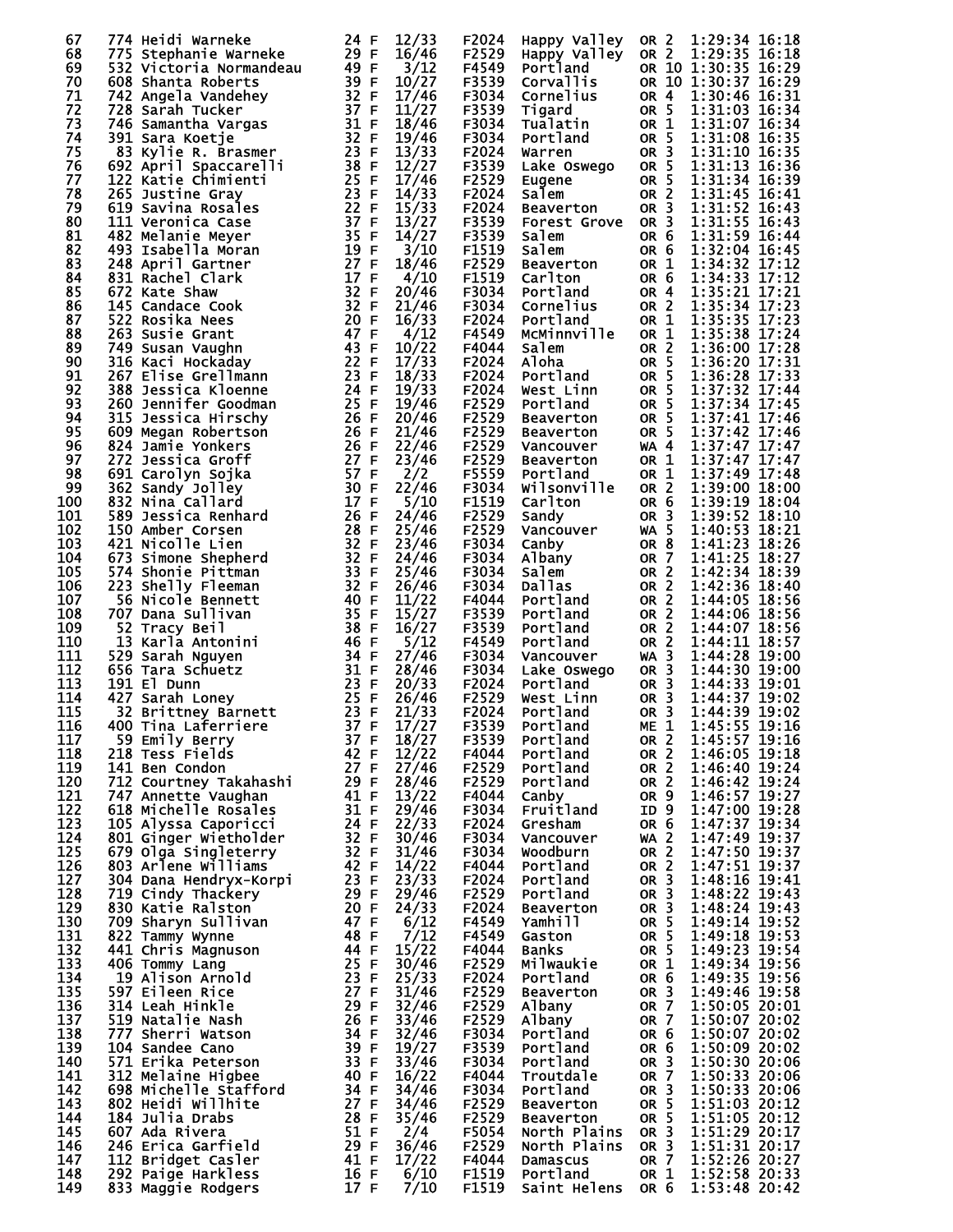| 150 | 677 Diana Simmons       | 40<br>-F           | 18/22 | F4044 | Aloha               | OR 4            | 1:54:32 20:50       |
|-----|-------------------------|--------------------|-------|-------|---------------------|-----------------|---------------------|
| 151 | 169 Kelly Davis         | 40 F               | 19/22 | F4044 | Dallas              | OR <sub>2</sub> | 1:56:04 21:07       |
| 152 | 838 Ariel Battrick      | 29 F               | 37/46 | F2529 | Newberg             | OR <sub>7</sub> | 1:56:20 21:09       |
| 153 | 466 Ashley McIntosh     | 25 F               | 38/46 | F2529 | <b>Brightwood</b>   | OR <sub>2</sub> | 1:57:33 21:23       |
| 154 | 566 Lisa Perumean       | 38 F               | 20/27 | F3539 | <b>Beaverton</b>    | OR <sub>5</sub> | 1:57:35 21:23       |
| 155 | 37 Jenika Bates         | 21 F               | 26/33 | F2024 |                     | OR <sub>8</sub> | 1:57:49 21:26       |
|     |                         | 39 F               |       |       | Eugene              |                 |                     |
| 156 | 800 Tina Wickum         | 33 F               | 21/27 | F3539 | Yacolt              | <b>WA 2</b>     | 1:57:51 21:26       |
| 157 | 739 Carrie Urban        |                    | 35/46 | F3034 | Ridgefield          | WA <sub>2</sub> | 1:57:53 21:26       |
| 158 | 425 Paula Logan         | 37 F               | 22/27 | F3539 | Bend                | OR <sub>8</sub> | 1:57:58 21:27       |
| 159 | 233 Laura Freeman       | 25<br>$\mathsf{F}$ | 39/46 | F2529 | <b>Beaverton</b>    | OR <sub>2</sub> | 1:58:12 21:30       |
| 160 | 539 Robin Olafson       | 34 F               | 36/46 | F3034 | Aloha               | OR 2            | 1:58:14 21:30       |
| 161 | 38 Terri Bates          | 38 F               | 23/27 | F3539 | Eugene              | OR <sub>8</sub> | 1:58:14 21:30       |
| 162 | 678 Leah Sinclair       | 39 F               | 24/27 | F3539 | Dayton              | OR <sub>3</sub> | 1:58:26 21:32       |
| 163 | 464 Michelle McGettigan | 27 F               | 40/46 | F2529 | Tigard              | OR <sub>3</sub> | 1:59:34 21:45       |
| 164 | 836 Rachel Poffenberger | 23 F               | 27/33 | F2024 | Aloha               | OR <sub>3</sub> | 1:59:35 21:45       |
| 165 | 428 Katie Losh          | 27 F               | 41/46 | F2529 | Portland            | OR <sub>3</sub> | 1:59:37 21:45       |
| 166 | 713 Katie Tarlow        | 26<br>$\mathsf F$  | 42/46 | F2529 | Portland            | OR <sub>3</sub> | 1:59:42 21:46       |
| 167 | 14 Sara Arguello        | 30 F               | 37/46 | F3034 | MCMinnville         |                 | OR 10 1:59:44 21:47 |
| 168 | 84 Jill Braukman        | 30 F               | 38/46 | F3034 | MCMinnville         | OR 10           | 1:59:45 21:47       |
| 169 | 165 Amanda Davis        | 23 F               | 28/33 | F2024 | Salem               | OR 6            | 2:04:20 22:37       |
| 170 | 192 Mindy Dyer          | 52 F               | 3/4   | F5054 | <b>Beaverton</b>    | OR <sub>3</sub> | 2:05:05 22:45       |
| 171 | 172 Rebecca Davis       | 34 F               | 39/46 | F3034 | Hillsboro           | OR <sub>3</sub> | 2:05:07 22:45       |
| 172 | 724 Hallie Todd         | 26<br>F            | 43/46 | F2529 | Portland            | OR 2            | 2:06:19 22:58       |
| 173 | 35 Rody Barrett         | 31 F               | 40/46 | F3034 | North Plains        | OR <sub>5</sub> | 2:06:30 23:00       |
| 174 | 569 Rosalea Peters      | 33 F               | 41/46 | F3034 | Portland            | OR <sub>1</sub> | 2:06:32 23:01       |
| 175 |                         | 20 F               | 29/33 | F2024 |                     | OR 5            | 2:06:33 23:01       |
| 176 | 296 Virginia Hassel     |                    | 30/33 |       | Eugene              | OR <sub>5</sub> |                     |
|     | 657 Kim Schultz         | 21 F               |       | F2024 | Eugene              |                 | 2:06:34 23:01       |
| 177 | 188 Sandi Duenas        | 35 F               | 25/27 | F3539 | North Plains        | OR 5            | 2:06:53 23:05       |
| 178 | 333 Morgan Hulsey       | 16 F               | 8/10  | F1519 | Hillsboro           | OR 5            | 2:06:55 23:05       |
| 179 | 653 Antje Schramm       | 39 F               | 26/27 | F3539 | Portland            | OR <sub>9</sub> | 2:06:57 23:05       |
| 180 | 762 Jessica Wahl        | 21 F               | 31/33 | F2024 | Milwaukie           | OR 1            | 2:07:23 23:10       |
| 181 | 152 Diana Coughlin      | 42 F               | 20/22 | F4044 | Gresham             | <b>OR 2</b>     | 2:08:46 23:25       |
| 182 | 140 Allie Colosso       | 31 F               | 42/46 | F3034 | Portland            | OR <sub>9</sub> | 2:11:21 23:53       |
| 183 | 157 Tami Cribbs         | 29 F               | 44/46 | F2529 | Salem               | OR <sub>6</sub> | 2:11:23 23:54       |
| 184 | 359 Traci Johnson       | 45 F               | 8/12  | F4549 | Vancouver           | $WA$ 3          | 2:12:57 24:11       |
| 185 | 358 Taylor Johnson      | 20 F               | 32/33 | F2024 | Vancouver           | $WA$ 3          | 2:13:00 24:11       |
| 186 | 500 Claire Morgan       | 29 F               | 45/46 | F2529 | Portland            | OR $3$          | 2:14:50 24:31       |
| 187 | 42 Jennifer Beard       | 17 F               | 9/10  | F1519 | Creswell            | OR 7            | 2:16:06 24:45       |
| 188 | 455 Nicole Mathes       | 32 F               | 43/46 | F3034 | Tigard              | OR <sub>2</sub> | 2:16:16 24:47       |
| 189 | 806 Breanna Wilson      | 17 F               | 10/10 | F1519 | Place               | OR <sub>2</sub> | 2:16:17 24:47       |
| 190 | 807 Joy Wilson          | 52 F               | 4/4   | F5054 | Place               | OR <sub>2</sub> | 2:17:55 25:05       |
| 191 | 535 Idara Obotette      | 20<br>F            | 33/33 | F2024 | Portland            | OR <sub>3</sub> | 2:23:39 26:07       |
| 192 | 380 Alissa Keski        | 40 F               | 21/22 | F4044 | <b>Forest Grove</b> | OR 1            | 2:25:01 26:22       |
| 193 | 685 Erin Smith          | 32 F               | 44/46 | F3034 | <b>Beaverton</b>    | OR 1            | 2:25:03 26:23       |
| 194 | 349 Tamara James        | 42 F               | 22/22 | F4044 | <b>Beaverton</b>    | OR 1            | 2:25:24 26:27       |
| 195 | 351 Denise Janisko      | 46 F               | 9/12  | F4549 | Timber              | OR 1            | 2:25:25 26:27       |
| 196 | 488 Tracey Mize         | 47 F               | 10/12 | F4549 | Aloha               | OR <sub>1</sub> | 2:26:02 26:33       |
| 197 |                         | 31 F               | 45/46 | F3034 |                     | OR 6            |                     |
|     | 635 Brianna Sanderlin   |                    | 46/46 |       | Salem               |                 | 2:36:24 28:27       |
| 198 | 21 Sally Badawi         | 31 F               |       | F3034 | Aloha               | OR 5            | 2:36:33 28:28       |
| 199 | 208 Safaa El-Mansy      | 38 F               | 27/27 | F3539 | Aloha               | OR 5            | 2:36:36 28:29       |
| 200 | 22 Sarah Badawi         | 28 F               | 46/46 | F2529 | Hillsboro           | OR <sub>5</sub> | 2:36:37 28:29       |
| 201 | 756 Kerry Viehweg       | 49 F               | 11/12 | F4549 | Vancouver           | $WA$ 3          | 2:37:01 28:33       |
| 202 | 41 Julie Baxter         | 49 F               | 12/12 | F4549 | Monmouth            | <b>OR 7</b>     | 2:54:08 31:40       |

### **Overall Results – Sunday**

**(Note: Age group placings are for information only – there are no age group** 

| awards |
|--------|
|--------|

| Place No. | Name                   |      | Ag S Div/Tot | Div   | City               |       |       | St He Time  | Pace |
|-----------|------------------------|------|--------------|-------|--------------------|-------|-------|-------------|------|
|           | ============           |      |              |       |                    |       |       |             |      |
| 1         | 392 Karrson Koivisto   | 23 M | 1/31         | M2024 | Portland           |       | OR 11 | 51:38       | 9:24 |
| 2         | 5 Dana Alvares         | 48 M | 1/12         | M4549 | Portland           | OR 11 |       | 51:43       | 9:25 |
| 3         | 142 Jeff Condry        | 23 M | 2/31         | M2024 | Portland           |       | OR 20 | 52:19       | 9:31 |
| 4         | 60 Brayden Bigam       | 24 M | 3/31         | M2024 | Bend               |       | OR 11 | 52:33       | 9:34 |
| 5         | 280 Matt Gustafson     | 32 M | 1/30         | M3034 | West Linn          |       | OR 14 | 52:35       | 9:34 |
| 6         | 194 Brandon Eddy       | 20 M | 4/31         | M2024 | Forest Grove       | OR 11 |       | 53:24       | 9:43 |
| 7         | 325 Holly Homnick      | 28 F | 1/34         | F2529 | Portland           |       | OR 20 | 53:34       | 9:45 |
| 8         | 445 Carter Marshall    | 16 M | 1/15         | M1519 | Oregon City        |       | OR 13 | 54:03       | 9:50 |
| 9         | 416 Michael Lecompte   | 39 M | 1/34         | M3539 | Milwaukie          |       | OR 11 | 54:08       | 9:51 |
| 10        | 94 Wil Brown           | 25 M | 1/32         | M2529 | Portland           |       | OR 14 | 54:36       | 9:56 |
| 11        | 55 John Benghauser     | 26 M | 2/32         | M2529 | Lansing            |       | MI 17 | 54:37       | 9:56 |
| 12        | 860 Seth Holland       | 31 M | 2/30         | M3034 | Portland           |       | OR 12 | 54:52       | 9:59 |
| 13        | 631 Curtis Safley      | 41 M | 1/15         | M4044 | Sandy              |       | OR 11 | 54:56 10:00 |      |
| 14        | 306 Clayton Herman     | 25 M | 3/32         | M2529 | <b>Beavercreek</b> |       | OR 13 | 54:58 10:00 |      |
| 15        | 47 Queena Beebe        | 33 F | 1/28         | F3034 | Portland           |       | OR 11 | 55:39 10:07 |      |
| 16        | 7 Christopher Anderson | 30 M | 3/30         | M3034 | Amboy              |       | WA 11 | 55:45 10:09 |      |
| 17        | 743 Heather Vanderbilt | 37 F | 1/28         | F3539 | Tigard             |       | OR 11 | 56:12 10:14 |      |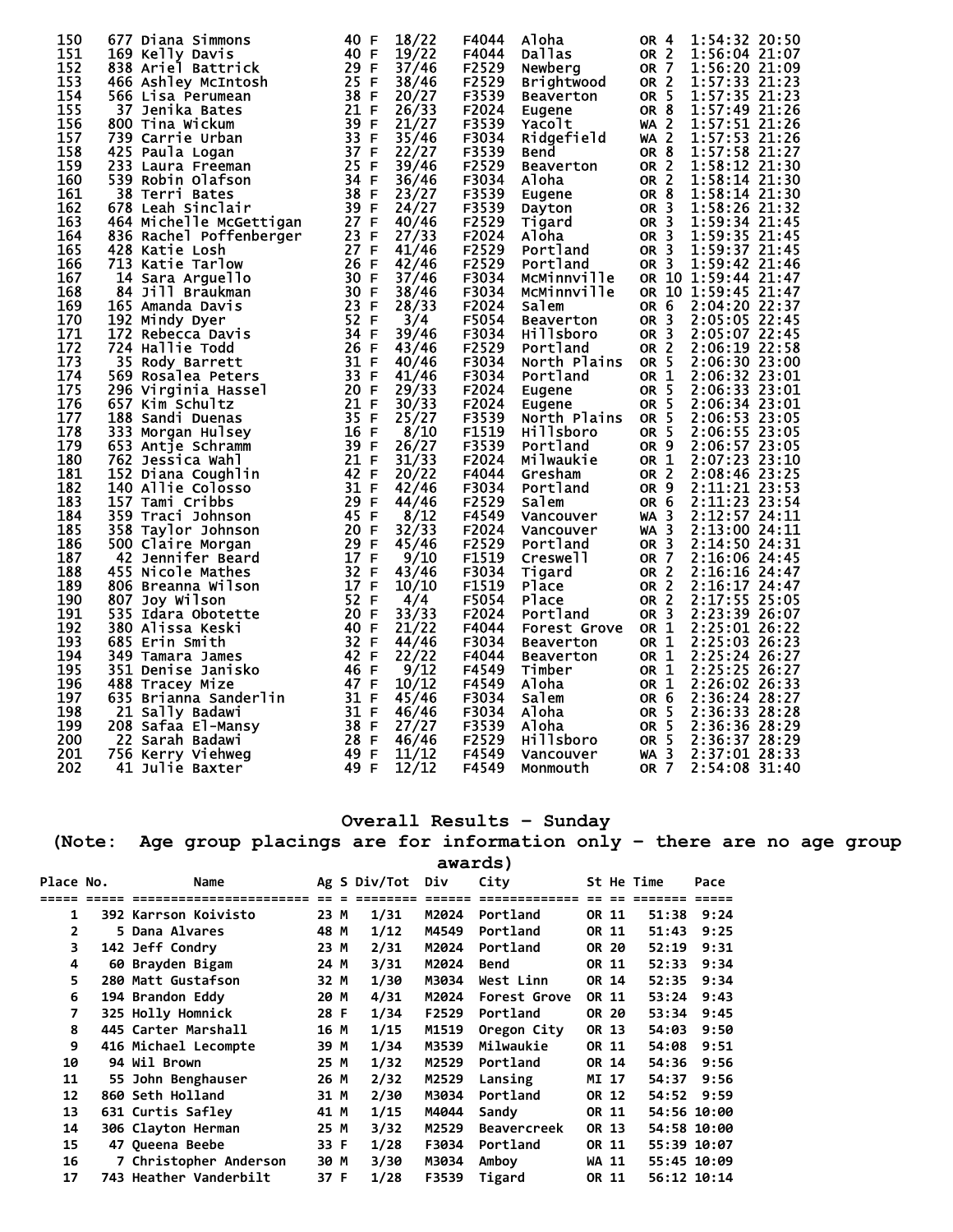| 18 | 652 Samantha Schoenwald   | 22 F | 1/26      | F2024 | Vancouver         | WA 12<br>57:57 10:33 |
|----|---------------------------|------|-----------|-------|-------------------|----------------------|
| 19 | 516 Mike Myers            | 34 M | 4/30      | M3034 | Portland          | OR 14<br>58:54 10:43 |
| 20 | 137 Matt Coleman          |      |           | M3034 | Molalla           | OR 16 1:00:31 11:01  |
|    |                           | 32 M | 5/30      |       |                   |                      |
| 21 | 225 Alberto Flores-Juarez | 29 M | 4/32      | M2529 | McMinnville       | OR 11 1:00:36 11:02  |
| 22 | 284 Tristin Halverson     | 16 M | 2/15      | M1519 | Hillsboro         | OR 11 1:00:52 11:04  |
| 23 | 545 Jarae Opitz           | 36 F | 2/28      | F3539 | Newberg           | OR 11 1:00:54 11:05  |
| 24 | 553 James Pardee          | 26 M | 5/32      | M2529 | Hillsboro         | OR 19 1:01:26 11:11  |
| 25 | 554 Josiah Pardee         | 22 M | 5/31      | M2024 | Hillsboro         | OR 19 1:01:26 11:11  |
| 26 | 385 Bill Kirkland         | 47 M | 2/12      | M4549 | Portland          | OR 17 1:01:34 11:12  |
| 27 | 204 Ian Eikanas           | 31 M | 6/30      | M3034 | Tigard            | OR 13 1:01:59 11:17  |
|    |                           |      |           |       |                   |                      |
| 28 | 408 Megan Larkin          | 26 F | 2/34      | F2529 | <b>Beaverton</b>  | OR 11 1:02:04 11:17  |
| 29 | 4 Reyes Alvarado          | 38 M | 2/34      | M3539 | Salem             | OR 12 1:02:15 11:20  |
| 30 | 513 Mack Murphy           | 17 M | 3/15      | M1519 | Yamhill           | OR 17 1:02:41 11:24  |
| 31 | 814 Mike Wittenburg       | 16 M | 4/15      | M1519 | Yamhill           | OR 17 1:02:41 11:24  |
| 32 | 582 Cade Raichart         | 17 M | 5/15      | M1519 | Yamhill           | OR 17 1:02:41 11:24  |
| 33 | 158 Simon Crocker         | 17 M | 6/15      | M1519 | Carlton           | OR 17 1:02:41 11:24  |
| 34 | 186 Joseph Dudman         | 47 M | 3/12      | M4549 | Portland          | OR 13 1:02:47 11:25  |
|    |                           |      |           |       |                   |                      |
| 35 | 873 Ryan Fillis           | 27 M | 6/32      | M2529 | Lake Oswego       | OR 18 1:02:48 11:25  |
| 36 | 872 Megan McGuire         | 28 F | 3/34      | F2529 | Lake Oswego       | OR 18 1:03:02 11:28  |
| 37 | 562 Thomas Pelster        | 35 M | 3/34      | M3539 | Cornelius         | OR 11 1:03:22 11:32  |
| 38 | 689 Katie Smoldt          | 25 F | 4/34      | F2529 | Tigard            | OR 11 1:03:45 11:36  |
| 39 | <b>20 Todd Austin</b>     | 24 M | 6/31      | M2024 | Tigard            | OR 11 1:03:46 11:36  |
| 40 | 752 Antonio Verdusco      | 27 M | 7/32      | M2529 | McMinnville       | OR 11 1:03:46 11:36  |
| 41 | 690 Dustin Snell          |      |           |       | <b>Beaverton</b>  |                      |
|    |                           | 22 M | 7/31      | M2024 |                   | OR 13 1:03:50 11:37  |
| 42 | 458 Carolyn McCann        | 42 F | 1/21      | F4044 | Eugene            | OR 19 1:03:58 11:38  |
| 43 | 360 Matt Jolivette        | 33 M | 7/30      | M3034 | Portland          | OR 17 1:04:06 11:40  |
| 44 | 738 Judith Ullom          | 25 F | 5/34      | F2529 | Sandy             | OR 12 1:04:10 11:40  |
| 45 | 88 Marshall Brookfield    | 31 M | 8/30      | M3034 | Sheridan          | OR 13 1:04:10 11:40  |
| 46 | 352 Chris Jenson          | 25 M | 8/32      | M2529 | Portland          | OR 20 1:04:30 11:44  |
| 47 | 604 Kevin Riffle          | 30 M | 9/30      | M3034 | Kirkland          | WA 11 1:04:30 11:44  |
|    |                           |      |           |       |                   |                      |
| 48 | 605 Scott Riffle          | 30 M | 10/30     | M3034 | Salem             | OR 11 1:04:33 11:45  |
| 49 | 39 David Bauders          | 20 M | 8/31      | M2024 | Portland          | OR 15 1:04:51 11:48  |
| 50 | 123 Daniel Cho            | 24 M | 9/31      | M2024 | Portland          | OR 12 1:04:54 11:48  |
| 51 | 667 Juan Serrato          | 25 M | 9/32      | M2529 | McMinnville       | OR 11 1:04:54 11:48  |
| 52 | 36 Brent Bateman          | 48 M | 4/12      | M4549 | Tualatin          | OR 11 1:04:57 11:49  |
| 53 | 335 Patrick Hunt          | 23 M | 10/31     | M2024 | Portland          | OR 11 1:04:59 11:49  |
| 54 |                           |      |           | M2024 | Portland          |                      |
|    | 778 Tyler Way             | 24 M | 11/31     |       |                   | OR 12 1:05:10 11:51  |
| 55 | 93 Nathan Brown           | 31 M | 11/30     | M3034 | Carlton           | OR 15 1:05:20 11:53  |
| 56 | 498 Carl Morgan           | 45 M | 5/12      | M4549 | Portland          | OR 11 1:05:26 11:54  |
| 57 | 853 Daniel Godard         | 27 M | 10/32     | M2529 | West Linn         | OR 12 1:05:29 11:55  |
| 58 | 469 Ryan McKay            | 37 M | 4/34      | M3539 | West Linn         | OR 14 1:05:32 11:55  |
| 59 | 79 Chuck Boyle            | 28 M | 11/32     | M2529 | Sherwood          | OR 11 1:05:44 11:58  |
| 60 | 54 Vincent Bell           |      | 15 M 7/15 |       | M1519 Beavercreek | OR 13 1:05:46 11:58  |
|    |                           |      |           |       |                   |                      |
| 61 | 877 Jeramy Burford        | 28 M | 12/32     | M2529 | Oak Grove         | OR 19 1:05:53 11:59  |
| 62 | 222 Mike Flanigan         | 50 M | 1/1       | M5054 | <b>Beaverton</b>  | OR 17 1:06:03 12:01  |
| 63 | 344 Dillan Jackson        | 16 M | 8/15      | M1519 | Donald            | OR 17 1:06:03 12:01  |
| 64 | 199 Noah Edwards          | 29 M | 13/32     | M2529 | <b>Beaverton</b>  | OR 11 1:06:12 12:03  |
| 65 | 626 Colin Rupp            | 23 M | 12/31     | M2024 | Portland          | OR 19 1:06:14 12:03  |
| 66 | 785 Michael Wenzelhumer   | 31 M | 12/30     | M3034 | Portland          | OR 17 1:06:34 12:07  |
| 67 | 852 Sean Fair             | 22 M | 13/31     | M2024 | Salem             | OR 15 1:06:37 12:07  |
| 68 | 264 Todd Graves           | 44 M | 2/15      | M4044 | Portland          | OR 15 1:06:49 12:09  |
|    |                           |      |           |       |                   |                      |
| 69 | 851 Stephen Ellis         | 22 M | 14/31     | M2024 | Salem             | OR 15 1:06:55 12:10  |
| 70 | 769 Leroy Wallace         | 33 M | 13/30     | M3034 | Sandy             | OR 11 1:07:25 12:16  |
| 71 | 270 Tyson Griffith        | 16 M | 9/15      | M1519 | Rainier           | OR 16 1:07:34 12:17  |
| 72 | 810 Branden Wineland      | 21 M | 15/31     | M2024 | Pendleton         | OR 18 1:07:50 12:20  |
| 73 | 66 Andy Bloedel           | 35 M | 5/34      | M3539 | Canby             | OR 16 1:07:53 12:21  |
| 74 | 863 Sal Diaz              | 40 M | 3/15      | M4044 | Salem             | OR 14 1:08:07 12:23  |
| 75 |                           |      |           |       |                   | OR 11 1:09:41 12:41  |
|    | 12 John Aniello           | 48 M | 6/12      | M4549 | West Linn         |                      |
| 76 | 139 Wendi Colmone         | 40 F | 2/21      | F4044 | West Linn         | OR 11 1:09:42 12:41  |
| 77 | 668 Josh Settelmeyer      | 34 M | 14/30     | M3034 | Salem             | OR 15 1:10:01 12:44  |
| 78 | 771 Daniel Walsh          | 24 M | 16/31     | M2024 | Portland          | OR 12 1:10:10 12:46  |
| 79 | 485 Jacob Mills           | 28 M | 14/32     | M2529 | Vancouver         | WA 11 1:10:26 12:49  |
| 80 | 486 Jason Mills           | 35 M | 6/34      | M3539 | Washougal         | WA 11 1:10:26 12:49  |
| 81 | 461 Jim McCoy             | 43 M | 4/15      | M4044 | Vancouver         | WA 12 1:10:27 12:49  |
|    |                           |      |           |       |                   |                      |
| 82 | 174 Don Deane             | 55 M | 1/2       | M5559 | Vancouver         | WA 12 1:10:33 12:50  |
| 83 | 329 David Howell          | 33 M | 15/30     | M3034 | Mt Juliet         | TN 11 1:10:35 12:50  |
| 84 | 135 Kattah Coe            | 35 F | 3/28      | F3539 | Portland          | OR 12 1:10:50 12:53  |
| 85 | 136 Palmer Coe            | 40 M | 5/15      | M4044 | Portland          | OR 12 1:10:51 12:53  |
| 86 | 862 Tammy McKay           | 39 F | 4/28      | F3539 | West Linn         | OR 14 1:10:55 12:54  |
| 87 | 144 Denise Coogan         | 37 F | 5/28      | F3539 | Portland          | OR 11 1:11:32 13:01  |
| 88 | 291 Christina Hansen-Tuma | 35 F | 6/28      | F3539 | Portland          | OR 11 1:11:36 13:02  |
|    |                           |      |           |       |                   |                      |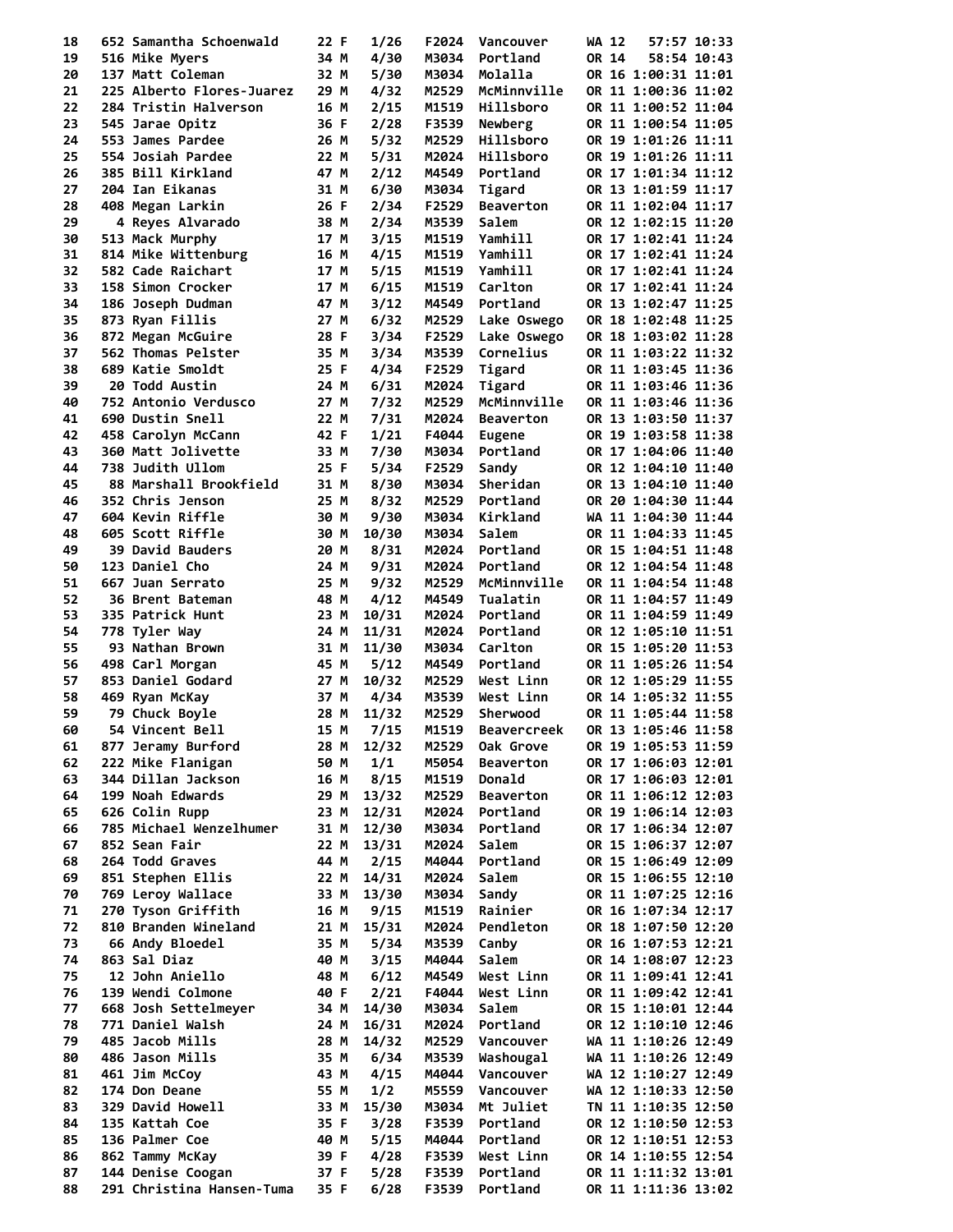| 89         | 811 Mike Winnen                         | 36 M         |           | 7/34           | M3539          | Salem                             |  | OR 12 1:11:55 13:05                        |  |
|------------|-----------------------------------------|--------------|-----------|----------------|----------------|-----------------------------------|--|--------------------------------------------|--|
| 90         | 393 Gregory Kolafa                      | 40 M         |           | 6/15           | M4044          | Portland                          |  | OR 13 1:12:11 13:08                        |  |
| 91         | 729 Matthew Turay                       | 43 M         |           | 7/15           | M4044          | Portland                          |  | OR 13 1:12:20 13:09                        |  |
| 92         | 180 Theresa Diaz                        | 32 F         |           | 2/28           | F3034          | Salem                             |  | OR 14 1:12:21 13:10                        |  |
| 93         | 193 Sandy Eastman                       | 44 F         |           | 3/21           | F4044          | Sherwood                          |  | OR 13 1:12:21 13:10                        |  |
| 94         | 384 Leah Kirchgessner                   | 28 F         |           | 6/34           | F2529          | Salem                             |  | OR 14 1:13:03 13:17                        |  |
| 95         | 153 Jeff Coussens                       | 20 M         |           | 17/31          | M2024          | <b>Banks</b>                      |  | OR 13 1:13:29 13:22                        |  |
| 96         | 155 Paul Coussens                       | 48 M         |           | 7/12           | M4549          | Banks                             |  | OR 13 1:13:37 13:24                        |  |
| 97         | 185 Katherine Duarte                    | 21 F         |           | 2/26           | F2024          | Bend                              |  | OR 16 1:15:46 13:47                        |  |
| 98         | 379 Bryan Kenney                        | 38 M         |           | 8/34           | M3539          | Battle Ground WA 13 1:15:48 13:47 |  |                                            |  |
| 99         | 133 Alan Cline                          | 25 M         |           | 15/32          | M2529          | <b>Beaverton</b>                  |  | OR 11 1:15:53 13:48                        |  |
| 100        | 378 Anne Kenney                         | 37 F         |           | 7/28           | F3539          | Battle Ground WA 13 1:16:17 13:53 |  |                                            |  |
| 101        | 725 Robert Toner                        | 23 M         |           | 18/31          | M2024          | Gaston                            |  | OR 13 1:16:35 13:56                        |  |
| 102        | 594 Danielle Restuccia                  | 26 F         |           | 7/34<br>8/34   | F2529          | Portland                          |  | OR 11 1:16:50 13:59                        |  |
| 103<br>104 | 603 Tiffany Riendeau<br>159 James Crow  | 28 F<br>23 M |           | 19/31          | F2529<br>M2024 | Hillsboro<br><b>Beaverton</b>     |  | OR 11 1:16:50 13:59<br>OR 12 1:16:56 14:00 |  |
| 105        | 491 Dj Moore                            | 38 M         |           | 9/34           | M3539          | Hillsboro                         |  | OR 12 1:16:59 14:00                        |  |
| 106        | 826 Cody Zuercher                       | 29 M         |           | 16/32          | M2529          | Vancouver                         |  | WA 12 1:17:00 14:00                        |  |
| 107        | 637 Fred Sauermann                      | 37 M         |           | 10/34          | M3539          | Independence                      |  | OR 12 1:17:58 14:11                        |  |
| 108        | 108 Casey Carroll                       | 25 M         |           | 17/32          | M2529          | Vancouver                         |  | WA 14 1:18:12 14:14                        |  |
| 109        | 547 Brent Packebush                     | 23 M         |           | 20/31          | M2024          | Tualatin                          |  | OR 11 1:18:19 14:15                        |  |
| 110        | 850 Burton Tuttle                       | 27 M         |           | 18/32          | M2529          | Hazel Dell                        |  | WA 11 1:18:23 14:16                        |  |
| 111        | 202 Nathalie Eggman                     | 25 F         |           | 9/34           | F2529          | Tualatin                          |  | OR 11 1:18:26 14:16                        |  |
| 112        | 217 Charlonda Fielder                   | 25 F         |           | 10/34          | F2529          | Vancouver                         |  | WA 14 1:18:26 14:16                        |  |
| 113        | 549 Brandi Palmer                       | 21 F         |           | 3/26           | F2024          | <b>Sisters</b>                    |  | OR 15 1:18:26 14:16                        |  |
| 114        | 550 Hayley Palmer                       | 18 F         |           | 1/10           | F1519          | <b>Sisters</b>                    |  | OR 15 1:18:28 14:16                        |  |
| 115        | 164 Katie Darold                        | 31 F         |           | 3/28           | F3034          | Salem                             |  | OR 15 1:18:28 14:16                        |  |
| 116        | 163 Kyla Daniels                        | 15 F         |           | 2/10           | F1519          | Salem                             |  | OR 15 1:18:35 14:18                        |  |
| 117        | 386 Cara Kirkpatrick                    | 46 F         |           | 1/10           | F4549          | <b>Eugene</b>                     |  | OR 13 1:19:00 14:22                        |  |
| 118        | 868 Cat Vogt                            | 43 F         |           | 4/21           | F4044          | Troutdale                         |  | OR 15 1:19:46 14:31                        |  |
| 119        | 867 Eric Manarang                       | 31 M         |           | 16/30          | M3034          | Gresham                           |  | OR 15 1:19:46 14:31                        |  |
| 120        | 866 Dinae Peterson                      | 57 F         |           | 1/1            | F5559          | Corbett                           |  | OR 15 1:19:47 14:31                        |  |
| 121        | 412 Andrew Lauersdorf                   | 45 M         |           | 8/12           | M4549          | Portland                          |  | OR 12 1:19:53 14:32                        |  |
| 122        | 869 Jennifer Sladky                     | 46 F         |           | 2/10           | F4549          | Fairview                          |  | OR 15 1:19:53 14:32                        |  |
| 123        | 517 Dave Nagel                          | 58 M         |           | 2/2            | M5559          | Vancouver                         |  | WA 12 1:20:32 14:39                        |  |
| 124        | 343 Johnathan Ives                      | 18 M         |           | 10/15          | M1519          | <b>Beaverton</b>                  |  | OR 18 1:20:41 14:41                        |  |
| 125        | 648 Kc Scharf                           | 22 M         |           | 21/31          | M2024          | Salem                             |  | OR 11 1:21:04 14:45                        |  |
| 126        | 25 Jason Bain                           | 37 M         |           | 11/34          | M3539          | Gresham                           |  | OR 15 1:21:16 14:47                        |  |
| 127        | 134 Mandy Coats                         | 35 F         |           | 8/28           | F3539          | Gresham                           |  | OR 15 1:21:16 14:47                        |  |
| 128        | 67 Kaisha Bloedel                       | 30 F         |           | 4/28           | F3034          | Canby                             |  | OR 16 1:21:23 14:48                        |  |
| 129        | 871 Andrew Jensen                       | 23 M         |           | 22/31          | M2024          | Hillsboro                         |  | OR 17 1:21:41 14:51                        |  |
| 130        | 372 Anna Juan                           | 25 F         |           | 11/34          | F2529          | Wilsonville                       |  | OR 15 1:22:51 15:04                        |  |
| 131        | 195 Marie Edgerton                      |              | 24 F 4/26 |                |                | F2024 West Linn                   |  | OR 15 1:22:51 15:04                        |  |
| 132        | 126 Carl Christiansen                   | 39 M         |           | 12/34          | M3539          | Vancouver                         |  | WA 12 1:22:52 15:04                        |  |
| 133        | 167 Chris Davis                         | 36 M         |           | 13/34          | M3539          | Tualatin                          |  | OR 15 1:23:06 15:07                        |  |
| 134        | 290 Kermit Hanowell                     | 37 M         |           | 14/34          | M3539          | Salem                             |  | OR 15 1:23:12 15:08                        |  |
| 135        | 361 Natale Jolivette                    | 27 F         |           | 12/34          | F2529          | Portland                          |  | OR 17 1:23:16 15:09                        |  |
| 136        | 382 Christine Kim                       | 25 F         |           | 13/34          | F2529          | Cornelius                         |  | OR 17 1:23:27 15:11                        |  |
| 137        | 624 Brianne Ruegsegger                  | 31 F         |           | 5/28           | F3034          | Forest Grove                      |  | OR 14 1:24:13 15:19                        |  |
| 138        | 740 Shad Vaira                          | 38 M         |           | 15/34          | M3539          | Portland                          |  | OR 13 1:24:32 15:23                        |  |
| 139        | 339 Nathan Ingraffea                    | 36 M         |           | 16/34          | M3539          | Portland                          |  | OR 13 1:24:35 15:23                        |  |
| 140<br>141 | 213 Susan Essin<br>703 Katie Steinhauer | 31 F<br>29 F |           | 6/28           | F3034          | <b>Eugene</b><br>Portland         |  | OR 13 1:24:50 15:26<br>OR 13 1:24:52 15:26 |  |
| 142        | 92 Justin Brown                         | 30 M         |           | 14/34<br>17/30 | F2529<br>M3034 | Portland                          |  | OR 13 1:24:57 15:27                        |  |
| 143        | 480 Jordan Messinger                    | 28 M         |           | 19/32          | M2529          | Portland                          |  | OR 13 1:25:02 15:28                        |  |
| 144        | 511 Michelle Mulhair                    | 28 F         |           | 15/34          | F2529          | Portland                          |  | OR 13 1:25:03 15:28                        |  |
| 145        | 812 Steve Winnen                        | 38 M         |           | 17/34          | M3539          | Salem                             |  | OR 12 1:25:04 15:28                        |  |
| 146        | 254 Vince Girolami                      | 44 M         |           | 8/15           | M4044          | Vancouver                         |  | WA 14 1:25:05 15:29                        |  |
| 147        | 870 Cheri Girolami                      | 40 F         |           | 5/21           | F4044          | Cascade Park                      |  | WA 14 1:25:06 15:29                        |  |
| 148        | 658 Chris Schwab                        | 22 M         |           | 23/31          | M2024          | Milwaukie                         |  | OR 11 1:25:46 15:36                        |  |
| 149        | 86 Tami Briggs                          | 47 F         |           | 3/10           | F4549          | Portland                          |  | OR 13 1:26:44 15:47                        |  |
| 150        | 823 Brook Wyntergreen                   | 30 F         |           | 7/28           | F3034          | Portland                          |  | OR 13 1:26:57 15:49                        |  |
| 151        | 357 Meghan Johnson                      | 40 F         |           | 6/21           | F4044          | Yamhill                           |  | OR 11 1:27:45 15:58                        |  |
| 152        | 161 Andrew Curry                        | 25 M         |           | 20/32          | M2529          | Vancouver                         |  | WA 11 1:27:48 15:58                        |  |
| 153        | 552 Brandy Paolo                        | 34 F         |           | 8/28           | F3034          | Carlton                           |  | OR 11 1:27:51 15:59                        |  |
| 154        | 411 Nathan Lattanzi                     | 22 M         |           | 24/31          | M2024          | Milwaukie                         |  | OR 11 1:27:56 16:00                        |  |
| 155        | 683 James Smario                        | 38 M         |           | 18/34          | M3539          | Tigard                            |  | OR 13 1:29:12 16:14                        |  |
| 156        | 628 Ken Rust                            | 34 M         |           | 18/30          | M3034          | Lake Oswego                       |  | OR 13 1:29:12 16:14                        |  |
| 157        | 627 Brian Rust                          | 37 M         |           | 19/34          | M3539          | Tigard                            |  | OR 13 1:29:13 16:14                        |  |
| 158        | 557 Ashish Patel                        | 25 M         |           | 21/32          | M2529          | Portland                          |  | OR 14 1:29:27 16:16                        |  |
| 159        | 413 Shannon Laughlin                    | 20 F         |           | 5/26           | F2024          | Tualatin                          |  | OR 14 1:29:29 16:17                        |  |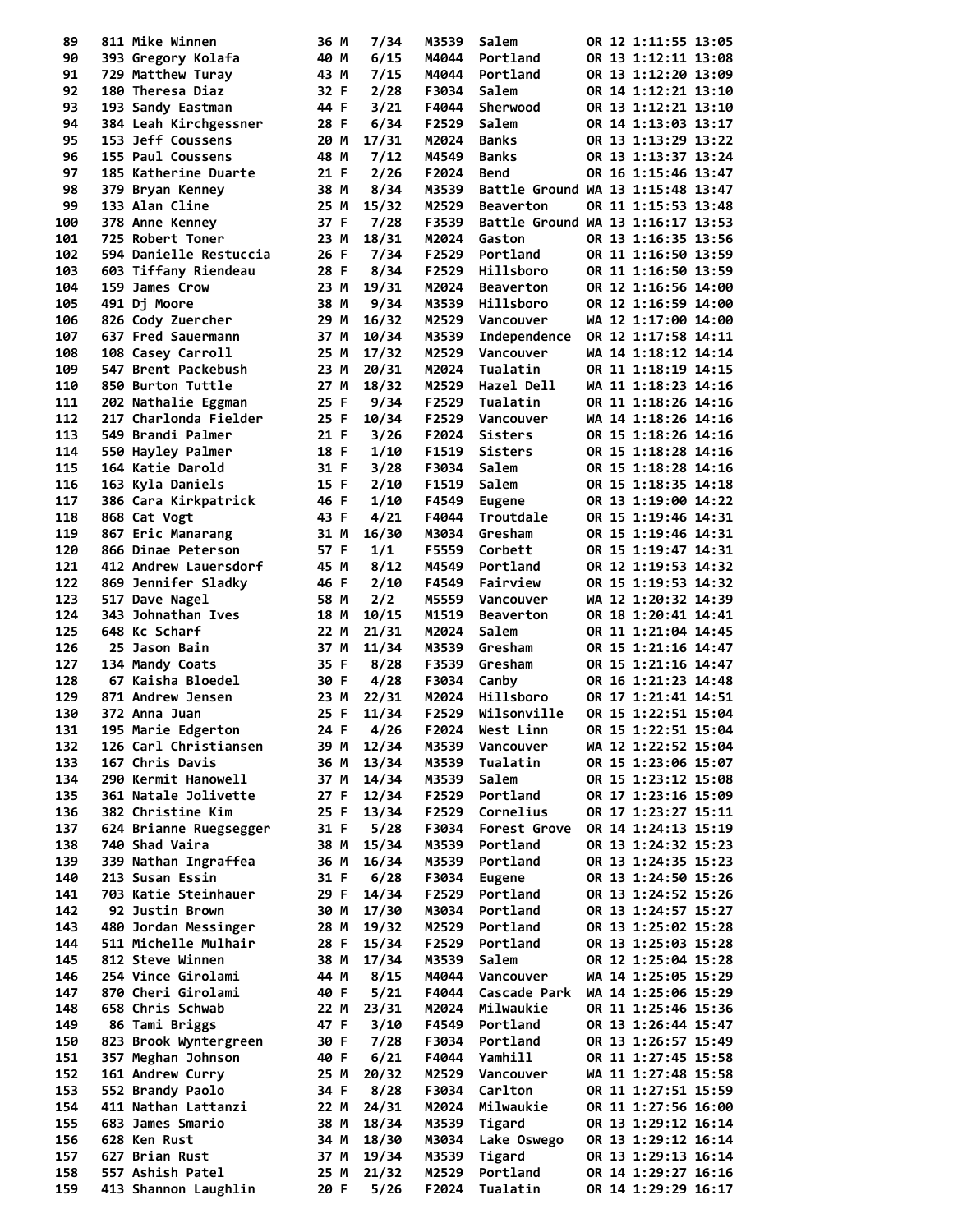| 160        | 525 Josh Nelson                        | 38 M         | 20/34          | M3539          | Salem                         | OR 12 1:29:29 16:17                        |
|------------|----------------------------------------|--------------|----------------|----------------|-------------------------------|--------------------------------------------|
| 161        | 46 Abby Beckley                        | 21 F         | 6/26           | F2024          | Tigard                        | OR 14 1:29:29 16:17                        |
| 162        | 772 Summer Wanner                      | 25 F         | 16/34          | F2529          | Salem                         | OR 11 1:29:39 16:18                        |
| 163        | 596 Chance Rice                        | 21 M         | 25/31          | M2024          | Scappoose                     | OR 15 1:29:52 16:21                        |
| 164        | 732 Angel Tuttle                       | 45 F         | 4/10           | F4549          | Scappoose                     | OR 15 1:29:53 16:21                        |
| 165        | 734 Shannon Tuttle                     | 45 M         | 9/12           | M4549          | Scappoose                     | OR 15 1:29:54 16:21                        |
| 166        | 659 Carl Scott                         | 35 M         | 21/34          | M3539          | <b>Beaverton</b>              | OR 11 1:30:27 16:27                        |
| 167        | 661 Danielle Scott                     | 34 F         | 9/28           | F3034          | <b>Beaverton</b>              | OR 11 1:30:37 16:29                        |
| 168        | 606 Nick Rillstone                     | 24 M         | 26/31          | M2024          | Portland                      | OR 13 1:30:37 16:29                        |
| 169        | 230 Deanna Foster                      | 48 F         | 5/10           | F4549          | Portland                      | OR 17 1:30:38 16:29                        |
| 170        | 307 Mischa Herman                      | 35 F         | 9/28           | F3539          | Portland                      | OR 11 1:30:39 16:29                        |
| 171        | 465 Kody McGuire                       | 35 M         | 22/34          | M3539          | Sandy                         | OR 16 1:31:24 16:38                        |
| 172        | 768 Kalyn Wallace                      | 30 F         | 10/28          | F3034          | Sandy                         | OR 16 1:31:25 16:38                        |
| 173        | 433 Will Lucas                         | 32 M         | 19/30          | M3034          | Gaston                        | OR 15 1:31:30 16:39                        |
| 174        | 452 Alan Martinson                     | 48 M         | 10/12          | M4549          | Portland                      | OR 14 1:32:19 16:47                        |
| 175        | 319 Amy Holcomb                        | 41 F         | 7/21           | F4044          | Salem                         | OR 11 1:32:35 16:50                        |
| 176        | 148 Megan Cooper                       | 41 F         | 8/21           | F4044          | Salem                         | OR 11 1:32:35 16:50                        |
| 177        | 723 Kim Tilander                       | 49 F         | 6/10           | F4549          | West Linn                     | OR 14 1:32:54 16:54                        |
| 178        | 564 Ali Perales                        | 20 M         | 27/31          | M2024          | <b>Brooks</b>                 | OR 15 1:33:49 17:04                        |
| 179        | 301 Jon Heckman                        | 38 M         | 23/34          | M3539          | Woodland                      | WA 17 1:33:59 17:06                        |
| 180        | 687 Matt Smith                         | 31 M         | 20/30          | M3034          | Woodland                      | WA 17 1:33:59 17:06                        |
| 181        | 857 Cole Stutesman                     | 28 M         | 22/32          | M2529          | Springfield                   | OR 12 1:34:26 17:11                        |
| 182        | 473 Audra McMartin                     | 23 F         | 7/26           | F2024          |                               | Pleasant Hill OR 12 1:34:59 17:17          |
| 183        | 102 Acacia Calkins                     | 19 F         | 3/10           | F1519          | Woodburn                      | OR 11 1:35:44 17:25                        |
| 184        | <b>114 David Castle</b>                | 23 M         | 28/31          | M2024          | Vancouver                     | WA 12 1:35:59 17:27                        |
| 185        | 436 Jennifer Lundgren                  | 35 F         | 10/28          | F3539          | Aloha                         | OR 19 1:36:19 17:31                        |
| 186        | 435 Andrew Lundgren                    | 39 M         | 24/34          | M3539          | Aloha                         | OR 19 1:36:19 17:31                        |
| 187        | 555 Sara Parmeter                      | 30 F         | 11/28          | F3034          | Aloha                         | OR 19 1:36:20 17:31                        |
| 188        | 69 Jonathan Bolton                     | 32 M         | 21/30          | M3034          | <b>Beaverton</b>              | OR 19 1:36:28 17:33                        |
| 189        | 390 Ruth Kociemba                      | 47 F         | 7/10           | F4549          | Estacada                      | OR 13 1:36:40 17:35                        |
| 190        | 856 Chrystal Stutesman                 | 28 F         | 17/34          | F2529          | Springfield                   | OR 12 1:36:44 17:36                        |
| 191        | 30 John Barnes                         | 45 M         | 11/12          | M4549          | Portland                      | OR 11 1:36:57 17:38                        |
| 192        | 617 Rob Root                           | 27 M         | 23/32          | M2529          | Oregon City                   | OR 15 1:36:59 17:38                        |
| 193        | 616 Monica Root                        | 27 F         | 18/34          | F2529          | Oregon City                   | OR 15 1:36:59 17:38                        |
| 194        | 274 Jesse Grow                         | 17 F         | 4/10           | F1519          | Rainier                       | OR 15 1:37:33 17:45                        |
| 195        | 804 Daniel Willis                      | 36 M         | 25/34          | M3539          | Independence<br><b>Dallas</b> | OR 15 1:37:44 17:47                        |
| 196<br>197 | 537 Rob Ogilvie<br>644 Emil Schaffroth | 29 M<br>30 M | 24/32<br>22/30 | M2529<br>M3034 | Vancouver                     | OR 15 1:37:45 17:47<br>WA 18 1:37:52 17:48 |
| 198        | 536 Emily Ogilvie                      | 25 F         | 19/34          | F2529          | St Paul                       | OR 15 1:37:54 17:48                        |
| 199        | 805 Melony Willis                      | 36 F         | 11/28          | F3539          | Independence                  | OR 15 1:38:00 17:49                        |
| 200        | 255 Carissa Glahn                      | 22 F         | 8/26           | F2024          | <b>Dundee</b>                 | OR 15 1:38:01 17:50                        |
| 201        | 431 Sarah Lowe                         | 22 F         | 9/26           | F2024          | Eugene                        | OR 13 1:38:04 17:50                        |
| 202        | 16 Honisty Arlyn                       | 24 F         | 10/26          | F2024          | Vancouver                     | WA 11 1:38:08 17:51                        |
| 203        | 15 Dusty Arlyn                         | 31 M         | 23/30          | M3034          | Vancouver                     | WA 11 1:38:08 17:51                        |
| 204        | 182 Terah Dixon                        | 36 F         | 12/28          | F3539          | Portland                      | OR 11 1:38:08 17:51                        |
| 205        | 196 Kymberlee Edvalson                 | 29 F         | 20/34          | F2529          | West Linn                     | OR 12 1:38:22 17:53                        |
| 206        | 95 Shane Bruington                     | 18 M         | 11/15          | M1519          | Dexter                        | OR 12 1:38:22 17:53                        |
| 207        | 420 Jordan Lewis                       | 23 M         | 29/31          | M2024          | West Linn                     | OR 12 1:38:31 17:55                        |
| 208        | 257 Susan Glenn                        | 51 F         | 1/1            | F5054          | Portland                      | OR 15 1:38:44 17:57                        |
| 209        | 308 Katie Herzog                       | 38 F         | 13/28          | F3539          | Portland                      | OR 18 1:40:35 18:18                        |
| 210        | 256 Heather Glass                      | 37 F         | 14/28          | F3539          | <b>Beaverton</b>              | OR 20 1:40:39 18:18                        |
| 211        | 6 Racheal Andersen                     | 33 F         | 12/28          | F3034          | Washougal                     | WA 20 1:40:40 18:19                        |
| 212        | 861 Summer Warner                      | F            |                |                | Portland                      | OR 11 1:41:39 18:29                        |
| 213        | 546 Bruce Opsal                        | 27 M         | 25/32          | M2529          | Salem                         | OR 11 1:41:39 18:29                        |
| 214        | 456 Amanda Matsuda                     | 34 F         | 13/28          | F3034          | Vancouver                     | WA 12 1:42:53 18:43                        |
| 215        | 297 Todd Hawes                         | 39 M         | 26/34          | M3539          | Portland                      | OR 12 1:42:59 18:44                        |
| 216        | 526 Mary Nelson                        | 34 F         | 14/28          | F3034          | Canby                         | OR 14 1:43:05 18:45                        |
| 217        | 864 Brittnee Webber                    | 18 F         | 5/10           | F1519          | Canby                         | OR 14 1:43:06 18:45                        |
| 218        | 759 Ngan Vo                            | 38 F         | 15/28          | F3539          | Portland                      | OR 12 1:43:08 18:46                        |
| 219        | 663 Kristina Scott                     | 37 F         | 16/28          | F3539          | Canby                         | OR 14 1:43:26 18:49                        |
| 220        | 865 Jeff Scott                         | 34 M         | 24/30          | M3034          | Canby                         | OR 14 1:43:26 18:49                        |
| 221        | 592 Gary Repp                          | 42 M         | 9/15           | M4044          | Portland                      | OR 15 1:43:36 18:51                        |
| 222        | 593 Lance Repp                         | 41 M         | 10/15          | M4044          | Portland                      | OR 15 1:43:37 18:51                        |
| 223        | 591 Courtney Repp                      | 17 F         | 6/10           | F1519          | Portland                      | OR 15 1:43:37 18:51                        |
| 224        | 751 Maryalicia Verdecchia              | 38 F         | 17/28          | F3539          | Vancouver                     | WA 15 1:43:37 18:51                        |
| 225        | 203 Andrea Eiesland                    | 24 F         | 11/26          | F2024          | Hillsboro                     | OR 13 1:43:45 18:52                        |
| 226        | 374 Andrea Kekhia                      | 32 F         | 15/28          | F3034          | Portland                      | OR 13 1:43:49 18:53                        |
| 227        | 437 Laurie Lundwall                    | 27 F         | 21/34          | F2529          | Saint Helens                  | OR 12 1:45:01 19:06                        |
| 228        | 766 Valerie Walker                     | 29 F         | 22/34          | F2529          | Saint Helens                  | OR 12 1:45:03 19:06                        |
| 229        |                                        |              | 9/21           | F4044          | St. Helens                    | OR 12 1:45:04 19:07                        |
| 230        | 326 Letitia Hora<br>560 Andrew Peekema | 40 F<br>22 M | 30/31          | M2024          | <b>Beaverton</b>              | OR 13 1:45:26 19:11                        |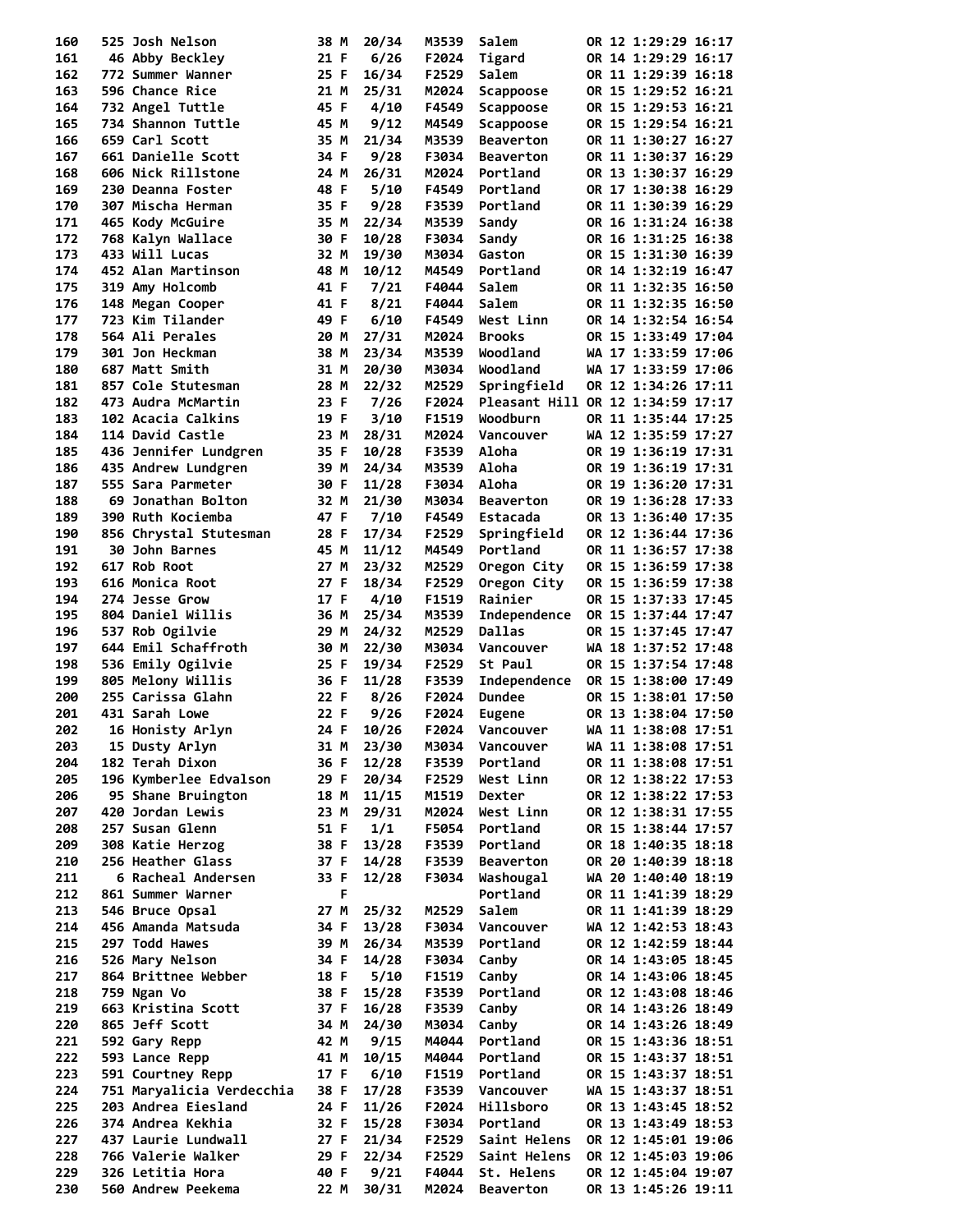| 231        |                   | 154 Kasey Coussens      | 22 F         | 12/26          | F2024          | <b>Banks</b>          |  | OR 13 1:45:29 19:11                        |  |
|------------|-------------------|-------------------------|--------------|----------------|----------------|-----------------------|--|--------------------------------------------|--|
| 232        |                   | 132 Alison Clifford     | 32 F         | 16/28          | F3034          | Portland              |  | OR 13 1:45:33 19:12                        |  |
| 233        |                   | 336 Mona Hutchinson     | 36 F         | 18/28          | F3539          | Milwaukie             |  | OR 13 1:45:35 19:12                        |  |
| 234        |                   | 859 Jennifer White      | 37 F         | 19/28          | F3539          | Molalla               |  | OR 13 1:45:39 19:13                        |  |
| 235        | 330 Lauren Hubner |                         | 29 F         | 23/34          | F2529          | <b>Beaverton</b>      |  | OR 12 1:45:56 19:16                        |  |
| 236        |                   | 875 Audrey McTtugh      | 21 F         | 13/26          | F2024          | Eugene                |  | OR 18 1:45:57 19:16                        |  |
| 237        | 874 Meagan Kelly  |                         | 21 F         | 14/26          | F2024          | Salem                 |  | OR 18 1:45:59 19:17                        |  |
| 238        |                   | 31 Steven Barnes        | 15 M         | 12/15          | M1519          | Portland              |  | OR 11 1:46:10 19:19                        |  |
| 239<br>240 | 417 Alexis Lee    | 815 Danielle Wollmann   | 19 F         | 7/10           | F1519<br>F2529 | Canby<br>Portland     |  | OR 11 1:46:32 19:23                        |  |
| 241        |                   | 682 Greyson Smallwood   | 25 F<br>16 M | 24/34<br>13/15 | M1519          | Portland              |  | OR 11 1:46:43 19:25<br>OR 11 1:46:47 19:25 |  |
| 242        |                   | 119 Katrina Charfauros  | 25 F         | 25/34          | F2529          | Wilsonville           |  | OR 11 1:46:58 19:27                        |  |
| 243        | 103 Anya Cam      |                         | 20 F         | 15/26          | F2024          | Gervais               |  | OR 15 1:47:04 19:28                        |  |
| 244        |                   | 106 Tatyana Cardenas    | 21 F         | 16/26          | F2024          | Salem                 |  | OR 15 1:47:05 19:29                        |  |
| 245        |                   | 540 Robin Oldenburg     | 24 F         | 17/26          | F2024          | Tigard                |  | OR 15 1:48:24 19:43                        |  |
| 246        | 423 Makaela Lipke |                         | 22 F         | 18/26          | F2024          | Eugene                |  | OR 15 1:48:24 19:43                        |  |
| 247        |                   | 89 Rea Brookfield       | 31 F         | 17/28          | F3034          | Sheridan              |  | OR 13 1:48:27 19:44                        |  |
| 248        | 311 Justine Hicks |                         | 38 F         | 20/28          | F3539          | Portland              |  | OR 13 1:48:38 19:46                        |  |
| 249        | 439 Mesina Lunz   |                         | 36 F         | 21/28          | F3539          | Portland              |  | OR 11 1:48:40 19:46                        |  |
| 250        | 438 Jeff Lunz     |                         | 37 M         | 27/34          | M3539          | Portland              |  | OR 11 1:48:40 19:46                        |  |
| 251        | 48 Robert Beers   |                         | 44 M         | 11/15          | M4044          | <b>Beaverton</b>      |  | OR 11 1:49:02 19:50                        |  |
| 252        | 858 Susan Jauwon  |                         | 43 F         | 10/21          | F4044          | Saint Helens          |  | OR 12 1:49:49 19:58                        |  |
| 253        | 688 Paige Smith   |                         | 22 M         | 31/31          | M2024          | Portland              |  | OR 11 1:50:12 20:03                        |  |
| 254        |                   | 499 Carlene Morgan      | 22 F         | 19/26          | F2024          | Portland              |  | OR 11 1:50:32 20:06                        |  |
| 255        |                   | 324 Jeffrey Holmes      | 39 M         | 28/34          | M3539          | Portland              |  | OR 11 1:52:04 20:23                        |  |
| 256        |                   | 750 Rebecca Venable     | 34 F         | 18/28          | F3034          | <b>Beaverton</b>      |  | OR 19 1:53:20 20:37                        |  |
| 257        | 418 Denise Lemen  |                         | 36 F         | 22/28          | F3539          | Hillsboro             |  | OR 19 1:53:21 20:37                        |  |
| 258        |                   | 90 Jalene Brooks        | 42 F         | 11/21          | F4044          | <b>Beaverton</b>      |  | OR 19 1:53:21 20:37                        |  |
| 259        |                   | 318 Dominque Hofmann    | 40 F         | 12/21          | F4044          | Oregon City           |  | OR 19 1:53:21 20:37                        |  |
| 260        | 681 Shawna Sipp   |                         | 24 F         | 20/26          | F2024          | Portland              |  | OR 19 1:53:23 20:37                        |  |
| 261        | 876 Jeff Branson  |                         | 43 M         | 12/15          | M4044          | West Linn             |  | OR 19 1:53:23 20:37                        |  |
| 262        |                   | 645 John Schaffroth     | 33 M         | 25/30<br>26/30 | M3034<br>M3034 | Gresham               |  | OR 18 1:53:41 20:41                        |  |
| 263<br>264 | 695 Johan Spycher | 138 Brittney Collier    | 33 M<br>27 F | 26/34          | F2529          | Portland<br>Pendleton |  | OR 18 1:54:13 20:46<br>OR 18 1:54:56 20:54 |  |
| 265        |                   | 242 Alexander Garcia    | 29 M         | 26/32          | M2529          | <b>Beaverton</b>      |  | OR 18 1:55:14 20:57                        |  |
| 266        |                   | 149 Andrew Cornett      | 36 M         | 29/34          | M3539          | <b>Beaverton</b>      |  | OR 18 1:55:14 20:57                        |  |
| 267        |                   | 646 Julie Schaffroth    | 37 F         | 23/28          | F3539          | Gresham               |  | OR 18 1:55:30 21:00                        |  |
| 268        | 91 Debbie Brown   |                         | 44 F         | 13/21          | F4044          | Hillsboro             |  | OR 13 1:55:30 21:00                        |  |
| 269        |                   | 113 Denise Castaneda    | 49 F         | 8/10           | F4549          | Tigard                |  | OR 13 1:55:30 21:00                        |  |
| 270        | 350 Jessica Janes |                         | 24 F         | 21/26          | F2024          | Portland              |  | OR 13 1:55:35 21:01                        |  |
| 271        | 453 Chelsea Mason |                         | 36 F         | 24/28          | F3539          | Milwaukie             |  | OR 11 1:55:42 21:03                        |  |
| 272        |                   | 816 Rachel Wolverton    | 35 F         | 25/28          | F3539          | Portland              |  | OR 11 1:55:44 21:03                        |  |
| 273        | 285 Cindy Hamann  |                         |              | 40 F 14/21     |                | F4044 Portland        |  | OR 13 1:55:50 21:04                        |  |
| 274        |                   | 726 Tammy Townsend      | 46 F         | 9/10           | F4549          | Gladstone             |  | OR 13 1:55:50 21:04                        |  |
| 275        | 309 Jamie Hicks   |                         | 25 F         | 27/34          | F2529          | Vancouver             |  | WA 11 1:57:00 21:17                        |  |
| 276        | 310 Jim Hicks     |                         | 46 M         | 12/12          | M4549          | Vancouver             |  | WA 11 1:57:00 21:17                        |  |
| 277        |                   | 432 Janelle Lowery      | 24 F         | 22/26          | F2024          | <b>Beaverton</b>      |  | OR 18 1:57:15 21:19                        |  |
| 278        |                   | 442 Chrystal Maldacker  | 28 F         | 28/34          | F2529          | <b>Beaverton</b>      |  | OR 18 1:57:15 21:19                        |  |
| 279        | 572 Cara Phillips |                         | 24 F         | 23/26          | F2024          | Vancover              |  | OR 20 1:57:17 21:20                        |  |
| 280        |                   | 443 Rosary Mangano      | 25 M         | 27/32          | M2529          | Vancover              |  | WA 20 1:57:17 21:20                        |  |
| 281        | 410 Stacy Larsen  |                         | 44 F         | 15/21          | F4044          | Portland              |  | OR 11 1:57:20 21:20                        |  |
| 282        |                   | 173 Becca Davisson      | 42 F         | 16/21          | F4044          | Portland              |  | OR 11 1:57:20 21:20                        |  |
| 283        | 484 Dawn Miller   |                         | 31 F         | 19/28          | F3034          | Salem                 |  | OR 15 1:58:45 21:36                        |  |
| 284        | 261 Jesse Goodwin | 322 Megan Hollingsworth | 31 M         | 27/30          | M3034<br>F2529 | Salem                 |  | OR 12 1:58:55 21:38                        |  |
| 285<br>286 |                   | 321 Don Hollingsworth   | 27 F<br>40 M | 29/34<br>13/15 | M4044          | Salem<br>Salem        |  | OR 12 1:59:13 21:41<br>OR 12 1:59:13 21:41 |  |
| 287        |                   | 268 Christian Griesi    | 41 M         | 14/15          | M4044          | Springfield           |  | OR 17 1:59:43 21:46                        |  |
| 288        | 269 Misty Griesi  |                         | 33 F         | 20/28          | F3034          | Springfield           |  | OR 17 1:59:48 21:47                        |  |
| 289        |                   | 696 Melissa St.Clair    | 30 F         | 21/28          | F3034          | Springfield           |  | OR 17 1:59:53 21:48                        |  |
| 290        | 697 Zack St.Clair |                         | 30 M         | 28/30          | M3034          | Springfield           |  | OR 17 1:59:54 21:48                        |  |
| 291        | 342 Shanna Israel |                         | 32 F         | 22/28          | F3034          | Salem                 |  | OR 12 2:00:34 21:56                        |  |
| 292        | 34 Shelly Barr    |                         | 32 F         | 23/28          | F3034          | Independence          |  | OR 12 2:00:34 21:56                        |  |
| 293        | 33 Josh Barr      |                         | 31 M         | 29/30          | M3034          | Salem                 |  | OR 12 2:00:35 21:56                        |  |
| 294        | 341 Matt Israel   |                         | 31 M         | 30/30          | M3034          | Salem                 |  | OR 12 2:00:36 21:56                        |  |
| 295        |                   | 601 Scott Richards      | 37 M         | 30/34          | M3539          | <b>Beaverton</b>      |  | OR 11 2:03:40 22:30                        |  |
| 296        | 600 Fawn Richards |                         | 36 F         | 26/28          | F3539          | <b>Beaverton</b>      |  | OR 11 2:03:41 22:30                        |  |
| 297        |                   | 205 Kelsey Elliott      | 27 F         | 30/34          | F2529          | Vancouver             |  | WA 12 2:03:47 22:31                        |  |
| 298        |                   | 220 Karrie Finseth      | 35 F         | 27/28          | F3539          | Oregon City           |  | OR 11 2:04:46 22:41                        |  |
| 299        |                   | 23 Christopher Bailey   | 38 M         | 31/34          | M3539          | Oregon City           |  | OR 11 2:04:55 22:43                        |  |
| 300        |                   | 283 Stephanie Halverson | 43 F         | 17/21          | F4044          | Hillsboro             |  | OR 11 2:05:25 22:49                        |  |
| 301        |                   | 115 Elizabeth Cero      | 24 F         | 24/26          | F2024          | <b>Beaverton</b>      |  | OR 13 2:05:59 22:55                        |  |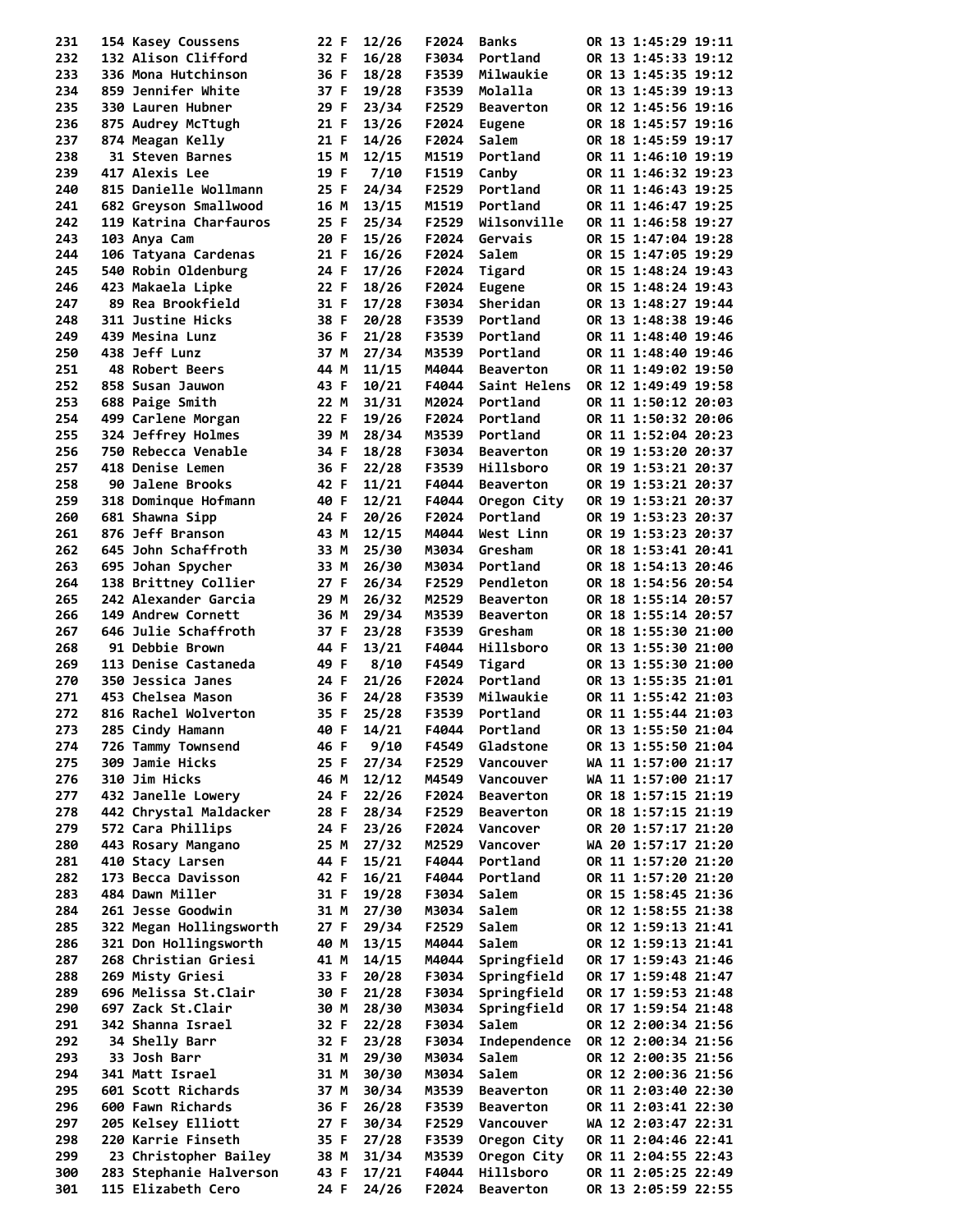| 302 | 563 Emily Penland               | 25 F | 31/34 | F2529 | <b>Beaverton</b>   |  | OR 13 2:06:00 22:55 |  |
|-----|---------------------------------|------|-------|-------|--------------------|--|---------------------|--|
| 303 | 481 Ashton Meyer                | 25 F | 32/34 | F2529 | Portland           |  | OR 12 2:07:59 23:17 |  |
| 304 | 383 John Kim                    | 26 M | 28/32 | M2529 | Clackamas          |  | OR 12 2:08:00 23:17 |  |
| 305 | 765 Meredith Walker             | 31 F | 24/28 | F3034 | Portland           |  | OR 12 2:08:02 23:17 |  |
| 306 | 702 Dagny Stark                 | 29 F | 33/34 | F2529 | Portland           |  | OR 12 2:08:03 23:17 |  |
| 307 | 647 Ben Schaller                | 25 M | 29/32 | M2529 | Lake Oswego        |  | OR 12 2:08:09 23:18 |  |
| 308 | 402 Miriam Lambert              | 33 F | 25/28 | F3034 | Portland           |  | OR 11 2:08:16 23:20 |  |
| 309 | 253 Cheri Girolami              | 40 F | 18/21 | F4044 | Vanvouer           |  | WA 13 2:08:45 23:25 |  |
| 310 | 403 Sarah Lambert               | 30 F | 26/28 | F3034 | Portland           |  | OR 11 2:08:51 23:26 |  |
| 311 | <b>9 Tim Andriesen</b>          | 25 M | 30/32 | M2529 | Washougal          |  | WA 12 2:09:05 23:29 |  |
| 312 | 487 Marelvis Mirro              | 24 F | 25/26 | F2024 | Hillsboro          |  | OR 20 2:11:12 23:52 |  |
| 313 | 587 Deanna Reijonen             | 41 F | 19/21 | F4044 | Vancouver          |  | WA 12 2:12:55 24:10 |  |
| 314 | 533 Jeanette Normine            | 37 F | 28/28 | F3539 | Vancouver          |  | WA 12 2:12:55 24:10 |  |
| 315 | 446 Chrissey Marshall           | 44 F | 20/21 | F4044 | Oregon City        |  | OR 13 2:13:08 24:13 |  |
| 316 | 447 McKenzie Marshall           | 19 F | 8/10  | F1519 | Oregon City        |  | OR 13 2:13:09 24:13 |  |
| 317 | 53 Jan Bell                     | 40 F | 21/21 | F4044 | <b>Beavercreek</b> |  | OR 13 2:13:12 24:13 |  |
| 318 | 694 Susan Spencer               | 48 F | 10/10 | F4549 | Clackamas          |  | OR 11 2:14:59 24:33 |  |
| 319 | 492 Michele Moore               | 34 F | 27/28 | F3034 | Clackamas          |  | OR 11 2:16:56 24:54 |  |
| 320 | 426 Andrew Lohr                 | 39 M | 32/34 | M3539 | Portland           |  | OR 11 2:17:51 25:04 |  |
| 321 | 781 Lauren Webster              | 23 F | 26/26 | F2024 | Portland           |  | OR 12 2:25:35 26:29 |  |
| 322 | 214 Wyatt Evleleigh             | 15 M | 14/15 | M1519 | Albany             |  | OR 12 2:28:10 26:57 |  |
| 323 | 854 Tyler Witherspoon           | 16 M | 15/15 | M1519 | Albany             |  | OR 12 2:28:11 26:57 |  |
| 324 | 348 Jesse James                 | 29 M | 31/32 | M2529 | Tigard             |  | OR 13 2:28:57 27:05 |  |
| 325 | 551 Julie Palumbo               | 25 F | 34/34 | F2529 | Tigard             |  | OR 13 2:28:58 27:05 |  |
| 326 | 671 Cory Shaw                   | 35 M | 33/34 | M3539 | Albany             |  | OR 12 2:34:43 28:08 |  |
| 327 | 665 William Seav                | 35 M | 34/34 | M3539 | Albany             |  | OR 12 2:35:08 28:13 |  |
| 328 | 282 Kendra Hale                 | 15 F | 9/10  | F1519 | Albany             |  | OR 12 2:35:18 28:15 |  |
| 329 | 855 Eddy Lara                   | 42 M | 15/15 | M4044 | Albany             |  | OR 12 2:35:21 28:15 |  |
| 330 | 796 Shelley Whitney             | 34 F | 28/28 | F3034 | Pendleton          |  | OR 18 2:55:01 31:50 |  |
| 331 | 18 Travis John Armstrong-C 25 M |      | 32/32 | M2529 | Hermiston          |  | OR 18 2:55:01 31:50 |  |
| 332 | 733 Hayley Tuttle               | 19 F | 10/10 | F1519 | Scappoose          |  | OR 11 3:29:54 38:10 |  |

**Overall Results – Sunday – Men Only** 

| Place No. |     | Name<br>---------------   | Ag<br>$==$ |          | S Div/Tot      | <b>DIV</b> | City<br>======== ====== ============= | $==$  | $==$         | St He Time<br>-------- | Pace        |
|-----------|-----|---------------------------|------------|----------|----------------|------------|---------------------------------------|-------|--------------|------------------------|-------------|
| 1         |     | 392 Karrson Koivisto      | 23 M       | $\equiv$ | 1/31           | M2024      | Portland                              |       | OR 11        | 51:38                  | 9:24        |
| 2         |     | 5 Dana Alvares            | 48 M       |          | 1/12           | M4549      | Portland                              |       | OR 11        | 51:43                  | 9:25        |
| 3         |     | 142 Jeff Condry           | 23 M       |          | $\frac{2}{31}$ | M2024      | Portland                              |       | OR 20        | 52:19                  | 9:31        |
| 4         |     | 60 Brayden Bigam          | 24 M       |          | 3/31           | M2024      | <b>Bend</b>                           |       | OR 11        | 52:33                  | 9:34        |
| 5<br>6    |     | 280 Matt Gustafson        | 32 M       |          | 1/30           | M3034      | West Linn                             |       | OR 14        | 52:35                  | 9:34        |
|           |     | 194 Brandon Eddy          | 20 M       |          | 4/31           | M2024      | Forest Grove                          |       | OR 11        | 53:24                  | 9:43        |
| 7         |     | 445 Carter Marshall       | 16 M       |          | 1/15           | M1519      | Oregon City                           |       | OR 13        | 54:03                  | 9:50        |
| 8         |     | 416 Michael Lecompte      | 39 M       |          | 1/34           | M3539      | <b>Milwaukie</b>                      |       | OR 11        | 54:08                  | 9:51        |
| 9         |     | 94 Wil Brown              | 25 M       |          | 1/32           | M2529      | Portland                              |       | OR 14        | 54:36                  | 9:56        |
| 10        |     | 55 John Benghauser        | 26 M       |          | 2/32           | M2529      | Lansing                               |       | MI 17        | 54:37                  | 9:56        |
| 11        |     | 860 Seth Holland          | 31 M       |          | 2/30           | M3034      | Portland                              |       | OR 12        | 54:52                  | 9:59        |
| 12        |     | 631 Curtis Safley         | 41 M       |          | 1/15           | M4044      | Sandy                                 | OR 11 |              |                        | 54:56 10:00 |
| 13        |     | 306 Clayton Herman        | 25 M       |          | 3/32           | M2529      | <b>Beavercreek</b>                    |       | OR 13        |                        | 54:58 10:00 |
| 14        |     | 7 Christopher Anderson    | 30 M       |          | 3/30           | M3034      | Amboy                                 |       | <b>WA 11</b> |                        | 55:45 10:09 |
| 15        |     | 516 Mike Myers            | 34 M       |          | 4/30           | M3034      | Portland                              |       | OR 14        | 58:54 10:43            |             |
| 16        |     | 137 Matt Coleman          | 32 M       |          | 5/30           | M3034      | Molalla                               |       |              | OR 16 1:00:31 11:01    |             |
| 17        |     | 225 Alberto Flores-Juarez | 29 M       |          | 4/32           | M2529      | McMinnville                           |       |              | OR 11 1:00:36 11:02    |             |
| 18        |     | 284 Tristin Halverson     | 16 M       |          | 2/15           | M1519      | Hillsboro                             |       |              | OR 11 1:00:52 11:04    |             |
| 19        | 553 | James Pardee              | 26 M       |          | 5/32           | M2529      | Hillsboro                             |       |              | OR 19 1:01:26 11:11    |             |
| 20        | 554 | Josiah Pardee             | 22         | M        | 5/31           | M2024      | Hillsboro                             |       |              | OR 19 1:01:26 11:11    |             |
| 21        |     | 385 Bill Kirkland         | 47         | M        | 2/12           | M4549      | Portland                              |       |              | OR 17 1:01:34 11:12    |             |
| 22        |     | 204 Ian Eikanas           | 31 M       |          | 6/30           | M3034      | Tigard                                |       |              | OR 13 1:01:59 11:17    |             |
| 23        |     | 4 Reyes Alvarado          | 38 M       |          | 2/34           | M3539      | salem                                 |       |              | OR 12 1:02:15 11:20    |             |
| 24        |     | 513 Mack Murphy           | 17         | M        | 3/15           | M1519      | Yamhill                               |       |              | OR 17 1:02:41 11:24    |             |
| 25        |     | 814 Mike Wittenburg       | 16 M       |          | 4/15           | M1519      | Yamhill                               |       |              | OR 17 1:02:41 11:24    |             |
| 26        |     | 582 Cade Raichart         | 17 M       |          | 5/15           | M1519      | Yamhill                               |       |              | OR 17 1:02:41 11:24    |             |
| 27        |     | 158 Simon Crocker         | 17         | M        | 6/15           | M1519      | Carlton                               |       |              | OR 17 1:02:41 11:24    |             |
| 28        |     | 186 Joseph Dudman         | 47         | M        | 3/12           | M4549      | Portland                              |       |              | OR 13 1:02:47 11:25    |             |
| 29        |     | 873 Ryan Fillis           | 27         | M        | 6/32           | M2529      | Lake Oswego                           |       |              | OR 18 1:02:48 11:25    |             |
| 30        |     | 562 Thomas Pelster        | 35         | M        | 3/34           | M3539      | Cornelius                             |       |              | OR 11 1:03:22 11:32    |             |
| 31        |     | 20 Todd Austin            | 24 M       |          | 6/31           | M2024      | Tigard                                |       |              | OR 11 1:03:46 11:36    |             |
| 32        |     | 752 Antonio Verdusco      | 27         | M        | 7/32           | M2529      | MCMinnville                           |       |              | OR 11 1:03:46 11:36    |             |
| 33        |     | 690 Dustin Snell          | 22 M       |          | 7/31           | M2024      | <b>Beaverton</b>                      |       |              | OR 13 1:03:50 11:37    |             |
| 34        |     | 360 Matt Jolivette        | 33 M       |          | 7/30           | M3034      | Portland                              |       |              | OR 17 1:04:06 11:40    |             |
| 35        |     | 88 Marshall Brookfield    | 31 M       |          | 8/30           | M3034      | Sheridan                              |       |              | OR 13 1:04:10 11:40    |             |
| 36        |     | 352 Chris Jenson          | 25         | M        | 8/32           | M2529      | Portland                              |       |              | OR 20 1:04:30 11:44    |             |
| 37        |     | 604 Kevin Riffle          | 30         | M        | 9/30           | M3034      | Kirkland                              |       |              | WA 11 1:04:30 11:44    |             |
| 38        |     | 605 Scott Riffle          | 30 M       |          | 10/30          | M3034      | Salem                                 |       |              | OR 11 1:04:33 11:45    |             |
| 39        | 39  | David Bauders             | 20         | м        | 8/31           | M2024      | Portland                              |       |              | OR 15 1:04:51 11:48    |             |
| 40        |     | 123 Daniel Cho            | 24         | M        | 9/31           | M2024      | Portland                              |       |              | OR 12 1:04:54 11:48    |             |
| 41        |     | 667 Juan Serrato          | 25         | M        | 9/32           | M2529      | MCMinnville                           |       |              | OR 11 1:04:54 11:48    |             |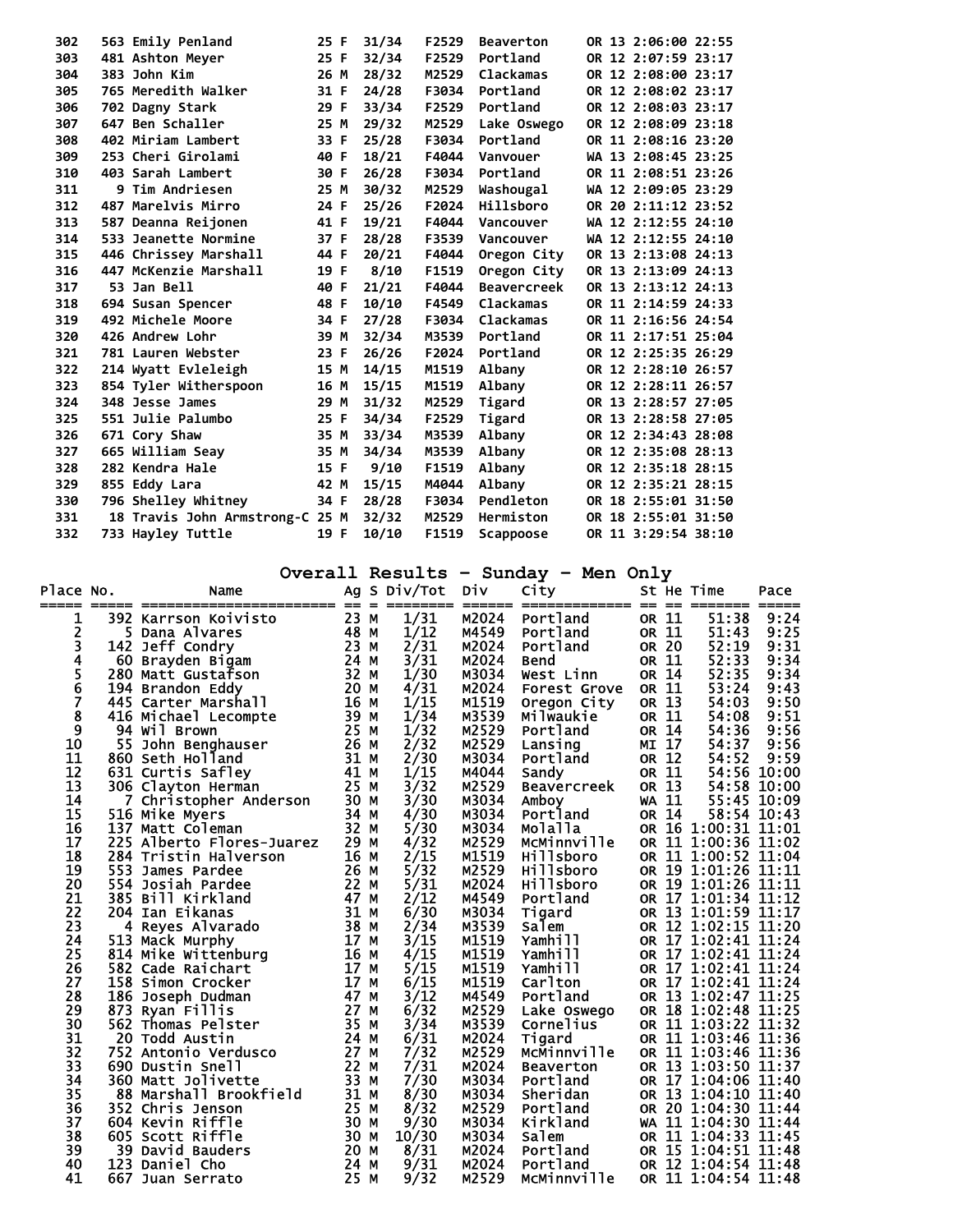| 42         | 36 Brent Bateman<br>36 Brent Bateman<br>335 Patrick Hunt<br>778 Tyler Way<br>93 Nathan Brown<br>498 Carl Morgan<br>853 Daniel Godard<br>469 Ryan McKay<br>79 Chuck Boyle<br>54 Vincent Bell<br>79 Chuck Boyle<br>79 Chuck Boyle<br>79 Chuck Boyle<br>79 Chuck Bell<br>79 28 | 48 M         | 4/12           | M4549          | Tualatin                  | OR 11 1:04:57 11:49                                               |
|------------|-----------------------------------------------------------------------------------------------------------------------------------------------------------------------------------------------------------------------------------------------------------------------------|--------------|----------------|----------------|---------------------------|-------------------------------------------------------------------|
| 43         |                                                                                                                                                                                                                                                                             |              | 10/31          | M2024          | Portland                  | OR 11 1:04:59 11:49                                               |
| 44<br>45   |                                                                                                                                                                                                                                                                             |              | 11/31          | M2024          | Portland                  | OR 12 1:05:10 11:51                                               |
| 46         |                                                                                                                                                                                                                                                                             |              | 11/30<br>5/12  | M3034<br>M4549 | Carlton<br>Portland       | OR 15 1:05:20 11:53<br>OR 11 1:05:26 11:54                        |
| 47         |                                                                                                                                                                                                                                                                             |              | 10/32          | M2529          | West Linn                 | OR 12 1:05:29 11:55                                               |
| 48         |                                                                                                                                                                                                                                                                             |              | 4/34           | M3539          | West Linn                 | OR 14 1:05:32 11:55                                               |
| 49         | 79 Chuck Boyle<br>54 Vincent Bell<br>877 Jenzawy Burford<br>222 Mike Flanigan<br>222 Mike Flanigan<br>344 Dillan Jackson<br>50 Noah Edwards<br>626 Colin Rupp<br>785 Michael Wenzelhumer<br>626 Colin Rupp<br>785 Michael Wenzelhumer<br>223 MM<br>223                      |              | 11/32          | M2529          | Sherwood                  | OR 11 1:05:44 11:58                                               |
| 50         |                                                                                                                                                                                                                                                                             |              | 7/15           | M1519          | <b>Beavercreek</b>        | OR 13 1:05:46 11:58                                               |
| 51         |                                                                                                                                                                                                                                                                             |              | 12/32          | M2529          | Oak Grove                 | OR 19 1:05:53 11:59                                               |
| 52         |                                                                                                                                                                                                                                                                             |              | 1/1            | M5054          | Beaverton                 | OR 17 1:06:03 12:01                                               |
| 53<br>54   |                                                                                                                                                                                                                                                                             |              | 8/15           | M1519          | <b>Donald</b>             | OR 17 1:06:03 12:01                                               |
| 55         |                                                                                                                                                                                                                                                                             |              | 13/32<br>12/31 | M2529<br>M2024 | Beaverton<br>Portland     | OR 11 1:06:12 12:03<br>OR 19 1:06:14 12:03                        |
| 56         |                                                                                                                                                                                                                                                                             |              | 12/30          | M3034          | Portland                  | OR 17 1:06:34 12:07                                               |
| 57         |                                                                                                                                                                                                                                                                             |              | 13/31          | M2024          | Salem                     | OR 15 1:06:37 12:07                                               |
| 58         |                                                                                                                                                                                                                                                                             |              | 2/15           | M4044          | Portland                  | OR 15 1:06:49 12:09                                               |
| 59         |                                                                                                                                                                                                                                                                             |              | 14/31          | M2024          | Salem                     | OR 15 1:06:55 12:10                                               |
| 60         |                                                                                                                                                                                                                                                                             |              | 13/30          | M3034          | Sandy<br>Sandy<br>Rainier | OR 11 1:07:25 12:16                                               |
| 61         |                                                                                                                                                                                                                                                                             |              | 9/15           | M1519          |                           | OR 16 1:07:34 12:17                                               |
| 62<br>63   |                                                                                                                                                                                                                                                                             |              | 15/31          | M2024          | Pendleton                 | OR 18 1:07:50 12:20<br>OR 16 1:07:53 12:21                        |
| 64         |                                                                                                                                                                                                                                                                             |              | 5/34<br>3/15   | M3539<br>M4044 | Canby<br>Salem            | OR 14 1:08:07 12:23                                               |
| 65         |                                                                                                                                                                                                                                                                             |              | 6/12           | M4549          | West Linn                 | OR 11 1:09:41 12:41                                               |
| 66         |                                                                                                                                                                                                                                                                             |              | 14/30          | M3034          | Salem                     | OR 15 1:10:01 12:44                                               |
| 67         |                                                                                                                                                                                                                                                                             |              | 16/31          | M2024          | Portland                  | OR 12 1:10:10 12:46                                               |
| 68         |                                                                                                                                                                                                                                                                             |              | 14/32          | M2529          | Vancouver                 | WA 11 1:10:26 12:49                                               |
| 69         |                                                                                                                                                                                                                                                                             |              | 6/34           | M3539          | Washougal                 | WA 11 1:10:26 12:49                                               |
| 70         |                                                                                                                                                                                                                                                                             |              | 4/15           | M4044          | Vancouver                 | WA 12 1:10:27 12:49                                               |
| 71         |                                                                                                                                                                                                                                                                             |              | 1/2            | M5559          | Vancouver                 | WA 12 1:10:33 12:50                                               |
| 72<br>73   |                                                                                                                                                                                                                                                                             |              | 15/30          | M3034          | Mt Juliet                 | TN 11 1:10:35 12:50<br>OR 12 1:10:51 12:53                        |
| 74         |                                                                                                                                                                                                                                                                             |              | 5/15<br>7/34   | M4044<br>M3539 | Portland<br>Salem         |                                                                   |
| 75         |                                                                                                                                                                                                                                                                             |              | 6/15           | M4044          |                           | OR 12 1:11:55 13:05<br>OR 13 1:12:11 13:08<br>OR 13 1:12:20 13:09 |
| 76         |                                                                                                                                                                                                                                                                             |              | 7/15           | M4044          | Portland<br>Portland      |                                                                   |
| 77         |                                                                                                                                                                                                                                                                             |              | 17/31          | M2024          | <b>Banks</b>              | OR 13 1:13:29 13:22<br>OR 13 1:13:37 13:24                        |
| 78         |                                                                                                                                                                                                                                                                             |              | 7/12           | M4549          | Banks                     |                                                                   |
| 79         |                                                                                                                                                                                                                                                                             |              | 8/34           | M3539          |                           | Battle Ground WA 13 1:15:48 13:47                                 |
| 80         |                                                                                                                                                                                                                                                                             |              | 15/32          | M2529          | Beaverton                 | OR 11 1:15:53 13:48                                               |
| 81         |                                                                                                                                                                                                                                                                             |              | 18/31          | M2024          | Gaston                    | OR 13 1:16:35 13:56                                               |
| 82<br>83   |                                                                                                                                                                                                                                                                             |              | 19/31<br>9/34  | M2024<br>M3539 | Beaverton<br>Hillsboro    | OR 12 1:16:56 14:00<br>OR 12 1:16:59 14:00                        |
| 84         |                                                                                                                                                                                                                                                                             |              | 16/32          | M2529          | Vancouver                 | WA 12 1:17:00 14:00                                               |
| 85         | 820 Cody Zuercher<br>637 Fred Sauermann<br>108 Casey Carroll<br>547 Brent Packebush<br>850 Burton Tuttle<br>867 Eric Manarang<br>412 Andrew Lauersdorf<br>517 Dave Nagel<br>58 M                                                                                            |              | 10/34          | M3539          |                           | Independence OR 12 1:17:58 14:11                                  |
| 86         |                                                                                                                                                                                                                                                                             |              | 17/32          | M2529          | Vancouver                 | WA 14 1:18:12 14:14                                               |
| 87         |                                                                                                                                                                                                                                                                             |              | 20/31          | M2024          | Tualatin <sub>,</sub>     | OR 11 1:18:19 14:15                                               |
| 88         |                                                                                                                                                                                                                                                                             |              | 18/32          | M2529          | Hazel Dell                | WA 11 1:18:23 14:16                                               |
| 89         |                                                                                                                                                                                                                                                                             |              | 16/30          | M3034          | Gresham                   | OR 15 1:19:46 14:31<br>OR 12 1:19:53 14:32                        |
| 90<br>91   |                                                                                                                                                                                                                                                                             | 58 M         | 8/12<br>2/2    | M4549<br>M5559 | Portland<br>Vancouver     | WA 12 1:20:32 14:39                                               |
| 92         | 517 Dave Nagel<br>343 Johnathan Ives                                                                                                                                                                                                                                        | 18 M         | 10/15          | M1519          | <b>Beaverton</b>          | OR 18 1:20:41 14:41                                               |
| 93         | 648 Kc Scharf                                                                                                                                                                                                                                                               | 22 M         | 21/31          | M2024          | Salem                     | OR 11 1:21:04 14:45                                               |
| 94         | 25 Jason Bain                                                                                                                                                                                                                                                               | 37 M         | 11/34          | M3539          | Gresham                   | OR 15 1:21:16 14:47                                               |
| 95         | 871 Andrew Jensen                                                                                                                                                                                                                                                           | 23 M         | 22/31          | M2024          | Hillsboro                 | OR 17 1:21:41 14:51<br>WA 12 1:22:52 15:04                        |
| 96         | 126 Carl Christiansen                                                                                                                                                                                                                                                       | 39 M         | 12/34          | M3539          | Vancouver                 |                                                                   |
| 97         | 167 Chris Davis                                                                                                                                                                                                                                                             | 36 M         | 13/34          | M3539          | Tualatin                  | OR 15 1:23:06 15:07<br>OR 15 1:23:12 15:08                        |
| 98<br>99   | 290 Kermit Hanowell                                                                                                                                                                                                                                                         | 37 M<br>38 M | 14/34          | M3539          | Salem                     | OR 13 1:24:32 15:23                                               |
| 100        | 740 Shad Vaira<br>339 Nathan Ingraffea                                                                                                                                                                                                                                      | 36 M         | 15/34<br>16/34 | M3539<br>M3539 | Portland<br>Portland      | OR 13 1:24:35 15:23                                               |
| 101        | 92 Justin Brown                                                                                                                                                                                                                                                             | 30 M         | 17/30          | M3034          | Portland                  |                                                                   |
| 102        | 480 Jordan Messinger                                                                                                                                                                                                                                                        | 28 M         | 19/32          | M2529          | Portland                  | OR 13 1:24:57 15:27<br>OR 13 1:25:02 15:28                        |
| 103        | 812 Steve Winnen                                                                                                                                                                                                                                                            | 38 M         | 17/34          | M3539          | Salem                     | OR 12 1:25:04 15:28                                               |
| 104        | 254 Vince Girolami                                                                                                                                                                                                                                                          | 44 M         | 8/15           | M4044          | Vancouver                 | WA 14 1:25:05 15:29                                               |
| 105        | 658 Chris Schwab                                                                                                                                                                                                                                                            | 22 M         | 23/31          | M2024          | Milwaukie                 | OR 11 1:25:46 15:36                                               |
| 106        | 161 Andrew Curry                                                                                                                                                                                                                                                            | 25 M         | 20/32          | M2529          | Vancouver                 | WA 11 1:27:48 15:58                                               |
| 107<br>108 | 411 Nathan Lattanzi<br>683 James Smario                                                                                                                                                                                                                                     | 22 M<br>38 M | 24/31<br>18/34 | M2024<br>M3539 | Milwaukie                 | OR 11 1:27:56 16:00<br>OR 13 1:29:12 16:14                        |
| 109        | 628 Ken Rust                                                                                                                                                                                                                                                                | 34 M         | 18/30          | M3034          | Tigard<br>Lake Oswego     | OR 13 1:29:12 16:14                                               |
| 110        | 627 Brian Rust                                                                                                                                                                                                                                                              | 37 M         | 19/34          | M3539          | Tigard                    | OR 13 1:29:13 16:14                                               |
| 111        | 557 Ashish Patel                                                                                                                                                                                                                                                            | 25 M         | 21/32          | M2529          | Portland                  | OR 14 1:29:27 16:16                                               |
| 112        | 525 Josh Nelson                                                                                                                                                                                                                                                             | 38 M         | 20/34          | M3539          | Salem                     | OR 12 1:29:29 16:17                                               |
| 113        | 596 Chance Rice                                                                                                                                                                                                                                                             | 21 M         | 25/31          | M2024          | Scappoose                 | OR 15 1:29:52 16:21                                               |
| 114        | 734 Shannon Tuttle                                                                                                                                                                                                                                                          | 45 M         | 9/12           | M4549          | Scappoose                 | OR 15 1:29:54 16:21                                               |
| 115        | 659 Carl Scott                                                                                                                                                                                                                                                              | 35 M         | 21/34          | M3539          | <b>Beaverton</b>          | OR 11 1:30:27 16:27                                               |
| 116<br>117 | 606 Nick Rillstone<br>465 Kody McGuire                                                                                                                                                                                                                                      | 24 M<br>35 M | 26/31<br>22/34 | M2024<br>M3539 | Portland<br>Sandy         | OR 13 1:30:37 16:29<br>OR 16 1:31:24 16:38                        |
| 118        | 433 Will Lucas                                                                                                                                                                                                                                                              | 32 M         | 19/30          | M3034          | Gaston                    | OR 15 1:31:30 16:39                                               |
| 119        | 452 Alan Martinson                                                                                                                                                                                                                                                          | 48 M         | 10/12          | M4549          | Portland                  |                                                                   |
| 120        | 564 Ali Perales                                                                                                                                                                                                                                                             | 20 M         | 27/31          | M2024          | <b>Brooks</b>             | OR 14 1:32:19 16:47<br>OR 15 1:33:49 17:04                        |
| 121        | 301 Jon Heckman                                                                                                                                                                                                                                                             | 38 M         | 23/34          | M3539          | <b>Woodland</b>           | WA 17 1:33:59 17:06                                               |
| 122        | 687 Matt Smith                                                                                                                                                                                                                                                              | 31 M         | 20/30          | M3034          | <b>Woodland</b>           | WA 17 1:33:59 17:06                                               |
| 123        | 857 Cole Stutesman                                                                                                                                                                                                                                                          | 28 M         | 22/32          | M2529          | Springfield               | OR 12 1:34:26 17:11                                               |
| 124        | 114 David Castle                                                                                                                                                                                                                                                            | 23 M         | 28/31          | M2024          | Vancouver                 | WA 12 1:35:59 17:27                                               |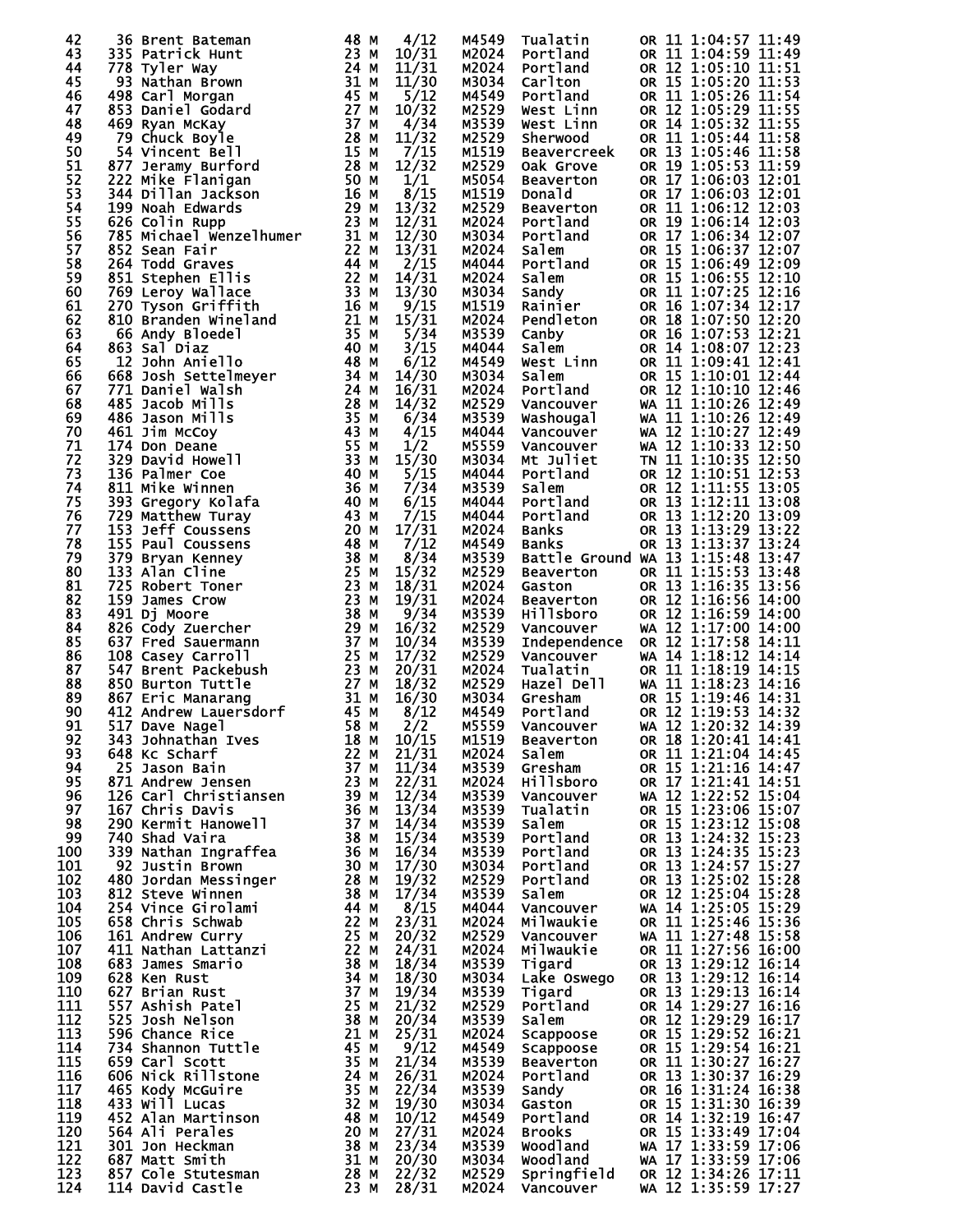| 125 |    | 435 Andrew Lundgren                                                                                                                                                                                                                                    | 39   | М | 24/34 | M3539 | Aloha                            | OR 19 1:36:19 17:31 |  |
|-----|----|--------------------------------------------------------------------------------------------------------------------------------------------------------------------------------------------------------------------------------------------------------|------|---|-------|-------|----------------------------------|---------------------|--|
| 126 |    | 69 Jonathan Bolton                                                                                                                                                                                                                                     | 32 M |   | 21/30 | M3034 | <b>Beaverton</b>                 | OR 19 1:36:28 17:33 |  |
| 127 |    | 30 John Barnes                                                                                                                                                                                                                                         | 45 M |   | 11/12 | M4549 | Portland                         | OR 11 1:36:57 17:38 |  |
| 128 |    | 617 Rob Root                                                                                                                                                                                                                                           | 27 M |   | 23/32 | M2529 | Oregon City                      | OR 15 1:36:59 17:38 |  |
| 129 |    | 804 Daniel Willis                                                                                                                                                                                                                                      | 36 M |   | 25/34 | M3539 | Independence OR 15 1:37:44 17:47 |                     |  |
| 130 |    | 537 Rob Ogilvie                                                                                                                                                                                                                                        | 29 M |   | 24/32 | M2529 | <b>Dallas</b>                    | OR 15 1:37:45 17:47 |  |
| 131 |    | 644 Emil Schaffroth                                                                                                                                                                                                                                    | 30 M |   | 22/30 | M3034 | Vancouver                        | WA 18 1:37:52 17:48 |  |
| 132 |    |                                                                                                                                                                                                                                                        | 31 M |   | 23/30 | M3034 | Vancouver                        | WA 11 1:38:08 17:51 |  |
| 133 |    |                                                                                                                                                                                                                                                        | 18 M |   | 11/15 | M1519 | Dexter                           | OR 12 1:38:22 17:53 |  |
| 134 |    |                                                                                                                                                                                                                                                        | 23 M |   | 29/31 | M2024 | West Linn                        | OR 12 1:38:31 17:55 |  |
| 135 |    |                                                                                                                                                                                                                                                        | 27   | м | 25/32 | M2529 | Salem                            | OR 11 1:41:39 18:29 |  |
| 136 |    |                                                                                                                                                                                                                                                        | 39   | М | 26/34 | M3539 | Portland                         | OR 12 1:42:59 18:44 |  |
| 137 |    |                                                                                                                                                                                                                                                        | 34 M |   | 24/30 | M3034 | Canby                            | OR 14 1:43:26 18:49 |  |
| 138 |    |                                                                                                                                                                                                                                                        | 42 M |   | 9/15  | M4044 | Portland                         | OR 15 1:43:36 18:51 |  |
| 139 |    |                                                                                                                                                                                                                                                        | 41 M |   | 10/15 | M4044 | Portland                         | OR 15 1:43:37 18:51 |  |
| 140 |    |                                                                                                                                                                                                                                                        | 22 M |   | 30/31 | M2024 | <b>Beaverton</b>                 | OR 13 1:45:26 19:11 |  |
| 141 |    |                                                                                                                                                                                                                                                        | 15 M |   | 12/15 | M1519 | Portland                         | OR 11 1:46:10 19:19 |  |
| 142 |    |                                                                                                                                                                                                                                                        | 16 M |   | 13/15 | M1519 | Portland                         | OR 11 1:46:47 19:25 |  |
| 143 |    | 044 Emil Scharffoth<br>15 Dusty Arlyn<br>95 Shane Bruington<br>546 Bruce Opsal<br>297 Todd Hawes<br>865 Jeff Scott<br>592 Gary Repp<br>593 Lance Repp<br>560 Andrew Peekema<br>31 Steven Barnes<br>682 Greyson Smallwood<br>438 Jeff Lunz              | 37 M |   | 27/34 | M3539 | Portland                         | OR 11 1:48:40 19:46 |  |
| 144 |    | 48 Robert Beers                                                                                                                                                                                                                                        | 44 M |   | 11/15 | M4044 | <b>Beaverton</b>                 | OR 11 1:49:02 19:50 |  |
| 145 |    |                                                                                                                                                                                                                                                        |      |   | 31/31 | M2024 | Portland                         | OR 11 1:50:12 20:03 |  |
| 146 |    |                                                                                                                                                                                                                                                        |      |   | 28/34 | M3539 | Portland                         | OR 11 1:52:04 20:23 |  |
| 147 |    |                                                                                                                                                                                                                                                        |      |   | 12/15 | M4044 | West Linn                        | OR 19 1:53:23 20:37 |  |
| 148 |    |                                                                                                                                                                                                                                                        |      |   | 25/30 | M3034 | Gresham                          | OR 18 1:53:41 20:41 |  |
| 149 |    |                                                                                                                                                                                                                                                        |      |   | 26/30 | M3034 | Portland                         | OR 18 1:54:13 20:46 |  |
| 150 |    | 22 M<br>324 Jeffrey Holmes<br>876 Jeff Branson<br>645 John Schaffroth<br>695 Johan Spycher<br>695 Johan Spycher<br>695 Johan Spycher<br>242 Alexander Garcia<br>149 Andrew Cornett<br>310 Jim Hicks<br>443 Rosary Manarity<br>443 Rosary Manarity<br>4 |      |   | 26/32 | M2529 | Beaverton                        | OR 18 1:55:14 20:57 |  |
| 151 |    |                                                                                                                                                                                                                                                        |      |   | 29/34 | M3539 | <b>Beaverton</b>                 | OR 18 1:55:14 20:57 |  |
| 152 |    |                                                                                                                                                                                                                                                        |      |   | 12/12 | M4549 | Vancouver                        | WA 11 1:57:00 21:17 |  |
| 153 |    | 443 Rosary Mangano                                                                                                                                                                                                                                     | 25 M |   | 27/32 | M2529 | Vancover                         | WA 20 1:57:17 21:20 |  |
| 154 |    | <b>310 Jum Hilcks</b><br>261 Jesse Goodwin<br>321 Don Hollingsworth<br>268 Christian Griesi<br>697 Zack St.Clair                                                                                                                                       | 31 M |   | 27/30 | M3034 | Salem                            | OR 12 1:58:55 21:38 |  |
| 155 |    |                                                                                                                                                                                                                                                        | 40 M |   | 13/15 | M4044 | Salem                            | OR 12 1:59:13 21:41 |  |
| 156 |    |                                                                                                                                                                                                                                                        | 41 M |   | 14/15 | M4044 | Springfield                      | OR 17 1:59:43 21:46 |  |
| 157 |    | 697 Zack St.Clair                                                                                                                                                                                                                                      | 30 M |   | 28/30 | M3034 | Springfield                      | OR 17 1:59:54 21:48 |  |
| 158 | 33 | Josh Barr                                                                                                                                                                                                                                              | 31 M |   | 29/30 | M3034 | <b>Salem</b>                     | OR 12 2:00:35 21:56 |  |
| 159 |    | 341 Matt Israel                                                                                                                                                                                                                                        | 31 M |   | 30/30 | M3034 | Salem                            | OR 12 2:00:36 21:56 |  |
| 160 |    | 601 Scott Richards                                                                                                                                                                                                                                     | 37 M |   | 30/34 | M3539 | <b>Beaverton</b>                 | OR 11 2:03:40 22:30 |  |
| 161 |    | 001 Scott Richards<br>23 Christopher Bailey<br>883 John Kim                                                                                                                                                                                            | 38 M |   | 31/34 | M3539 | Oregon City                      | OR 11 2:04:55 22:43 |  |
| 162 |    | 383 John Kim                                                                                                                                                                                                                                           | 26 M |   | 28/32 | M2529 | Clackamas                        | OR 12 2:08:00 23:17 |  |
| 163 |    | 647 Ben Schaller                                                                                                                                                                                                                                       |      |   | 29/32 | M2529 | Lake Oswego                      | OR 12 2:08:09 23:18 |  |
| 164 |    | 25 m<br>9 Tim Andriesen                                                                                                                                                                                                                                |      |   | 30/32 | M2529 | Washougal                        | WA 12 2:09:05 23:29 |  |
| 165 |    |                                                                                                                                                                                                                                                        |      |   | 32/34 | M3539 | Portland                         | OR 11 2:17:51 25:04 |  |
| 166 |    |                                                                                                                                                                                                                                                        |      |   | 14/15 | M1519 | Albany                           | OR 12 2:28:10 26:57 |  |
| 167 |    |                                                                                                                                                                                                                                                        |      |   | 15/15 | M1519 | Albany                           | OR 12 2:28:11 26:57 |  |
| 168 |    |                                                                                                                                                                                                                                                        |      |   | 31/32 | M2529 | Tigard                           | OR 13 2:28:57 27:05 |  |
| 169 |    |                                                                                                                                                                                                                                                        |      |   | 33/34 | M3539 | Albany                           | OR 12 2:34:43 28:08 |  |
| 170 |    |                                                                                                                                                                                                                                                        |      |   | 34/34 | M3539 | Albany                           | OR 12 2:35:08 28:13 |  |
| 171 |    |                                                                                                                                                                                                                                                        |      |   | 15/15 | M4044 | Albany                           | OR 12 2:35:21 28:15 |  |
| 172 |    | 25 M<br>214 Wyatt Evleleigh<br>854 Tyler Witherspoon<br>348 Jesse James<br>671 Cory Shaw<br>665 William Seay<br>855 Eddy Lara<br>18 Travis John                                                                                                        |      |   | 32/32 | M2529 | Hermiston                        | OR 18 2:55:01 31:50 |  |

|           |     |                           |      |              |                    |                 | Overall Results - Sunday - Women Only |           |              |                     |             |
|-----------|-----|---------------------------|------|--------------|--------------------|-----------------|---------------------------------------|-----------|--------------|---------------------|-------------|
| Place No. |     | Name                      |      |              | Ag S Div/Tot Div   |                 | City                                  |           |              | St He Time          | Pace        |
| 1         |     | 325 Holly Homnick         | 28 F |              | = ========<br>1/34 | ======<br>F2529 | ______________<br>Portland            | ==        | $=$<br>OR 20 | 53:34               | 9:45        |
| 2         |     | 47 Queena Beebe           | 33 F |              | 1/28               | F3034           | Portland                              |           | OR 11        | 55:39 10:07         |             |
| 3         |     | 743 Heather Vanderbilt    | 37 F |              | 1/28               | F3539           | Tigard                                |           | OR 11        | 56:12 10:14         |             |
| 4         |     | 652 Samantha Schoenwald   | 22   | F            | 1/26               | F2024           | Vancouver                             | WA        | 12           |                     | 57:57 10:33 |
| 5         |     | 545 Jarae Opitz           | 36   | $\mathsf F$  | 2/28               | F3539           | Newberg                               |           |              | OR 11 1:00:54 11:05 |             |
| 6         |     | 408 Megan Larkin          | 26   | F            | 2/34               | F2529           | Beaverton                             |           |              | OR 11 1:02:04 11:17 |             |
| 7         |     | 872 Megan McGuire         | 28   | F            | 3/34               | F2529           | Lake Oswego                           |           |              | OR 18 1:03:02 11:28 |             |
| 8         |     | 689 Katie Smoldt          | 25   | $\mathsf{F}$ | 4/34               | F2529           | Tigard                                |           |              | OR 11 1:03:45 11:36 |             |
| 9         |     | 458 Carolyn McCann        | 42   | F            | 1/21               | F4044           | Eugene                                |           |              | OR 19 1:03:58       | 11:38       |
| 10        |     | 738 Judith Ullom          | 25   | $\mathsf{F}$ | 5/34               | F2529           | Sandy                                 | <b>OR</b> |              | 12 1:04:10 11:40    |             |
| 11        |     | 139 Wendi Colmone         | 40   | F            | 2/21               | F4044           | West Linn                             |           |              | OR 11 1:09:42 12:41 |             |
| 12        |     | 135 Kattah Coe            | 35   | F            | 3/28               | F3539           | Portland                              |           |              | OR 12 1:10:50 12:53 |             |
| 13        |     | 862 Tammy McKay           | 39   | F            | 4/28               | F3539           | West Linn                             |           |              | OR 14 1:10:55 12:54 |             |
| 14        |     | 144 Denise Coogan         | 37   | $\mathsf F$  | 5/28               | F3539           | Portland                              |           |              | OR 11 1:11:32 13:01 |             |
| 15        |     | 291 Christina Hansen-Tuma | 35 F |              | 6/28               | F3539           | Portland                              |           |              | OR 11 1:11:36 13:02 |             |
| 16        |     | 180 Theresa Diaz          | 32 F |              | 2/28               | F3034           | Salem                                 |           |              | OR 14 1:12:21 13:10 |             |
| 17        |     | 193 Sandy Eastman         | 44 F |              | 3/21               | F4044           | Sherwood                              | <b>OR</b> |              | 13 1:12:21 13:10    |             |
| 18        |     | 384 Leah Kirchgessner     | 28   | F            | 6/34               | F2529           | Salem                                 |           |              | OR 14 1:13:03 13:17 |             |
| 19        |     | 185 Katherine Duarte      | 21 F |              | 2/26               | F2024           | <b>Bend</b>                           |           |              | OR 16 1:15:46 13:47 |             |
| 20        |     | 378 Anne Kenney           | 37 F |              | 7/28               | F3539           | Battle Ground                         | WA        |              | 13 1:16:17 13:53    |             |
| 21        |     | 594 Danielle Restuccia    | 26   | F            | 7/34               | F2529           | Portland                              |           |              | OR 11 1:16:50 13:59 |             |
| 22        |     | 603 Tiffany Riendeau      | 28   | F            | 8/34               | F2529           | Hillsboro                             |           |              | OR 11 1:16:50 13:59 |             |
| 23        |     | 202 Nathalie Eggman       | 25   | $\mathsf F$  | 9/34               | F2529           | Tualatin                              |           |              | OR 11 1:18:26 14:16 |             |
| 24        | 217 | Charlonda Fielder         | 25 F |              | 10/34              | F2529           | Vancouver                             | WA        |              | 14 1:18:26 14:16    |             |
| 25        |     | 549 Brandi Palmer         | 21 F |              | 3/26               | F2024           | Sisters                               |           |              | OR 15 1:18:26 14:16 |             |
| 26        |     | 550 Hayley Palmer         | 18   | F            | 1/10               | F1519           | <b>Sisters</b>                        |           |              | OR 15 1:18:28       | 14:16       |
| 27        |     | 164 Katie Darold          | 31 F |              | 3/28               | F3034           | Salem                                 |           |              | OR 15 1:18:28       | 14:16       |
| 28        |     | 163 Kyla Daniels          | 15   | F            | 2/10               | F1519           | Salem                                 |           |              | OR 15 1:18:35       | 14:18       |
| 29        |     | 386 Cara Kirkpatrick      | 46   | -F           | 1/10               | F4549           | Eugene                                |           |              | OR 13 1:19:00 14:22 |             |
| 30        |     | 868 Cat Vogt              | 43   | F            | 4/21               | F4044           | Troutdale                             |           |              | OR 15 1:19:46 14:31 |             |
|           |     |                           |      |              |                    |                 |                                       |           |              |                     |             |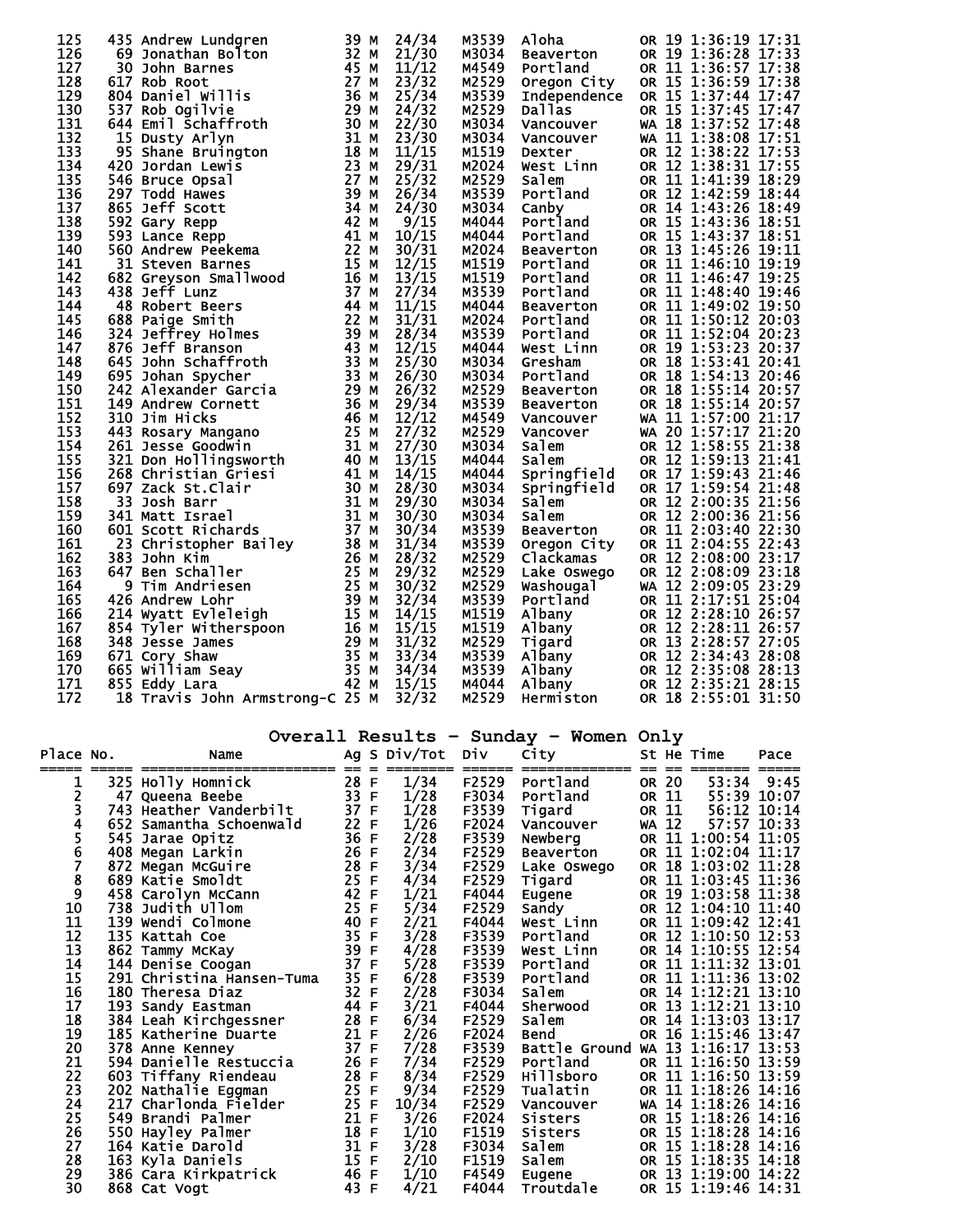| 31  | 866 Dinae Peterson<br>869 Jennifer Sladky<br>134 Mandy Coats<br>135 F<br>872 Apps Bloedel<br>30 F                                                                                                                                                         |                                                      | 1/1   | F5559 | Corbett             | OR 15 1:19:47 14:31                        |
|-----|-----------------------------------------------------------------------------------------------------------------------------------------------------------------------------------------------------------------------------------------------------------|------------------------------------------------------|-------|-------|---------------------|--------------------------------------------|
| 32  |                                                                                                                                                                                                                                                           |                                                      | 2/10  |       | F4549 Fairview      | OR 15 1:19:53 14:32                        |
| 33  |                                                                                                                                                                                                                                                           |                                                      |       |       |                     |                                            |
|     |                                                                                                                                                                                                                                                           |                                                      | 8/28  | F3539 | Gresham             | OR 15 1:21:16 14:47                        |
| 34  |                                                                                                                                                                                                                                                           |                                                      | 4/28  | F3034 | Canby               | OR 16 1:21:23 14:48                        |
| 35  | 372 Anna Juan<br>195 Marie Edgerton<br>195 Marie Edgerton<br>361 Natale Jolivette<br>382 Christine Kim<br>624 Brianne Ruegsegger<br>213 Susan Essin<br>213 Susan Essin<br>213 31 F                                                                        |                                                      | 11/34 | F2529 | Wilsonville         | OR 15 1:22:51 15:04                        |
| 36  |                                                                                                                                                                                                                                                           |                                                      | 4/26  | F2024 | West Linn           | OR 15 1:22:51 15:04<br>OR 17 1:23:16 15:09 |
| 37  |                                                                                                                                                                                                                                                           |                                                      | 12/34 | F2529 | Portland            |                                            |
| 38  |                                                                                                                                                                                                                                                           |                                                      | 13/34 | F2529 | Cornelius           | OR 17 1:23:27 15:11                        |
| 39  |                                                                                                                                                                                                                                                           |                                                      | 5/28  | F3034 | <b>Forest Grove</b> | OR 14 1:24:13 15:19                        |
| 40  |                                                                                                                                                                                                                                                           |                                                      | 6/28  | F3034 | Eugene              | OR 13 1:24:50 15:26                        |
| 41  | 703 Katie Steinhauer                                                                                                                                                                                                                                      |                                                      | 14/34 | F2529 | Portland            | OR 13 1:24:52 15:26                        |
| 42  | 511 Michelle Mulhair                                                                                                                                                                                                                                      |                                                      | 15/34 | F2529 | Portland            | OR 13 1:25:03 15:28                        |
| 43  |                                                                                                                                                                                                                                                           |                                                      |       | F4044 |                     |                                            |
|     | 870 Cheri Girolami                                                                                                                                                                                                                                        |                                                      | 5/21  |       |                     | Cascade Park WA 14 1:25:06 15:29           |
| 44  | 86 Tami Briggs                                                                                                                                                                                                                                            |                                                      | 3/10  | F4549 | <b>Portland</b>     | OR 13 1:26:44 15:47                        |
| 45  |                                                                                                                                                                                                                                                           |                                                      | 7/28  | F3034 | Portland            | OR 13 1:26:57 15:49                        |
| 46  |                                                                                                                                                                                                                                                           |                                                      | 6/21  | F4044 | Yamhill <b>Sam</b>  | OR 11 1:27:45 15:58                        |
| 47  | 86 Tami Briggs<br>823 Brook Wyntergreen<br>30 F<br>357 Meghan Johnson<br>552 Brandy Paolo<br>413 Shannon Laughlin<br>46 Abby Beckley<br>772 Summer Wanner<br>772 Summer Wanner<br>25 F                                                                    |                                                      | 8/28  | F3034 | Carlton             | OR 11 1:27:51 15:59                        |
| 48  |                                                                                                                                                                                                                                                           |                                                      | 5/26  | F2024 | Tualatin            | OR 14 1:29:29 16:17                        |
| 49  |                                                                                                                                                                                                                                                           |                                                      | 6/26  | F2024 | Tigard              | OR 14 1:29:29 16:17                        |
| 50  |                                                                                                                                                                                                                                                           |                                                      | 16/34 | F2529 | Salem               | OR 11 1:29:39 16:18                        |
| 51  |                                                                                                                                                                                                                                                           |                                                      |       | F4549 |                     | OR 15 1:29:53 16:21                        |
|     |                                                                                                                                                                                                                                                           |                                                      | 4/10  |       | Scappoose           |                                            |
| 52  |                                                                                                                                                                                                                                                           |                                                      | 9/28  | F3034 | Beaverton           | OR 11 1:30:37 16:29                        |
| 53  | 732 Angel Tuttle 145 F<br>661 Danielle Scott 134 F<br>730 Deanna Foster 148 F<br>730 Mischa Herman 135 F                                                                                                                                                  |                                                      | 5/10  | F4549 | Portland            | OR 17 1:30:38 16:29                        |
| 54  |                                                                                                                                                                                                                                                           |                                                      | 9/28  | F3539 | Portland            | OR 11 1:30:39 16:29                        |
| 55  | 30 F<br>41 F<br>768 Kalyn Wallace                                                                                                                                                                                                                         |                                                      | 10/28 | F3034 | Sandy               | OR 16 1:31:25 16:38                        |
| 56  | 319 Amy Holcomb                                                                                                                                                                                                                                           | 41 F                                                 | 7/21  | F4044 | Salem               | OR 11 1:32:35 16:50                        |
| 57  | 148 Megan Cooper                                                                                                                                                                                                                                          |                                                      | 8/21  | F4044 | Salem               | OR 11 1:32:35 16:50                        |
| 58  | $41 F$<br>$49 F$<br>723 Kim Tilander                                                                                                                                                                                                                      |                                                      | 6/10  | F4549 | West Linn           | OR 14 1:32:54 16:54                        |
| 59  |                                                                                                                                                                                                                                                           |                                                      | 7/26  | F2024 |                     | Pleasant Hill OR 12 1:34:59 17:17          |
|     |                                                                                                                                                                                                                                                           |                                                      |       |       |                     | OR 11 1:35:44 17:25                        |
| 60  |                                                                                                                                                                                                                                                           |                                                      | 3/10  | F1519 | Woodburn            |                                            |
| 61  |                                                                                                                                                                                                                                                           |                                                      | 10/28 | F3539 | Aloha               | OR 19 1:36:19 17:31                        |
| 62  |                                                                                                                                                                                                                                                           |                                                      | 11/28 | F3034 | Aloha               | OR 19 1:36:20 17:31                        |
| 63  |                                                                                                                                                                                                                                                           |                                                      | 7/10  | F4549 | Estacada            | OR 13 1:36:40 17:35                        |
| 64  |                                                                                                                                                                                                                                                           |                                                      | 17/34 | F2529 | Springfield         | OR 12 1:36:44 17:36                        |
| 65  |                                                                                                                                                                                                                                                           |                                                      | 18/34 | F2529 | Oregon City         | OR 15 1:36:59 17:38                        |
| 66  |                                                                                                                                                                                                                                                           |                                                      | 4/10  | F1519 | Rainier             | OR 15 1:37:33 17:45                        |
| 67  |                                                                                                                                                                                                                                                           |                                                      | 19/34 | F2529 | St Paul             | OR 15 1:37:54 17:48                        |
| 68  |                                                                                                                                                                                                                                                           |                                                      | 11/28 | F3539 |                     | Independence OR 15 1:38:00 17:49           |
| 69  |                                                                                                                                                                                                                                                           |                                                      |       |       |                     | OR 15 1:38:01 17:50                        |
|     |                                                                                                                                                                                                                                                           |                                                      | 8/26  | F2024 | Dundee              |                                            |
| 70  |                                                                                                                                                                                                                                                           |                                                      | 9/26  | F2024 | Eugene              | OR 13 1:38:04 17:50                        |
| 71  | 723 Kim Tilander 49 F<br>473 Audra McMartin 23 F<br>102 Acacia Calkins 19 F<br>436 Jennifer Lundgren 35 F<br>555 Sara Parmeter 30 F<br>555 Sara Parmeter 30 F<br>656 Chrystal Stutesman 28 F<br>616 Monica Root 27 F<br>616 Monica Root 27 F<br>536 Emily |                                                      | 10/26 | F2024 | Vancouver           | WA 11 1:38:08 17:51                        |
| 72  |                                                                                                                                                                                                                                                           |                                                      | 12/28 | F3539 | Portland            | OR 11 1:38:08 17:51                        |
| 73  |                                                                                                                                                                                                                                                           |                                                      | 20/34 | F2529 | West Linn           | OR 12 1:38:22 17:53                        |
| 74  |                                                                                                                                                                                                                                                           |                                                      | 1/1   | F5054 | Portland            | OR 15 1:38:44 17:57                        |
| 75  | $\frac{5}{38}$ F<br>37 F<br>308 Katie Herzog                                                                                                                                                                                                              |                                                      | 13/28 | F3539 | Portland            | OR 18 1:40:35 18:18                        |
| 76  | 256 Heather Glass                                                                                                                                                                                                                                         |                                                      | 14/28 | F3539 | Beaverton           | OR 20 1:40:39 18:18                        |
| 77  | 6 Racheal Andersen                                                                                                                                                                                                                                        |                                                      | 12/28 | F3034 |                     | WA 20 1:40:40 18:19                        |
|     |                                                                                                                                                                                                                                                           | 33 F                                                 |       |       | Washougal           |                                            |
| 78  | 861 Summer Warner                                                                                                                                                                                                                                         | F                                                    |       |       | Portland            | OR 11 1:41:39 18:29                        |
| 79  | 456 Amanda Matsuda                                                                                                                                                                                                                                        | 34 F                                                 | 13/28 | F3034 | Vancouver           | WA 12 1:42:53 18:43                        |
| 80  | 526 Mary Nelson                                                                                                                                                                                                                                           | $\frac{34}{12}$ F                                    | 14/28 | F3034 | Canby               | OR 14 1:43:05 18:45                        |
| 81  | 864 Brittnee Webber                                                                                                                                                                                                                                       | 18 F                                                 | 5/10  | F1519 | Canby               | OR 14 1:43:06 18:45                        |
| 82  | 759 Ngan Vo                                                                                                                                                                                                                                               | 38 F                                                 | 15/28 | F3539 | Portland            | OR 12 1:43:08 18:46                        |
| 83  | 663 Kristina Scott                                                                                                                                                                                                                                        |                                                      | 16/28 | F3539 | Canby               | OR 14 1:43:26 18:49                        |
| 84  | 591 Courtney Repp<br>751 Maryalicia Verdecchia 38 F<br>203 Andrea Ficaleria                                                                                                                                                                               | $\frac{37}{17}$ F                                    | 6/10  | F1519 | Portland            | OR 15 1:43:37 18:51                        |
| 85  |                                                                                                                                                                                                                                                           |                                                      | 17/28 | F3539 | Vancouver           | WA 15 1:43:37 18:51                        |
| 86  | 203 Andrea Eiesland                                                                                                                                                                                                                                       | 24 F                                                 | 11/26 | F2024 | <b>Hillsboro</b>    | OR 13 1:43:45 18:52                        |
|     |                                                                                                                                                                                                                                                           | 32 F                                                 |       |       |                     |                                            |
| 87  | 374 Andrea Kekhia                                                                                                                                                                                                                                         | $\frac{5}{27}$ F                                     | 15/28 | F3034 | Portland            | OR 13 1:43:49 18:53                        |
| 88  | 437 Laurie Lundwall                                                                                                                                                                                                                                       |                                                      | 21/34 | F2529 | Saint Helens        | OR 12 1:45:01 19:06                        |
| 89  | 766 Valerie Walker                                                                                                                                                                                                                                        | $\frac{29}{40}$ F                                    | 22/34 | F2529 | Saint Helens        | OR 12 1:45:03 19:06                        |
| 90  | 326 Letitia Hora                                                                                                                                                                                                                                          |                                                      | 9/21  | F4044 | St. Helens          | OR 12 1:45:04 19:07                        |
| 91  | 154 Kasey Coussens                                                                                                                                                                                                                                        | 22 F                                                 | 12/26 | F2024 | <b>Banks</b>        | OR 13 1:45:29 19:11                        |
| 92  | 132 Alison Clifford                                                                                                                                                                                                                                       | 32 F                                                 | 16/28 | F3034 | Portland            | OR 13 1:45:33 19:12                        |
| 93  | 336 Mona Hutchinson                                                                                                                                                                                                                                       | 36 F                                                 | 18/28 | F3539 | Milwaukie           | OR 13 1:45:35 19:12                        |
| 94  | 859 Jennifer White                                                                                                                                                                                                                                        | $\frac{36}{37}$ F                                    | 19/28 | F3539 | Molalla             | OR 13 1:45:39 19:13                        |
| 95  |                                                                                                                                                                                                                                                           |                                                      | 23/34 | F2529 |                     | OR 12 1:45:56 19:16                        |
|     |                                                                                                                                                                                                                                                           |                                                      |       |       | <b>Beaverton</b>    |                                            |
| 96  |                                                                                                                                                                                                                                                           |                                                      | 13/26 | F2024 | Eugene              | OR 18 1:45:57 19:16                        |
| 97  | 330 Lauren Hubner<br>330 Lauren Hubner<br>875 Audrey McTtugh<br>874 Meagan Kelly<br>815 Danielle Wollmann<br>815 Danielle Wollmann<br>25 F<br>815 Danielle Wollmann<br>25 F                                                                               |                                                      | 14/26 | F2024 | Salem               | OR 18 1:45:59 19:17                        |
| 98  |                                                                                                                                                                                                                                                           |                                                      | 7/10  | F1519 | Canby               | OR 11 1:46:32 19:23                        |
| 99  |                                                                                                                                                                                                                                                           |                                                      | 24/34 | F2529 | Portland            | OR 11 1:46:43 19:25                        |
| 100 | 119 Katrina Charfauros                                                                                                                                                                                                                                    | 25 F                                                 | 25/34 | F2529 | Wilsonville         | OR 11 1:46:58 19:27                        |
| 101 | 103 Anya Cam                                                                                                                                                                                                                                              | 20 F                                                 | 15/26 | F2024 | Gervais             | OR 15 1:47:04 19:28                        |
| 102 | 106 Tatyana Cardenas                                                                                                                                                                                                                                      | $\overline{21}$ F                                    | 16/26 | F2024 | Salem               | OR 15 1:47:05 19:29                        |
| 103 | 540 Robin Oldenburg                                                                                                                                                                                                                                       |                                                      | 17/26 | F2024 | Tigard              | OR 15 1:48:24 19:43                        |
| 104 | 423 Makaela Lipke                                                                                                                                                                                                                                         | $24$ F<br>22 F                                       | 18/26 | F2024 |                     | OR 15 1:48:24 19:43                        |
|     |                                                                                                                                                                                                                                                           |                                                      |       |       | Eugene              |                                            |
| 105 | 89 Rea Brookfield                                                                                                                                                                                                                                         | 31 F<br>38 F                                         | 17/28 | F3034 | Sheridan            | OR 13 1:48:27 19:44                        |
| 106 | 311 Justine Hicks                                                                                                                                                                                                                                         |                                                      | 20/28 | F3539 | Portland            | OR 13 1:48:38 19:46                        |
| 107 | 439 Mesina Lunz                                                                                                                                                                                                                                           |                                                      | 21/28 | F3539 | Portland            | OR 11 1:48:40 19:46                        |
| 108 | 858 Susan Jauwon                                                                                                                                                                                                                                          | $36$<br>$43$ F<br>$22$ F                             | 10/21 | F4044 | Saint Helens        | OR 12 1:49:49 19:58                        |
| 109 | 499 Carlene Morgan                                                                                                                                                                                                                                        |                                                      |       | F2024 | Portland            | OR 11 1:50:32 20:06                        |
| 110 | 750 Rebecca Venable                                                                                                                                                                                                                                       |                                                      |       | F3034 | Beaverton           | OR 19 1:53:20 20:37                        |
| 111 | 418 Denise Lemen                                                                                                                                                                                                                                          |                                                      |       | F3539 | <b>Hillsboro</b>    | OR 19 1:53:21 20:37                        |
| 112 | 90 Jalene Brooks                                                                                                                                                                                                                                          | 22 F 19/26<br>34 F 18/28<br>36 F 22/28<br>42 F 11/21 |       | F4044 | Beaverton           | OR 19 1:53:21 20:37                        |
| 113 | 318 Dominque Hofmann                                                                                                                                                                                                                                      | 40 F                                                 | 12/21 | F4044 | Oregon City         | OR 19 1:53:21 20:37                        |
|     |                                                                                                                                                                                                                                                           |                                                      |       |       |                     |                                            |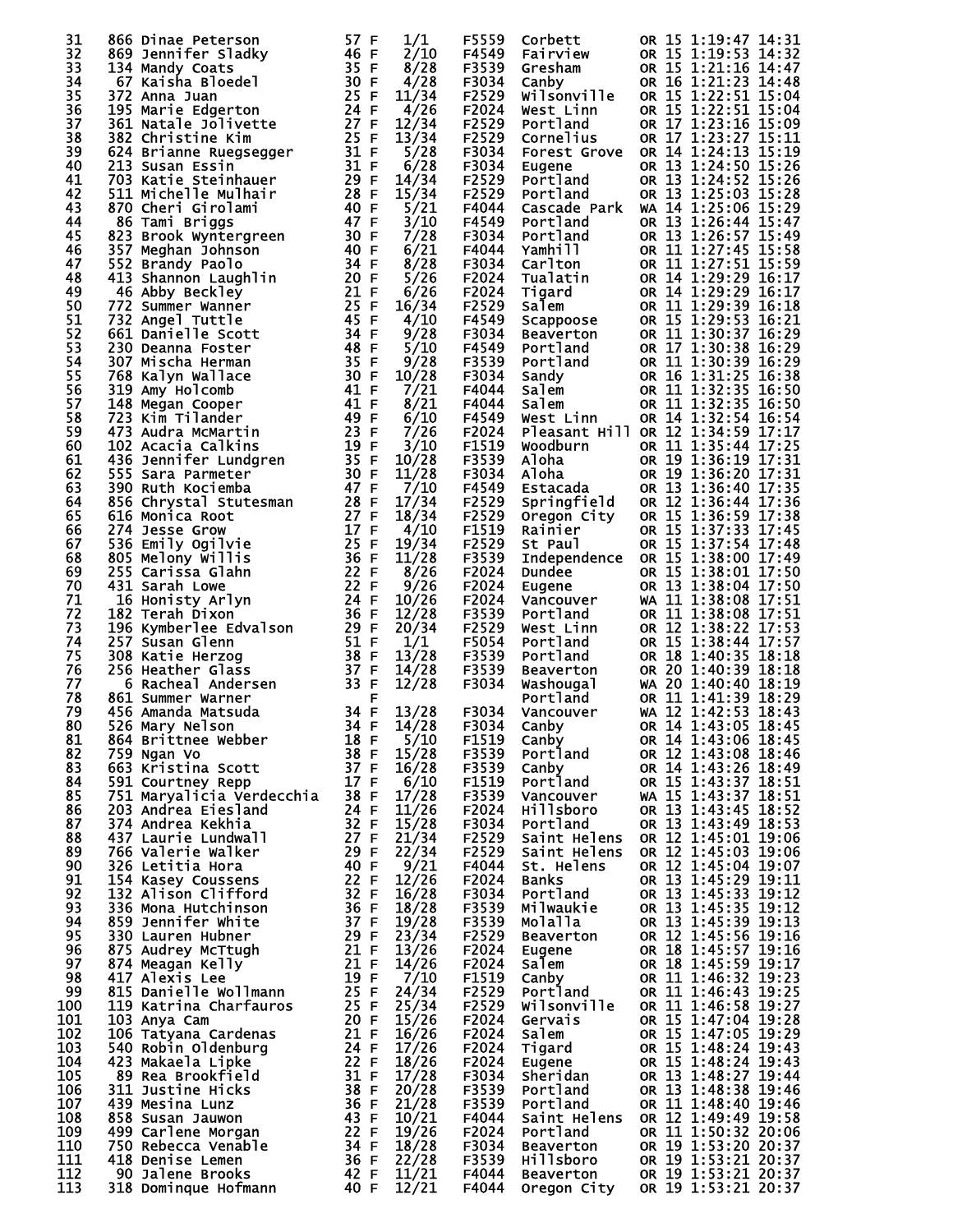| 114 | 681 Shawna Sipp         | 24 F    | 20/26 | F2024 | Portland            | OR 19 1:53:23 20:37    |
|-----|-------------------------|---------|-------|-------|---------------------|------------------------|
| 115 | 138 Brittney Collier    | 27 F    | 26/34 | F2529 | Pendleton           | OR 18 1:54:56 20:54    |
| 116 | 646 Julie Schaffroth    | 37 F    | 23/28 | F3539 | Gresham             | OR 18 1:55:30 21:00    |
| 117 | 91 Debbie Brown         | 44 F    | 13/21 | F4044 | <b>Hillsboro</b>    | OR 13 1:55:30 21:00    |
| 118 | 113<br>Denise Castaneda | 49 F    | 8/10  | F4549 | Tigard              | OR 13 1:55:30 21:00    |
| 119 | 350 Jessica Janes       | 24 F    | 21/26 | F2024 | Portland            | OR 13 1:55:35 21:01    |
| 120 | 453 Chelsea Mason       | 36 F    | 24/28 | F3539 | Milwaukie           | OR 11 1:55:42 21:03    |
| 121 | 816 Rachel Wolverton    | 35 F    | 25/28 | F3539 | Portland            | OR 11 1:55:44 21:03    |
|     |                         |         |       |       |                     | OR 13 1:55:50 21:04    |
| 122 | 285 Cindy Hamann        | 40 F    | 14/21 | F4044 | Portland            |                        |
| 123 | 726 Tammy Townsend      | 46 F    | 9/10  | F4549 | Gladstone           | OR 13 1:55:50 21:04    |
| 124 | 309 Jamie Hicks         | 25 F    | 27/34 | F2529 | Vancouver           | WA 11 1:57:00 21:17    |
| 125 | 432 Janelle Lowery      | 24 F    | 22/26 | F2024 | <b>Beaverton</b>    | OR 18 1:57:15 21:19    |
| 126 | 442 Chrystal Maldacker  | 28 F    | 28/34 | F2529 | <b>Beaverton</b>    | OR 18 1:57:15 21:19    |
| 127 | 572 Cara Phillips       | 24 F    | 23/26 | F2024 | Vancover            | OR 20 1:57:17 21:20    |
| 128 | 410 Stacy Larsen        | 44 F    | 15/21 | F4044 | Portland            | OR 11 1:57:20 21:20    |
| 129 | 173 Becca Davisson      | 42 F    | 16/21 | F4044 | Portland            | OR 11 1:57:20 21:20    |
| 130 | 484 Dawn Miller         | 31 F    | 19/28 | F3034 | Salem               | OR 15 1:58:45 21:36    |
| 131 | 322 Megan Hollingsworth | 27 F    | 29/34 | F2529 | Salem               | OR 12 1:59:13 21:41    |
| 132 | 269 Misty Griesi        | 33 F    | 20/28 | F3034 | Springfield         | OR 17 1:59:48 21:47    |
| 133 | 696 Melissa St.Clair    | 30 F    | 21/28 | F3034 | Springfield         | OR 17 1:59:53 21:48    |
| 134 | 342 Shanna Israel       | 32 F    | 22/28 | F3034 | <b>Salem</b>        | OR 12 2:00:34 21:56    |
| 135 | 34 Shelly Barr          | 32 F    | 23/28 | F3034 | <b>Independence</b> | OR 12 2:00:34 21:56    |
| 136 | 600 Fawn Richards       | 36 F    | 26/28 | F3539 | <b>Beaverton</b>    | OR 11 2:03:41 22:30    |
| 137 | 205 Kelsey Elliott      | 27 F    | 30/34 | F2529 | Vancouver           | WA 12 2:03:47 22:31    |
| 138 | 220 Karrie Finseth      | 35 F    | 27/28 | F3539 | Oregon City         | OR 11 2:04:46 22:41    |
| 139 | 283 Stephanie Halverson | 43 F    | 17/21 | F4044 | <b>Hillsboro</b>    | OR 11 2:05:25 22:49    |
| 140 | 115 Elizabeth Cero      | 24 F    | 24/26 | F2024 | <b>Beaverton</b>    | OR 13 2:05:59 22:55    |
| 141 | 563 Emily Penland       | 25 F    | 31/34 | F2529 | Beaverton           | OR 13 2:06:00 22:55    |
| 142 | 481 Ashton Meyer        | 25 F    | 32/34 | F2529 | Portland            | OR 12 2:07:59 23:17    |
| 143 | 765 Meredith Walker     | 31 F    | 24/28 | F3034 | Portland            | OR 12 2:08:02 23:17    |
| 144 |                         | 29 F    |       |       |                     |                        |
|     | 702 Dagny Stark         |         | 33/34 | F2529 | Portland            | OR 12 2:08:03 23:17    |
| 145 | 402 Miriam Lambert      | 33<br>F | 25/28 | F3034 | Portland            | OR 11 2:08:16 23:20    |
| 146 | 253 Cheri Girolami      | 40 F    | 18/21 | F4044 | Vanvouer            | WA 13 2:08:45 23:25    |
| 147 | 403 Sarah Lambert       | 30 F    | 26/28 | F3034 | Portland            | OR 11 2:08:51 23:26    |
| 148 | 487 Marelvis Mirro      | 24 F    | 25/26 | F2024 | <b>Hillsboro</b>    | OR 20 2:11:12 23:52    |
| 149 | 587 Deanna Reijonen     | 41 F    | 19/21 | F4044 | Vancouver           | WA 12 2:12:55 24:10    |
| 150 | 533<br>Jeanette Normine | 37 F    | 28/28 | F3539 | Vancouver           | WA 12 2:12:55 24:10    |
| 151 | 446 Chrissey Marshall   | 44 F    | 20/21 | F4044 | Oregon City         | OR 13 2:13:08 24:13    |
| 152 | 447 McKenzie Marshall   | 19 F    | 8/10  | F1519 | Oregon City         | OR 13 2:13:09 24:13    |
| 153 | 53 Jan Bell             | 40 F    | 21/21 | F4044 | <b>Beavercreek</b>  | OR 13 2:13:12 24:13    |
| 154 | 694 Susan Spencer       | 48<br>F | 10/10 | F4549 | Clackamas           | OR 11 2:14:59<br>24:33 |
| 155 | 492 Michele Moore       | 34 F    | 27/28 | F3034 | Clackamas           | OR 11 2:16:56 24:54    |
| 156 | 781 Lauren Webster      | 23 F    | 26/26 | F2024 | Portland            | OR 12 2:25:35 26:29    |
| 157 | 551 Julie Palumbo       | 25 F    | 34/34 | F2529 | Tigard              | OR 13 2:28:58 27:05    |
| 158 | 282 Kendra Hale         | 15 F    | 9/10  | F1519 | Albany              | OR 12 2:35:18 28:15    |
| 159 | 796 Shelley Whitney     | 34<br>F | 28/28 | F3034 | Pendleton           | OR 18 2:55:01 31:50    |
| 160 | 733 Hayley Tuttle       | 19 F    | 10/10 | F1519 | Scappoose           | OR 11 3:29:54 38:10    |
|     |                         |         |       |       |                     |                        |

|                |       |                           |        |              | Heat 1 | $-10:00am$    |      |     |                   |        |
|----------------|-------|---------------------------|--------|--------------|--------|---------------|------|-----|-------------------|--------|
| Place No.      |       | Name                      |        | Ag S Div/Tot | Div    | City          |      |     | St He Time        | Pace   |
| =====          | ===== | ========================= | $== =$ | ========     | ====== | ============= | $=$  | $=$ | =======           | ------ |
| 1              |       | 409 Joseph Laro           | 30 M   | 1/13         | M3034  | Salem         | OR 1 |     | 47:43             | 8:41   |
| $\mathbf{2}$   |       | 231 John Frank            | 22 M   | 1/5          | M2024  | McMinnville   | OR 1 |     | 52:29             | 9:33   |
| 3              |       | 250 Dave Gent             | 34 M   | 2/13         | M3034  | Harrisburg    | OR 1 |     | 55:57 10:11       |        |
| 4              |       | 240 Galileo Galeon        | 35 M   | 1/11         | M3539  | Portland      | OR 1 |     | $1:01:15$ $11:09$ |        |
| 5              |       | 405 Komoki Lamp           | 34 F   | 1/7          | F3034  | Medford       | OR 1 |     | $1:02:25$ $11:21$ |        |
| 6              |       | 599 Christy Richards      | 18 F   | 1/3          | F1519  | Portland      | OR 1 |     | $1:05:31$ $11:55$ |        |
| $\overline{ }$ |       | 770 Sean Wallace          | 26 M   | 1/8          | M2529  | Portland      | OR 1 |     | $1:07:34$ 12:17   |        |
| 8              |       | 124 Brent Christensen     | 36 M   | 2/11         | M3539  | Sherwood      | OR 1 |     | 1:08:27 12:27     |        |
| 9              |       | 125 Catherine Christensen | 33 F   | 2/7          | F3034  | Sherwood      | OR 1 |     | 1:08:28 12:27     |        |
| 10             |       | 755 Debbie Viegas         | 38 F   | 1/3          | F3539  | Portland      | OR 1 |     | $1:10:51$ $12:53$ |        |
| 11             |       | 754 Scott Viegas          | 36 M   | 3/11         | M3539  | Portland      | OR 1 |     | $1:10:52$ 12:53   |        |
| 12             |       | 64 Kristen Blake          | 29 F   | 1/5          | F2529  | West Linn     | OR 1 |     | $1:11:15$ $12:58$ |        |
| 13             |       | 45 Matt Bechtold          | 30 M   | 3/13         | M3034  | Tigard        | OR 1 |     | $1:11:16$ 12:58   |        |
| 14             |       | 643 Jim Schaffer          | 31 M   | 4/13         | M3034  | Sherwood      | OR 1 |     | 1:11:40 13:02     |        |
| 15             |       | 29 Jeremy Bakke           | 24 M   | 2/5          | M2024  | <b>Eugene</b> | OR 1 |     | 1:11:51 13:04     |        |
| 16             |       | 621 Philip Rossi          | 63 M   | 1/1          | M6064  | Lake Oswego   | OR 1 |     | 1:12:18 13:09     |        |
| 17             |       | 190 David Duncan          | 54 M   | 1/2          | M5054  | Oregon City   | OR 1 |     | $1:12:25$ $13:10$ |        |
| 18             |       | 789 William Werle         | 36 M   | 4/11         | M3539  | Sherwood      | OR 1 |     | $1:12:25$ $13:10$ |        |
| 19             |       | 271 Andrew Gritzbaugh     | 30 M   | 5/13         | M3034  | Portland      | OR 1 |     | $1:13:39$ $13:24$ |        |
| 20             |       | 277 Brian Gulka           | 39 M   | 5/11         | M3539  | Eugene        | OR 1 |     | $1:13:59$ $13:28$ |        |
| 21             |       | 404 Jim Lamp              | 41 M   | 1/7          | M4044  | Medford       | OR 1 |     | 1:14:09 13:29     |        |
| 22             |       | 215 Amir Farrokhzadran    | 54 M   | 2/2          | M5054  | Lake Oswego   | OR 1 |     | $1:17:25$ $14:05$ |        |
| 23             |       | 295 Stephanie Haskett     | 24 F   | 1/3          | F2024  | Eugene        | OR 1 |     | 1:17:26 14:05     |        |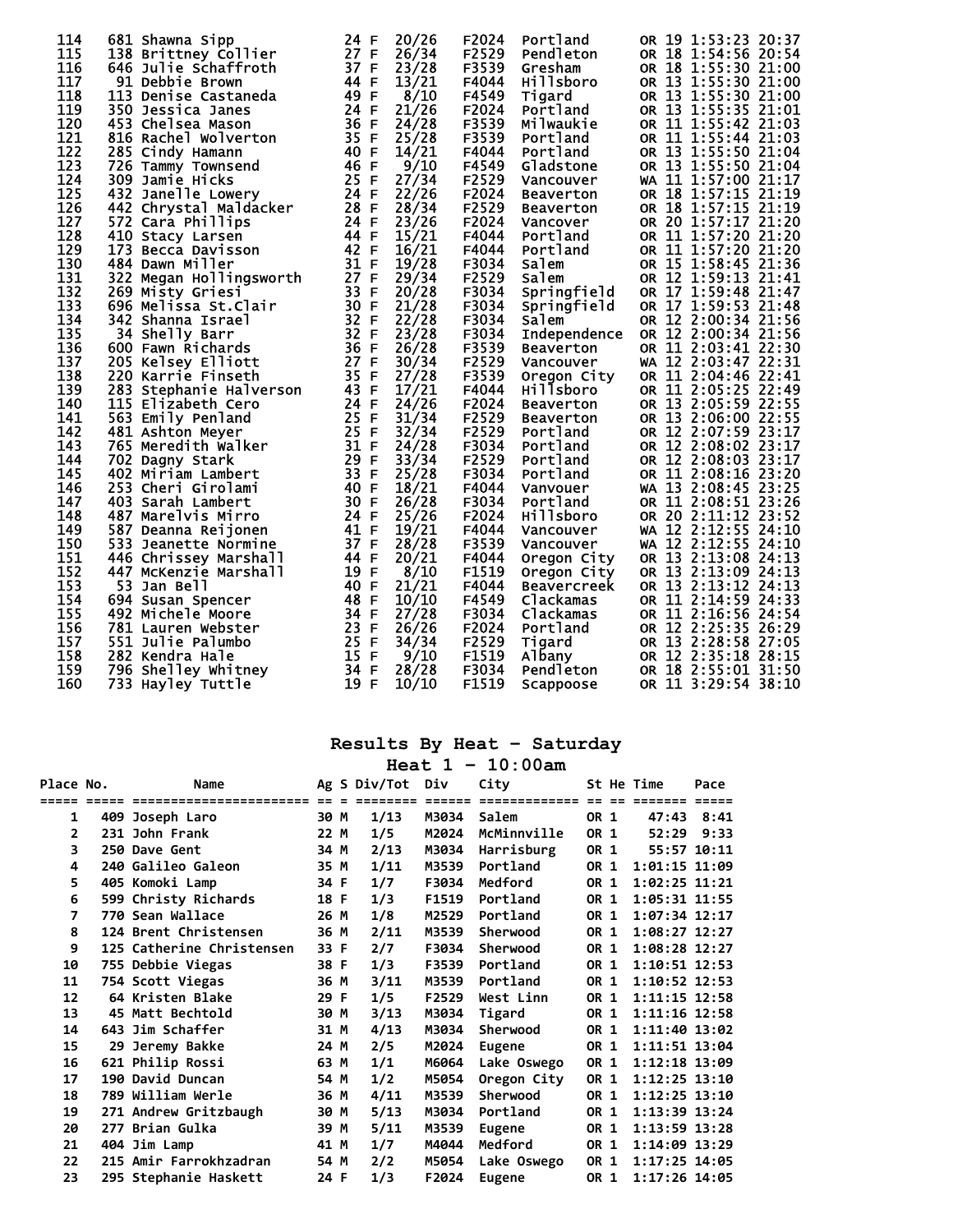| 24 | 660 Colin Scott      | 26 M | 2/8   | M2529 | Cornelius        | OR 1 | 1:18:40 14:19      |
|----|----------------------|------|-------|-------|------------------|------|--------------------|
| 25 | 706 Trevor Storms    | 22 M | 3/5   | M2024 | Hillsboro        | OR 1 | 1:19:11 14:24      |
| 26 | 649 Thomas Schilling | 26 M | 3/8   | M2529 | Cornelius        | OR 1 | 1:19:16 14:25      |
| 27 | 229 Dale Fortin      | 37 M | 6/11  | M3539 | Tualatin         | OR 1 | 1:19:39 14:29      |
| 28 | 24 Mark Bailey       | 31 M | 6/13  | M3034 | Portland         | OR 1 | 1:19:43 14:30      |
| 29 | 467 Joseph McIntosh  | 29 M | 4/8   | M2529 | <b>Beaverton</b> | OR 1 | 1:19:57 14:33      |
| 30 | 450 Grace Martin     | 31 F | 3/7   | F3034 | Salem            | OR 1 | $1:19:57$ $14:33$  |
| 31 | 244 Brian Gardner    | 24 M | 4/5   | M2024 | Corvallis        | OR 1 | 1:22:34 15:01      |
| 32 | 245 Kevin Gardner    | 41 M | 2/7   | M4044 | McMinnville      | OR 1 | 1:22:34 15:01      |
| 33 | 216 Amy Faulkner     | 31 F | 4/7   | F3034 | Carlton          | OR 1 | 1:25:47 15:36      |
| 34 | 235 Kirstin Fristad  | 19 F | 2/3   | F1519 | Keizer           | OR 1 | 1:25:47 15:36      |
| 35 | 365 Michael Jones    | 38 M | 7/11  | M3539 | Sherwood         | OR 1 | 1:27:11 15:51      |
| 36 | 78 Mallory Boyd      | 28 F | 2/5   | F2529 | Portland         | OR 1 | 1:27:30 15:55      |
| 37 | 514 Colleen Murray   | 36 F | 2/3   | F3539 | Lake Oswego      | OR 1 | $1:27:31$ $15:55$  |
| 38 | 459 Cameron McCarthy | 56 M | 1/1   | M5559 | St. Paul         | OR 1 | 1:28:30 16:06      |
| 39 | 735 Ramona Tweed     | 57 F | 1/2   | F5559 | Estacada         | OR 1 | 1:28:30 16:06      |
| 40 | 237 Brett Fuge       | 29 M | 5/8   | M2529 | Canby            | OR 1 | 1:29:34 16:17      |
| 41 | 40 Jeremy Baurer     | 33 M | 7/13  | M3034 | Mulino           | OR 1 | 1:29:36 16:18      |
| 42 | 449 Eric Martin      | 37 M | 8/11  | M3539 | Gresham          | OR 1 | 1:30:49 16:31      |
| 43 |                      |      | 8/13  | M3034 | Tualatin         | OR 1 | 1:31:07 16:34      |
|    | 745 Eli Vargas       | 32 M |       |       |                  |      |                    |
| 44 | 746 Samantha Vargas  | 31 F | 5/7   | F3034 | Tualatin         | OR 1 | 1:31:07 16:34      |
| 45 | 474 Robert McQueen   | 27 M | 6/8   | M2529 | <b>Beaverton</b> | OR 1 | 1:34:31 17:12      |
| 46 | 248 April Gartner    | 27 F | 3/5   | F2529 | <b>Beaverton</b> | OR 1 | 1:34:32 17:12      |
| 47 | 522 Rosika Nees      | 20 F | 2/3   | F2024 | Portland         | OR 1 | 1:35:35 17:23      |
| 48 | 263 Susie Grant      | 47 F | 1/3   | F4549 | McMinnville      | OR 1 | 1:35:38 17:24      |
| 49 | 272 Jessica Groff    | 27 F | 4/5   | F2529 | <b>Beaverton</b> | OR 1 | $1:37:47$ $17:47$  |
| 50 | 691 Carolyn Sojka    | 57 F | 2/2   | F5559 | Portland         | OR 1 | $1:37:49$ 17:48    |
| 51 | 1 Brian Abe          | 37 M | 9/11  | M3539 | <b>Beaverton</b> | OR 1 | 1:38:34 17:56      |
| 52 | 731 Jason Turner     | 40 M | 3/7   | M4044 | <b>Beaverton</b> | OR 1 | 1:41:07 18:23      |
| 53 | 76 Jeff Bourne       | 45 M | 1/1   | M4549 | Beaverton        | OR 1 | 1:41:07 18:23      |
| 54 | 623 Bryan Rott       | 36 M | 10/11 | M3539 | Portland         | OR 1 | 1:45:53 19:16      |
| 55 | 400 Tina Laferriere  | 37 F | 3/3   | F3539 | Portland         | ME 1 | 1:45:55 19:16      |
| 56 | 686 Jesse Smith      | 30 M | 9/13  | M3034 | Gresham          | OR 1 | 1:48:59 19:49      |
| 57 | 51 Mike Beggs        | 30 M | 10/13 | M3034 | Gresham          | OR 1 | 1:49:00 19:49      |
| 58 | 406 Tommy Lang       | 25 F | 5/5   | F2529 | Milwaukie        | OR 1 | 1:49:34 19:56      |
| 59 | 828 Unknown Runner   |      |       |       | <b>Beaverton</b> | OR 1 | 1:51:40 20:19      |
| 60 | 558 Mark Patterson   | 29 M | 7/8   | M2529 | Forest Grove     | OR 1 | 1:51:44 20:19      |
| 61 | 130 Andrew Clarke    | 16 M | 1/1   | M1519 | Portland         | OR 1 | 1:52:54 20:32      |
| 62 | 281 Rodney Haines    | 42 M | 4/7   | M4044 | Portland         | OR 1 | 1:52:55 20:32      |
| 63 | 292 Paige Harkless   | 16 F | 3/3   | F1519 | Portland         | OR 1 | 1:52:58 20:33      |
| 64 | 568 Eric Peters      | 33 M | 11/13 | M3034 | Portland         | OR 1 | 2:06:30 23:00      |
| 65 | 569 Rosalea Peters   | 33 F | 6/7   | F3034 | Portland         | OR 1 | 2:06:32 23:01      |
| 66 | 762 Jessica Wahl     | 21 F | 3/3   | F2024 | Milwaukie        |      | OR 1 2:07:23 23:10 |
| 67 | 380 Alissa Keski     | 40 F | 1/2   | F4044 | Forest Grove     | OR 1 | 2:25:01 26:22      |
| 68 | 685 Erin Smith       | 32 F | 7/7   | F3034 | <b>Beaverton</b> | OR 1 | 2:25:03 26:23      |
| 69 | 349 Tamara James     | 42 F | 2/2   | F4044 | <b>Beaverton</b> | OR 1 | 2:25:24 26:27      |
| 70 | 351 Denise Janisko   | 46 F | 2/3   | F4549 | Timber           | OR 1 | 2:25:25 26:27      |
| 71 | 613 Jake Rolfe       | 34 M | 12/13 | M3034 | <b>Eugene</b>    | OR 1 | 2:25:28 26:27      |
| 72 | 488 Tracey Mize      | 47 F | 3/3   | F4549 | Aloha            | OR 1 | 2:26:02 26:33      |
| 73 | 524 Hayes Nelson     | 37 M | 11/11 | M3539 | <b>Eugene</b>    | OR 1 | 2:26:09 26:35      |
| 74 | 262 Rick Gorman      | 29 M | 8/8   | M2529 | <b>Eugene</b>    | OR 1 | 2:26:09 26:35      |
| 75 | 118 Dan Charbonneau  | 41 M | 5/7   | M4044 | <b>Eugene</b>    | OR 1 | 2:26:10 26:35      |
| 76 | 527 Sean Nelson      | 24 M | 5/5   | M2024 | <b>Eugene</b>    | OR 1 | 2:26:13 26:35      |
| 77 | 396 Todd Koob        | 44 M | 6/7   | M4044 | Albany           | OR 1 | 2:26:38 26:40      |
| 78 | 586 Korey Reid       | 44 M | 7/7   | M4044 | <b>Eugene</b>    | OR 1 | 2:26:38 26:40      |
| 79 | 675 Stuart Siegrist  | 33 M | 13/13 | M3034 | <b>Eugene</b>    | OR 1 | 2:26:38 26:40      |
|    |                      |      |       |       |                  |      |                    |

|           |                                                                                                                    |                                              | Heat $2 - 10:30am$                                                            |                                                    |                                                               |                                                                                                     |                                                                    |                              |
|-----------|--------------------------------------------------------------------------------------------------------------------|----------------------------------------------|-------------------------------------------------------------------------------|----------------------------------------------------|---------------------------------------------------------------|-----------------------------------------------------------------------------------------------------|--------------------------------------------------------------------|------------------------------|
| Place No. | Name                                                                                                               |                                              | Ag S Div/Tot Div City                                                         |                                                    |                                                               |                                                                                                     | St He Time                                                         | Pace                         |
|           | 717 Shelly Taylor<br>737 Mike Tyler<br>131 Cole Clarke<br>468 Michael McIntosh<br>338 Jody Ingham<br>585 Mike Reed | 38 F<br>44 M<br>29 M<br>28 M<br>40 M<br>44 M | 1/6<br>1/8<br>1/10<br>2/10<br>$\frac{2}{3}$<br>$\frac{3}{8}$<br>$\frac{1}{7}$ | F3539<br>M4044<br>M2529<br>M2529<br>M4044<br>M4044 | Sherwood<br>salem<br>salem<br>Keizer<br>McMinnville<br>Tigard | OR 2<br>OR <sub>2</sub><br>OR <sub>2</sub><br>OR <sub>2</sub><br>OR <sub>2</sub><br>OR <sub>2</sub> | 43:56<br>48:37<br>52:36<br>54:18<br>$55:12$ 10:03<br>$55:14$ 10:03 | 8:00<br>8:51<br>9:34<br>9:53 |
| 9         | 430 Thomas Love<br>699 Kyle Stancliff<br>650 Ted Schleisman                                                        | 31 M<br>41 M<br>23 M                         | 4/8<br>1/4                                                                    | M3034<br>M4044                                     | Vancouver<br>Aloha<br>M2024 Portland                          | WA <sub>2</sub><br>OR 2<br><b>OR 2</b>                                                              | 55:28 10:06<br>55:44 10:08<br>57:07 10:24                          |                              |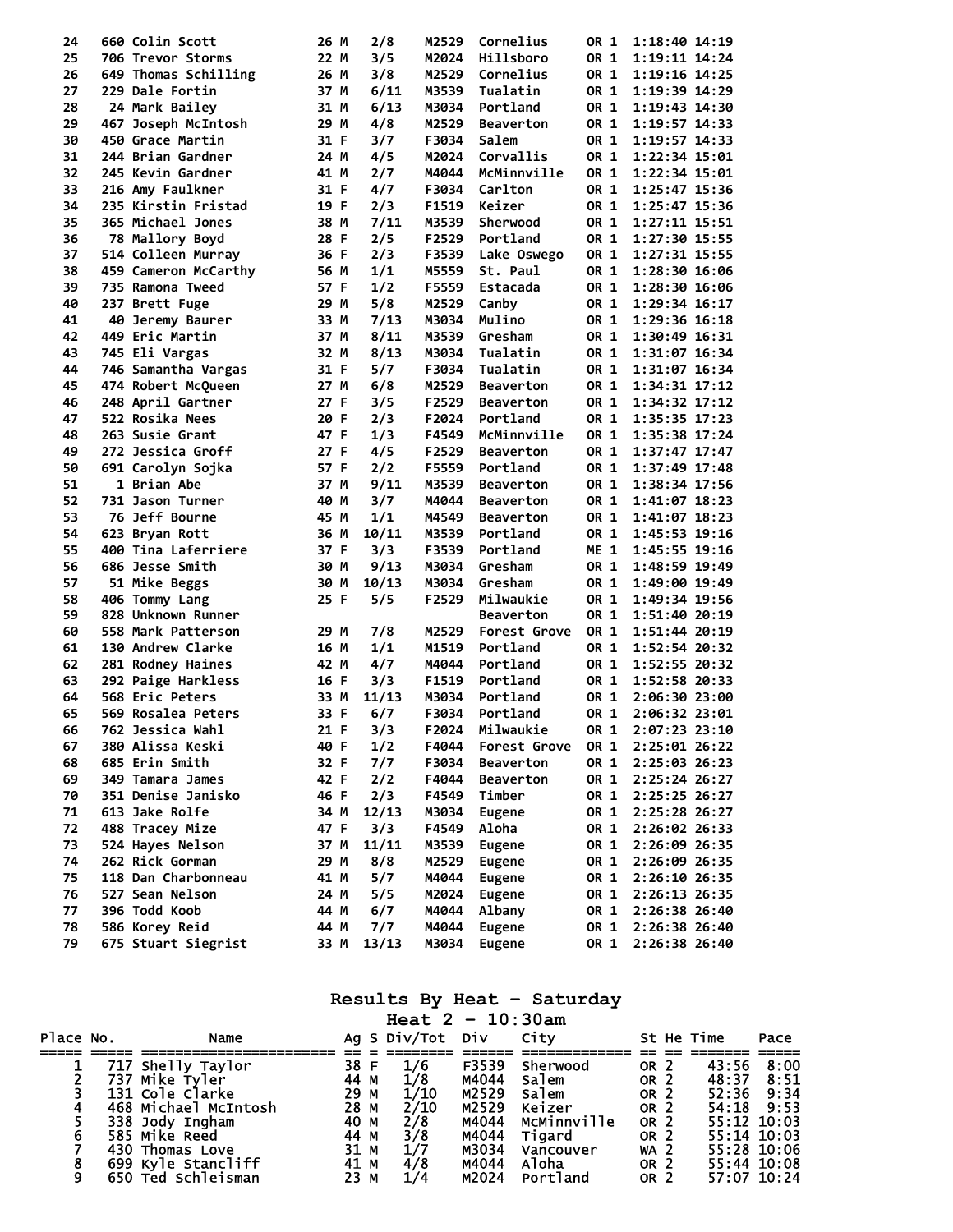| 10 |    | 521 Keith Neanover       | 30 M    | 2/7   | M3034 | Portland            | OR <sub>2</sub> | 58:55 10:43                           |
|----|----|--------------------------|---------|-------|-------|---------------------|-----------------|---------------------------------------|
| 11 |    | 758 Scot Vincenzes       | 36 M    | 1/3   | M3539 | Hillsboro           | OR <sub>2</sub> | 59:36 10:50                           |
| 12 |    | 651 Kyle Schmidig        | 25 M    | 3/10  | M2529 | Stayton             | OR <sub>2</sub> | 1:05:28 11:55                         |
| 13 |    | 340 Hayden Ingram        | 18 M    | 1/3   | M1519 | Battle Ground WA 2  |                 | 1:05:28 11:55                         |
| 14 |    | 776 Travis Warneke       | 24 M    | 2/4   | M2024 | Happy Valley        | OR <sub>2</sub> | 1:05:45 11:58                         |
| 15 |    | 81 Nick Braman           | 20 M    | 3/4   | M2024 | Kalama              | <b>WA 2</b>     | 1:06:45 12:09                         |
| 16 |    | 323 Jon Holman           | 30 M    | 3/7   | M3034 | Happy Valley        | OR <sub>2</sub> | 1:07:28 12:16                         |
| 17 |    | 503 Jodi Morris          | 23 F    | 1/4   | F2024 | Eugene              | OR <sub>2</sub> | 1:08:10 12:24                         |
| 18 |    | 397 Mychal Kramer        | 29 M    | 4/10  | M2529 | Gresham             | OR <sub>2</sub> | 1:08:16 12:25                         |
| 19 |    | 715 Jeff Taylor          | 48 M    | 1/2   | M4549 | Sherwood            | OR <sub>2</sub> | 1:09:04 12:34                         |
| 20 |    | 757 Charlotte Vincenzes  | 31 F    | 1/12  | F3034 | <b>Hillsboro</b>    | OR 2            | 1:11:16 12:58                         |
| 21 |    | 583 Matthew Rasmussen    | 27 M    | 5/10  | M2529 | Keizer              | OR <sub>2</sub> | 1:11:16 12:58                         |
| 22 |    | 10 Charles Andrus        | 35 M    | 2/3   | M3539 | Yacolt              | <b>WA 2</b>     | $1:11:19$ 12:58                       |
| 23 |    | <b>317 Shaun Hoffman</b> | 31 M    | 4/7   | M3034 | Happy Valley        | OR <sub>2</sub> | 1:12:45 13:14                         |
| 24 |    | 556 Steven Parrish       | 32 M    | 5/7   | M3034 | Damascus            | OR 2            | $1:13:40$ 13:24                       |
| 25 |    | 147 Christi Cooper       | 37 F    | 2/6   | F3539 | Vancouver           | WA <sub>2</sub> | 1:17:02 14:01                         |
| 26 |    | 80 Beau Braman           | 29 M    | 6/10  | M2529 | Vancouver           | <b>WA 2</b>     | 1:17:02 14:01                         |
| 27 |    | 670 Nicole Severino      | 32 F    | 2/12  | F3034 | Portland            | OR <sub>2</sub> | 1:19:30 14:28                         |
| 28 |    | 669 Mike Severino        | 32 M    | 6/7   | M3034 | Portland            | OR <sub>2</sub> | 1:19:33 14:28                         |
| 29 |    | 748 Alexander Vaughn     | 19 M    | 2/3   | M1519 | Salem               | OR <sub>2</sub> | 1:19:37 14:29                         |
| 30 |    | 71 Jake Bonham           | 28 F    | 1/8   | F2529 | <b>Beaverton</b>    | OR <sub>2</sub> | $\overline{1:}2\overline{2:}37$ 15:02 |
| 31 |    | 72 Kari Bonham           | 26 F    | 2/8   | F2529 | <b>Beaverton</b>    | OR <sub>2</sub> | 1:22:37 15:02                         |
| 32 |    | 294 Scott Harvey         | 53 M    | 1/1   | M5054 | Roseburg            | <b>OR 2</b>     | 1:22:45 15:03                         |
| 33 |    | 693 Mandy Spencer        | 31 F    | 3/12  | F3034 | Sutherlin           | OR 2            | 1:22:46 15:03                         |
| 34 |    | 495 Jeanelle Morescalchi | 40 F    | 1/7   | F4044 | Portland            | OR <sub>2</sub> | 1:25:33 15:34                         |
| 35 |    | 496 Riccardo Morescalchi | 41 M    | 5/8   | M4044 | Portland            | OR <sub>2</sub> | 1:25:33 15:34                         |
| 36 |    |                          | 23 F    |       | F2024 |                     | OR 2            | 1:28:49 16:09                         |
|    |    | 622 Jamie Rotarius       |         | 2/4   |       | Amity               |                 |                                       |
| 37 |    | 774 Heidi Warneke        | 24 F    | 3/4   | F2024 | Happy Valley        | OR <sub>2</sub> | 1:29:34 16:18                         |
| 38 |    | 775 Stephanie Warneke    | 29 F    | 3/8   | F2529 | Happy Valley        | OR <sub>2</sub> | 1:29:35 16:18                         |
| 39 |    | 809 Josh Wimp            | 23 M    | 4/4   | M2024 | Salem               | OR <sub>2</sub> | 1:31:45 16:41                         |
| 40 |    | 265 Justine Gray         | 23 F    | 4/4   | F2024 | Salem               | OR 2            | 1:31:45 16:41                         |
| 41 |    | 145 Candace Cook         | 32 F    | 4/12  | F3034 | Cornelius           | OR 2            | 1:35:34 17:23                         |
| 42 |    | 146 John Cook            | 31 M    | 7/7   | M3034 | Cornelius           | OR <sub>2</sub> | 1:35:45 17:25                         |
| 43 |    | 749 Susan Vaughn         | 43 F    | 2/7   | F4044 | Salem               | OR <sub>2</sub> | 1:36:00 17:28                         |
| 44 |    | 181 Scott Dickey         | 42 M    | 6/8   | M4044 | Turner              | OR 2            | 1:37:24 17:43                         |
| 45 |    | 494 Javier Moreno        | 28<br>М | 7/10  | M2529 | Salem               | OR <sub>2</sub> | 1:37:27 17:44                         |
| 46 |    | 221 Glenn Fisher         | 43<br>М | 7/8   | M4044 | Salem               | OR 2            | 1:37:30 17:44                         |
| 47 |    | 422 Joseph Lilly         | 35 M    | 3/3   | M3539 | <b>Independence</b> | OR <sub>2</sub> | 1:37:38 17:46                         |
| 48 |    | 363 Wesley Jolley        | 28 M    | 8/10  | M2529 | Wilsonville         | <b>OR 2</b>     | 1:38:58 18:00                         |
| 49 |    | 362 Sandy Jolley         | 30 F    | 5/12  | F3034 | Wilsonville         | OR <sub>2</sub> | 1:39:00 18:00                         |
| 50 |    | 574 Shonie Pittman       | 33 F    | 6/12  | F3034 | Salem               | OR <sub>2</sub> | 1:42:34 18:39                         |
| 51 |    | 223 Shelly Fleeman       | 32 F    | 7/12  | F3034 | <b>Dallas</b>       | OR <sub>2</sub> | 1:42:36 18:40                         |
| 52 |    | 817 Jared Woodruff       | 19 M    | 3/3   | M1519 | Eugene              | OR <sub>2</sub> | 1:42:40 18:40                         |
| 53 |    | 56 Nicole Bennett        | 40 F    | 3/7   | F4044 | Portland            | OR <sub>2</sub> | 1:44:05 18:56                         |
| 54 |    | 707 Dana Sullivan        | 35 F    | 3/6   | F3539 | Portland            | OR <sub>2</sub> | 1:44:06 18:56                         |
| 55 |    | 52 Tracy Beil            | 38 F    | 4/6   | F3539 | Portland            | OR <sub>2</sub> | 1:44:07 18:56                         |
| 56 | 13 | Karla Antonini           | 46 F    | 1/1   | F4549 | Portland            | OR <sub>2</sub> | 1:44:11 18:57                         |
| 57 |    | 59 Emily Berry           | 37 F    | 5/6   | F3539 | Portland            | OR <sub>2</sub> | 1:45:57 19:16                         |
| 58 |    | 218 Tess Fields          | 42 F    | 4/7   | F4044 | Portland            | OR <sub>2</sub> | 1:46:05 19:18                         |
| 59 |    | 141 Ben Condon           | 27 F    | 4/8   | F2529 | Portland            | OR 2            | 1:46:40 19:24                         |
| 60 |    | 712 Courtney Takahashi   | 29 F    | 5/8   | F2529 | Portland            | OR <sub>2</sub> | 1:46:42 19:24                         |
| 61 |    | 801 Ginger Wietholder    | 32 F    | 8/12  | F3034 | Vancouver           | WA 2            | 1:47:49 19:37                         |
| 62 |    | 679 Olga Singleterry     | 32 F    | 9/12  | F3034 | Woodburn            | OR <sub>2</sub> | 1:47:50 19:37                         |
| 63 |    | 803 Arlene Williams      | 42 F    | 5/7   | F4044 | Portland            | OR <sub>2</sub> | 1:47:51 19:37                         |
| 64 |    | 818 Boyd Workinger       | 45 M    | 2/2   | M4549 | Jefferson           | OR <sub>2</sub> | 1:52:51 20:32                         |
| 65 |    | 169 Kelly Davis          | 40 F    | 6/7   | F4044 | Dallas              | OR <sub>2</sub> | 1:56:04 21:07                         |
| 66 |    | 171 Mike Davis           | 44 M    | 8/8   | M4044 | Dallas              | OR <sub>2</sub> | 1:56:06 21:07                         |
| 67 |    | 121 Joe Chester          | 26 M    | 9/10  | M2529 | Vancouver Wa        | WA <sub>2</sub> | 1:56:59 21:17                         |
| 68 |    | 275 Lee Grundmeyer       | 29 M    | 10/10 | M2529 | Gresham             | OR <sub>2</sub> | 1:57:31 21:22                         |
| 69 |    | 466 Ashley McIntosh      | 25 F    | 6/8   | F2529 | <b>Brightwood</b>   | OR <sub>2</sub> | 1:57:33 21:23                         |
| 70 |    | 800 Tina Wickum          | 39 F    | 6/6   | F3539 | Yacolt              | <b>WA 2</b>     | 1:57:51 21:26                         |
| 71 |    | 739 Carrie Urban         | 33 F    | 10/12 | F3034 | Ridgefield          | WA 2            | 1:57:53 21:26                         |
| 72 |    | 233 Laura Freeman        | 25 F    | 7/8   | F2529 | <b>Beaverton</b>    | OR <sub>2</sub> | 1:58:12 21:30                         |
| 73 |    | 539 Robin Olafson        | 34 F    | 11/12 | F3034 | Aloha               | OR <sub>2</sub> | 1:58:14 21:30                         |
| 74 |    | 724 Hallie Todd          | 26 F    | 8/8   | F2529 | Portland            | <b>OR 2</b>     | 2:06:19 22:58                         |
| 75 |    | 152 Diana Coughlin       | 42 F    | 7/7   | F4044 | Gresham             | OR <sub>2</sub> | 2:08:46 23:25                         |
| 76 |    | 455 Nicole Mathes        | 32 F    | 12/12 | F3034 | Tigard              | OR <sub>2</sub> | 2:16:16 24:47                         |
| 77 |    | 806 Breanna Wilson       | 17 F    | 1/1   | F1519 | <b>Place</b>        | OR <sub>2</sub> | 2:16:17 24:47                         |
| 78 |    | 807 Joy Wilson           | 52 F    | 1/1   | F5054 | Place               | OR 2            | 2:17:55 25:05                         |
|    |    |                          |         |       |       |                     |                 |                                       |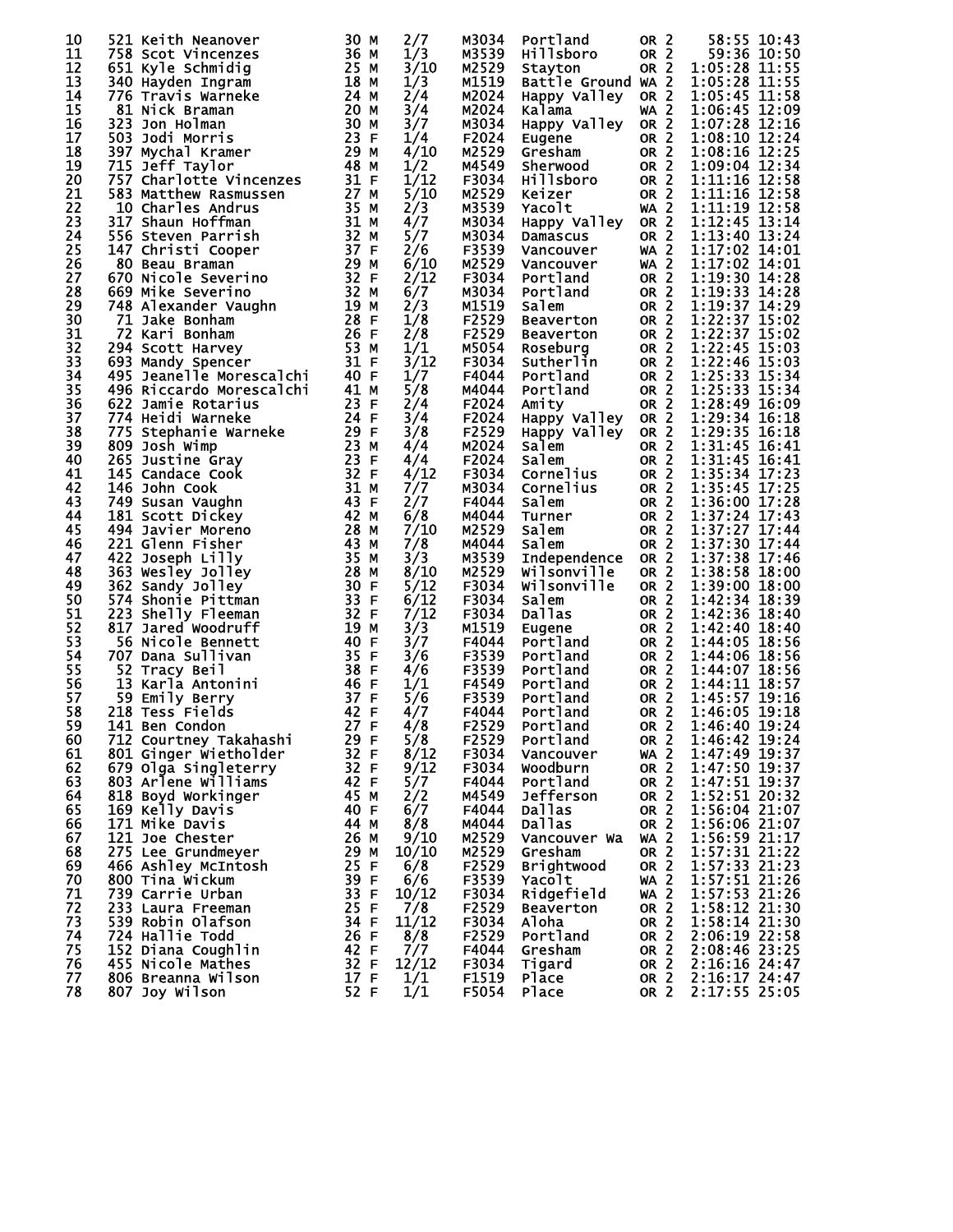|                |                                      |              |                  |                | Heat $3 - 11:00$ am                                             |                     |      |                                  |             |
|----------------|--------------------------------------|--------------|------------------|----------------|-----------------------------------------------------------------|---------------------|------|----------------------------------|-------------|
| Place No.      | Name                                 |              | Ag S Div/Tot Div |                | City<br><u>so o oponono opono oponononono se se oponon opon</u> |                     |      | St He Time                       | Pace        |
| 1              | 773 Chad Warneke                     | 29 M         | 1/15             | M2529          | Happy Valley                                                    | <b>OR 3</b>         |      | 36:07                            | 6:34        |
| $\overline{2}$ | 98 Richard Burress                   | 29 M         | 2/15             | M2529          | Sandy                                                           | <b>OR 3</b>         |      | 52:19                            | 9:31        |
| 3              | 96 Bucky Buchstaber                  | 35 M         | 1/11             | M3539          | Tigard                                                          | <b>OR 3</b>         |      |                                  | 55:18 10:04 |
| 4              | 829 Paul Carlson                     | 28 M         | 3/15             | M2529          | Gresham                                                         | <b>OR 3</b>         |      |                                  | 57:53 10:32 |
| 5              | 730 Chris Turman                     | 37 M         | 2/11             | M3539          | <b>Beaverton</b>                                                | OR 3                |      |                                  | 57:54 10:32 |
| 6              | 710 Caitlin Summers                  | 25 F         | 1/15             | F2529          | Portland                                                        | <b>OR 3</b>         |      |                                  | 58:05 10:34 |
| 7              | 334 Matthew Hunt                     | 31 M         | 1/8              | M3034          | Salem                                                           | OR 3                |      | 1:00:47 11:04                    |             |
| 8              | 107 Lucas Carlson                    | 27 M         | 4/15             | M2529          | Gresham                                                         | OR 3                |      | 1:00:48 11:04                    |             |
| 9              | 764 David Wahlenmaier                | 39 F         | 1/5              | F3539          | Tigard                                                          | OR 3                |      | $1:02:11$ $11:19$                |             |
| 10             | 97 Kurt Burress                      | 24 M         | 1/6              | M2024          | Sandy                                                           | OR 3                |      | 1:05:06 11:51                    |             |
| 11             | 381 John Kidd                        | 35 M         | 3/11             | M3539          | Portland                                                        | OR 3                |      | 1:08:35 12:29                    |             |
| 12             | 538 Silas Ohlgren                    | 25 M         | 5/15             | M2529          | Philomath                                                       | OR 3                |      | 1:08:42 12:30                    |             |
| 13             | 201 Jennifer Egelseer                | 36 F         | 2/5              | F3539          | Portland                                                        | OR 3                |      | 1:09:40 12:40                    |             |
| 14             | 509 Andrew Moyer                     | 35 M         | 4/11             | M3539          | Scappoose                                                       | OR 3                |      | 1:11:23 12:59                    |             |
| 15             | 666 Darrin Seeds                     | 31 F         | 1/8              | F3034          | Vancouver                                                       | WA 3                |      | 1:11:26 13:00                    |             |
| 16             | 505 Nicholas Morrow                  | 26 M         | 6/15             | M2529          | Salem                                                           | OR 3                |      | 1:11:30 13:00                    |             |
| 17             | 327 Scott Host                       | 37 M         | 5/11             | M3539          | Tigard                                                          | OR 3                |      | 1:11:45 13:03                    |             |
| 18             | 716 Ryan Taylor                      | 30 M         | 2/8              | M3034          | Portland                                                        | OR 3                |      | 1:12:24 13:10                    |             |
| 19             | 476 Margret Mellon                   | 33 F         | 2/8              | F3034          | Portland                                                        | OR 3                |      | 1:13:01 13:17                    |             |
| 20             | 70 Paula Bond                        | 43 F         | 1/2              | F4044          | McMinnville                                                     | OR 3                |      | 1:18:56 14:21                    |             |
| 21             | 784 Tyson Wellington                 | 29 M         | 7/15             | M2529          | Hillsboro                                                       | OR 3                |      | 1:20:05 14:34                    |             |
| 22             | 183 Matt Dobbin                      | 30 M         | 3/8              | M3034          | Hillsboro                                                       | <b>OR 3</b>         |      | 1:20:06 14:34                    |             |
| 23             | 783 Brent Wellington                 | 30 M         | 4/8              | M3034          | Hillsboro                                                       | OR 3                |      | 1:20:07 14:34                    |             |
| 24             | 504 Paul Morris                      | 29 M         | 8/15             | M2529          | Hillsboro                                                       | OR 3                |      | 1:20:09 14:35                    |             |
| 25             | 634 Ashley San Blise                 | 26 F         | 2/15             | F2529          | Salem                                                           | <b>OR 3</b>         |      | 1:21:22 14:48                    |             |
| 26             | 302 Sandra Hedges                    | 29 F         | 3/15             | F2529          | Hillsboro                                                       | <b>OR 3</b>         |      | 1:21:25 14:49                    |             |
| 27             | 62 Kristin Bishop                    | 33 F         | 3/8              | F3034          | Bend                                                            | <b>OR 3</b>         |      | 1:22:01 14:55                    |             |
| 28             | 63 Shane Bishop                      | 34 M         | 5/8              | M3034          | <b>Bend</b>                                                     | OR 3                |      | $1:22:19$ $14:58$                |             |
| 29             | 763 Christine Wahlenmaier            | 42 F         | 2/2              | F4044          |                                                                 | OR 3                |      | 1:22:46 15:03                    |             |
| 30             | 834 Brent Bradley                    | 41 M         | 1/5              | M4044          | Tigard<br><b>Bend</b>                                           | <b>OR 3</b>         |      | 1:24:19 15:20                    |             |
| 31             |                                      |              | 6/8              |                | Kennewick                                                       | WA 3                |      | 1:24:22 15:21                    |             |
|                | 61 Ethan Bishop                      | 31 M         |                  | M3034          |                                                                 |                     |      |                                  |             |
| 32             | 457 Dan Matthews                     | 45 M         | 1/3              | M4549          | Vancouver                                                       | WA 3                |      | 1:24:28 15:22                    |             |
| 33             | 790 Janet Westphal                   | 35 F         | 3/5              | F3539          | Vancouver                                                       | WA 3                |      | 1:24:30 15:22                    |             |
| 34             | 210 Justin Elson                     | 41 M         | 2/5              | M4044          | Vancouver                                                       | WA 3                |      | 1:24:59 15:27                    |             |
| 35             | 337 Afton Hutchison                  | 25 F<br>47 F | 4/15             | F2529          | North Plains<br>North Plains                                    | OR 3<br><b>OR 3</b> |      | 1:25:21 15:31<br>1:25:36 15:34   |             |
| 36             | 73 Jaycine Bonnett                   | 39 M         | 1/3              | F4549          |                                                                 | WA 3                |      | 1:26:30 15:44                    |             |
| 37             | 175 Travis Degn                      | 26 F         | 6/11             | M3539<br>F2529 | Castle Rock<br>Wilsonville                                      | OR 3                |      |                                  |             |
| 38<br>39       | 471 Anna McKillip<br>331 Jeff Hudson |              | 5/15<br>9/15     | M2529          |                                                                 | <b>OR 3</b>         |      | $1:27:44$ 15:57<br>1:27:47 15:58 |             |
| 40             | 197 Isaac Edwards                    | 28 M<br>26 M |                  |                | <b>Beaverton</b>                                                |                     |      |                                  |             |
|                |                                      |              | 10/15            | F2529          | M2529 Vancouver                                                 |                     | WA 3 | 1:29:20 16:15<br>1:29:28 16:16   |             |
| 41             | 8 Megan Anderson                     | 26 F         | 6/15             |                | Portland                                                        | OR 3                |      |                                  |             |
| 42             | 83 Kylie R. Brasmer                  | 23 F         | 1/9              | F2024          | Warren                                                          | OR 3                |      | 1:31:10 16:35                    |             |
| 43             | 619 Savina Rosales                   | 22 F         | 2/9              | F2024          | <b>Beaverton</b>                                                | OR 3                |      | 1:31:52 16:43                    |             |
| 44             | 212 Shane Espinoza                   | 39 M         | 7/11             | M3539          | North Plains                                                    | OR 3                |      | 1:31:54 16:43                    |             |
| 45             | 111 Veronica Case                    | 37 F         | 4/5              | F3539          | Forest Grove                                                    | OR 3<br>OR 3        |      | 1:31:55 16:43                    |             |
| 46             | 110 Dan Case                         | 37 M         | 8/11             | M3539          | <b>Forest Grove</b>                                             |                     |      | 1:33:25 16:59                    |             |
| 47             | 573 Ryan Pitman                      | 35 M         | 9/11             | M3539          | Portland                                                        | OR 3                |      | 1:33:29 17:00                    |             |
| 48             | 827 Alex Streeter                    | 26 M         | 11/15            | M2529          | Yamhill                                                         | OR 3                |      | 1:34:03 17:06                    |             |
| 49             | 398 Jordan Kuenzi                    | 24 M         | 2/6              | M2024          | Salem                                                           | OR 3                |      | 1:39:16 18:03                    |             |
| 50             | 589 Jessica Renhard                  | 26 F         | 7/15             | F2529          | Sandy                                                           | OR 3                |      | 1:39:52 18:10                    |             |
| 51             | 258 Tim Gloy                         | 29 M         | 12/15            | M2529          | Newberg                                                         | OR 3                |      | 1:42:49 18:42                    |             |
| 52             | 529 Sarah Nguyen                     | 34 F         | 4/8              | F3034          | Vancouver                                                       | WA 3                |      | 1:44:28 19:00                    |             |
| 53             | 530 Tuan Nguyen                      | 36 M         | 10/11            | M3539          | Portland                                                        | OR 3                |      | 1:44:30 19:00                    |             |
| 54             | 656 Tara Schuetz                     | 31 F         | 5/8              | F3034          | Lake Oswego                                                     | OR 3                |      | 1:44:30 19:00                    |             |
| 55             | 191 El Dunn                          | 23 F         | 3/9              | F2024          | Portland                                                        | OR 3                |      | 1:44:33 19:01                    |             |
| 56             | 427 Sarah Loney                      | 25 F         | 8/15             | F2529          | West Linn                                                       | OR 3                |      | 1:44:37 19:02                    |             |
| 57             | 760 Chris Vorderstrasse              | 44 M         | 3/5              | M4044          | Salem                                                           | OR 3                |      | 1:44:39 19:02                    |             |
| 58             | 32 Brittney Barnett                  | 23 F         | 4/9              | F2024          | Portland                                                        | OR 3                |      | 1:44:39 19:02                    |             |
| 59             | 786 Aaron Werdmuller                 | 24 M         | 3/6              | M2024          | Portland                                                        | OR 3                |      | 1:47:32 19:33                    |             |
| 60             | 787 Kevin Werdmuller                 | 22 M         | 4/6              | M2024          | Portland                                                        | OR 3                |      | 1:47:33 19:34                    |             |
| 61             | 570 Bill Peterson                    | 38 M         | 11/11            | M3539          | Portland                                                        | OR 3                |      | 1:48:14 19:41                    |             |
| 62             | 788 Tom Werdmuller                   | 48 M         | 2/3              | M4549          | Portland                                                        | OR 3                |      | 1:48:15 19:41                    |             |
| 63             | 304 Dana Hendryx-Korpi               | 23 F         | 5/9              | F2024          | Portland                                                        | OR 3                |      | 1:48:16 19:41                    |             |
| 64             | 719 Cindy Thackery                   | 29 F         | 9/15             | F2529          | Portland                                                        | OR 3                |      | 1:48:22 19:43                    |             |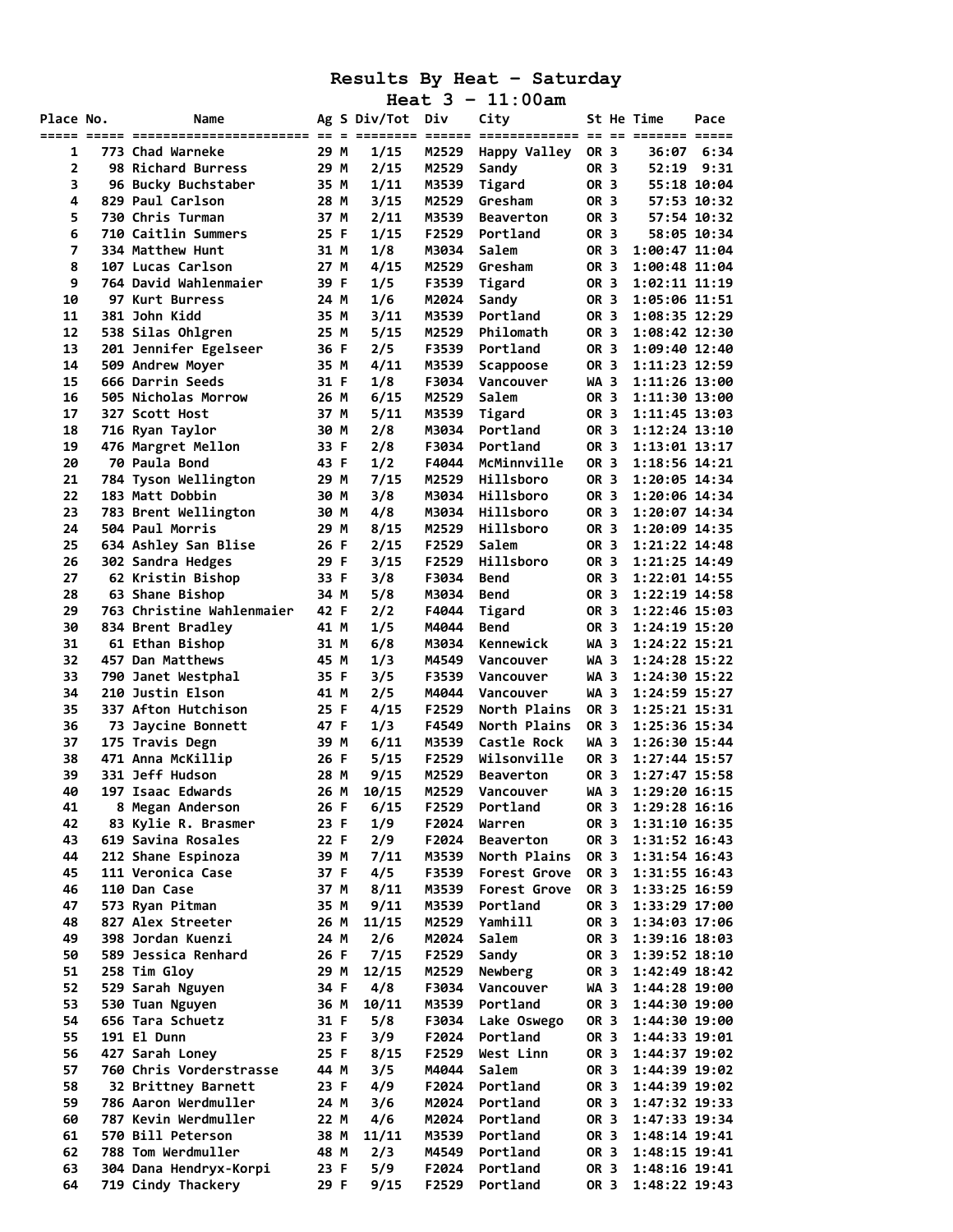| 65 | 720 Ken Thackery        | 41 M | 4/5   | M4044 | Portland         | OR 3        | $1:48:23$ $19:43$ |
|----|-------------------------|------|-------|-------|------------------|-------------|-------------------|
| 66 | 830 Katie Ralston       | 20 F | 6/9   | F2024 | <b>Beaverton</b> | OR 3        | 1:48:24 19:43     |
| 67 | 597 Eileen Rice         | 27 F | 10/15 | F2529 | <b>Beaverton</b> | OR 3        | 1:49:46 19:58     |
| 68 | 571 Erika Peterson      | 33 F | 6/8   | F3034 | Portland         | OR 3        | 1:50:30 20:06     |
| 69 | 510 Don Mulconrey       | 40 M | 5/5   | M4044 | Portland         | <b>OR 3</b> | $1:50:31$ 20:06   |
| 70 | 698 Michelle Stafford   | 34 F | 7/8   | F3034 | Portland         | OR 3        | 1:50:33 20:06     |
| 71 | 567 Nicholas Peterka    | 32 M | 7/8   | M3034 | Portland         | OR 3        | 1:50:34 20:07     |
| 72 | 462 Brooke McDowall     | 34 M | 8/8   | M3034 | St Helens        | OR 3        | 1:50:36 20:07     |
| 73 | 607 Ada Rivera          | 51 F | 1/2   | F5054 | North Plains     | OR 3        | 1:51:29 20:17     |
| 74 | 246 Erica Garfield      | 29 F | 11/15 | F2529 | North Plains     | <b>OR 3</b> | 1:51:31 20:17     |
| 75 | 678 Leah Sinclair       | 39 F | 5/5   | F3539 | Dayton           | <b>OR 3</b> | $1:58:26$ $21:32$ |
| 76 | 464 Michelle McGettigan | 27 F | 12/15 | F2529 | Tigard           | OR 3        | 1:59:34 21:45     |
| 77 | 836 Rachel Poffenberger | 23 F | 7/9   | F2024 | Aloha            | <b>OR 3</b> | $1:59:35$ $21:45$ |
| 78 | 428 Katie Losh          | 27 F | 13/15 | F2529 | Portland         | OR 3        | 1:59:37 21:45     |
| 79 | 429 Tony Losh           | 24 M | 5/6   | M2024 | Portland         | OR 3        | 1:59:40 21:46     |
| 80 | 580 Kellan Quick        | 27 M | 13/15 | M2529 | Portland         | OR 3        | 1:59:42 21:46     |
| 81 | 713 Katie Tarlow        | 26 F | 14/15 | F2529 | Portland         | OR 3        | 1:59:42 21:46     |
| 82 | 249 Tom Gates           | 65 M | 1/1   | M6569 | Portland         | OR 3        | 2:02:04 22:12     |
| 83 | 192 Mindy Dyer          | 52 F | 2/2   | F5054 | <b>Beaverton</b> | OR 3        | 2:05:05 22:45     |
| 84 | 172 Rebecca Davis       | 34 F | 8/8   | F3034 | Hillsboro        | OR 3        | 2:05:07 22:45     |
| 85 | 355 Britton Johnson     | 13 M | 1/1   | M1114 | Vancouver        | WA 3        | 2:12:55 24:10     |
| 86 | 359 Traci Johnson       | 45 F | 2/3   | F4549 | Vancouver        | WA 3        | 2:12:57 24:11     |
| 87 | 356 Jeff Johnson        | 49 M | 3/3   | M4549 | Vancouver        | WA 3        | 2:12:58 24:11     |
| 88 | 358 Taylor Johnson      | 20 F | 8/9   | F2024 | Vancouver        | WA 3        | 2:13:00 24:11     |
| 89 | 502 Jason Morgan        | 29 M | 14/15 | M2529 | Portland         | <b>OR 3</b> | 2:14:49 24:31     |
| 90 | 500 Claire Morgan       | 29 F | 15/15 | F2529 | Portland         | OR 3        | 2:14:50 24:31     |
| 91 | 515 Taremeredzw Mutepfa | 24 M | 6/6   | M2024 | Portland         | OR 3        | 2:16:46 24:52     |
| 92 | 535 Idara Obotette      | 20 F | 9/9   | F2024 | Portland         | OR 3        | 2:23:39 26:07     |
| 93 | 328 Jared Houghton      | 26 M | 15/15 | M2529 | Tigard           | OR 3        | 2:33:18 27:53     |
| 94 | 756 Kerry Viehweg       | 49 F | 3/3   | F4549 | Vancouver        | WA 3        | 2:37:01 28:33     |
|    |                         |      |       |       |                  |             |                   |

|           |                         |      |                  |        | Heat $4 - 11:30am$                |                 |                   |      |
|-----------|-------------------------|------|------------------|--------|-----------------------------------|-----------------|-------------------|------|
| Place No. | Name                    |      | Ag S Div/Tot Div |        | City                              |                 | St He Time        | Pace |
| =====     |                         |      |                  | ====== | ============= == == ======= ===== |                 |                   |      |
| 1         | 744 Darcie Vandyke      | 21 F | 1/1              | F2024  | Independence                      | <b>OR 4</b>     | 40:23             | 7:21 |
| 2         | 633 Tylor Sampson       | 29 M | 1/2              | M2529  | Vermillion                        | SD <sub>4</sub> | 43:08             | 7:51 |
| 3         | 454 Nate Mataya         | 33 M | 1/6              | M3034  | Keizer                            | <b>OR 4</b>     | $1:08:47$ $12:31$ |      |
| 4         | 680 Jer Sinnott         | 33 M | 2/6              | M3034  | Tigard                            | <b>OR 4</b>     | 1:09:31 12:39     |      |
| 5         | 506 Dave Mosgrove       | 41 M | 1/1              | M4044  | Keizer                            | <b>OR 4</b>     | 1:09:33 12:39     |      |
| 6         | 176 Lindsay Dekeyser    | 33 F | 1/7              | F3034  | Happy Valley                      | <b>OR 4</b>     | 1:09:38 12:40     |      |
| 7         | 58 Holly Bero           | 26 F | 1/4              | F2529  | Fife                              | WA 4            | $1:13:21$ $13:21$ |      |
| 8         | 156 Holly Craig         | 26 F | 2/4              | F2529  | Fife                              | WA 4            | 1:13:24 13:21     |      |
| 9         | 57 Curtis Benson        | 30 M | 3/6              | M3034  | Salem                             | <b>OR 4</b>     | 1:15:16 13:41     |      |
| 10        | 160 Luana Cruz          | 30 F | 2/7              | F3034  | Vancouver                         | WA 4            | 1:19:37 14:29     |      |
| 11        | <b>3 Mario Alvarado</b> | 36 M | 1/2              | M3539  | Vancouver                         | WA 4            | 1:19:51 14:31     |      |
| 12        | 577 Paul Powers         | 30 M | 4/6              | M3034  | Vancouver                         | WA 4            | $1:26:48$ 15:47   |      |
| 13        | 475 Emma Medina         | 31 F | 3/7              | F3034  | Vancouver                         | WA 4            | $1:26:51$ $15:48$ |      |
| 14        | 151 Ashley Costentine   | 26 F | 3/4              | F2529  | Vancouver                         | WA 4            | 1:26:55 15:49     |      |
| 15        | 224 Annie Flitcroft     | 31 F | 4/7              | F3034  | Hillsboro                         | OR 4            | $1:27:16$ 15:52   |      |
| 16        | 286 Mindy Hangsleben    | 30 F | 5/7              | F3034  | Hillsboro                         | <b>OR 4</b>     | $1:27:16$ 15:52   |      |
| 17        | 742 Angela Vandehey     | 32 F | 6/7              | F3034  | Cornelius                         | <b>OR 4</b>     | 1:30:46 16:31     |      |
| 18        | 672 Kate Shaw           | 32 F | 7/7              | F3034  | Portland                          | OR 4            | $1:35:21$ $17:21$ |      |
| 19        | 346 Roy Jackson         | 30 M | 5/6              | M3034  | Salem                             | <b>OR 4</b>     | $1:36:28$ 17:33   |      |
| 20        | 313 Geoff Hill          | 33 M | 6/6              | M3034  | Salem                             | <b>OR 4</b>     | 1:36:36 17:34     |      |
| 21        | 345 Jacob Jackson       | 37 M | 2/2              | M3539  | Salem                             | <b>OR 4</b>     | 1:36:39 17:35     |      |
| 22        | 824 Jamie Yonkers       | 26 F | 4/4              | F2529  | Vancouver                         | WA 4            | $1:37:47$ 17:47   |      |
| 23        | 677 Diana Simmons       | 40 F | 1/1              | F4044  | Aloha                             | <b>OR 4</b>     | $1:54:32$ 20:50   |      |
| 24        | 507 Jeffrey Dal Moss    | 28 M | 2/2              | M2529  | Vancouver                         | WA 4            | 1:54:33 20:50     |      |

### **Results By Heat – Saturday**

**Heat 5 – 12:00pm**  Place No. Name Ag S Div/Tot Div City St He Time Pace **===== ===== ======================= == = ======== ====== ============= == == ======= ===== 1 595 Ryan Rhodes 31 M 1/8 M3034 Newberg OR 5 33:55 6:10 2 228 Parker Folliard 16 M 1/3 M1519 Oregon City OR 5 54:06 9:51 3 542 Matt Olson 27 M 1/10 M2529 Portland OR 5 59:07 10:45 4 177 Lee Dekrey 27 M 2/10 M2529 Portland OR 5 59:08 10:46 5 227 Lee Folliard 49 M 1/5 M4549 Oregon City OR 5 1:02:21 11:21**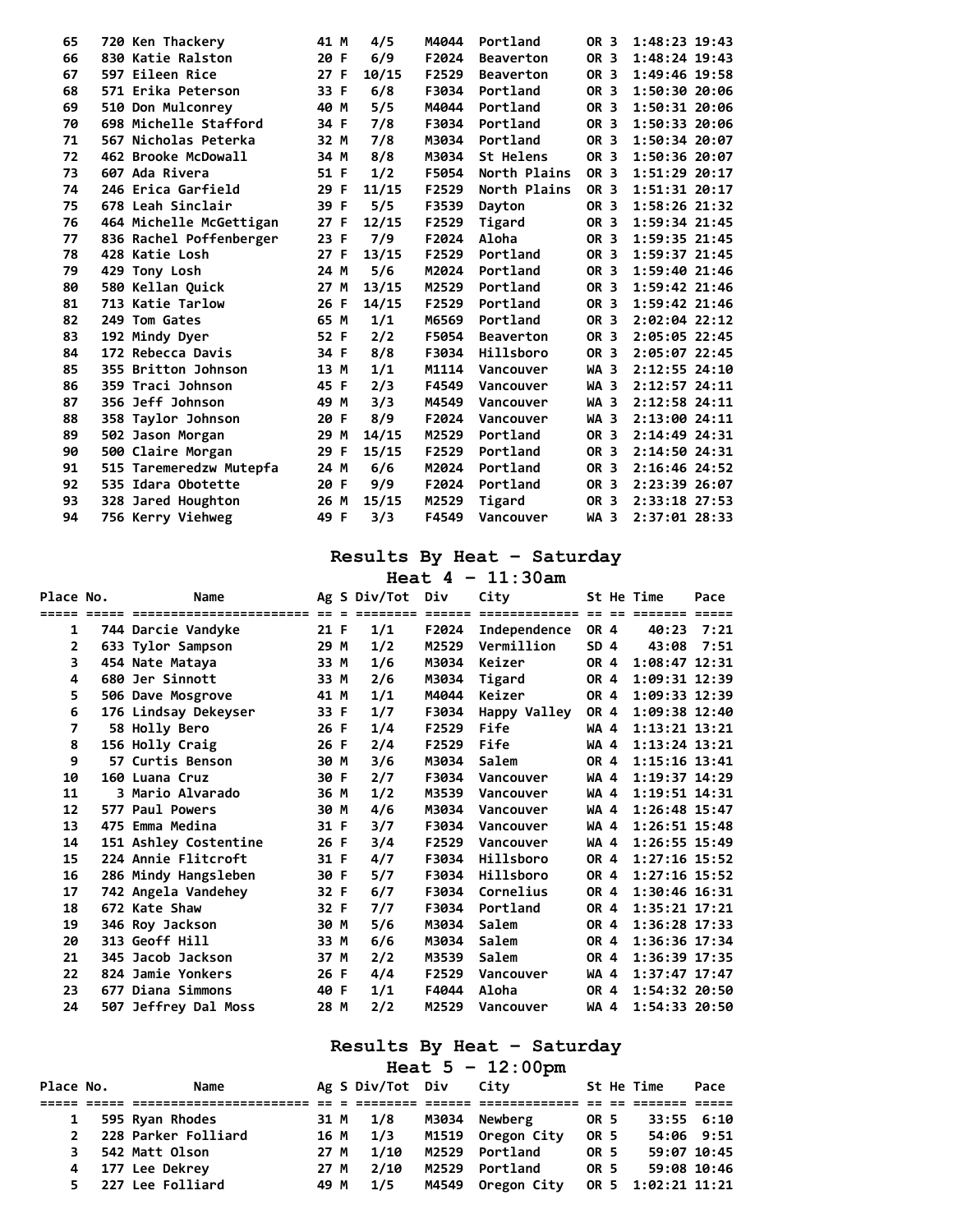| 6  | 109 Nicholas Carter        | 47 M | 2/5   | M4549 | Salem                             | OR 5        | 1:05:22 11:54      |  |
|----|----------------------------|------|-------|-------|-----------------------------------|-------------|--------------------|--|
| 7  | 209 Youssef El-Mansy       | 21 M | 1/8   | M2024 | Aloha                             | OR 5        | 1:06:40 12:08      |  |
| 8  | 636 Chuy Sandoval          | 33 M | 2/8   | M3034 | Salem                             | OR 5        | 1:07:06 12:12      |  |
| 9  | 835 Nathan Olin            | 17 M | 2/3   | M1519 | Kelso                             | <b>WA 5</b> | 1:08:32 12:28      |  |
| 10 | 424 Ryan Lobdell           | 22 M | 2/8   | M2024 | Portland                          | OR 5        | 1:10:21 12:48      |  |
| 11 | 705 Sky Stickney           | 22 M | 3/8   | M2024 | Springfield                       | OR 5        | 1:10:23 12:48      |  |
| 12 | 367 Trent Jones            | 22 M | 4/8   | M2024 | Portland                          | OR 5        | 1:10:28 12:49      |  |
| 13 | 714 Jed Taucher            | 26 M | 3/10  | M2529 | Portland                          | <b>OR 5</b> | 1:10:34 12:50      |  |
| 14 | 541 Jessy Olin             | 37 M | 1/4   | M3539 | Kelso                             | <b>WA 5</b> | 1:10:36 12:51      |  |
| 15 | 170 Kris Davis             | 44 F | 1/3   | F4044 | <b>Banks</b>                      | OR 5        | 1:11:42 13:03      |  |
|    |                            |      |       |       |                                   |             |                    |  |
| 16 | 178 John Demko             | 32 M | 3/8   | M3034 | Lafayette                         | OR 5        | 1:12:52 13:15      |  |
| 17 | 625 Juan Ruiz              | 31 M | 4/8   | M3034 | Salem                             | OR 5        | 1:15:43 13:46      |  |
| 18 | 615 Lauren Rook            | 26 F | 1/9   | F2529 | Portland                          | OR 5        | $1:17:12$ $14:03$  |  |
| 19 | 273 Aidan Gronauer         | 35 M | 2/4   | M3539 | Portland                          | OR 5        | $1:17:13$ $14:03$  |  |
| 20 | 614 Jeff Rook              | 26 M | 4/10  | M2529 | Portland                          | OR 5        | 1:17:17 14:04      |  |
| 21 | 166 Brooke Davis           | 23 F | 1/8   | F2024 | Beaverton                         | OR 5        | 1:21:06 14:45      |  |
| 22 | 508 Quinton Movick         | 23 M | 5/8   | M2024 | Hillsboro                         | OR 5        | 1:21:07 14:45      |  |
| 23 | 354 Ashley Johnson         | 22 F | 2/8   | F2024 | Hillsboro                         | OR 5        | 1:22:12 14:57      |  |
| 24 | 451 Makayla Martinez       | 24 F | 3/8   | F2024 | Hillsboro                         | OR 5        | 1:22:14 14:58      |  |
| 25 | 642 Paul Schaefer          | 46 M | 3/5   | M4549 | San Bernardino CA 5 1:23:03 15:06 |             |                    |  |
| 26 | 639 Don Schaefer           | 49 M | 4/5   | M4549 | Longview                          | WA 5        | 1:23:04 15:07      |  |
| 27 | 279 Robert Gust            | 30 M | 5/8   | M3034 | Salem                             | OR 5        | 1:24:01 15:17      |  |
| 28 | 837 Cole Magnuson          | 13 M | 1/1   | M1114 | <b>Beaverton</b>                  | OR 5        | $1:26:10$ $15:40$  |  |
| 29 | 419 Matt Lesh              | 44 M | 1/4   | M4044 | <b>Banks</b>                      | OR 5        | 1:26:11 15:41      |  |
| 30 | 767 Elizabeth Wallace      | 44 F | 2/3   | F4044 | <b>Banks</b>                      | OR 5        | 1:26:45 15:47      |  |
|    |                            |      |       |       |                                   |             |                    |  |
| 31 | 641 Mike Schaefer          | 48 M | 5/5   | M4549 | Longview                          | WA 5        | 1:26:45 15:47      |  |
| 32 | 584 Erich Rasor            | 25 M | 5/10  | M2529 | Portland                          | OR 5        | 1:28:45 16:09      |  |
| 33 | 761 Brandon Vuylsteke      | 24 M | 6/8   | M2024 | Hillsboro                         | OR 5        | 1:29:55 16:21      |  |
| 34 | 44 Justin Bearden          | 27 M | 6/10  | M2529 | Oregon City                       | OR 5        | 1:30:32 16:28      |  |
| 35 | 728 Sarah Tucker           | 37 F | 1/5   | F3539 | Tigard                            | OR 5        | 1:31:03 16:34      |  |
| 36 | 391 Sara Koetje            | 32 F | 1/3   | F3034 | Portland                          | OR 5        | 1:31:08 16:35      |  |
| 37 | 654 Travis Schroeder       | 29 M | 7/10  | M2529 | Hillsboro                         | OR 5        | 1:31:11 16:35      |  |
| 38 | 692 April Spaccarelli      | 38 F | 2/5   | F3539 | Lake Oswego                       | OR 5        | 1:31:13 16:36      |  |
| 39 | 375 Adam Kelsey            | 28 M | 8/10  | M2529 | Eugene                            | OR 5        | 1:31:32 16:39      |  |
| 40 | 122 Katie Chimienti        | 25 F | 2/9   | F2529 | <b>Eugene</b>                     | OR 5        | 1:31:34 16:39      |  |
| 41 | 598 Geoffrey Rich          | 27 M | 9/10  | M2529 | <b>Eugene</b>                     | OR 5        | 1:31:35 16:40      |  |
| 42 | 68 Alex Bolliger           | 32 M | 6/8   | M3034 | Aloha                             | OR 5        | 1:33:07 16:56      |  |
| 43 | 368 Wiley Jones            | 35 M | 3/4   | M3539 | Silverton                         | OR 5        | 1:34:34 17:12      |  |
| 44 | 316 Kaci Hockaday          | 22 F | 4/8   | F2024 | Aloha                             | OR 5        | 1:36:20 17:31      |  |
|    |                            |      |       |       |                                   |             |                    |  |
| 45 | 267 Elise Grellmann        | 23 F | 5/8   | F2024 | Portland                          | OR 5        | $1:36:28$ 17:33    |  |
| 46 | <b>388 Jessica Kloenne</b> | 24 F | 6/8   | F2024 | West Linn                         | OR 5        | 1:37:32 17:44      |  |
| 47 | 260 Jennifer Goodman       | 25 F | 3/9   | F2529 | Portland                          | OR 5        | 1:37:34 17:45      |  |
| 48 | 315 Jessica Hirschy        | 26 F | 4/9   |       | F2529 Beaverton                   |             | OR 5 1:37:41 17:46 |  |
| 49 | 609 Megan Robertson        | 26 F | 5/9   | F2529 | <b>Beaverton</b>                  | OR 5        | 1:37:42 17:46      |  |
| 50 | 150 Amber Corsen           | 28 F | 6/9   | F2529 | Vancouver                         | <b>WA 5</b> | 1:40:53 18:21      |  |
| 51 | 753 Joey Verpoorten        | 29 M | 10/10 | M2529 | Battle Ground WA 5                |             | 1:40:54 18:21      |  |
| 52 | 206 Fathy El-Mansy         | 24 M | 7/8   | M2024 | Aloha                             | OR 5        | 1:44:25 19:00      |  |
| 53 | 100 Curtis Bushart         | 33 M | 7/8   | M3034 | McMinnville                       | <b>OR 5</b> | 1:46:37 19:24      |  |
| 54 | 303 Michael Hendrix        | 24 M | 8/8   | M2024 | McMinnville                       | OR 5        | 1:46:41 19:24      |  |
| 55 | 709 Sharyn Sullivan        | 47 F | 1/2   | F4549 | Yamhill                           | OR 5        | 1:49:14 19:52      |  |
| 56 | 822 Tammy Wynne            | 48 F | 2/2   | F4549 | Gaston                            | OR 5        | 1:49:18 19:53      |  |
| 57 | 441 Chris Magnuson         | 44 F | 3/3   | F4044 | <b>Banks</b>                      | OR 5        | 1:49:23 19:54      |  |
| 58 | 187 Anthony Duenas         | 36 M | 4/4   | M3539 | North Plains                      | OR 5        | 1:49:37 19:56      |  |
| 59 | 802 Heidi Willhite         | 27 F | 7/9   | F2529 | <b>Beaverton</b>                  | OR 5        | 1:51:03 20:12      |  |
| 60 | 184 Julia Drabs            | 28 F | 8/9   | F2529 | <b>Beaverton</b>                  | OR 5        | 1:51:05 20:12      |  |
|    |                            |      |       |       |                                   |             |                    |  |
| 61 | 820 Bill Worth             | 34 M | 8/8   | M3034 | Forest Grove                      | OR 5        | 1:51:46 20:20      |  |
| 62 | 581 Bill Raczkowski        | 44 M | 2/4   | M4044 | Tigard                            | OR 5        | 1:52:29 20:28      |  |
| 63 | 239 Clay Funkhouser        | 54 M | 1/2   | M5054 | <b>Beaverton</b>                  | OR 5        | 1:52:30 20:28      |  |
| 64 | 566 Lisa Perumean          | 38 F | 3/5   | F3539 | <b>Beaverton</b>                  | OR 5        | 1:57:35 21:23      |  |
| 65 | 565 Chris Perumean         | 40 M | 3/4   | M4044 | Beaverton                         | OR 5        | 1:57:37 21:24      |  |
| 66 | 640 Karl Schaefer          | 53 M | 2/2   | M5054 | Chehalis                          | WA 5        | 2:00:36 21:56      |  |
| 67 | 35 Rody Barrett            | 31 F | 2/3   | F3034 | North Plains                      | OR 5        | 2:06:30 23:00      |  |
| 68 | 296 Virginia Hassel        | 20 F | 7/8   | F2024 | <b>Eugene</b>                     | OR 5        | 2:06:33 23:01      |  |
| 69 | 657 Kim Schultz            | 21 F | 8/8   | F2024 | Eugene                            | OR 5        | 2:06:34 23:01      |  |
| 70 | 189 Tyler Duenas           | 17 M | 3/3   | M1519 | North Plains                      | OR 5        | 2:06:52 23:04      |  |
| 71 | 188 Sandi Duenas           | 35 F | 4/5   | F3539 | North Plains                      | OR 5        | 2:06:53 23:05      |  |
| 72 | 333 Morgan Hulsey          | 16 F | 1/1   | F1519 | Hillsboro                         | OR 5        | 2:06:55 23:05      |  |
| 73 | 332 Joe Hulsey             | 44 M | 4/4   | M4044 | Hillsboro                         | OR 5        | 2:06:56 23:05      |  |
| 74 | 21 Sally Badawi            | 31 F | 3/3   | F3034 | Aloha                             | OR 5        | 2:36:33 28:28      |  |
| 75 | 208 Safaa El-Mansy         |      |       | F3539 | Aloha                             | OR 5        |                    |  |
| 76 |                            | 38 F | 5/5   |       |                                   |             | 2:36:36 28:29      |  |
|    | 22 Sarah Badawi            | 28 F | 9/9   | F2529 | Hillsboro                         | OR 5        | 2:36:37 28:29      |  |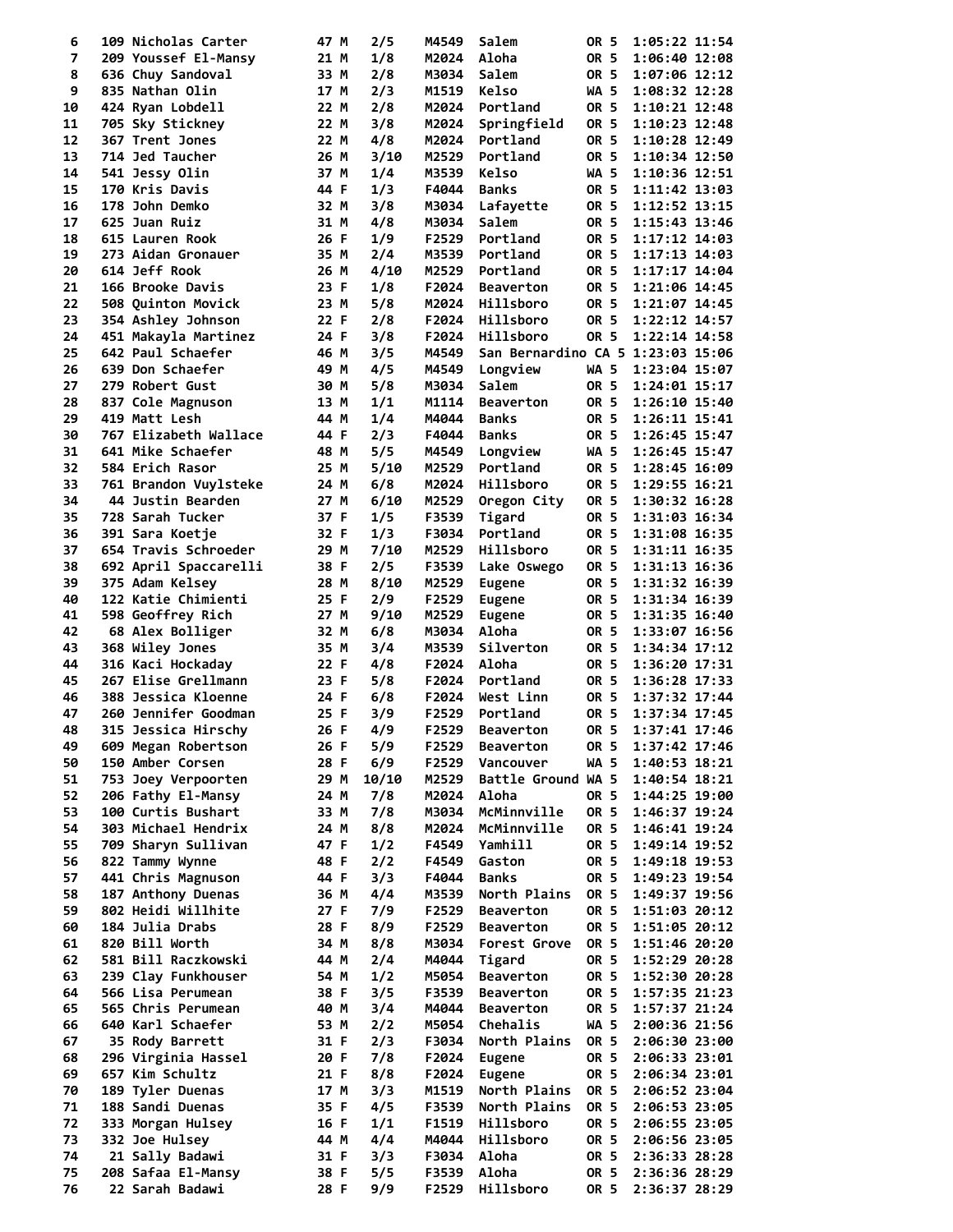|           |                        |                   |              | Heat $6 - 12:30 \text{pm}$ |       |                     |                 |                   |      |
|-----------|------------------------|-------------------|--------------|----------------------------|-------|---------------------|-----------------|-------------------|------|
| Place No. | Name                   |                   |              | Ag S Div/Tot Div           |       | City                |                 | St He Time        | Pace |
|           | 127 Christopher Cirino | 39 M              |              | 1/1                        | M3539 | Sherwood            | OR <sub>6</sub> | 1:07:26 12:16     |      |
|           | 612 Daniel Rodgers     | 34 M<br>22 F      |              | 1/2                        | M3034 | Salem               | OR <sub>6</sub> | $1:10:11$ $12:46$ |      |
|           | 839 Priscilla Crowder  |                   |              | 1/4                        | F2024 | <b>Hillsboro</b>    | OR 6            | 1:27:15 15:52     |      |
| 4         | 27 Drew Baker          | 27 M              |              | 1/2                        | M2529 | <b>Independance</b> | OR 6            | 1:31:58 16:44     |      |
| 5         | 482 Melanie Meyer      | 35 F              |              | 1/2                        | F3539 | Salem               | OR 6            | 1:31:59 16:44     |      |
| 6         | 289 Tyler Hanke        | 23 M              |              | 1/2                        | M2024 | Salem               | OR 6            | 1:32:01 16:44     |      |
|           | 101 Scott Bushey       | 30 M              |              | 2/2                        | M3034 | Salem               | OR 6            | 1:32:03 16:45     |      |
| 8         | 493 Isabella Moran     | 19 F              |              | 1/4                        | F1519 | Salem               | OR <sub>6</sub> | 1:32:04 16:45     |      |
| 9         | 831 Rachel Clark       | 17                | $\mathsf{F}$ | 2/4                        | F1519 | Carlton             | OR <sub>6</sub> | 1:34:33 17:12     |      |
| 10<br>11  | 832 Nina Callard       | 17 F              |              | 3/4                        | F1519 | Carlton             | OR 6            | 1:39:19 18:04     |      |
|           | 105 Alyssa Caporicci   | 24 F              |              | 2/4                        | F2024 | Gresham             | OR 6            | 1:47:37 19:34     |      |
| 12        | 19 Alison Arnold       | 23 F              |              | 3/4                        | F2024 | Portland            | OR 6            | 1:49:35 19:56     |      |
| 13        | 777 Sherri Watson      | 34 F              |              | 1/2                        | F3034 | Portland            | OR 6            | 1:50:07 20:02     |      |
| 14        | 104 Sandee Cano        | 39 F              |              | 2/2                        | F3539 | Portland            | OR <sub>6</sub> | 1:50:09 20:02     |      |
| 15        | 833 Maggie Rodgers     | $\frac{17}{23}$ F |              | 4/4                        | F1519 | Saint Helens        | OR 6            | 1:53:48 20:42     |      |
| 16        | 165 Amanda Davis       |                   |              | 4/4                        | F2024 | Salem               | OR 6            | 2:04:20 22:37     |      |
| 17        | 704 Keith Stevenson    | 24 M              |              | 2/2                        | M2024 | Keizer              | OR 6            | 2:04:21 22:37     |      |
| 18        | 241 Sean Gallagher     | 28 M              |              | 2/2                        | M2529 | Salem               | OR 6            | 2:09:04 23:28     |      |
| 19        | 157 Tami Cribbs        | 29 F              |              | 1/1                        | F2529 | Salem               | OR 6            | 2:11:23 23:54     |      |
| 20        | 701 Mark Stapleton     | 54 M              |              | 1/1                        | M5054 | <b>Dallas</b>       | OR 6            | 2:33:50 27:59     |      |
| 21        | 635 Brianna Sanderlin  | 31 F              |              | 2/2                        | F3034 | Salem               | OR <sub>6</sub> | 2:36:24 28:27     |      |

# **Results By Heat – Saturday**

**Heat 7 – 1:00pm** 

| Place No.      | Name                     |      | Ag S Div/Tot | Div   | City               |             | St He Time        | Pace        |
|----------------|--------------------------|------|--------------|-------|--------------------|-------------|-------------------|-------------|
|                |                          |      |              |       |                    |             |                   |             |
| 1              | 252 Jacob Gilbertson     | 26 M | 1/3          | M2529 | Columbia City OR 7 |             | 50:06             | 9:07        |
| $\overline{2}$ | 497 Caleb Morgan         | 17 M | 1/6          | M1519 | <b>Eugene</b>      | <b>OR 7</b> | 50:40             | 9:13        |
| 3              | 369 David Jordan         | 34 M | 1/5          | M3034 | Oregon City        | OR 7        |                   | 57:52 10:32 |
| 4              | 501 David Morgan         | 42 M | 1/3          | M4044 | <b>Eugene</b>      | OR 7        |                   | 59:02 10:44 |
| 5              | 288 Darren Hanke         | 38 M | 1/6          | M3539 | Scappoose          | <b>OR 7</b> |                   | 59:10 10:46 |
| 6              | 49 Matt Beggin           | 30 M | 2/5          | M3034 | Peckville          | PA 7        | 1:03:57 11:38     |             |
| 7              | 791 Gary White           | 39 M | 2/6          | M3539 | Camas              | WA 7        | 1:03:58 11:38     |             |
| 8              | 407 Michael Langeliers   | 30 M | 3/5          | M3034 | Corvallis          | <b>OR 7</b> | 1:03:58 11:38     |             |
| 9              | 664 Melissa Scott        | 23 F | 1/2          | F2024 | Corvallis          | <b>OR 7</b> | 1:03:59 11:38     |             |
| 10             | 819 Michael Workman      | 39 M | 3/6          | M3539 | Ridgefield         | WA 7        | 1:07:29 12:17     |             |
| 11             | 793 Bill Whitley         | 42 M | 2/3          | M4044 | Albany             | <b>OR 7</b> | 1:14:15 13:30     |             |
| 12             | 795 William Whitley      | 16 M | 2/6          | M1519 | Albany             | OR 7        | 1:14:22 13:32     |             |
| 13             | 794 Kim Whitley          | 41 F | 1/5          | F4044 | Albany             | <b>OR 7</b> | 1:14:29 13:33     |             |
| 14             | 387 Olivia Klinkner      | 31 F | 1/2          | F3034 | Corvallis          | <b>OR 7</b> | 1:14:58 13:38     |             |
| 15             | 512 Matthew Murdza       | 33 M | 4/5          | M3034 | Saint Helens       | <b>OR 7</b> | 1:15:01 13:39     |             |
| 16             | 575 Meredith Plummer     | 40 F | 2/5          | F4044 | Corvallis          | <b>OR 7</b> | 1:15:02 13:39     |             |
| 17             | 821 Ted Wright           | 26 M | 2/3          | M2529 | Ridgefield         | <b>WA 7</b> | 1:17:40 14:08     |             |
| 18             | 65 Tyler Blevins         | 39 M | 4/6          | M3539 | Ridgefield         | WA 7        | 1:17:41 14:08     |             |
| 19             | 440 Aleshia Macom        | 45 F | 1/2          | F4549 | Vancouver          | WA 7        | 1:25:18 15:31     |             |
| 20             | 528 Steve Newton         | 46 M | 1/1          | M4549 | Vancouver          | WA 7        | 1:25:18 15:31     |             |
| 21             | 792 Michelle White       | 37 F | 1/1          | F3539 | Camas              | WA 7        | 1:26:09 15:40     |             |
| 22             | 43 Marcia Beard          | 43 F | 3/5          | F4044 | Creswell           | OR 7        | 1:26:11 15:41     |             |
| 23             | 162 Kathy Danforth       | 50 F | 1/1          | F5054 | McMinnville        | <b>OR 7</b> | $1:26:18$ $15:42$ |             |
| 24             | 543 Terry Olson          | 57 M | 1/1          | M5559 | McMinnville        | <b>OR 7</b> | 1:26:23 15:43     |             |
| 25             | 75 Ximena Borja          | 23 F | 2/2          | F2024 | McMinnville        | <b>OR 7</b> | 1:26:29 15:44     |             |
| 26             | 842 Cody Thompson        | 16 M | 3/6          | M1519 | Sherwood           | OR 7        | 1:33:36 17:02     |             |
| 27             | 841 Nolan Rader          | 16 M | 4/6          | M1519 | Sherwood           | OR 7        | 1:33:37 17:02     |             |
| 28             | 840 Payton Chertude      | 16 M | 5/6          | M1519 | Sherwood           | <b>OR 7</b> | 1:33:38 17:02     |             |
| 29             | 843 Scott Rader          | 42 M | 3/3          | M4044 | Sherwood           | OR 7        | 1:33:39 17:02     |             |
| 30             | <b>99 Adrian Burtner</b> | 35 M | 5/6          | M3539 | West Linn          | <b>OR 7</b> | 1:36:21 17:32     |             |
| 31             | 602 Brian Riehm          | 35 M | 6/6          | M3539 | Tualatin           | <b>OR 7</b> | 1:36:22 17:32     |             |
| 32             | 673 Simone Shepherd      | 32 F | 2/2          | F3034 | Albany             | <b>OR 7</b> | 1:41:25 18:27     |             |
| 33             | 314 Leah Hinkle          | 29 F | 1/3          | F2529 | <b>Albany</b>      | OR 7        | 1:50:05 20:01     |             |
| 34             | 519 Natalie Nash         | 26 F | 2/3          | F2529 | Albany             | OR 7        | 1:50:07 20:02     |             |
| 35             | 120 Maurico Chavez       | 27 M | 3/3          | M2529 | Newberg            | <b>OR 7</b> | 1:50:31 20:06     |             |
| 36             | 312 Melaine Higbee       | 40 F | 4/5          | F4044 | Troutdale          | <b>OR 7</b> | 1:50:33 20:06     |             |
| 37             | 74 Gary Borja            | 24 M | 1/1          | M2024 | McMinnville        | <b>OR 7</b> | 1:52:21 20:26     |             |
| 38             | 112 Bridget Casler       | 41 F | 5/5          | F4044 | <b>Damascus</b>    | OR 7        | 1:52:26 20:27     |             |
| 39             | 838 Ariel Battrick       | 29 F | 3/3          | F2529 | Newberg            | <b>OR 7</b> | 1:56:20 21:10     |             |
| 40             | 168 Jeremiah Davis       | 31 M | 5/5          | M3034 | Newberg            | OR 7        | 1:59:25 21:43     |             |
| 41             | 813 Ev Wiskow            | 19 M | 6/6          | M1519 | Salem              | <b>OR 7</b> | 2:11:25 23:54     |             |
|                |                          |      |              |       |                    |             |                   |             |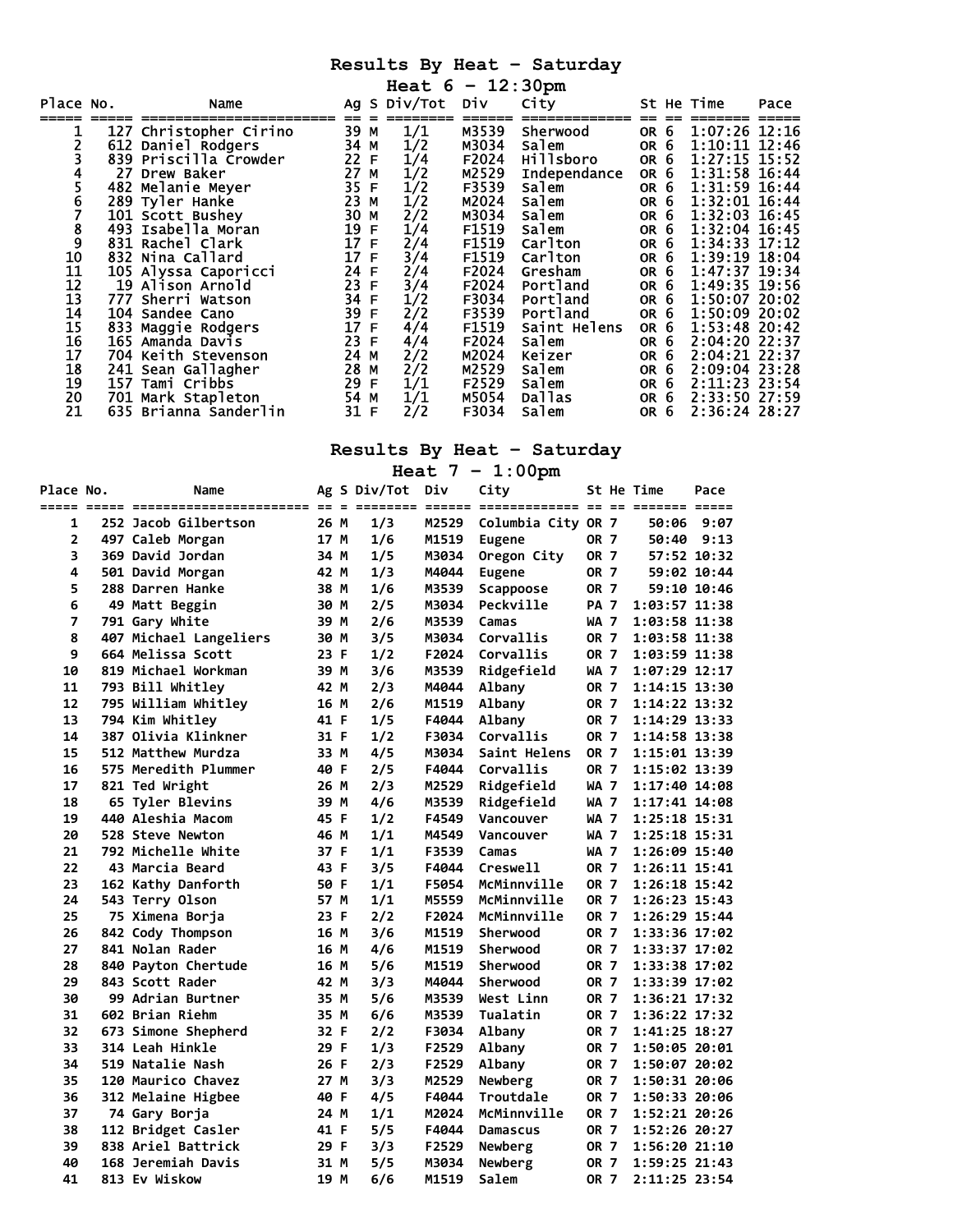| 42 42 Jennifer Beard |  | 17 F 1/1 F1519 Creswell | OR 7 2:16:06 24:45 |
|----------------------|--|-------------------------|--------------------|
| 43 41 Julie Baxter   |  | 49 F 2/2 F4549 Monmouth | OR 7 2:54:08 31:40 |

| Heat 8 |  |  | 1:30 <sub>pm</sub> |
|--------|--|--|--------------------|
|--------|--|--|--------------------|

| Place No.      | Name              |      | Ag S Div/Tot Div |             | City            |      | St He Time         | Pace |
|----------------|-------------------|------|------------------|-------------|-----------------|------|--------------------|------|
|                |                   |      |                  |             |                 |      |                    |      |
|                | 845 Michael Kune  | 30 M | 1/2              | M3034       | Portland        | OR 8 | 1:05:25 11:54      |      |
| $\overline{2}$ | 444 Terry Manning | 49 M | 1/1              |             | M4549 Silverton | OR 8 | 1:20:19 14:37      |      |
| 3              | 534 Julie Norris  | 37 F | 1/3              |             | F3539 Silverton |      | OR 8 1:20:20 14:37 |      |
| 4              | 421 Nicolle Lien  | 32 F | 1/1              | F3034 Canby |                 |      | OR 8 1:41:23 18:26 |      |
| 5.             | 588 Tim Remple    | 30 M | 2/2              | M3034 Salem |                 |      | OR 8 1:41:33 18:28 |      |
| 6              | 37 Jenika Bates   | 21 F | 1/1              | F2024       | Eugene          | OR 8 | 1:57:49 21:26      |      |
| 7              | 425 Paula Logan   | 37 F | 2/3              | F3539       | Bend            | OR 8 | 1:57:58 21:27      |      |
| 8              | 38 Terri Bates    | 38 F | 3/3              | F3539       | Eugene          | OR 8 | 1:58:14 21:30      |      |
| 9              | 846 Allex Adams   | 19 M | 1/1              | M1519       | Tempe           |      | AZ 8 1:58:16 21:31 |      |

## **Results By Heat – Saturday**

**Heat 9 – 2:00pm** 

| Place No.      | Name                 |      | Ag S Div/Tot | Div   | City             |      |    | St He Time         | Pace |
|----------------|----------------------|------|--------------|-------|------------------|------|----|--------------------|------|
|                |                      |      |              |       |                  |      |    |                    |      |
| 1              | 629 Kevin Rutherford | 46 M | 1/2          | M4549 | <b>Beaverton</b> | OR.  | -9 | $1:03:43$ $11:36$  |      |
| $\overline{2}$ | 211 Clay Eppler      | 48 M | 2/2          | M4549 | Yamhill          | OR 9 |    | $1:03:45$ $11:36$  |      |
| 3              | 674 David Shinn      | 20 M | 1/2          | M2024 | Tigard           | OR 9 |    | 1:06:46 12:09      |      |
| 4              | 116 Carolyn Chaney   | 42 F | 1/2          | F4044 | Salem            | OR 9 |    | 1:07:33 12:17      |      |
| 5.             | 620 Vic Rosales      | 34 M | 1/2          | M3034 | Fruitland        | ID 9 |    | 1:07:37 12:18      |      |
| 6              | 179 Lindsey Dennis   | 27 F | 1/1          | F2529 | Portland         | OR 9 |    | 1:13:22 13:21      |      |
| 7              | 226 Mychal Foerster  | 23 M | 2/2          | M2024 | <b>Beaverton</b> | OR 9 |    | 1:13:23 13:21      |      |
| 8              | 747 Annette Vaughan  | 41 F | 2/2          | F4044 | Canby            | OR 9 |    | 1:46:57 19:27      |      |
| 9              | 618 Michelle Rosales | 31 F | 1/2          | F3034 | Fruitland        | ID.  | 9  | 1:47:00 19:28      |      |
| 10             | 483 Daniel Miller    | 40 M | 1/1          | M4044 | Portland         | OR 9 |    | 2:06:50 23:04      |      |
| 11             | 653 Antie Schramm    | 39 F | 1/1          | F3539 | Portland         | OR 9 |    | 2:06:57 23:05      |      |
| 12             | 85 Tim Braun         | 34 M | 2/2          | M3034 | Portland         | OR 9 |    | 2:11:18 23:53      |      |
| 13             | 140 Allie Colosso    | 31 F | 2/2          | F3034 | Portland         |      |    | OR 9 2:11:21 23:53 |      |

# **Results By Heat – Saturday**

**Heat 10 – 2:30pm** 

| Place No. | Name                    |      | Ag S Div/Tot | Div   | City             |       | St He Time          | Pace |
|-----------|-------------------------|------|--------------|-------|------------------|-------|---------------------|------|
|           | =====================   |      |              |       | =========        |       |                     |      |
| 1         | 247 Andrew Garrison     | 25 M | 1/4          | M2529 | McMinnville      | OR 10 | 53:45 9:47          |      |
| 2         | 17 George Armstrong     | 44 M | 1/5          | M4044 | McMinnville      |       | OR 10 1:03:21 11:32 |      |
| 3         | 797 Jason Whitton       | 41 M | 2/5          | M4044 | Corvallis        |       | OR 10 1:10:31 12:50 |      |
| 4         | 799 Justin Whitton      | 17 M | 1/3          | M1519 | Corvallis        |       | OR 10 1:11:10 12:57 |      |
| 5         | 531 Ray Normandeau      | 46 M | 1/1          | M4549 | Portland         |       | OR 10 1:11:22 12:59 |      |
| 6         | 266 Joe Graziano        | 42 M | 3/5          | M4044 | <b>Beaverton</b> |       | OR 10 1:15:35 13:45 |      |
| 7         | 610 David Robinson      | 51 M | 1/1          | M5054 | <b>Beaverton</b> |       | OR 10 1:15:36 13:45 |      |
| 8         | 825 Marshall Young      | 19 M | 2/3          | M1519 | Albany           |       | OR 10 1:19:17 14:25 |      |
| 9         | 638 Derek Sayer         | 22 M | 1/1          | M2024 | Albany           |       | OR 10 1:19:18 14:26 |      |
| 10        | 798 Julian Whitton      | 16 M | 3/3          | M1519 | Corvallis        |       | OR 10 1:21:35 14:50 |      |
| 11        | 847 Joe McGowan         | 25 M | 2/4          | M2529 | Springfield      |       | OR 10 1:25:28 15:33 |      |
| 12        | 848 Mark Blevins        | 25 M | 3/4          | M2529 | Salem            |       | OR 10 1:25:30 15:33 |      |
| 13        | 849 Sarah McGowan       | 23 F | 1/1          | F2024 | Salem            |       | OR 10 1:25:32 15:34 |      |
| 14        | 278 Tony Gunness        | 42 M | 4/5          | M4044 | McMinnville      |       | OR 10 1:25:42 15:35 |      |
| 15        | 77 Justin Bowdle        | 36 M | 1/2          | M3539 | McMinnville      |       | OR 10 1:25:43 15:36 |      |
| 16        | 718 Jeff Terry          | 36 M | 2/2          | M3539 | McMinnville      |       | OR 10 1:27:45 15:58 |      |
| 17        | 434 Brandon Lumpkins    | 25 M | 4/4          | M2529 | McMinnville      |       | OR 10 1:30:06 16:23 |      |
| 18        | 394 Kenneth Kolarsky    | 44 M | 5/5          | M4044 | Portland         |       | OR 10 1:30:34 16:28 |      |
| 19        | 532 Victoria Normandeau | 49 F | 1/1          | F4549 | Portland         |       | OR 10 1:30:35 16:29 |      |
| 20        | 608 Shanta Roberts      | 39 F | 1/1          | F3539 | Corvallis        |       | OR 10 1:30:37 16:29 |      |
| 21        | 14 Sara Arguello        | 30 F | 1/2          | F3034 | McMinnville      |       | OR 10 1:59:44 21:47 |      |
| 22        | 84 Jill Braukman        | 30 F | 2/2          | F3034 | McMinnville      |       | OR 10 1:59:45 21:47 |      |

**Results By Heat – Sunday** 

## **Heat 11 – 10:00am**

| Place No. |                | Name                                                 |            |                          | Ag S Div/Tot | Div               |                                 |            | St He | ime      | Pace           |
|-----------|----------------|------------------------------------------------------|------------|--------------------------|--------------|-------------------|---------------------------------|------------|-------|----------|----------------|
| ______    | -----<br>_____ | ------------------------<br>________________________ | --<br>$ -$ | $\overline{\phantom{a}}$ | ________     | ------<br>_______ | -------------<br>______________ | --<br>$ -$ | $ -$  | ________ | -----<br>_____ |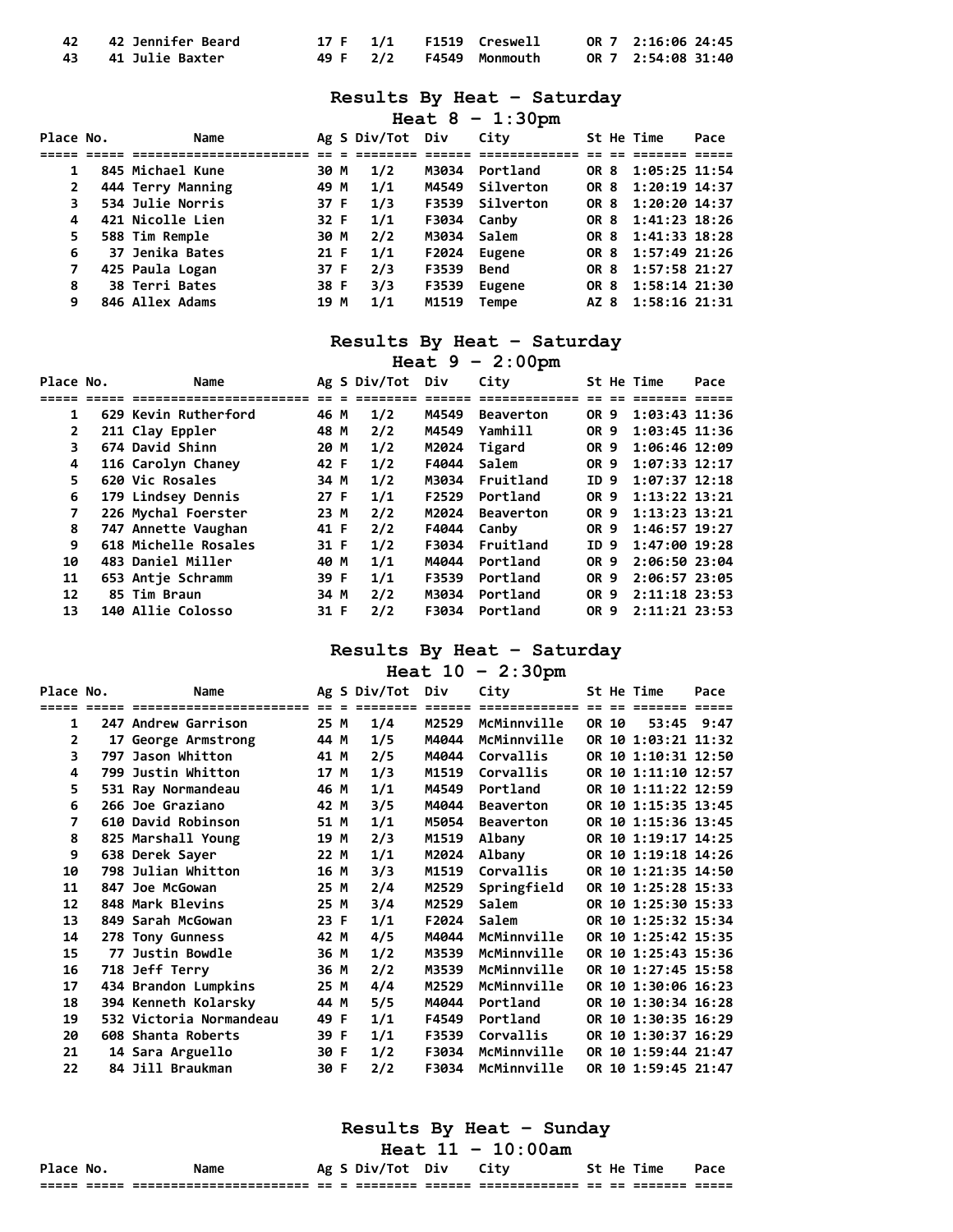| 1              | 392 Karrson Koivisto      | 23 M | 1/10  | M2024 | Portland         | OR 11 | 51:38               | 9:24        |
|----------------|---------------------------|------|-------|-------|------------------|-------|---------------------|-------------|
| $\mathbf{2}$   | 5 Dana Alvares            | 48 M | 1/6   | M4549 | Portland         | OR 11 | 51:43               | 9:25        |
| 3              | 60 Brayden Bigam          | 24 M | 2/10  | M2024 | Bend             | OR 11 | 52:33               | 9:34        |
| 4              | 194 Brandon Eddy          | 20 M | 3/10  | M2024 | Forest Grove     | OR 11 | 53:24               | 9:43        |
| 5              | 416 Michael Lecompte      | 39 M | 1/9   | M3539 | Milwaukie        | OR 11 | 54:08               | 9:51        |
| 6              | 631 Curtis Safley         | 41 M | 1/2   | M4044 | Sandy            | OR 11 |                     | 54:56 10:00 |
| $\overline{7}$ | 47 Queena Beebe           | 33 F | 1/6   | F3034 | Portland         | OR 11 |                     | 55:39 10:07 |
| 8              | 7 Christopher Anderson    | 30 M | 1/6   | M3034 | Amboy            | WA 11 |                     | 55:45 10:09 |
| 9              | 743 Heather Vanderbilt    | 37 F | 1/11  | F3539 | Tigard           | OR 11 |                     | 56:12 10:14 |
| 10             | 225 Alberto Flores-Juarez | 29 M | 1/10  | M2529 | McMinnville      |       | OR 11 1:00:36 11:02 |             |
| 11             | 284 Tristin Halverson     | 16 M | 1/3   | M1519 | Hillsboro        |       | OR 11 1:00:52 11:04 |             |
| 12             | 545 Jarae Opitz           | 36 F | 2/11  | F3539 | Newberg          |       | OR 11 1:00:54 11:05 |             |
| 13             | 408 Megan Larkin          | 26 F | 1/9   | F2529 | <b>Beaverton</b> |       | OR 11 1:02:04 11:17 |             |
| 14             | 562 Thomas Pelster        | 35 M | 2/9   | M3539 | Cornelius        |       | OR 11 1:03:22 11:32 |             |
| 15             | 689 Katie Smoldt          | 25 F | 2/9   | F2529 | Tigard           |       | OR 11 1:03:45 11:36 |             |
| 16             | <b>20 Todd Austin</b>     | 24 M | 4/10  | M2024 | Tigard           |       | OR 11 1:03:46 11:36 |             |
| 17             | 752 Antonio Verdusco      | 27 M | 2/10  | M2529 | McMinnville      |       | OR 11 1:03:46 11:36 |             |
| 18             | 604 Kevin Riffle          | 30 M | 2/6   | M3034 | Kirkland         |       | WA 11 1:04:30 11:44 |             |
| 19             | 605 Scott Riffle          | 30 M | 3/6   | M3034 | Salem            |       | OR 11 1:04:33 11:45 |             |
| 20             | 667 Juan Serrato          | 25 M | 3/10  | M2529 | McMinnville      |       | OR 11 1:04:54 11:48 |             |
| 21             | 36 Brent Bateman          | 48 M | 2/6   | M4549 | Tualatin         |       | OR 11 1:04:57 11:49 |             |
| 22             | 335 Patrick Hunt          | 23 M | 5/10  | M2024 | Portland         |       | OR 11 1:04:59 11:49 |             |
| 23             |                           |      |       |       | Portland         |       | OR 11 1:05:26 11:54 |             |
|                | 498 Carl Morgan           | 45 M | 3/6   | M4549 |                  |       |                     |             |
| 24             | 79 Chuck Boyle            | 28 M | 4/10  | M2529 | Sherwood         |       | OR 11 1:05:44 11:58 |             |
| 25             | 199 Noah Edwards          | 29 M | 5/10  | M2529 | <b>Beaverton</b> |       | OR 11 1:06:12 12:03 |             |
| 26             | 769 Leroy Wallace         | 33 M | 4/6   | M3034 | Sandy            |       | OR 11 1:07:25 12:16 |             |
| 27             | <b>12 John Aniello</b>    | 48 M | 4/6   | M4549 | West Linn        |       | OR 11 1:09:41 12:41 |             |
| 28             | 139 Wendi Colmone         | 40 F | 1/7   | F4044 | West Linn        |       | OR 11 1:09:42 12:41 |             |
| 29             | 485 Jacob Mills           | 28 M | 6/10  | M2529 | Vancouver        |       | WA 11 1:10:26 12:49 |             |
| 30             | 486 Jason Mills           | 35 M | 3/9   | M3539 | Washougal        |       | WA 11 1:10:26 12:49 |             |
| 31             | 329 David Howell          | 33 M | 5/6   | M3034 | Mt Juliet        |       | TN 11 1:10:35 12:50 |             |
| 32             | 144 Denise Coogan         | 37 F | 3/11  | F3539 | Portland         |       | OR 11 1:11:32 13:01 |             |
| 33             | 291 Christina Hansen-Tuma | 35 F | 4/11  | F3539 | Portland         |       | OR 11 1:11:36 13:02 |             |
| 34             | 133 Alan Cline            | 25 M | 7/10  | M2529 | <b>Beaverton</b> |       | OR 11 1:15:53 13:48 |             |
| 35             | 594 Danielle Restuccia    | 26 F | 3/9   | F2529 | Portland         |       | OR 11 1:16:50 13:59 |             |
| 36             | 603 Tiffany Riendeau      | 28 F | 4/9   | F2529 | Hillsboro        |       | OR 11 1:16:50 13:59 |             |
| 37             | 547 Brent Packebush       | 23 M | 6/10  | M2024 | Tualatin         |       | OR 11 1:18:19 14:15 |             |
| 38             | 850 Burton Tuttle         | 27 M | 8/10  | M2529 | Hazel Dell       |       | WA 11 1:18:23 14:16 |             |
| 39             | 202 Nathalie Eggman       | 25 F | 5/9   | F2529 | Tualatin         |       | OR 11 1:18:26 14:16 |             |
| 40             | 648 Kc Scharf             | 22 M | 7/10  | M2024 | Salem            |       | OR 11 1:21:04 14:45 |             |
| 41             | 658 Chris Schwab          | 22 M | 8/10  | M2024 | Milwaukie        |       | OR 11 1:25:46 15:36 |             |
| 42             | 357 Meghan Johnson        | 40 F | 2/7   | F4044 | Yamhill          |       | OR 11 1:27:45 15:58 |             |
| 43             | 161 Andrew Curry          | 25 M | 9/10  |       | M2529 Vancouver  |       | WA 11 1:27:48 15:58 |             |
| 44             | 552 Brandy Paolo          | 34 F | 2/6   | F3034 | Carlton          |       | OR 11 1:27:51 15:59 |             |
| 45             | 411 Nathan Lattanzi       | 22 M | 9/10  | M2024 | Milwaukie        |       | OR 11 1:27:56 16:00 |             |
| 46             | 772 Summer Wanner         | 25 F | 6/9   | F2529 | Salem            |       | OR 11 1:29:39 16:18 |             |
| 47             | 659 Carl Scott            | 35 M | 4/9   | M3539 | <b>Beaverton</b> |       | OR 11 1:30:27 16:27 |             |
| 48             | 661 Danielle Scott        | 34 F | 3/6   | F3034 | <b>Beaverton</b> |       | OR 11 1:30:37 16:29 |             |
| 49             | 307 Mischa Herman         | 35 F | 5/11  | F3539 | Portland         |       | OR 11 1:30:39 16:29 |             |
| 50             | 319 Amy Holcomb           | 41 F | 3/7   | F4044 | Salem            |       | OR 11 1:32:35 16:50 |             |
| 51             | 148 Megan Cooper          | 41 F | 4/7   | F4044 | Salem            |       | OR 11 1:32:35 16:50 |             |
| 52             | 102 Acacia Calkins        | 19 F | 1/3   | F1519 | Woodburn         |       | OR 11 1:35:44 17:25 |             |
| 53             | 30 John Barnes            | 45 M | 5/6   | M4549 | Portland         |       | OR 11 1:36:57 17:38 |             |
| 54             | 16 Honisty Arlyn          | 24 F | 1/2   | F2024 | Vancouver        |       | WA 11 1:38:08 17:51 |             |
| 55             | 15 Dusty Arlyn            | 31 M | 6/6   | M3034 | Vancouver        |       | WA 11 1:38:08 17:51 |             |
| 56             | 182 Terah Dixon           | 36 F | 6/11  | F3539 | Portland         |       | OR 11 1:38:08 17:51 |             |
| 57             | 861 Summer Warner         | F    |       |       | Portland         |       | OR 11 1:41:39 18:29 |             |
| 58             | 546 Bruce Opsal           | 27 M | 10/10 | M2529 | Salem            |       | OR 11 1:41:39 18:29 |             |
| 59             | 31 Steven Barnes          | 15 M | 2/3   | M1519 | Portland         |       | OR 11 1:46:10 19:19 |             |
| 60             | 417 Alexis Lee            | 19 F | 2/3   |       | Canby            |       | OR 11 1:46:32 19:23 |             |
|                |                           |      |       | F1519 |                  |       |                     |             |
| 61             | 815 Danielle Wollmann     | 25 F | 7/9   | F2529 | Portland         |       | OR 11 1:46:43 19:25 |             |
| 62             | 682 Greyson Smallwood     | 16 M | 3/3   | M1519 | Portland         |       | OR 11 1:46:47 19:25 |             |
| 63             | 119 Katrina Charfauros    | 25 F | 8/9   | F2529 | Wilsonville      |       | OR 11 1:46:58 19:27 |             |
| 64             | 439 Mesina Lunz           | 36 F | 7/11  | F3539 | Portland         |       | OR 11 1:48:40 19:46 |             |
| 65             | 438 Jeff Lunz             | 37 M | 5/9   | M3539 | Portland         |       | OR 11 1:48:40 19:46 |             |
| 66             | 48 Robert Beers           | 44 M | 2/2   | M4044 | <b>Beaverton</b> |       | OR 11 1:49:02 19:50 |             |
| 67             | 688 Paige Smith           | 22 M | 10/10 | M2024 | Portland         |       | OR 11 1:50:12 20:03 |             |
| 68             | 499 Carlene Morgan        | 22 F | 2/2   | F2024 | Portland         |       | OR 11 1:50:32 20:06 |             |
| 69             | 324 Jeffrey Holmes        | 39 M | 6/9   | M3539 | Portland         |       | OR 11 1:52:04 20:23 |             |
| 70             | 453 Chelsea Mason         | 36 F | 8/11  | F3539 | Milwaukie        |       | OR 11 1:55:42 21:03 |             |
| 71             | 816 Rachel Wolverton      | 35 F | 9/11  | F3539 | Portland         |       | OR 11 1:55:44 21:03 |             |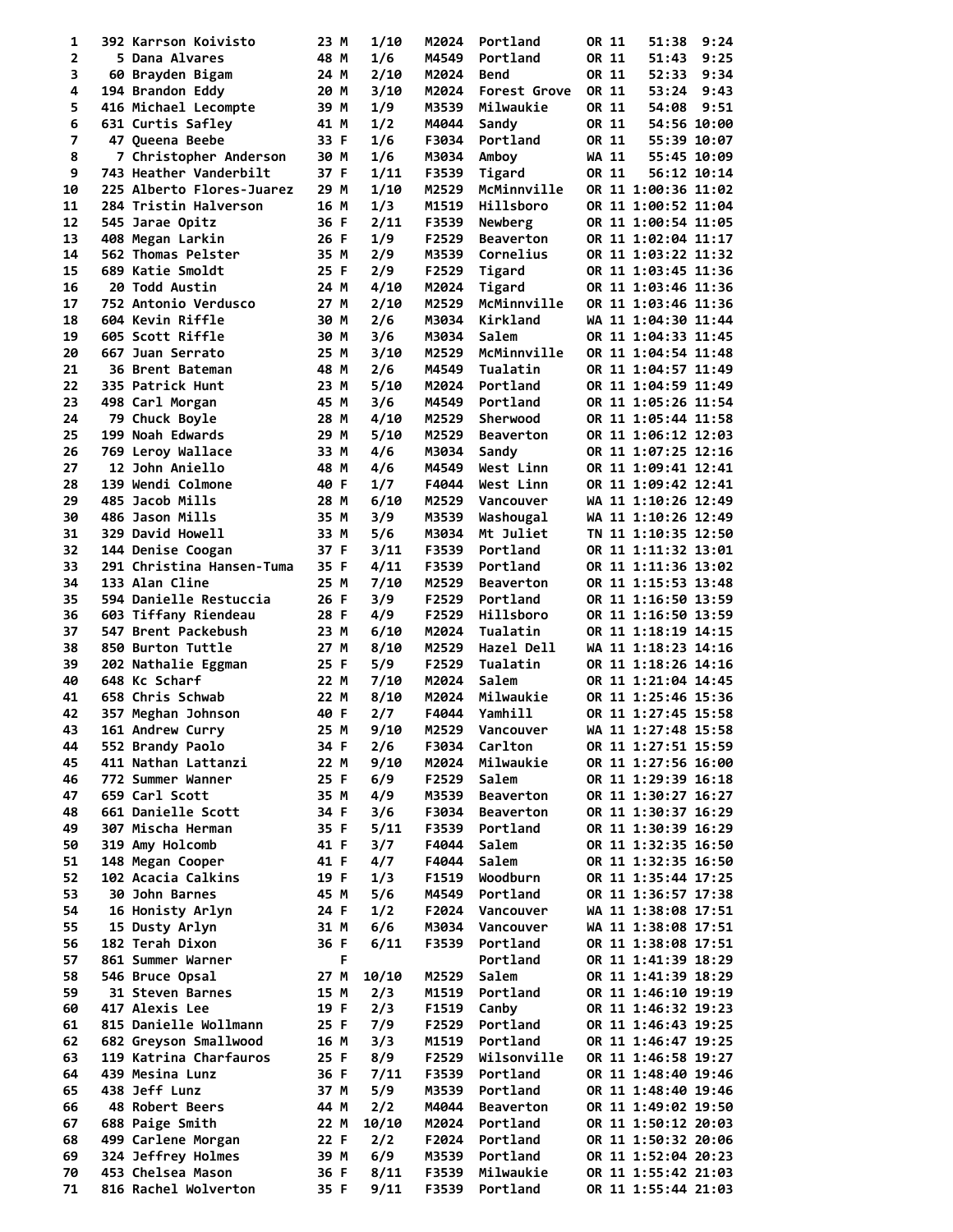| 72 | 309 Jamie Hicks         | 25 F | 9/9<br>F2529   | Vancouver        | WA 11 1:57:00 21:17 |
|----|-------------------------|------|----------------|------------------|---------------------|
| 73 | 310 Jim Hicks           | 46 M | 6/6<br>M4549   | Vancouver        | WA 11 1:57:00 21:17 |
| 74 | 410 Stacy Larsen        | 44 F | 5/7<br>F4044   | Portland         | OR 11 1:57:20 21:20 |
| 75 | 173 Becca Davisson      | 42 F | 6/7<br>F4044   | Portland         | OR 11 1:57:20 21:20 |
| 76 | 601 Scott Richards      | 37 M | 7/9<br>M3539   | <b>Beaverton</b> | OR 11 2:03:40 22:30 |
| 77 | 600 Fawn Richards       | 36 F | 10/11<br>F3539 | <b>Beaverton</b> | OR 11 2:03:41 22:30 |
| 78 | 220 Karrie Finseth      | 35 F | 11/11<br>F3539 | Oregon City      | OR 11 2:04:46 22:41 |
| 79 | 23 Christopher Bailey   | 38 M | 8/9<br>M3539   | Oregon City      | OR 11 2:04:55 22:43 |
| 80 | 283 Stephanie Halverson | 43 F | 7/7<br>F4044   | Hillsboro        | OR 11 2:05:25 22:49 |
| 81 | 402 Miriam Lambert      | 33 F | 4/6<br>F3034   | Portland         | OR 11 2:08:16 23:20 |
| 82 | 403 Sarah Lambert       | 30 F | 5/6<br>F3034   | Portland         | OR 11 2:08:51 23:26 |
| 83 | 694 Susan Spencer       | 48 F | 1/1<br>F4549   | Clackamas        | OR 11 2:14:59 24:33 |
| 84 | 492 Michele Moore       | 34 F | 6/6<br>F3034   | Clackamas        | OR 11 2:16:56 24:54 |
| 85 | 426 Andrew Lohr         | 39 M | 9/9<br>M3539   | Portland         | OR 11 2:17:51 25:04 |
| 86 | 733 Hayley Tuttle       | 19 F | 3/3<br>F1519   | Scappoose        | OR 11 3:29:54 38:10 |
|    |                         |      |                |                  |                     |

|                | results by neat -<br>Sunuay |      |  |                  |       |                                   |  |              |                     |             |  |  |
|----------------|-----------------------------|------|--|------------------|-------|-----------------------------------|--|--------------|---------------------|-------------|--|--|
|                |                             |      |  |                  |       | Heat $12 - 10:30$ am              |  |              |                     |             |  |  |
| Place No.      | Name                        |      |  | Ag S Div/Tot Div |       | City                              |  |              | St He Time          | Pace        |  |  |
|                |                             |      |  |                  |       |                                   |  |              |                     |             |  |  |
| 1              | 860 Seth Holland            | 31 M |  | 1/4              | M3034 | Portland                          |  | OR 12        |                     | 54:52 9:59  |  |  |
| $\overline{2}$ | 652 Samantha Schoenwald     | 22 F |  | 1/3              | F2024 | Vancouver                         |  | <b>WA 12</b> |                     | 57:57 10:33 |  |  |
| 3              | 4 Reyes Alvarado            | 38 M |  | 1/10             | M3539 | Salem                             |  |              | OR 12 1:02:15 11:20 |             |  |  |
| 4              | 738 Judith Ullom            | 25 F |  | 1/10             | F2529 | Sandy                             |  |              | OR 12 1:04:10 11:40 |             |  |  |
| 5              | 123 Daniel Cho              | 24 M |  | 1/6              | M2024 | Portland                          |  |              | OR 12 1:04:54 11:48 |             |  |  |
| 6              | 778 Tyler Way               | 24 M |  | 2/6              | M2024 | Portland                          |  |              | OR 12 1:05:10 11:51 |             |  |  |
| $\overline{7}$ | 853 Daniel Godard           | 27 M |  | 1/6              | M2529 | West Linn                         |  |              | OR 12 1:05:29 11:55 |             |  |  |
| 8              | 771 Daniel Walsh            | 24 M |  | 3/6              | M2024 | Portland                          |  |              | OR 12 1:10:10 12:46 |             |  |  |
| 9              | 461 Jim McCoy               | 43 M |  | 1/4              | M4044 | Vancouver                         |  |              | WA 12 1:10:27 12:49 |             |  |  |
| 10             | 174 Don Deane               | 55 M |  | 1/2              | M5559 | Vancouver                         |  |              | WA 12 1:10:33 12:50 |             |  |  |
| 11             | 135 Kattah Coe              | 35 F |  | 1/3              | F3539 | Portland                          |  |              | OR 12 1:10:50 12:53 |             |  |  |
| 12             | 136 Palmer Coe              | 40 M |  | 2/4              | M4044 | Portland                          |  |              | OR 12 1:10:51 12:53 |             |  |  |
| 13             | 811 Mike Winnen             | 36 M |  | 2/10             | M3539 | Salem                             |  |              | OR 12 1:11:55 13:05 |             |  |  |
| 14             | 159 James Crow              | 23 M |  | 4/6              | M2024 | <b>Beaverton</b>                  |  |              | OR 12 1:16:56 14:00 |             |  |  |
| 15             | 491 Dj Moore                | 38 M |  | 3/10             | M3539 | Hillsboro                         |  |              | OR 12 1:16:59 14:00 |             |  |  |
| 16             | 826 Cody Zuercher           | 29 M |  | 2/6              | M2529 | Vancouver                         |  |              | WA 12 1:17:00 14:00 |             |  |  |
| 17             | 637 Fred Sauermann          | 37 M |  | 4/10             | M3539 | Independence                      |  |              | OR 12 1:17:58 14:11 |             |  |  |
| 18             | 412 Andrew Lauersdorf       | 45 M |  | 1/1              | M4549 | Portland                          |  |              | OR 12 1:19:53 14:32 |             |  |  |
| 19             | 517 Dave Nagel              | 58 M |  | 2/2              | M5559 | Vancouver                         |  |              | WA 12 1:20:32 14:39 |             |  |  |
| 20             | 126 Carl Christiansen       | 39 M |  | 5/10             | M3539 | Vancouver                         |  |              | WA 12 1:22:52 15:04 |             |  |  |
| 21             | 812 Steve Winnen            | 38 M |  | 6/10             | M3539 | Salem                             |  |              | OR 12 1:25:04 15:28 |             |  |  |
| 22             | 525 Josh Nelson             | 38 M |  | 7/10             | M3539 | Salem                             |  |              | OR 12 1:29:29 16:17 |             |  |  |
| 23             | 857 Cole Stutesman          | 28 M |  | 3/6              | M2529 | Springfield                       |  |              | OR 12 1:34:26 17:11 |             |  |  |
| 24             | 473 Audra McMartin          | 23 F |  | 2/3              | F2024 | Pleasant Hill OR 12 1:34:59 17:17 |  |              |                     |             |  |  |
| 25             | 114 David Castle            | 23 M |  | 5/6              | M2024 | Vancouver                         |  |              | WA 12 1:35:59 17:27 |             |  |  |
| 26             | 856 Chrystal Stutesman      | 28 F |  | 2/10             | F2529 | Springfield                       |  |              | OR 12 1:36:44 17:36 |             |  |  |
| 27             | 196 Kymberlee Edvalson      | 29 F |  | 3/10             | F2529 | West Linn                         |  |              | OR 12 1:38:22 17:53 |             |  |  |
| 28             | 95 Shane Bruington          | 18 M |  | 1/3              | M1519 | Dexter                            |  |              | OR 12 1:38:22 17:53 |             |  |  |
| 29             | 420 Jordan Lewis            | 23 M |  | 6/6              | M2024 | West Linn                         |  |              | OR 12 1:38:31 17:55 |             |  |  |
| 30             | 456 Amanda Matsuda          | 34 F |  | 1/4              | F3034 | Vancouver                         |  |              | WA 12 1:42:53 18:43 |             |  |  |
| 31             | 297 Todd Hawes              | 39 M |  | 8/10             | M3539 | Portland                          |  |              | OR 12 1:42:59 18:44 |             |  |  |
| 32             | 759 Ngan Vo                 | 38 F |  | 2/3              | F3539 | Portland                          |  |              | OR 12 1:43:08 18:46 |             |  |  |
| 33             | 437 Laurie Lundwall         | 27 F |  | 4/10             | F2529 | Saint Helens                      |  |              | OR 12 1:45:01 19:06 |             |  |  |
| 34             | 766 Valerie Walker          | 29 F |  | 5/10             | F2529 | Saint Helens                      |  |              | OR 12 1:45:03 19:06 |             |  |  |
| 35             | 326 Letitia Hora            | 40 F |  | 1/3              | F4044 | St. Helens                        |  |              | OR 12 1:45:04 19:07 |             |  |  |
| 36             | 330 Lauren Hubner           | 29 F |  | 6/10             | F2529 | <b>Beaverton</b>                  |  |              | OR 12 1:45:56 19:16 |             |  |  |
| 37             | 858 Susan Jauwon            | 43 F |  | 2/3              | F4044 | Saint Helens                      |  |              | OR 12 1:49:49 19:58 |             |  |  |
| 38             | 261 Jesse Goodwin           | 31 M |  | 2/4              | M3034 | Salem                             |  |              | OR 12 1:58:55 21:38 |             |  |  |
| 39             | 322 Megan Hollingsworth     | 27 F |  | 7/10             | F2529 | Salem                             |  |              | OR 12 1:59:13 21:41 |             |  |  |
| 40             | 321 Don Hollingsworth       | 40 M |  | 3/4              | M4044 | Salem                             |  |              | OR 12 1:59:13 21:41 |             |  |  |
| 41             | 342 Shanna Israel           | 32 F |  | 2/4              | F3034 | Salem                             |  |              | OR 12 2:00:34 21:56 |             |  |  |
| 42             | 34 Shelly Barr              | 32 F |  | 3/4              | F3034 | Independence                      |  |              | OR 12 2:00:34 21:56 |             |  |  |
| 43             | 33 Josh Barr                | 31 M |  | 3/4              | M3034 | Salem                             |  |              | OR 12 2:00:35 21:56 |             |  |  |
| 44             | 341 Matt Israel             | 31 M |  | 4/4              | M3034 | Salem                             |  |              | OR 12 2:00:36 21:56 |             |  |  |
| 45             | 205 Kelsey Elliott          | 27 F |  | 8/10             | F2529 | Vancouver                         |  |              | WA 12 2:03:47 22:31 |             |  |  |
| 46             | 481 Ashton Meyer            | 25 F |  | 9/10             | F2529 | Portland                          |  |              | OR 12 2:07:59 23:17 |             |  |  |
| 47             | 383 John Kim                | 26 M |  | 4/6              | M2529 | Clackamas                         |  |              | OR 12 2:08:00 23:17 |             |  |  |

 **47 383 John Kim 26 M 4/6 M2529 Clackamas OR 12 2:08:00 23:17 48 765 Meredith Walker 31 F 4/4 F3034 Portland OR 12 2:08:02 23:17** 

 **50 647 Ben Schaller 25 M 5/6 M2529 Lake Oswego OR 12 2:08:09 23:18** 

 **49 702 Dagny Stark 29 F 10/10 F2529 Portland 147 Ben Schaller** 25 M 5/6 M2529 Lake Oswe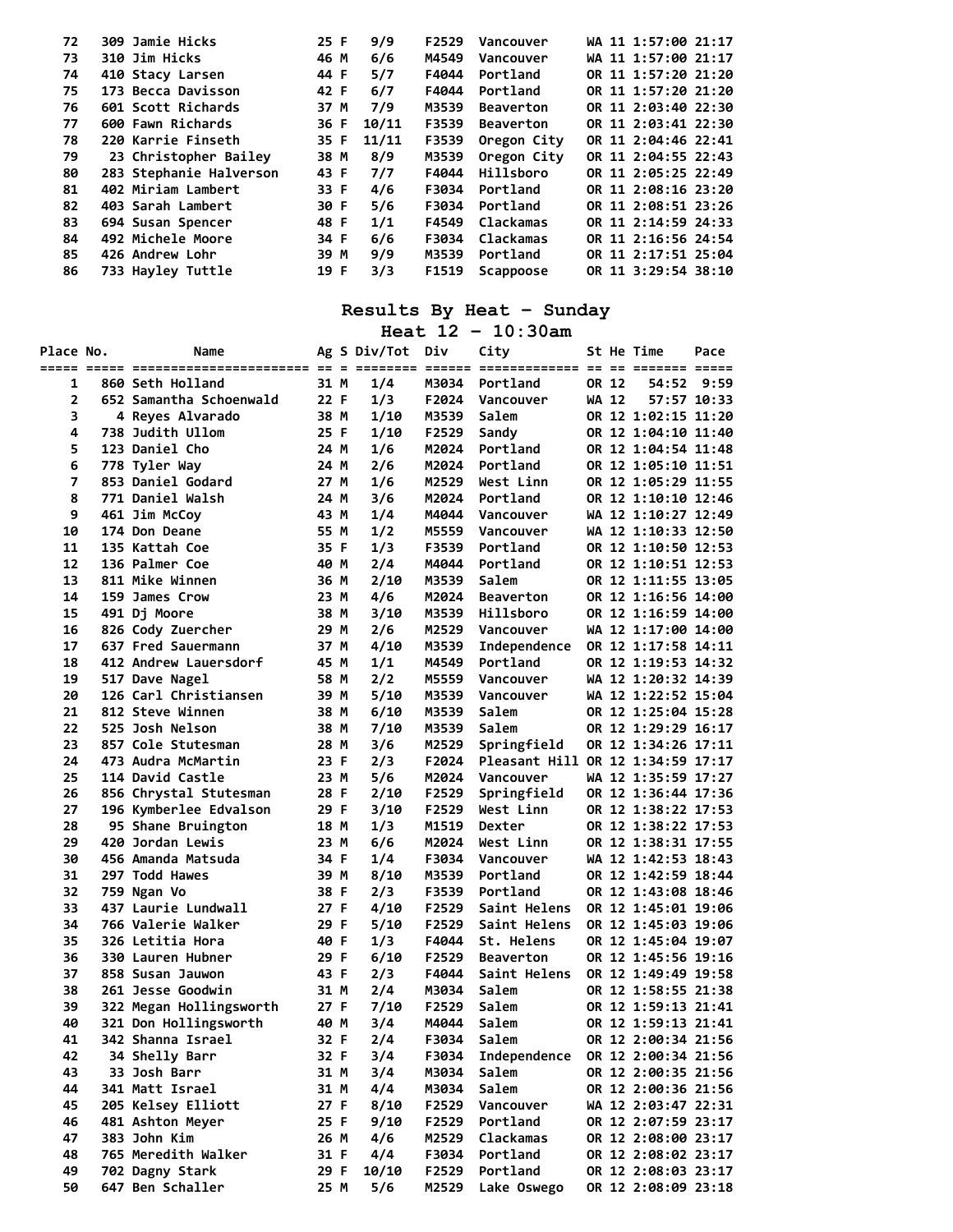| 51 | 9 Tim Andriesen       | 6/6<br>25 M   | M2529           | WA 12 2:09:05 23:29<br>Washougal |
|----|-----------------------|---------------|-----------------|----------------------------------|
| 52 | 587 Deanna Reijonen   | 3/3<br>41 F   | F4044 Vancouver | WA 12 2:12:55 24:10              |
| 53 | 533 Jeanette Normine  | 3/3<br>37 F   | F3539 Vancouver | WA 12 2:12:55 24:10              |
| 54 | 781 Lauren Webster    | 3/3<br>23 F   | F2024 Portland  | OR 12 2:25:35 26:29              |
| 55 | 214 Wyatt Evleleigh   | 2/3<br>15 M   | M1519 Albany    | OR 12 2:28:10 26:57              |
| 56 | 854 Tyler Witherspoon | 3/3<br>16 M   | M1519 Albany    | OR 12 2:28:11 26:57              |
| 57 | 671 Cory Shaw         | 9/10<br>35 M  | M3539 Albany    | OR 12 2:34:43 28:08              |
| 58 | 665 William Seav      | 10/10<br>35 M | M3539 Albany    | OR 12 2:35:08 28:13              |
| 59 | 282 Kendra Hale       | 1/1<br>15 F   | F1519 Albany    | OR 12 2:35:18 28:15              |
| 60 | 855 Eddy Lara         | 4/4<br>42 M   | M4044 Albany    | OR 12 2:35:21 28:15              |

**Heat 13 – 11:00am** 

| Place No. | Name                     |      | Ag S Div/Tot Div |       | City                              |       | St He Time          | Pace        |
|-----------|--------------------------|------|------------------|-------|-----------------------------------|-------|---------------------|-------------|
|           |                          |      |                  |       |                                   |       |                     |             |
| 1         | 445 Carter Marshall      | 16 M | 1/2              | M1519 | Oregon City                       | OR 13 | 54:03               | 9:50        |
| 2         | 306 Clayton Herman       | 25 M | 1/3              | M2529 | <b>Beavercreek</b>                | OR 13 |                     | 54:58 10:00 |
| 3         | 204 Ian Eikanas          | 31 M | 1/4              | M3034 | Tigard                            |       | OR 13 1:01:59 11:17 |             |
| 4         | 186 Joseph Dudman        | 47 M | 1/2              | M4549 | Portland                          |       | OR 13 1:02:47 11:25 |             |
| 5         | 690 Dustin Snell         | 22 M | 1/5              | M2024 | <b>Beaverton</b>                  |       | OR 13 1:03:50 11:37 |             |
| 6         | 88 Marshall Brookfield   | 31 M | 2/4              | M3034 | Sheridan                          |       | OR 13 1:04:10 11:40 |             |
| 7         | 54 Vincent Bell          | 15 M | 2/2              | M1519 | <b>Beavercreek</b>                |       | OR 13 1:05:46 11:58 |             |
| 8         | 393 Gregory Kolafa       | 40 M | 1/2              | M4044 | Portland                          |       | OR 13 1:12:11 13:08 |             |
| 9         | 729 Matthew Turay        | 43 M | 2/2              | M4044 | Portland                          |       | OR 13 1:12:20 13:09 |             |
| 10        | 193 Sandy Eastman        | 44 F | 1/6              | F4044 | Sherwood                          |       | OR 13 1:12:21 13:10 |             |
| 11        | 153 Jeff Coussens        | 20 M | 2/5              | M2024 | <b>Banks</b>                      |       | OR 13 1:13:29 13:22 |             |
| 12        | 155 Paul Coussens        | 48 M | 2/2              | M4549 | <b>Banks</b>                      |       | OR 13 1:13:37 13:24 |             |
| 13        | 379 Bryan Kenney         | 38 M | 1/5              | M3539 | Battle Ground WA 13 1:15:48 13:47 |       |                     |             |
| 14        | 378 Anne Kenney          | 37 F | 1/4              | F3539 | Battle Ground WA 13 1:16:17 13:53 |       |                     |             |
| 15        | 725 Robert Toner         | 23 M | 3/5              | M2024 | Gaston                            |       | OR 13 1:16:35 13:56 |             |
| 16        | 386 Cara Kirkpatrick     | 46 F | 1/5              | F4549 | Eugene                            |       | OR 13 1:19:00 14:22 |             |
| 17        | 740 Shad Vaira           | 38 M | 2/5              | M3539 | Portland                          |       | OR 13 1:24:32 15:23 |             |
| 18        | 339 Nathan Ingraffea     | 36 M | 3/5              | M3539 | Portland                          |       | OR 13 1:24:35 15:23 |             |
| 19        | 213 Susan Essin          | 31 F | 1/5              | F3034 | <b>Eugene</b>                     |       | OR 13 1:24:50 15:26 |             |
| 20        | 703 Katie Steinhauer     | 29 F | 1/4              | F2529 | Portland                          |       | OR 13 1:24:52 15:26 |             |
| 21        | 92 Justin Brown          | 30 M | 3/4              | M3034 | Portland                          |       | OR 13 1:24:57 15:27 |             |
| 22        | 480 Jordan Messinger     | 28 M | 2/3              | M2529 | Portland                          |       | OR 13 1:25:02 15:28 |             |
| 23        | 511 Michelle Mulhair     | 28 F | 2/4              | F2529 | Portland                          |       | OR 13 1:25:03 15:28 |             |
| 24        | 86 Tami Briggs           | 47 F | 2/5              | F4549 | Portland                          |       | OR 13 1:26:44 15:47 |             |
| 25        | 823 Brook Wyntergreen    | 30 F | 2/5              | F3034 | Portland                          |       | OR 13 1:26:57 15:49 |             |
| 26        | 683 James Smario         | 38 M | 4/5              | M3539 | Tigard                            |       | OR 13 1:29:12 16:14 |             |
| 27        | 628 Ken Rust             | 34 M | 4/4              | M3034 | Lake Oswego                       |       | OR 13 1:29:12 16:14 |             |
| 28        | 627 Brian Rust           | 37 M | 5/5              | M3539 | Tigard                            |       | OR 13 1:29:13 16:14 |             |
| 29        | 606 Nick Rillstone       | 24 M | 4/5              | M2024 | Portland                          |       | OR 13 1:30:37 16:29 |             |
| 30        | 390 Ruth Kociemba        | 47 F | 3/5              | F4549 | Estacada                          |       | OR 13 1:36:40 17:35 |             |
| 31        | 431 Sarah Lowe           | 22 F | 1/5              | F2024 | Eugene                            |       | OR 13 1:38:04 17:50 |             |
| 32        | 203 Andrea Eiesland      | 24 F | 2/5              | F2024 | Hillsboro                         |       | OR 13 1:43:45 18:52 |             |
| 33        | 374 Andrea Kekhia        | 32 F | 3/5              | F3034 | Portland                          |       | OR 13 1:43:49 18:53 |             |
| 34        | 560 Andrew Peekema       | 22 M | 5/5              | M2024 | <b>Beaverton</b>                  |       | OR 13 1:45:26 19:11 |             |
| 35        | 154 Kasey Coussens       | 22 F | 3/5              | F2024 | <b>Banks</b>                      |       | OR 13 1:45:29 19:11 |             |
| 36        | 132 Alison Clifford      | 32 F | 4/5              | F3034 | Portland                          |       | OR 13 1:45:33 19:12 |             |
| 37        | 336 Mona Hutchinson      | 36 F | 2/4              | F3539 | Milwaukie                         |       | OR 13 1:45:35 19:12 |             |
| 38        | 859 Jennifer White       | 37 F | 3/4              | F3539 | Molalla                           |       | OR 13 1:45:39 19:13 |             |
| 39        | 89 Rea Brookfield        | 31 F | 5/5              | F3034 | Sheridan                          |       | OR 13 1:48:27 19:44 |             |
| 40        | <b>311 Justine Hicks</b> | 38 F | 4/4              | F3539 | Portland                          |       | OR 13 1:48:38 19:46 |             |
| 41        | 91 Debbie Brown          | 44 F | 2/6              |       | F4044 Hillsboro                   |       | OR 13 1:55:30 21:00 |             |
| 42        | 113 Denise Castaneda     | 49 F | 4/5              | F4549 | Tigard                            |       | OR 13 1:55:30 21:00 |             |
| 43        | 350 Jessica Janes        | 24 F | 4/5              | F2024 | Portland                          |       | OR 13 1:55:35 21:01 |             |
| 44        | 285 Cindy Hamann         | 40 F | 3/6              | F4044 | Portland                          |       | OR 13 1:55:50 21:04 |             |
| 45        | 726 Tammy Townsend       | 46 F | 5/5              | F4549 | Gladstone                         |       | OR 13 1:55:50 21:04 |             |
| 46        | 115 Elizabeth Cero       | 24 F | 5/5              | F2024 | <b>Beaverton</b>                  |       | OR 13 2:05:59 22:55 |             |
| 47        | 563 Emily Penland        | 25 F | 3/4              | F2529 | <b>Beaverton</b>                  |       | OR 13 2:06:00 22:55 |             |
| 48        | 253 Cheri Girolami       | 40 F | 4/6              | F4044 | Vanvouer                          |       | WA 13 2:08:45 23:25 |             |
| 49        | 446 Chrissey Marshall    | 44 F | 5/6              | F4044 | Oregon City                       |       | OR 13 2:13:08 24:13 |             |
| 50        | 447 McKenzie Marshall    | 19 F | 1/1              | F1519 | Oregon City                       |       | OR 13 2:13:09 24:13 |             |
| 51        | 53 Jan Bell              | 40 F | 6/6              | F4044 | <b>Beavercreek</b>                |       | OR 13 2:13:12 24:13 |             |
| 52        | 348 Jesse James          | 29 M | 3/3              | M2529 | Tigard                            |       | OR 13 2:28:57 27:05 |             |
| 53        | 551 Julie Palumbo        | 25 F | 4/4              | F2529 | Tigard                            |       | OR 13 2:28:58 27:05 |             |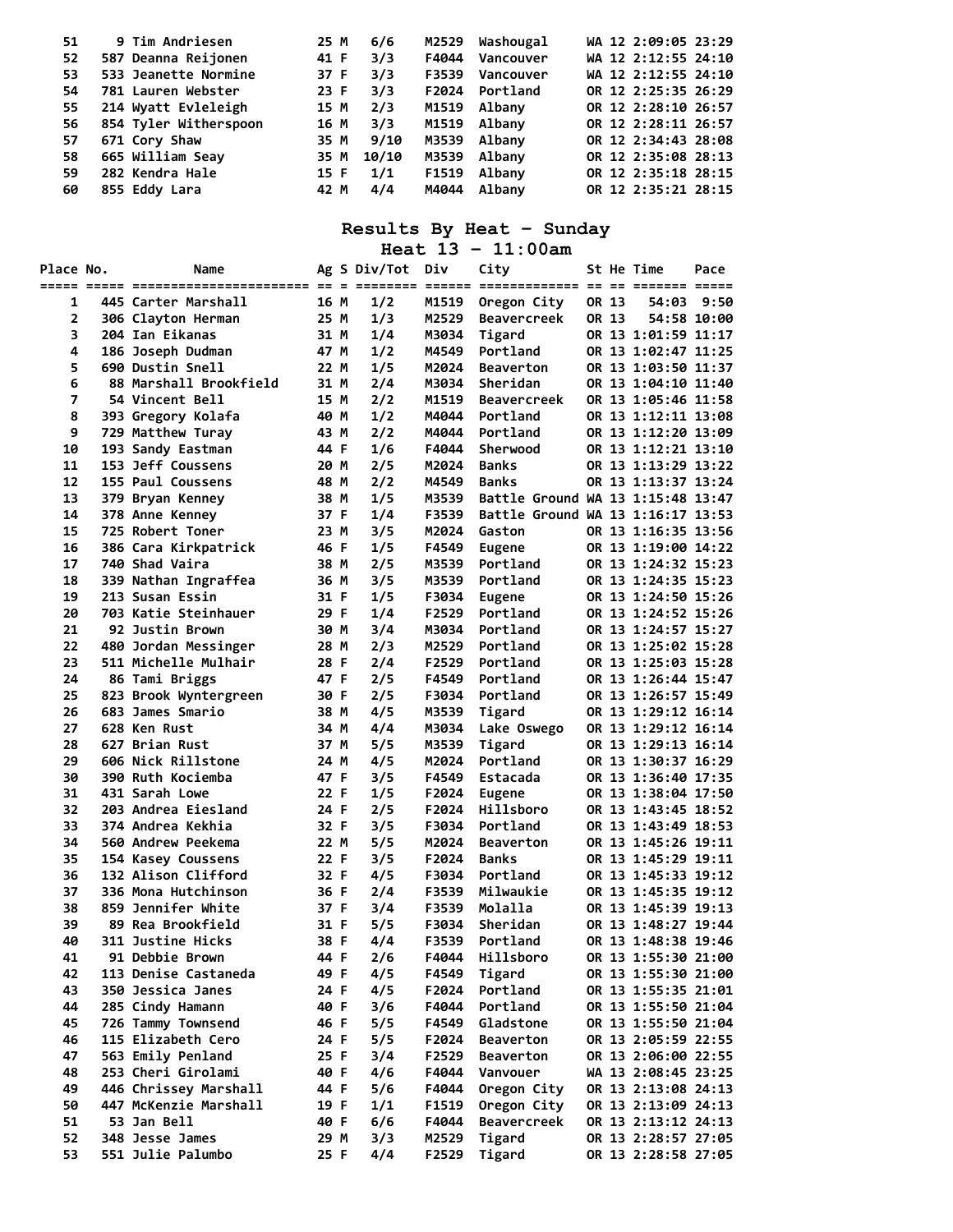**Heat 14 – 11:30am** 

| <b>Place No.</b> | Name                   |        | Ag S Div/Tot    | Div   | City         |       | St He Time          | Pace |
|------------------|------------------------|--------|-----------------|-------|--------------|-------|---------------------|------|
|                  | ====================== | $== =$ | <b>EEEEEEEE</b> |       | ===========  |       |                     |      |
| 1                | 280 Matt Gustafson     | 32 M   | 1/3             | M3034 | West Linn    | OR 14 | 52:35 9:34          |      |
| 2                | 94 Wil Brown           | 25 M   | 1/3             | M2529 | Portland     | OR 14 | 54:36               | 9:56 |
| 3                | 516 Mike Myers         | 34 M   | 2/3             | M3034 | Portland     | OR 14 | 58:54 10:43         |      |
| 4                | 469 Ryan McKay         | 37 M   | 1/1             | M3539 | West Linn    |       | OR 14 1:05:32 11:55 |      |
| 5                | 863 Sal Diaz           | 40 M   | 1/2             | M4044 | Salem        |       | OR 14 1:08:07 12:23 |      |
| 6                | 862 Tammy McKay        | 39 F   | 1/2             | F3539 | West Linn    |       | OR 14 1:10:55 12:54 |      |
| 7                | 180 Theresa Diaz       | 32 F   | 1/3             | F3034 | Salem        |       | OR 14 1:12:21 13:10 |      |
| 8                | 384 Leah Kirchgessner  | 28 F   | 1/2             | F2529 | Salem        |       | OR 14 1:13:03 13:17 |      |
| 9                | 108 Casey Carroll      | 25 M   | 2/3             | M2529 | Vancouver    |       | WA 14 1:18:12 14:14 |      |
| 10               | 217 Charlonda Fielder  | 25 F   | 2/2             | F2529 | Vancouver    |       | WA 14 1:18:26 14:16 |      |
| 11               | 624 Brianne Ruegsegger | 31 F   | 2/3             | F3034 | Forest Grove |       | OR 14 1:24:13 15:19 |      |
| 12               | 254 Vince Girolami     | 44 M   | 2/2             | M4044 | Vancouver    |       | WA 14 1:25:05 15:29 |      |
| 13               | 870 Cheri Girolami     | 40 F   | 1/1             | F4044 | Cascade Park |       | WA 14 1:25:06 15:29 |      |
| 14               | 557 Ashish Patel       | 25 M   | 3/3             | M2529 | Portland     |       | OR 14 1:29:27 16:16 |      |
| 15               | 413 Shannon Laughlin   | 20 F   | 1/2             | F2024 | Tualatin     |       | OR 14 1:29:29 16:17 |      |
| 16               | 46 Abby Beckley        | 21 F   | 2/2             | F2024 | Tigard       |       | OR 14 1:29:29 16:17 |      |
| 17               | 452 Alan Martinson     | 48 M   | 1/1             | M4549 | Portland     |       | OR 14 1:32:19 16:47 |      |
| 18               | 723 Kim Tilander       | 49 F   | 1/1             | F4549 | West Linn    |       | OR 14 1:32:54 16:54 |      |
| 19               | 526 Mary Nelson        | 34 F   | 3/3             | F3034 | Canby        |       | OR 14 1:43:05 18:45 |      |
| 20               | 864 Brittnee Webber    | 18 F   | 1/1             | F1519 | Canby        |       | OR 14 1:43:06 18:45 |      |
| 21               | 663 Kristina Scott     | 37 F   | 2/2             | F3539 | Canby        |       | OR 14 1:43:26 18:49 |      |
| 22               | 865 Jeff Scott         | 34 M   | 3/3             | M3034 | Canby        |       | OR 14 1:43:26 18:49 |      |

### **Results By Heat – Sunday**

**Heat 15 – 12:00pm** 

| Place No.      | Name                      |      | Ag S Div/Tot | Div   | City           |  | St He Time          | Pace |
|----------------|---------------------------|------|--------------|-------|----------------|--|---------------------|------|
| 1              | 39 David Bauders          | 20 M | 1/5          | M2024 | Portland       |  | OR 15 1:04:51 11:48 |      |
| 2              | 93 Nathan Brown           | 31 M | 1/4          | M3034 | Carlton        |  | OR 15 1:05:20 11:53 |      |
| 3              | 852 Sean Fair             | 22 M | 2/5          | M2024 | Salem          |  | OR 15 1:06:37 12:07 |      |
| 4              | 264 Todd Graves           | 44 M | 1/3          | M4044 | Portland       |  | OR 15 1:06:49 12:09 |      |
| 5              | 851 Stephen Ellis         | 22 M | 3/5          | M2024 | Salem          |  | OR 15 1:06:55 12:10 |      |
| 6              | 668 Josh Settelmeyer      | 34 M | 2/4          | M3034 | Salem          |  | OR 15 1:10:01 12:44 |      |
| $\overline{7}$ | 549 Brandi Palmer         | 21 F | 1/7          | F2024 | <b>Sisters</b> |  | OR 15 1:18:26 14:16 |      |
| 8              | 550 Hayley Palmer         | 18 F | 1/4          | F1519 | <b>Sisters</b> |  | OR 15 1:18:28 14:16 |      |
| 9              | 164 Katie Darold          | 31 F | 1/2          | F3034 | Salem          |  | OR 15 1:18:28 14:16 |      |
| 10             | 163 Kyla Daniels          | 15 F | 2/4          | F1519 | Salem          |  | OR 15 1:18:35 14:18 |      |
| 11             | 868 Cat Vogt              | 43 F | 1/1          | F4044 | Troutdale      |  | OR 15 1:19:46 14:31 |      |
| 12             | 867 Eric Manarang         | 31 M | 3/4          | M3034 | Gresham        |  | OR 15 1:19:46 14:31 |      |
| 13             | 866 Dinae Peterson        | 57 F | 1/1          | F5559 | Corbett        |  | OR 15 1:19:47 14:31 |      |
| 14             | 869 Jennifer Sladky       | 46 F | 1/2          | F4549 | Fairview       |  | OR 15 1:19:53 14:32 |      |
| 15             | 25 Jason Bain             | 37 M | 1/4          | M3539 | Gresham        |  | OR 15 1:21:16 14:47 |      |
| 16             | 134 Mandy Coats           | 35 F | 1/3          | F3539 | Gresham        |  | OR 15 1:21:16 14:47 |      |
| 17             | 372 Anna Juan             | 25 F | 1/3          | F2529 | Wilsonville    |  | OR 15 1:22:51 15:04 |      |
| 18             | 195 Marie Edgerton        | 24 F | 2/7          | F2024 | West Linn      |  | OR 15 1:22:51 15:04 |      |
| 19             | 167 Chris Davis           | 36 M | 2/4          | M3539 | Tualatin       |  | OR 15 1:23:06 15:07 |      |
| 20             | 290 Kermit Hanowell       | 37 M | 3/4          | M3539 | Salem          |  | OR 15 1:23:12 15:08 |      |
| 21             | 596 Chance Rice           | 21 M | 4/5          | M2024 | Scappoose      |  | OR 15 1:29:52 16:21 |      |
| 22             | 732 Angel Tuttle          | 45 F | 2/2          | F4549 | Scappoose      |  | OR 15 1:29:53 16:21 |      |
| 23             | 734 Shannon Tuttle        | 45 M | 1/1          | M4549 | Scappoose      |  | OR 15 1:29:54 16:21 |      |
| 24             | 433 Will Lucas            | 32 M | 4/4          | M3034 | Gaston         |  | OR 15 1:31:30 16:39 |      |
| 25             | 564 Ali Perales           | 20 M | 5/5          | M2024 | <b>Brooks</b>  |  | OR 15 1:33:49 17:04 |      |
| 26             | 617 Rob Root              | 27 M | 1/2          | M2529 | Oregon City    |  | OR 15 1:36:59 17:38 |      |
| 27             | 616 Monica Root           | 27 F | 2/3          | F2529 | Oregon City    |  | OR 15 1:36:59 17:38 |      |
| 28             | 274 Jesse Grow            | 17 F | 3/4          | F1519 | Rainier        |  | OR 15 1:37:33 17:45 |      |
| 29             | 804 Daniel Willis         | 36 M | 4/4          | M3539 | Independence   |  | OR 15 1:37:44 17:47 |      |
| 30             | 537 Rob Ogilvie           | 29 M | 2/2          | M2529 | <b>Dallas</b>  |  | OR 15 1:37:45 17:47 |      |
| 31             | 536 Emily Ogilvie         | 25 F | 3/3          | F2529 | St Paul        |  | OR 15 1:37:54 17:48 |      |
| 32             | 805 Melony Willis         | 36 F | 2/3          | F3539 | Independence   |  | OR 15 1:38:00 17:49 |      |
| 33             | 255 Carissa Glahn         | 22 F | 3/7          | F2024 | <b>Dundee</b>  |  | OR 15 1:38:01 17:50 |      |
| 34             | 257 Susan Glenn           | 51 F | 1/1          | F5054 | Portland       |  | OR 15 1:38:44 17:57 |      |
| 35             | 592 Gary Repp             | 42 M | 2/3          | M4044 | Portland       |  | OR 15 1:43:36 18:51 |      |
| 36             | 593 Lance Repp            | 41 M | 3/3          | M4044 | Portland       |  | OR 15 1:43:37 18:51 |      |
| 37             | 591 Courtney Repp         | 17 F | 4/4          | F1519 | Portland       |  | OR 15 1:43:37 18:51 |      |
| 38             | 751 Maryalicia Verdecchia | 38 F | 3/3          | F3539 | Vancouver      |  | WA 15 1:43:37 18:51 |      |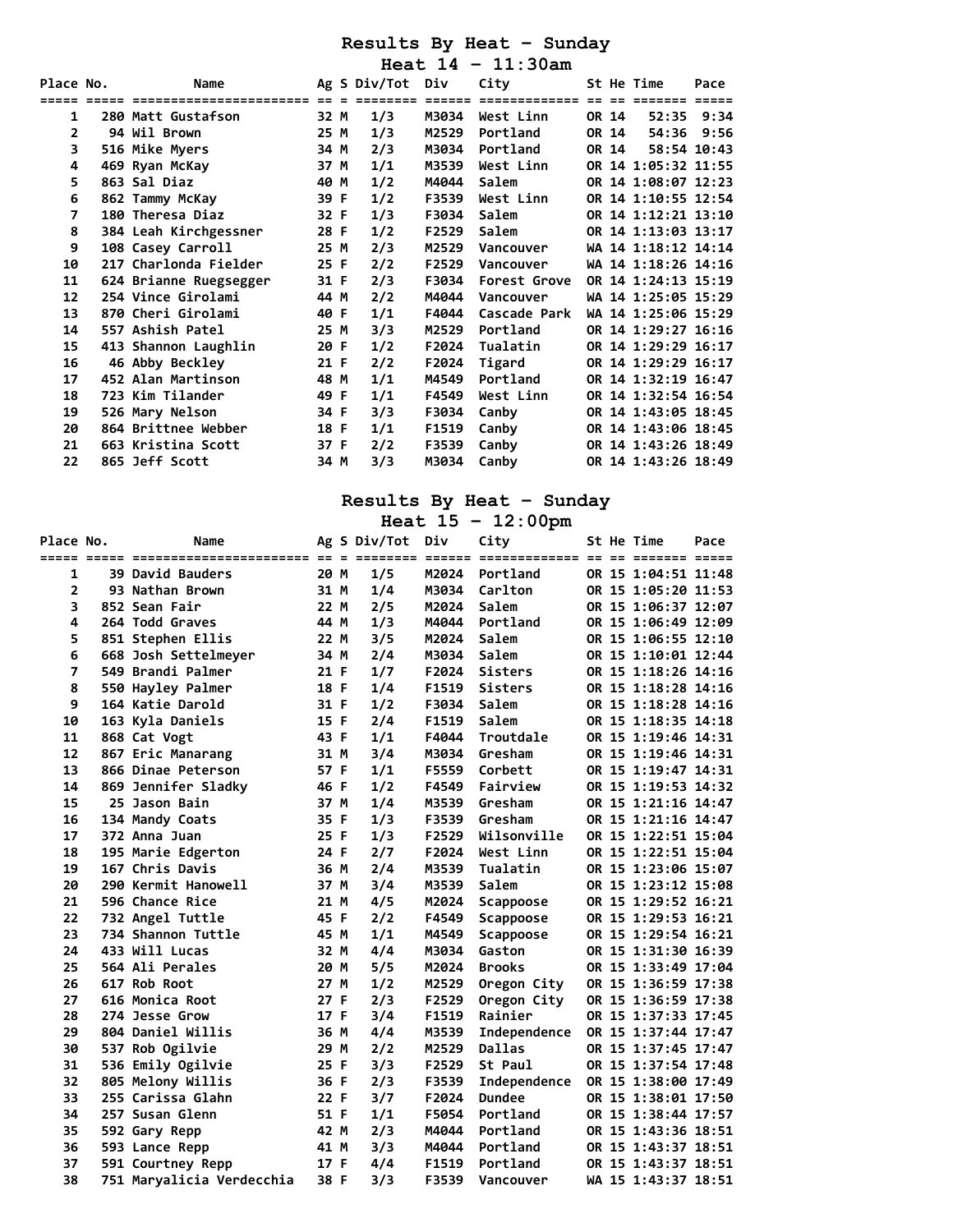| 39 103 Anya Cam         |            | 20 F 4/7 F2024 Gervais |             | OR 15 1:47:04 19:28 |
|-------------------------|------------|------------------------|-------------|---------------------|
| 40 106 Tatyana Cardenas | 21 F 5/7   |                        | F2024 Salem | OR 15 1:47:05 19:29 |
| 41 540 Robin Oldenburg  | 24 F 6/7   | F2024 Tigard           |             | OR 15 1:48:24 19:43 |
| 42 423 Makaela Lipke    | 22 F 7/7   | F2024 Eugene           |             | OR 15 1:48:24 19:43 |
| 43 484 Dawn Miller      | 31 F $2/2$ | F3034 Salem            |             | OR 15 1:58:45 21:36 |

|  |  |  | Heat $16 - 12:30 \text{pm}$ |
|--|--|--|-----------------------------|
|--|--|--|-----------------------------|

| Place No.    |  | Name                   |      | Ag S Div/Tot Div |             | City          |  | St He Time          | Pace |
|--------------|--|------------------------|------|------------------|-------------|---------------|--|---------------------|------|
|              |  |                        |      |                  |             |               |  |                     |      |
|              |  | 137 Matt Coleman       | 32 M | 1/1              | M3034       | Molalla       |  | OR 16 1:00:31 11:01 |      |
| $\mathbf{2}$ |  | 270 Tyson Griffith     | 16 M | 1/1              |             | M1519 Rainier |  | OR 16 1:07:34 12:17 |      |
|              |  | <b>66 Andy Bloedel</b> | 35 M | 1/2              | M3539 Canby |               |  | OR 16 1:07:53 12:21 |      |
| 4            |  | 185 Katherine Duarte   | 21 F | 1/1              | F2024 Bend  |               |  | OR 16 1:15:46 13:47 |      |
|              |  | 67 Kaisha Bloedel      | 30 F | 1/2              | F3034 Canby |               |  | OR 16 1:21:23 14:48 |      |
| 6            |  | 465 Kody McGuire       | 35 M | 2/2              | M3539 Sandy |               |  | OR 16 1:31:24 16:38 |      |
|              |  | 768 Kalyn Wallace      | 30 F | 2/2              | F3034 Sandy |               |  | OR 16 1:31:25 16:38 |      |

# **Results By Heat – Sunday**

|              |                         |      |                  |       | Heat $17 - 1:00$ pm |     |       |                     |      |
|--------------|-------------------------|------|------------------|-------|---------------------|-----|-------|---------------------|------|
| Place No.    | Name                    |      | Ag S Div/Tot Div |       | City                |     |       | St He Time          | Pace |
|              | ================        |      | =======          |       | ===========         | $=$ |       | $====$              |      |
| 1            | 55 John Benghauser      | 26 M | 1/1              | M2529 | Lansing             |     | MI 17 | 54:37 9:56          |      |
| $\mathbf{2}$ | 385 Bill Kirkland       | 47 M | 1/1              | M4549 | Portland            |     |       | OR 17 1:01:34 11:12 |      |
| 3            | 513 Mack Murphy         | 17 M | 1/5              | M1519 | Yamhill             |     |       | OR 17 1:02:41 11:24 |      |
| 4            | 814 Mike Wittenburg     | 16 M | 2/5              | M1519 | Yamhill             |     |       | OR 17 1:02:41 11:24 |      |
| 5            | 582 Cade Raichart       | 17 M | 3/5              | M1519 | Yamhill             |     |       | OR 17 1:02:41 11:24 |      |
| 6            | 158 Simon Crocker       | 17 M | 4/5              | M1519 | Carlton             |     |       | OR 17 1:02:41 11:24 |      |
| 7            | 360 Matt Jolivette      | 33 M | 1/4              | M3034 | Portland            |     |       | OR 17 1:04:06 11:40 |      |
| 8            | 222 Mike Flanigan       | 50 M | 1/1              | M5054 | <b>Beaverton</b>    |     |       | OR 17 1:06:03 12:01 |      |
| 9            | 344 Dillan Jackson      | 16 M | 5/5              | M1519 | Donald              |     |       | OR 17 1:06:03 12:01 |      |
| 10           | 785 Michael Wenzelhumer | 31 M | 2/4              | M3034 | Portland            |     |       | OR 17 1:06:34 12:07 |      |
| 11           | 871 Andrew Jensen       | 23 M | 1/1              | M2024 | Hillsboro           |     |       | OR 17 1:21:41 14:51 |      |
| 12           | 361 Natale Jolivette    | 27 F | 1/2              | F2529 | Portland            |     |       | OR 17 1:23:16 15:09 |      |
| 13           | 382 Christine Kim       | 25 F | 2/2              | F2529 | Cornelius           |     |       | OR 17 1:23:27 15:11 |      |
| 14           | 230 Deanna Foster       | 48 F | 1/1              | F4549 | Portland            |     |       | OR 17 1:30:38 16:29 |      |
| 15           | 301 Jon Heckman         | 38 M | 1/1              | M3539 | Woodland            |     |       | WA 17 1:33:59 17:06 |      |
| 16           | 687 Matt Smith          | 31 M | 3/4              | M3034 | Woodland            |     |       | WA 17 1:33:59 17:06 |      |
| 17           | 268 Christian Griesi    | 41 M | 1/1              | M4044 | Springfield         |     |       | OR 17 1:59:43 21:46 |      |
| 18           | 269 Misty Griesi        | 33 F | 1/2              | F3034 | Springfield         |     |       | OR 17 1:59:48 21:47 |      |
| 19           | 696 Melissa St.Clair    | 30 F | 2/2              | F3034 | Springfield         |     |       | OR 17 1:59:53 21:48 |      |
| 20           | 697 Zack St.Clair       | 30 M | 4/4              | M3034 | Springfield         |     |       | OR 17 1:59:54 21:48 |      |

### **Results By Heat – Sunday**

|           | Heat $18 - 1:30$ pm             |      |  |                  |       |                  |  |  |                     |      |  |
|-----------|---------------------------------|------|--|------------------|-------|------------------|--|--|---------------------|------|--|
| Place No. | Name                            |      |  | Ag S Div/Tot Div |       | City             |  |  | St He Time          | Pace |  |
|           | ======================          |      |  |                  |       | =============    |  |  |                     |      |  |
| 1         | 873 Ryan Fillis                 | 27 M |  | 1/3              | M2529 | Lake Oswego      |  |  | OR 18 1:02:48 11:25 |      |  |
| 2         | 872 Megan McGuire               | 28 F |  | 1/3              | F2529 | Lake Oswego      |  |  | OR 18 1:03:02 11:28 |      |  |
| 3         | 810 Branden Wineland            | 21 M |  | 1/1              | M2024 | Pendleton        |  |  | OR 18 1:07:50 12:20 |      |  |
| 4         | 343 Johnathan Ives              | 18 M |  | 1/1              | M1519 | <b>Beaverton</b> |  |  | OR 18 1:20:41 14:41 |      |  |
| 5         | 644 Emil Schaffroth             | 30 M |  | 1/3              | M3034 | Vancouver        |  |  | WA 18 1:37:52 17:48 |      |  |
| 6         | 308 Katie Herzog                | 38 F |  | 1/2              | F3539 | Portland         |  |  | OR 18 1:40:35 18:18 |      |  |
| 7         | 875 Audrey McTtugh              | 21 F |  | 1/3              | F2024 | Eugene           |  |  | OR 18 1:45:57 19:16 |      |  |
| 8         | 874 Meagan Kelly                | 21 F |  | 2/3              | F2024 | Salem            |  |  | OR 18 1:45:59 19:17 |      |  |
| 9         | 645 John Schaffroth             | 33 M |  | 2/3              | M3034 | Gresham          |  |  | OR 18 1:53:41 20:41 |      |  |
| 10        | 695 Johan Spycher               | 33 M |  | 3/3              | M3034 | Portland         |  |  | OR 18 1:54:13 20:46 |      |  |
| 11        | 138 Brittney Collier            | 27 F |  | 2/3              | F2529 | Pendleton        |  |  | OR 18 1:54:56 20:54 |      |  |
| 12        | 242 Alexander Garcia            | 29 M |  | 2/3              | M2529 | <b>Beaverton</b> |  |  | OR 18 1:55:14 20:57 |      |  |
| 13        | 149 Andrew Cornett              | 36 M |  | 1/1              | M3539 | <b>Beaverton</b> |  |  | OR 18 1:55:14 20:57 |      |  |
| 14        | 646 Julie Schaffroth            | 37 F |  | 2/2              | F3539 | Gresham          |  |  | OR 18 1:55:30 21:00 |      |  |
| 15        | 432 Janelle Lowery              | 24 F |  | 3/3              | F2024 | <b>Beaverton</b> |  |  | OR 18 1:57:15 21:19 |      |  |
| 16        | 442 Chrystal Maldacker          | 28 F |  | 3/3              | F2529 | <b>Beaverton</b> |  |  | OR 18 1:57:15 21:19 |      |  |
| 17        | 796 Shelley Whitney             | 34 F |  | 1/1              | F3034 | Pendleton        |  |  | OR 18 2:55:01 31:50 |      |  |
| 18        | 18 Travis John Armstrong-C 25 M |      |  | 3/3              | M2529 | Hermiston        |  |  | OR 18 2:55:01 31:50 |      |  |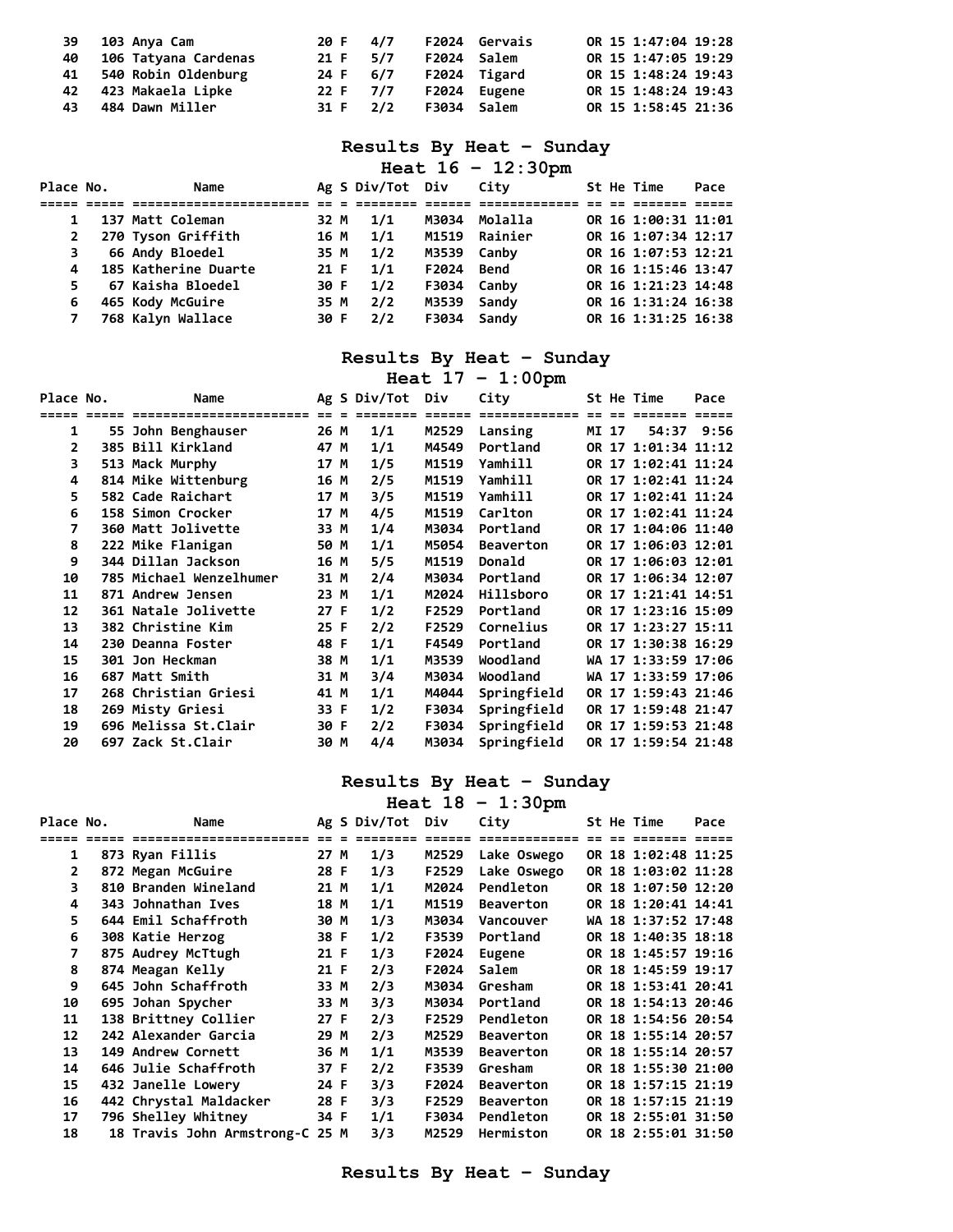|              | Heat $19 - 2:00 \text{pm}$ |      |  |                  |       |                  |  |  |                     |      |
|--------------|----------------------------|------|--|------------------|-------|------------------|--|--|---------------------|------|
| Place No.    | Name                       |      |  | Ag S Div/Tot Div |       | City             |  |  | St He Time          | Pace |
|              | =======================    |      |  | -------          |       | =============    |  |  |                     |      |
| 1            | 553 James Pardee           | 26 M |  | 1/2              | M2529 | Hillsboro        |  |  | OR 19 1:01:26 11:11 |      |
| $\mathbf{2}$ | 554 Josiah Pardee          | 22 M |  | 1/2              | M2024 | Hillsboro        |  |  | OR 19 1:01:26 11:11 |      |
| 3            | 458 Carolyn McCann         | 42 F |  | 1/3              | F4044 | Eugene           |  |  | OR 19 1:03:58 11:38 |      |
| 4            | 877 Jeramy Burford         | 28 M |  | 2/2              | M2529 | Oak Grove        |  |  | OR 19 1:05:53 11:59 |      |
| 5            | 626 Colin Rupp             | 23 M |  | 2/2              | M2024 | Portland         |  |  | OR 19 1:06:14 12:03 |      |
| 6            | 436 Jennifer Lundgren      | 35 F |  | 1/2              | F3539 | Aloha            |  |  | OR 19 1:36:19 17:31 |      |
| 7            | 435 Andrew Lundgren        | 39 M |  | 1/1              | M3539 | Aloha            |  |  | OR 19 1:36:19 17:31 |      |
| 8            | 555 Sara Parmeter          | 30 F |  | 1/2              | F3034 | Aloha            |  |  | OR 19 1:36:20 17:31 |      |
| 9            | 69 Jonathan Bolton         | 32 M |  | 1/1              | M3034 | <b>Beaverton</b> |  |  | OR 19 1:36:28 17:33 |      |
| 10           | 750 Rebecca Venable        | 34 F |  | 2/2              | F3034 | <b>Beaverton</b> |  |  | OR 19 1:53:20 20:37 |      |
| 11           | 418 Denise Lemen           | 36 F |  | 2/2              | F3539 | Hillsboro        |  |  | OR 19 1:53:21 20:37 |      |
| 12           | 90 Jalene Brooks           | 42 F |  | 2/3              | F4044 | <b>Beaverton</b> |  |  | OR 19 1:53:21 20:37 |      |
| 13           | 318 Dominque Hofmann       | 40 F |  | 3/3              | F4044 | Oregon City      |  |  | OR 19 1:53:21 20:37 |      |
| 14           | 681 Shawna Sipp            | 24 F |  | 1/1              | F2024 | Portland         |  |  | OR 19 1:53:23 20:37 |      |
| 15           | 876 Jeff Branson           | 43 M |  | 1/1              | M4044 | West Linn        |  |  | OR 19 1:53:23 20:37 |      |

| Place No.    |  | Name               |      | Ag S Div/Tot Div |       | City      |       | St He Time          | Pace           |
|--------------|--|--------------------|------|------------------|-------|-----------|-------|---------------------|----------------|
|              |  |                    |      |                  |       |           |       |                     |                |
| $\mathbf{1}$ |  | 142 Jeff Condry    | 23 M | 1/1              | M2024 | Portland  | OR 20 |                     | $52:19$ $9:31$ |
| $\mathbf{2}$ |  | 325 Holly Homnick  | 28 F | 1/1              | F2529 | Portland  | OR 20 | $53:34$ 9:45        |                |
| 3            |  | 352 Chris Jenson   | 25 M | 1/2              | M2529 | Portland  |       | OR 20 1:04:30 11:44 |                |
| 4            |  | 256 Heather Glass  | 37 F | 1/1              | F3539 | Beaverton |       | OR 20 1:40:39 18:18 |                |
| 5.           |  | 6 Racheal Andersen | 33 F | 1/1              | F3034 | Washougal |       | WA 20 1:40:40 18:19 |                |
| 6            |  | 572 Cara Phillips  | 24 F | 1/2              | F2024 | Vancover  |       | OR 20 1:57:17 21:20 |                |
| 7            |  | 443 Rosary Mangano | 25 M | 2/2              | M2529 | Vancover  |       | WA 20 1:57:17 21:20 |                |
| 8            |  | 487 Marelvis Mirro | 24 F | 2/2              | F2024 | Hillsboro |       | OR 20 2:11:12 23:52 |                |

**Overall Results – Both Days – Men Only** 

| Place          | <b>Bib</b> | First Name     | Last Name      | Age | Sex | City          | State     | Heat           | Time     | Pace  |
|----------------|------------|----------------|----------------|-----|-----|---------------|-----------|----------------|----------|-------|
| $\mathbf{1}$   | 595        | Ryan           | Rhodes         | 31  | M   | Newberg       | <b>OR</b> | 5              | 33:55:00 | 6:10  |
| $\overline{2}$ | 773        | Chad           | Warneke        | 29  | М   | Happy Valley  | <b>OR</b> | 3              | 36:07:00 | 6:34  |
| 3              | 633        | Tylor          | Sampson        | 29  | M   | Vermillion    | SD        | 4              | 43:08:00 | 7:51  |
| 4              | 409        | Joseph         | Laro           | 30  | M   | Salem         | <b>OR</b> | 1              | 47:43:00 | 8:41  |
| 5              | 737        | Mike           | Tyler          | 44  | M   | Salem         | OR.       | $\overline{2}$ | 48:37:00 | 8:51  |
| 6              | 252        | Jacob          | Gilbertson     | 26  | M   | Columbia City | OR.       | 7              | 50:06:00 | 9:07  |
| 7              | 497        | Caleb          | Morgan         | 17  | М   | Eugene        | OR.       | 7              | 50:40:00 | 9:13  |
| 8              | 392        | Karrson        | Koivisto       | 23  | М   | Portland      | <b>OR</b> | 11             | 51:38:00 | 9:24  |
| 9              | 5          | Dana           | Alvares        | 48  | М   | Portland      | <b>OR</b> | 11             | 51:43:00 | 9:25  |
| 10             | 98         | Richard        | <b>Burress</b> | 29  | М   | Sandy         | <b>OR</b> | 3              | 52:19:00 | 9:31  |
| 11             | 142        | Jeff           | Condry         | 23  | М   | Portland      | <b>OR</b> | 20             | 52:19:00 | 9:31  |
| 12             | 231        | John           | Frank          | 22  | M   | McMinnville   | <b>OR</b> | 1              | 52:29:00 | 9:33  |
| 13             | 60         | Brayden        | Bigam          | 24  | М   | Bend          | <b>OR</b> | 11             | 52:33:00 | 9:34  |
| 14             | 280        | Matt           | Gustafson      | 32  | M   | West Linn     | <b>OR</b> | 14             | 52:35:00 | 9:34  |
| 15             | 131        | Cole           | Clarke         | 29  | М   | Salem         | <b>OR</b> | $\overline{2}$ | 52:36:00 | 9:34  |
| 16             | 194        | <b>Brandon</b> | Eddy           | 20  | М   | Forest Grove  | <b>OR</b> | 11             | 53:24:00 | 9:43  |
| 17             | 247        | Andrew         | Garrison       | 25  | M   | McMinnville   | <b>OR</b> | 10             | 53:45:00 | 9:47  |
| 18             | 445        | Carter         | Marshall       | 16  | М   | Oregon City   | <b>OR</b> | 13             | 54:03:00 | 9:50  |
| 19             | 228        | Parker         | Folliard       | 16  | M   | Oregon City   | OR.       | 5              | 54:06:00 | 9:51  |
| 20             | 416        | Michael        | Lecompte       | 39  | М   | Milwaukie     | OR.       | 11             | 54:08:00 | 9:51  |
| 21             | 468        | Michael        | McIntosh       | 28  | M   | Keizer        | <b>OR</b> | $\overline{2}$ | 54:18:00 | 9:53  |
| 22             | 94         | Wil            | <b>Brown</b>   | 25  | М   | Portland      | <b>OR</b> | 14             | 54:36:00 | 9:56  |
| 23             | 55         | John           | Benghauser     | 26  | М   | Lansing       | MI        | 17             | 54:37:00 | 9:56  |
| 24             | 860        | Seth           | Holland        | 31  | М   | Portland      | <b>OR</b> | 12             | 54:52:00 | 9:59  |
| 25             | 631        | Curtis         | Safley         | 41  | М   | Sandy         | <b>OR</b> | 11             | 54:56:00 | 10:00 |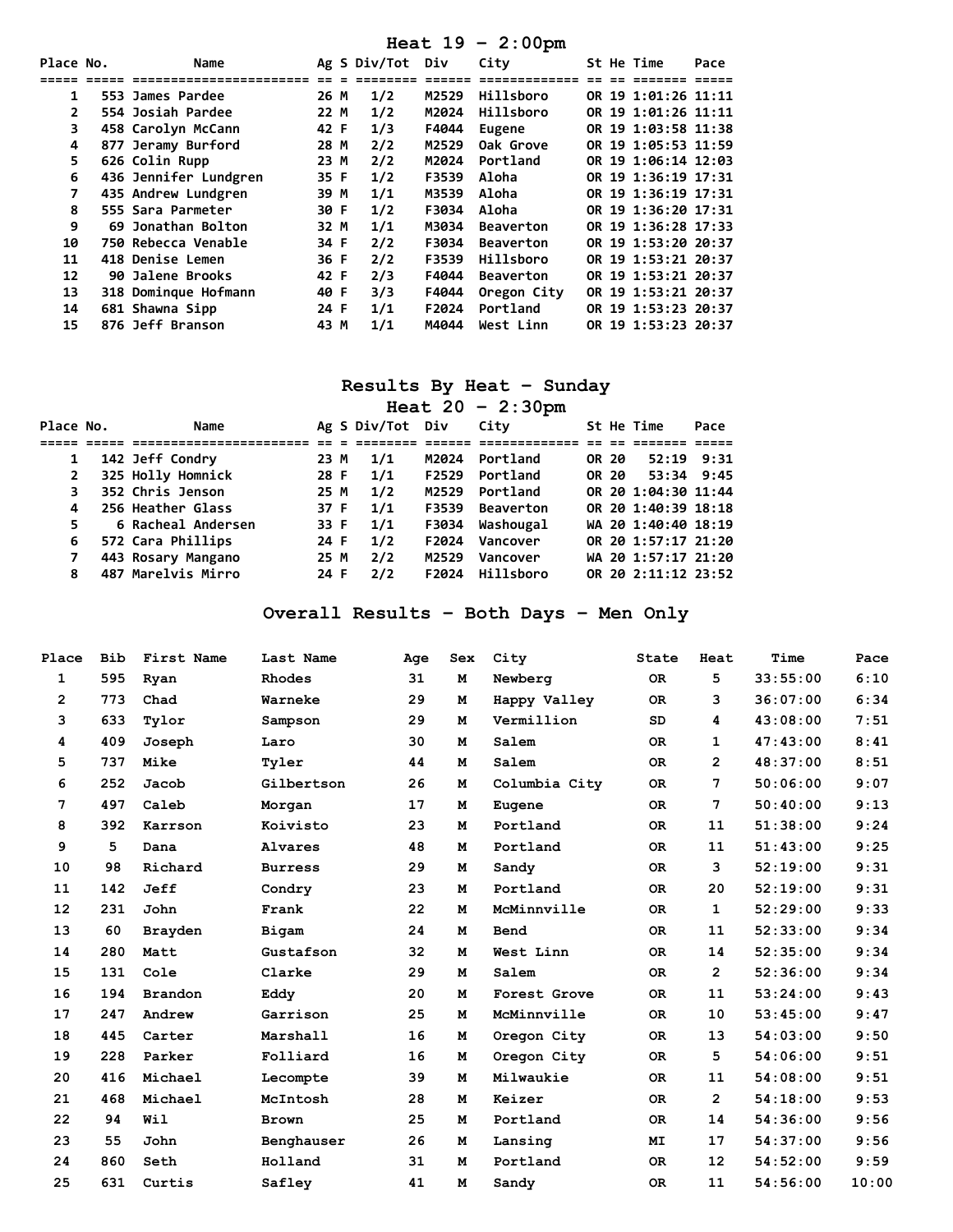| 26 | 306 | Clayton     | Herman         | 25 | Μ | <b>Beavercreek</b> | 0R | 13             | 54:58:00 | 10:00 |
|----|-----|-------------|----------------|----|---|--------------------|----|----------------|----------|-------|
| 27 | 338 | Jody        | Ingham         | 40 | M | McMinnville        | 0R | $\mathbf{2}$   | 55:12:00 | 10:03 |
| 28 | 585 | Mike        | Reed           | 44 | М | Tigard             | 0R | $\overline{2}$ | 55:14:00 | 10:03 |
| 29 | 96  | Bucky       | Buchstaber     | 35 | м | Tigard             | 0R | 3              | 55:18:00 | 10:04 |
| 30 | 430 | Thomas      | Love           | 31 | М | Vancouver          | WA | $\overline{2}$ | 55:28:00 | 10:06 |
| 31 | 699 | Kyle        | Stancliff      | 41 | М | Aloha              | 0R | $\overline{2}$ | 55:44:00 | 10:08 |
| 32 | 7   | Christopher | Anderson       | 30 | Μ | Amboy              | WA | 11             | 55:45:00 | 10:09 |
| 33 | 250 | Dave        | Gent           | 34 | Μ | Harrisburg         | 0R | $\mathbf{1}$   | 55:57:00 | 10:11 |
| 34 | 650 | Ted         | Schleisman     | 23 | М | Portland           | 0R | $\overline{2}$ | 57:07:00 | 10:24 |
| 35 | 369 | David       | Jordan         | 34 | М | Oregon City        | 0R | 7              | 57:52:00 | 10:32 |
| 36 | 829 | Paul        | Carlson        | 28 | М | Gresham            | 0R | 3              | 57:53:00 | 10:32 |
| 37 | 730 | Chris       | Turman         | 37 | М | Beaverton          | 0R | 3              | 57:54:00 | 10:32 |
| 38 | 516 | Mike        | Myers          | 34 | м | Portland           | 0R | 14             | 58:54:00 | 10:43 |
| 39 | 521 | Keith       | Neanover       | 30 | Μ | Portland           | 0R | $\overline{2}$ | 58:55:00 | 10:43 |
| 40 | 501 | David       | Morgan         | 42 | Μ | Eugene             | 0R | 7              | 59:02:00 | 10:44 |
| 41 | 542 | Matt        | Olson          | 27 | Μ | Portland           | 0R | 5              | 59:07:00 | 10:45 |
| 42 | 177 | Lee         | Dekrey         | 27 | M | Portland           | 0R | 5              | 59:08:00 | 10:46 |
| 43 | 288 | Darren      | Hanke          | 38 | М | Scappoose          | 0R | 7              | 59:10:00 | 10:46 |
| 44 | 758 | Scot        | Vincenzes      | 36 | м | Hillsboro          | 0R | $\overline{2}$ | 59:36:00 | 10:50 |
| 45 | 137 | Matt        | Coleman        | 32 | М | Molalla            | 0R | 16             | 1:00:31  | 11:01 |
| 46 | 225 | Alberto     | Flores-Juarez  | 29 | М | McMinnville        | 0R | 11             | 1:00:36  | 11:02 |
| 47 | 334 | Matthew     | Hunt           | 31 | Μ | Salem              | 0R | 3              | 1:00:47  | 11:04 |
| 48 | 107 | Lucas       | Carlson        | 27 | M | Gresham            | 0R | з              | 1:00:48  | 11:04 |
| 49 | 284 | Tristin     | Halverson      | 16 | Μ | Hillsboro          | 0R | 11             | 1:00:52  | 11:04 |
| 50 | 240 | Galileo     | Galeon         | 35 | М | Portland           | 0R | $\mathbf{1}$   | 1:01:15  | 11:09 |
| 51 | 553 |             | Pardee         | 26 | М | Hillsboro          | 0R | 19             | 1:01:26  | 11:11 |
|    |     | James       |                |    |   |                    |    |                | 1:01:26  | 11:11 |
| 52 | 554 | Josiah      | Pardee         | 22 | м | Hillsboro          | 0R | 19             |          |       |
| 53 | 385 | <b>Bill</b> | Kirkland       | 47 | М | Portland           | 0R | 17             | 1:01:34  | 11:12 |
| 54 | 204 | Ian         | Eikanas        | 31 | м | Tigard             | 0R | 13             | 1:01:59  | 11:17 |
| 55 | 4   | Reyes       | Alvarado       | 38 | Μ | Salem              | 0R | 12             | 1:02:15  | 11:20 |
| 56 | 227 | Lee         | Folliard       | 49 | м | Oregon City        | 0R | 5              | 1:02:21  | 11:21 |
| 57 | 158 | Simon       | Crocker        | 17 | м | Carlton            | 0R | 17             | 1:02:41  | 11:24 |
| 58 | 513 | Mack        | Murphy         | 17 | М | Yamhill            | 0R | 17             | 1:02:41  | 11:24 |
| 59 | 582 | Cade        | Raichart       | 17 | M | Yamhill            | 0R | 17             | 1:02:41  | 11:24 |
| 60 | 814 | Mike        | Wittenburg     | 16 | м | Yamhill            | OR | 17             | 1:02:41  | 11:24 |
| 61 | 186 | Joseph      | Dudman         | 47 | м | Portland           | OR | 13             | 1:02:47  | 11:25 |
| 62 | 873 | Ryan        | Fillis         | 27 | м | Lake Oswego        | 0R | 18             | 1:02:48  | 11:25 |
| 63 | 17  | George      | Armstrong      | 44 | м | McMinnville        | OR | 10             | 1:03:21  | 11:31 |
| 64 | 562 | Thomas      | Pelster        | 35 | м | Cornelius          | OR | 11             | 1:03:22  | 11:32 |
| 65 | 629 | Kevin       | Rutherford     | 46 | м | Beaverton          | 0R | 9              | 1:03:43  | 11:36 |
| 66 | 211 | Clay        | Eppler         | 48 | м | Yamhill            | 0R | 9              | 1:03:45  | 11:36 |
| 67 | 20  | Todd        | Austin         | 24 | м | Tigard             | OR | 11             | 1:03:46  | 11:36 |
| 68 | 752 | Antonio     | Verdusco       | 27 | м | McMinnville        | OR | 11             | 1:03:46  | 11:36 |
| 69 | 690 | Dustin      | Snell          | 22 | м | Beaverton          | OR | 13             | 1:03:50  | 11:37 |
| 70 | 49  | Matt        | Beggin         | 30 | м | Peckville          | PA | $\overline{7}$ | 1:03:57  | 11:38 |
| 71 | 407 | Michael     | Langeliers     | 30 | м | Corvallis          | OR | 7              | 1:03:58  | 11:38 |
| 72 | 791 | Gary        | White          | 39 | м | Camas              | WA | 7              | 1:03:58  | 11:38 |
| 73 | 360 | Matt        | Jolivette      | 33 | м | Portland           | OR | 17             | 1:04:06  | 11:40 |
| 74 | 88  | Marshall    | Brookfield     | 31 | м | Sheridan           | OR | 13             | 1:04:10  | 11:40 |
| 75 | 352 | Chris       | Jenson         | 25 | м | Portland           | OR | 20             | 1:04:30  | 11:44 |
| 76 | 604 | Kevin       | Riffle         | 30 | М | Kirkland           | WA | 11             | 1:04:30  | 11:44 |
| 77 | 605 | Scott       | Riffle         | 30 | м | Salem              | OR | 11             | 1:04:33  | 11:45 |
| 78 | 39  | David       | <b>Bauders</b> | 20 | м | Portland           | OR | 15             | 1:04:51  | 11:48 |
| 79 | 123 | Daniel      | Cho            | 24 | М | Portland           | OR | 12             | 1:04:54  | 11:48 |
| 80 | 667 | Juan        | Serrato        | 25 | М | McMinnville        | OR | 11             | 1:04:54  | 11:48 |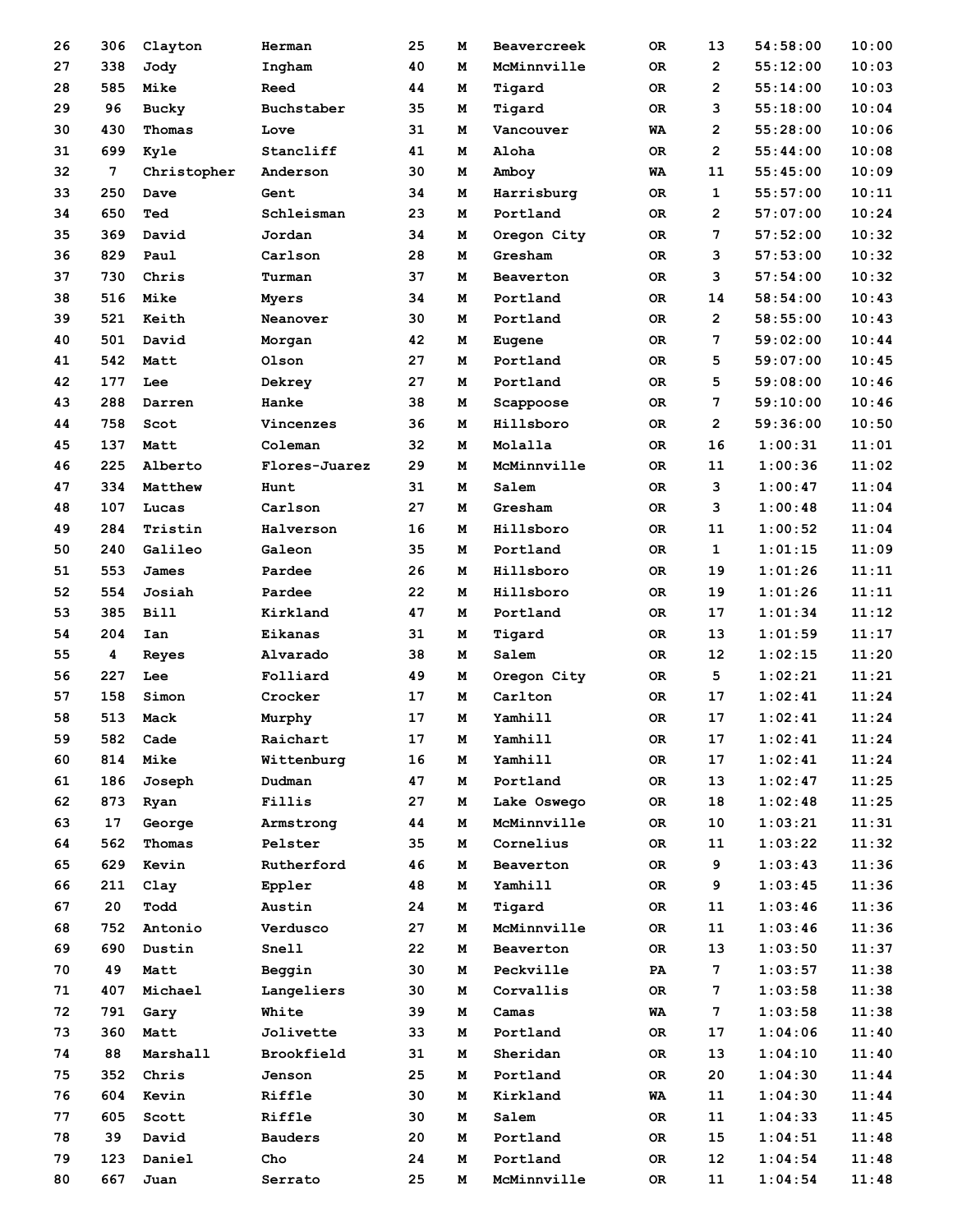| 81  | 36  | <b>Brent</b> | <b>Bateman</b>            | 48 | м | Tualatin      | 0R  | 11             | 1:04:57 | 11:49 |
|-----|-----|--------------|---------------------------|----|---|---------------|-----|----------------|---------|-------|
| 82  | 335 | Patrick      | Hunt                      | 23 | м | Portland      | 0R  | 11             | 1:04:59 | 11:49 |
| 83  | 97  | Kurt         | <b>Burress</b>            | 24 | м | Sandy         | 0R  | 3              | 1:05:06 | 11:51 |
| 84  | 778 | Tyler        | Way                       | 24 | м | Portland      | 0R  | 12             | 1:05:10 | 11:51 |
| 85  | 93  | Nathan       | <b>Brown</b>              | 31 | м | Carlton       | 0R  | 15             | 1:05:20 | 11:53 |
| 86  | 109 | Nicholas     | Carter                    | 47 | м | Salem         | 0R  | 5              | 1:05:22 | 11:54 |
| 87  | 845 | Michael      | Kune                      | 30 | м | Portland      | 0R  | 8              | 1:05:25 | 11:54 |
| 88  | 498 | Carl         | Morgan                    | 45 | м | Portland      | 0R  | 11             | 1:05:26 | 11:54 |
| 89  | 340 | Hayden       | Ingram                    | 18 | м | Battle Ground | WA  | $\overline{2}$ | 1:05:28 | 11:55 |
| 90  | 651 | Kyle         | Schmidig                  | 25 | м | Stayton       | 0R  | $\overline{2}$ | 1:05:28 | 11:55 |
| 91  | 853 | Daniel       | Godard                    | 27 | м | West Linn     | 0R  | 12             | 1:05:29 | 11:55 |
| 92  | 469 | Ryan         | McKay                     | 37 | м | West Linn     | 0R  | 14             | 1:05:32 | 11:55 |
| 93  | 79  | Chuck        | Boyle                     | 28 | м | Sherwood      | 0R  | 11             | 1:05:44 | 11:58 |
| 94  | 776 | Travis       | Warneke                   | 24 | м | Happy Valley  | 0R  | $\overline{2}$ | 1:05:45 | 11:58 |
| 95  | 54  | Vincent      | Bell                      | 15 | м | Beavercreek   | 0R  | 13             | 1:05:46 | 11:58 |
| 96  | 877 | Jeramy       | Burford                   | 28 | м | Oak Grove     | 0R  | 19             | 1:05:53 | 11:59 |
| 97  | 222 | Mike         | Flanigan                  | 50 | м | Beaverton     | 0R  | 17             | 1:06:03 | 12:01 |
| 98  | 344 | Dillan       | Jackson                   | 16 | м | Donald        | 0R  | 17             | 1:06:03 | 12:01 |
| 99  | 199 | Noah         | Edwards                   | 29 | м | Beaverton     | 0R  | 11             | 1:06:12 | 12:03 |
| 100 | 626 | Colin        | Rupp                      | 23 | м | Portland      | 0R  | 19             | 1:06:14 | 12:03 |
| 101 | 785 | Michael      | Wenzelhumer               | 31 | м | Portland      | 0R  | 17             | 1:06:34 | 12:07 |
| 102 | 852 | Sean         | Fair                      | 22 | м | Salem         | 0R  | 15             | 1:06:37 | 12:07 |
| 103 | 209 | Youssef      |                           | 21 | м | Aloha         | 0R  | 5              | 1:06:40 | 12:08 |
| 104 | 81  | Nick         | El-Mansy<br><b>Braman</b> | 20 | м | Kalama        |     | $\overline{2}$ | 1:06:45 | 12:09 |
|     |     |              |                           |    |   |               | WA  |                |         | 12:09 |
| 105 | 674 | David        | Shinn                     | 20 | м | Tigard        | 0R  | 9              | 1:06:46 |       |
| 106 | 264 | Todd         | Graves                    | 44 | м | Portland      | 0R  | 15             | 1:06:49 | 12:09 |
| 107 | 851 | Stephen      | Ellis                     | 22 | м | Salem         | 0R  | 15             | 1:06:55 | 12:10 |
| 108 | 636 | Chuy         | Sandoval                  | 33 | м | Salem         | 0R  | 5              | 1:07:06 | 12:12 |
| 109 | 769 | Leroy        | Wallace                   | 33 | м | Sandy         | 0R  | 11             | 1:07:25 | 12:16 |
| 110 | 323 | Jon          | Holman                    | 30 | м | Happy Valley  | 0R  | $\mathbf{2}$   | 1:07:28 | 12:16 |
| 111 | 819 | Michael      | Workman                   | 39 | м | Ridgefield    | WA  | 7              | 1:07:29 | 12:17 |
| 112 | 270 | Tyson        | Griffith                  | 16 | м | Rainier       | 0R  | 16             | 1:07:34 | 12:17 |
| 113 | 770 | Sean         | Wallace                   | 26 | м | Portland      | 0R  | 1              | 1:07:34 | 12:17 |
| 114 | 620 | Vic          | Rosales                   | 34 | м | Fruitland     | ID  | 9              | 1:07:37 | 12:18 |
| 115 | 810 | Branden      | Wineland                  | 21 | м | Pendleton     | OR  | 18             | 1:07:50 | 12:20 |
| 116 | 66  | Andy         | <b>Bloedel</b>            | 35 | м | Canby         | OR  | 16             | 1:07:53 | 12:21 |
| 117 | 863 | Sal          | Diaz                      | 40 | м | Salem         | OR  | 14             | 1:08:07 | 12:23 |
| 118 | 397 | Mychal       | Kramer                    | 29 | м | Gresham       | OR  | $\mathbf{2}$   | 1:08:16 | 12:25 |
| 119 | 124 | <b>Brent</b> | Christensen               | 36 | м | Sherwood      | OR  | 1              | 1:08:27 | 12:27 |
| 120 | 835 | Nathan       | Olin                      | 17 | м | Kelso         | WA  | 5              | 1:08:32 | 12:28 |
| 121 | 381 | John         | Kidd                      | 35 | м | Portland      | OR  | з              | 1:08:35 | 12:29 |
| 122 | 538 | Silas        | Ohlgren                   | 25 | м | Philomath     | 0R  | 3              | 1:08:42 | 12:30 |
| 123 | 454 | Nate         | Mataya                    | 33 | м | Keizer        | OR. | 4              | 1:08:47 | 12:31 |
| 124 | 715 | Jeff         | Taylor                    | 48 | м | Sherwood      | OR  | $\mathbf{2}$   | 1:09:04 | 12:34 |
| 125 | 680 | Jer          | Sinnott                   | 33 | м | Tigard        | OR  | 4              | 1:09:31 | 12:39 |
| 126 | 506 | Dave         | Mosgrove                  | 41 | м | Keizer        | OR  | 4              | 1:09:33 | 12:39 |
| 127 | 12  | John         | Aniello                   | 48 | м | West Linn     | OR  | 11             | 1:09:41 | 12:41 |
| 128 | 668 | Josh         | Settelmeyer               | 34 | м | Salem         | OR  | 15             | 1:10:01 | 12:44 |
| 129 | 771 | Daniel       | Walsh                     | 24 | м | Portland      | OR  | 12             | 1:10:10 | 12:46 |
| 130 | 612 | Daniel       | Rodgers                   | 34 | м | Salem         | OR  | 6              | 1:10:11 | 12:46 |
| 131 | 424 | Ryan         | Lobdell                   | 22 | м | Portland      | OR. | 5              | 1:10:21 | 12:48 |
| 132 | 705 | Sky          | Stickney                  | 22 | м | Springfield   | OR  | 5              | 1:10:23 | 12:48 |
| 133 | 485 | Jacob        | Mills                     | 28 | м | Vancouver     | WA  | 11             | 1:10:26 | 12:49 |
| 134 | 486 | Jason        | Mills                     | 35 | М | Washougal     | WA  | 11             | 1:10:26 | 12:49 |
| 135 | 461 | Jim          | McCoy                     | 43 | м | Vancouver     | WA  | 12             | 1:10:27 | 12:49 |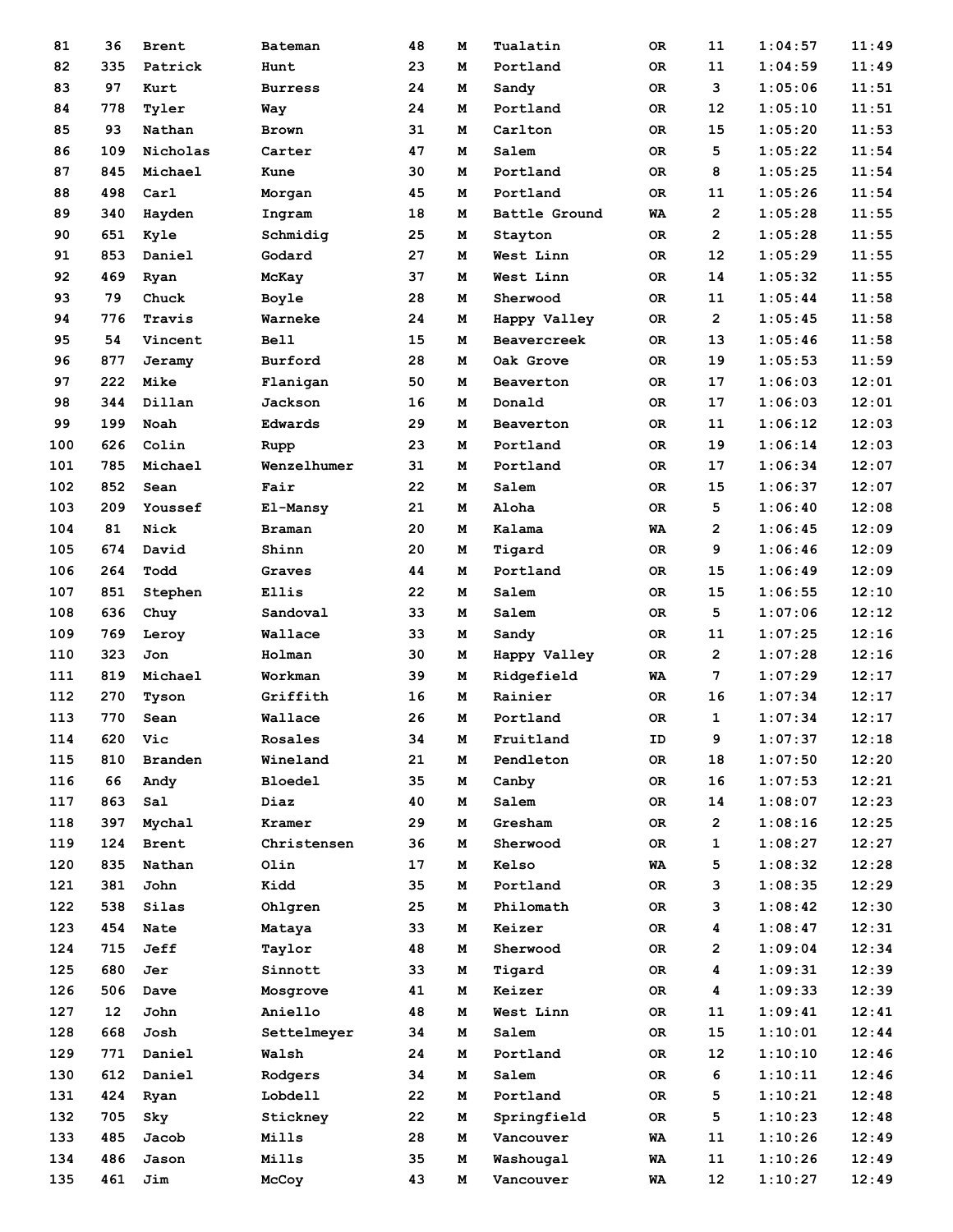| 136 | 367 | Trent        | Jones          | 22       | м | Portland                     | 0R        | 5                   | 1:10:28 | 12:49 |
|-----|-----|--------------|----------------|----------|---|------------------------------|-----------|---------------------|---------|-------|
| 137 | 797 | Jason        | Whitton        | 41       | м | Corvallis                    | 0R        | 10                  | 1:10:31 | 12:50 |
| 138 | 174 | Don          | Deane          | 55       | M | Vancouver                    | WA        | 12                  | 1:10:33 | 12:50 |
| 139 | 714 | Jed          | Taucher        | 26       | м | Portland                     | 0R        | 5                   | 1:10:34 | 12:50 |
| 140 | 329 | David        | Howell         | 33       | м | Mt Juliet                    | TN        | 11                  | 1:10:35 | 12:50 |
| 141 | 541 | Jessy        | Olin           | 37       | м | Kelso                        | WA        | 5                   | 1:10:36 | 12:51 |
| 142 | 136 | Palmer       | Coe            | 40       | м | Portland                     | 0R        | $12 \overline{ }$   | 1:10:51 | 12:53 |
| 143 | 754 | Scott        | Viegar         | 36       | M | Portland                     | 0R        | $\mathbf{1}$        | 1:10:52 | 12:53 |
| 144 | 799 | Justin       | Whitton        | 17       | м | Corvallis                    | 0R        | 10                  | 1:11:10 | 12:57 |
| 145 | 45  | Matt         | Bechtold       | 30       | м | Tigard                       | 0R        | 1                   | 1:11:16 | 12:58 |
| 146 | 583 | Matthew      | Rasmussen      | 27       | м | Keizer                       | 0R        | $\overline{2}$      | 1:11:16 | 12:58 |
| 147 | 10  | Charles      | Andrus         | 35       | м | Yacolt                       | WA        | $\overline{2}$      | 1:11:19 | 12:58 |
| 148 | 531 | Ray          | Normandeau     | 46       | м | Portland                     | 0R        | 10                  | 1:11:22 | 12:59 |
| 149 | 509 | Andrew       | Moyer          | 35       | м | Scappoose                    | 0R        | 3                   | 1:11:23 | 12:59 |
| 150 | 505 | Nicholas     | Morrow         | 26       | м | Salem                        | 0R        | 3                   | 1:11:30 | 13:00 |
| 151 | 643 | Jim          | Schaffer       | 31       | м | Sherwood                     | 0R        | $\mathbf{1}$        | 1:11:40 | 13:02 |
| 152 | 327 | Scott        | Host           | 37       | м | Tigard                       | 0R        | 3                   | 1:11:45 | 13:03 |
| 153 | 29  | Jeremy       | <b>Bakke</b>   | 24       | м | Eugene                       | 0R        | $\mathbf{1}$        | 1:11:51 | 13:04 |
| 154 | 811 | Mike         | Winnen         | 36       | м | Salem                        | 0R        | 12                  | 1:11:55 | 13:05 |
| 155 | 393 | Gregory      | Kolafa         | 40       | м | Portland                     | 0R        | 13                  | 1:12:11 | 13:08 |
| 156 | 621 | Philip       | Rossi          | 63       | м | Lake Oswego                  | <b>OR</b> | 1                   | 1:12:18 | 13:09 |
| 157 | 729 | Matthew      | Turay          | 43       | м | Portland                     | 0R        | 13                  | 1:12:20 | 13:09 |
| 158 | 716 | Ryan         | Taylor         | 30       | м | Portland                     | 0R        | 3                   | 1:12:24 | 13:10 |
| 159 | 190 | David        | Duncan         | 54       | м | Oregon City                  | 0R        | $\mathbf{1}$        | 1:12:25 | 13:10 |
| 160 | 789 | William      | Werle          | 36       | м | Sherwood                     | 0R        | 1                   | 1:12:25 | 13:10 |
| 161 | 317 | Shaun        | Hoffman        | 31       | м | Happy Valley                 | 0R        | $\overline{2}$      | 1:12:45 | 13:14 |
| 162 | 178 | John         | Demko          | 32       | м | Lafayette                    | 0R        | 5                   | 1:12:52 | 13:15 |
| 163 | 226 | Mychal       |                | 23       | м |                              |           | 9                   | 1:13:23 | 13:21 |
| 164 | 153 | Jeff         | Foerster       | 20       | м | Beaverton                    | 0R<br>0R  | 13                  | 1:13:29 | 13:22 |
| 165 | 155 |              | Coussens       | 48       | м | <b>Banks</b><br><b>Banks</b> |           | 13                  | 1:13:37 | 13:24 |
| 166 | 271 | Paul         | Coussens       |          |   |                              | 0R        |                     | 1:13:39 | 13:24 |
|     |     | Andrew       | Gritzbaugh     | 30<br>32 | м | Portland                     | 0R        | 1<br>$\overline{2}$ |         | 13:24 |
| 167 | 556 | Steven       | Parrish        | 39       | м | Damascus                     | 0R        |                     | 1:13:40 |       |
| 168 | 277 | Brian        | Gulka          |          | М | Eugene                       | 0R        | 1                   | 1:13:59 | 13:28 |
| 169 | 404 | Jim          | Lamp           | 41       | M | Medford                      | OR        | 1                   | 1:14:09 | 13:29 |
| 170 | 793 | <b>Bill</b>  | Whitley        | 42       | м | Albany                       | OR        | 7                   | 1:14:15 | 13:30 |
| 171 | 795 | William      | Whitley        | 16       | м | Albany                       | OR        | 7                   | 1:14:22 | 13:32 |
| 172 | 512 | Matthew      | Murdza         | 33       | м | Saint Helens                 | OR        | 7                   | 1:15:01 | 13:39 |
| 173 | 57  | Curtis       | Benson         | 30       | м | Salem                        | OR        | 4                   | 1:15:16 | 13:41 |
| 174 | 266 | Joe          | Graziano       | 42       | м | Beaverton                    | OR        | 10                  | 1:15:35 | 13:45 |
| 175 | 610 | David        | Robinson       | 51       | м | Beaverton                    | OR        | 10                  | 1:15:36 | 13:45 |
| 176 | 625 | Juan         | Ruiz           | 31       | м | Salem                        | OR        | 5                   | 1:15:43 | 13:46 |
| 177 | 379 | <b>Bryan</b> | Kenney         | 38       | м | Battle Ground                | WA        | 13                  | 1:15:48 | 13:47 |
| 178 | 133 | Alan         | Cline          | 25       | М | Beaverton                    | OR        | 11                  | 1:15:53 | 13:48 |
| 179 | 725 | Robert       | Toner          | 23       | м | Gaston                       | OR        | 13                  | 1:16:35 | 13:56 |
| 180 | 159 | James        | Crow           | 23       | м | Beaverton                    | OR        | 12                  | 1:16:56 | 14:00 |
| 181 | 491 | Dj           | Moore          | 38       | м | Hillsboro                    | OR        | 12                  | 1:16:59 | 14:00 |
| 182 | 826 | Cody         | Zuercher       | 29       | м | Vancouver                    | WA        | 12                  | 1:17:00 | 14:00 |
| 183 | 80  | Beau         | Braman         | 29       | м | Vancouver                    | WA        | $\mathbf{2}$        | 1:17:02 | 14:01 |
| 184 | 273 | Aidan        | Gronauer       | 35       | м | Portland                     | 0R        | 5                   | 1:17:13 | 14:03 |
| 185 | 614 | Jeff         | Rook           | 26       | М | Portland                     | OR        | 5                   | 1:17:17 | 14:04 |
| 186 | 215 | Amir         | Farrokhzadran  | 54       | м | Lake Oswego                  | OR        | 1                   | 1:17:25 | 14:05 |
| 187 | 821 | Ted          | Wright         | 26       | м | Ridgefield                   | WA        | 7                   | 1:17:40 | 14:08 |
| 188 | 65  | Tyler        | <b>Blevins</b> | 39       | м | Ridgefield                   | WA        | 7                   | 1:17:41 | 14:08 |
| 189 | 637 | Fred         | Sauermann      | 37       | м | Independence                 | OR        | 12                  | 1:17:58 | 14:11 |
| 190 | 108 | Casey        | Carroll        | 25       | м | Vancouver                    | WA        | 14                  | 1:18:12 | 14:14 |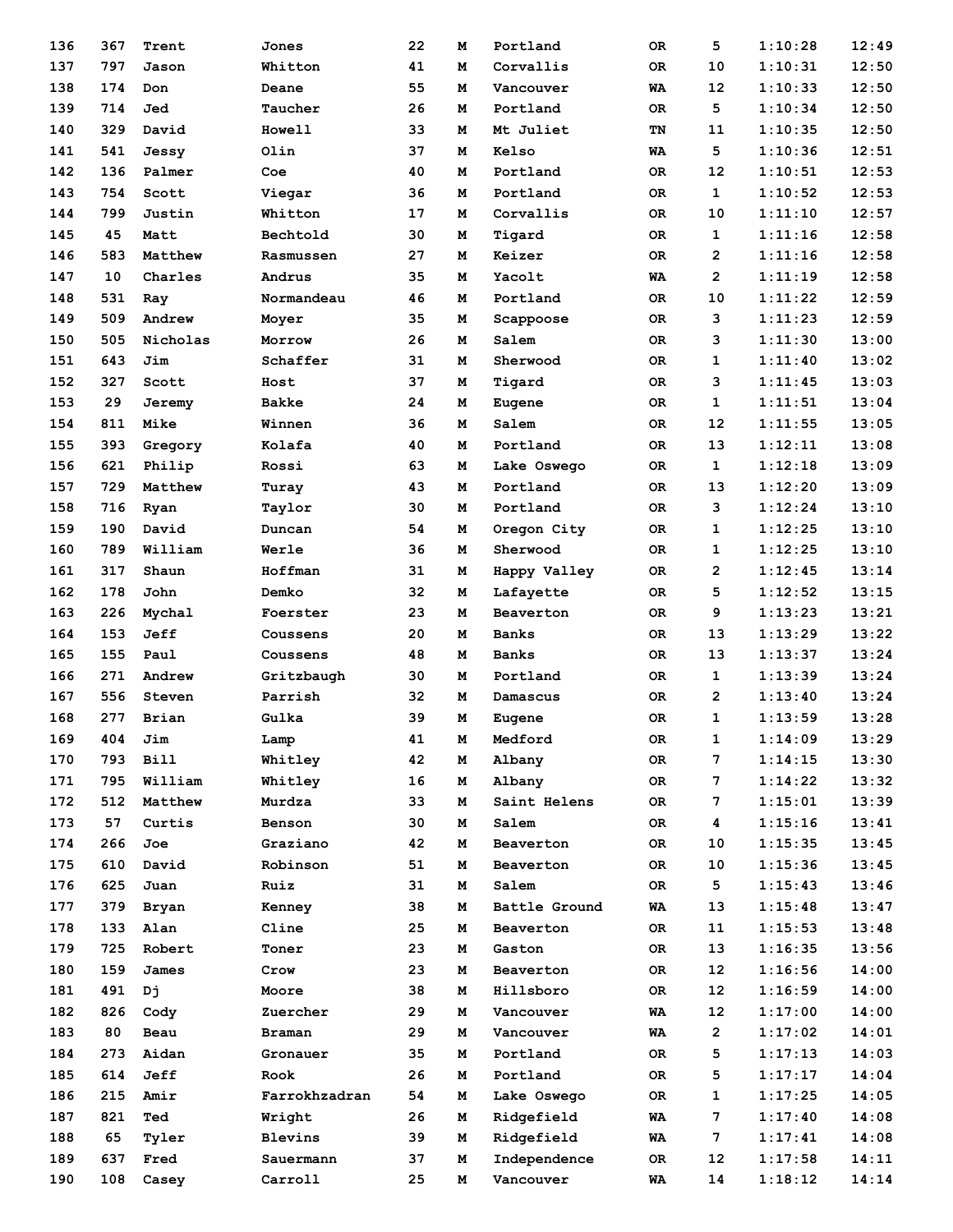| 191 | 547 | <b>Brent</b> | Packebush       | 23 | м | Tualatin       | 0R        | 11              | 1:18:19 | 14:15 |
|-----|-----|--------------|-----------------|----|---|----------------|-----------|-----------------|---------|-------|
| 192 | 850 | Burton       | Tuttle          | 27 | M | Hazel Dell     | WA        | 11              | 1:18:23 | 14:16 |
| 193 | 660 | Colin        | Scott           | 26 | M | Cornelius      | 0R        | $\mathbf 1$     | 1:18:40 | 14:19 |
| 194 | 706 | Trevor       | Storms          | 22 | м | Hillsboro      | <b>OR</b> | 1               | 1:19:11 | 14:24 |
| 195 | 649 | Thomas       | Schilling       | 26 | м | Cornelius      | OR        | 1               | 1:19:16 | 14:25 |
| 196 | 825 | Marshall     | Young           | 19 | м | Albany         | OR        | 10              | 1:19:17 | 14:25 |
| 197 | 638 | Derek        | Sayer           | 22 | м | Albany         | 0R        | 10              | 1:19:18 | 14:25 |
| 198 | 669 | Mike         | Severino        | 32 | м | Portland       | <b>OR</b> | $\overline{2}$  | 1:19:33 | 14:28 |
| 199 | 748 | Alexander    | Vaughn          | 19 | м | Salem          | 0R        | $\overline{2}$  | 1:19:37 | 14:29 |
| 200 | 229 | Dale         | Fortin          | 37 | м | Tualatin       | 0R        | 1               | 1:19:39 | 14:29 |
| 201 | 24  | Mark         | Bailey          | 31 | м | Portland       | 0R        | 1               | 1:19:43 | 14:30 |
| 202 | 867 | Eric         | Manarang        | 31 | м | Gresham        | <b>OR</b> | 15              | 1:19:46 | 14:31 |
| 203 | 3   | Mario        | Alvarado        | 36 | м | Vancouver      | WA        | 4               | 1:19:51 | 14:31 |
| 204 | 412 | Andrew       | Lauersdorf      | 45 | м | Portland       | 0R        | 12              | 1:19:53 | 14:32 |
| 205 | 467 | Joseph       | McIntosh        | 29 | м | Beaverton      | 0R        | 1               | 1:19:57 | 14:33 |
| 206 | 784 | Tyson        | Wellington      | 29 | M | Hillsboro      | <b>OR</b> | 3               | 1:20:05 | 14:34 |
| 207 | 183 | Matt         | Dobbin          | 30 | м | Hillsboro      | OR        | 3               | 1:20:06 | 14:34 |
| 208 | 783 | <b>Brent</b> | Wellington      | 30 | м | Hillsboro      | 0R        | 3               | 1:20:07 | 14:34 |
| 209 | 504 | Paul         | Morris          | 29 | м | Hillsboro      | 0R        | 3               | 1:20:09 | 14:35 |
| 210 | 444 | Terry        | Manning         | 49 | м | Silverton      | 0R        | 8               | 1:20:19 | 14:37 |
| 211 | 517 | Dave         | Nagel           | 58 | м | Vancouver      | WA        | 12              | 1:20:32 | 14:39 |
| 212 | 343 | Johnathan    | Ives            | 18 | м | Beaverton      | 0R        | 18              | 1:20:41 | 14:41 |
| 213 | 648 | Kc           | Scharf          | 22 | м | Salem          | 0R        | 11              | 1:21:04 | 14:45 |
| 214 |     |              |                 | 23 |   |                |           | 5               | 1:21:07 | 14:45 |
|     | 508 | Quinton      | Movick          |    | м | Hillsboro      | <b>OR</b> |                 |         |       |
| 215 | 25  | Jason        | Bain            | 37 | м | Gresham        | 0R        | 15              | 1:21:16 | 14:47 |
| 216 | 798 | Julian       | Whitton         | 16 | м | Corvallis      | 0R        | 10              | 1:21:35 | 14:50 |
| 217 | 871 | Andrew       | Jensen          | 23 | м | Hillsboro      | ОR        | 17              | 1:21:41 | 14:51 |
| 218 | 63  | Shane        | Bishop          | 34 | м | Bend           | 0R        | 3               | 1:22:19 | 14:58 |
| 219 | 244 | <b>Brian</b> | Gardner         | 24 | м | Corvallis      | OR        | 1               | 1:22:34 | 15:01 |
| 220 | 245 | Kevin        | Gardner         | 41 | м | McMinnville    | 0R        | 1               | 1:22:34 | 15:01 |
| 221 | 294 | Scott        | Harvey          | 53 | м | Roseburg       | OR.       | $\overline{2}$  | 1:22:45 | 15:03 |
| 222 | 126 | Carl         | Christiansen    | 39 | M | Vancouver      | <b>WA</b> | 12              | 1:22:52 | 15:04 |
| 223 | 642 | Paul         | Schaefer        | 46 | м | San Bernardino | CA        | 5               | 1:23:03 | 15:06 |
| 224 | 639 | Don          | Schaefer        | 49 | М | Longview       | WA        | 5               | 1:23:04 | 15:07 |
| 225 | 167 | Chris        | Davis           | 36 | М | Tualatin       | OR        | 15              | 1:23:06 | 15:07 |
| 226 | 290 | Kermit       | <b>Hanowell</b> | 37 | м | Salem          | OR        | 15              | 1:23:12 | 15:08 |
| 227 | 279 | Robert       | Gust            | 30 | м | Salem          | OR        | 5               | 1:24:01 | 15:17 |
| 228 | 834 | <b>Brent</b> | <b>Bradley</b>  | 41 | м | Bend           | OR        | 3               | 1:24:19 | 15:20 |
| 229 | 61  | Ethan        | Bishop          | 31 | м | Kennewick      | WA        | 3               | 1:24:22 | 15:21 |
| 230 | 457 | Dan          | Matthews        | 45 | М | Vancouver      | WA        | 3               | 1:24:28 | 15:22 |
| 231 | 740 | Shad         | Vaira           | 38 | М | Portland       | OR        | 13              | 1:24:32 | 15:23 |
| 232 | 339 | Nathan       | Ingraffea       | 36 | м | Portland       | OR        | 13              | 1:24:35 | 15:23 |
| 233 | 92  | Justin       | <b>Brown</b>    | 30 | м | Portland       | OR        | 13              | 1:24:57 | 15:27 |
| 234 | 210 | Justin       | Elson           | 41 | М | Vancouver      | WA        | 3               | 1:24:59 | 15:27 |
| 235 | 480 | Jordan       | Messinger       | 28 | М | Portland       | OR        | 13              | 1:25:02 | 15:28 |
| 236 | 812 | Steve        | Winnen          | 38 | м | Salem          | OR        | 12 <sup>2</sup> | 1:25:04 | 15:28 |
| 237 | 254 | Vince        | Girolami        | 44 | М | Vancouver      | WA        | 14              | 1:25:05 | 15:29 |
| 238 | 528 | Steve        | Newton          | 46 | м | Vancouver      | WA        | 7               | 1:25:18 | 15:31 |
| 239 | 847 | Joe          | McGowan         | 25 | М | Springfield    | OR        | 10              | 1:25:28 | 15:33 |
| 240 | 848 | Mark         | Blevins         | 25 | м | Salem          | OR        | 10              | 1:25:30 | 15:33 |
| 241 | 496 | Riccardo     | Morescalchi     | 41 | м | Portland       | OR        | $\overline{2}$  | 1:25:33 | 15:34 |
| 242 | 278 | Tony         | Gunness         | 42 | М | McMinnville    | OR        | 10              | 1:25:42 | 15:35 |
| 243 | 77  | Justin       | Bowdle          | 36 | м | McMinnville    | OR        | 10              | 1:25:43 | 15:35 |
| 244 | 658 | Chris        | Schwab          | 22 | м | Milwaukie      | OR        | 11              | 1:25:46 | 15:36 |
| 245 | 837 | Cole         | Magnuson        | 13 | М | Beaverton      | OR        | 5               | 1:26:10 | 15:40 |
|     |     |              |                 |    |   |                |           |                 |         |       |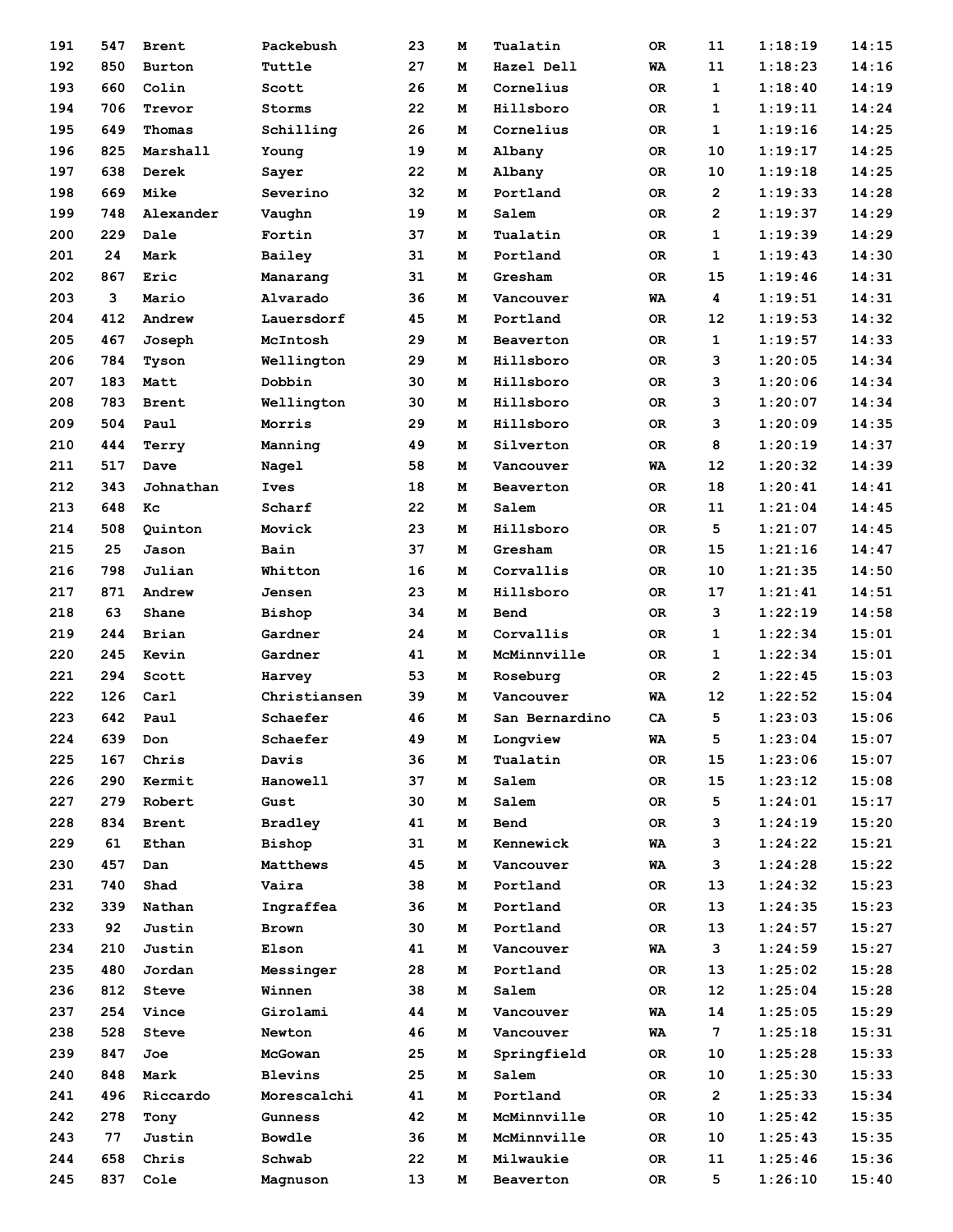| 246 | 419 | Matt           | Lesh          | 44       | м | <b>Banks</b>  | 0R        | 5           | 1:26:11 | 15:41          |
|-----|-----|----------------|---------------|----------|---|---------------|-----------|-------------|---------|----------------|
| 247 | 543 | Terry          | Olson         | 57       | м | McMinnville   | 0R        | 7           | 1:26:23 | 15:43          |
| 248 | 175 | Travis         | Degn          | 39       | м | Castle Rock   | WA        | 3           | 1:26:30 | 15:44          |
| 249 | 641 | Mike           | Schaefer      | 48       | м | Longview      | WA        | 5           | 1:26:45 | 15:47          |
| 250 | 577 | Paul           | Powers        | 30       | м | Vancouver     | WA        | 4           | 1:26:48 | 15:47          |
| 251 | 365 | Michael        | Jones         | 38       | м | Sherwood      | 0R        | 1           | 1:27:11 | 15:51          |
| 252 | 718 | Jeff           | Terry         | 36       | м | McMinnville   | 0R        | 10          | 1:27:45 | 15:58          |
| 253 | 331 | Jeff           | Hudson        | 28       | м | Beaverton     | <b>OR</b> | 3           | 1:27:47 | 15:58          |
| 254 | 161 | Andrew         | Curry         | 25       | м | Vancouver     | WA        | 11          | 1:27:48 | 15:58          |
| 255 | 411 | Nathan         | Lattanzi      | 22       | м | Milwaukie     | 0R        | 11          | 1:27:56 | 16:00          |
| 256 | 459 | Cameron        | McCarthy      | 56       | м | St. Paul      | 0R        | $\mathbf 1$ | 1:28:30 | 16:06          |
| 257 | 584 | Erich          | Rasor         | 25       | м | Portland      | ОR        | 5           | 1:28:45 | 16:09          |
| 258 | 628 | Ken            | Rust          | 34       | м | Lake Oswego   | ОR        | 13          | 1:29:12 | 16:14          |
| 259 | 683 | James          | Smario        | 38       | м | Tigard        | 0R        | 13          | 1:29:12 | 16:14          |
| 260 | 627 | Brian          | Rust          | 37       | м | Tigard        | 0R        | 13          | 1:29:13 | 16:14          |
| 261 | 197 | Isaac          | Edwards       | 26       | м | Vancouver     | WA        | 3           | 1:29:20 | 16:15          |
| 262 | 557 | Ashish         | Patel         | 25       | м | Portland      | 0R        | 14          | 1:29:27 | 16:16          |
| 263 | 525 | Josh           | Nelson        | 38       | м | Salem         | 0R        | 12          | 1:29:29 | 16:17          |
| 264 | 237 | <b>Brett</b>   | Fuge          | 29       | м | Canby         | 0R        | $\mathbf 1$ | 1:29:34 | 16:17          |
| 265 | 40  | Jeremy         | Baurer        | 33       | м | Mulino        | ОR        | 1           | 1:29:36 | 16:18          |
| 266 | 596 | Chance         | Rice          | 21       | м | Scappoose     | OR        | 15          | 1:29:52 | 16:21          |
| 267 | 734 | Shannon        | Tuttle        | 45       | м | Scappoose     | 0R        | 15          | 1:29:54 | 16:21          |
| 268 | 761 | <b>Brandon</b> |               | 24       | м | Hillsboro     | 0R        | 5           | 1:29:55 | 16:21          |
| 269 | 434 | <b>Brandon</b> | Vuylsteke     | 25       | м | McMinnville   | <b>OR</b> | 10          | 1:30:06 | 16:23          |
|     | 659 | Carl           | Lumpkins      |          |   |               |           | 11          |         | 16:27          |
| 270 | 44  |                | Scott         | 35<br>27 | м | Beaverton     | OR        | 5           | 1:30:27 | 16:28          |
| 271 |     | Justin         | Bearden       |          | м | Oregon City   | ОR        |             | 1:30:32 |                |
| 272 | 394 | Kenneth        | Kolarsky      | 44       | м | Portland      | 0R        | 10          | 1:30:34 | 16:28<br>16:29 |
| 273 | 606 | Nick           | Rillstone     | 24       | м | Portland      | 0R        | 13          | 1:30:37 |                |
| 274 | 449 | Eric           | Martin        | 37       | м | Gresham       | OR        | 1           | 1:30:49 | 16:31          |
| 275 | 745 | Eli            | Vargas        | 32       | м | Tualatin      | 0R        | 1           | 1:31:07 | 16:34          |
| 276 | 654 | Travis         | Schroeder     | 29       | м | Hillsboro     | 0R        | 5           | 1:31:11 | 16:35          |
| 277 | 465 | Kody           | McGuire       | 35       | м | Sandy         | OR.       | 16          | 1:31:24 | 16:38          |
| 278 | 433 | Will           | Lucas         | 32       | м | Gaston        | OR        | 15          | 1:31:30 | 16:39          |
| 279 | 375 | Adam           | Kelsey        | 28       | М | Eugene        | OR        | 5           | 1:31:32 | 16:39          |
| 280 | 598 | Geoffrey       | Rich          | 27       | м | Eugene        | OR        | 5           | 1:31:35 | 16:40          |
| 281 | 809 | Josh           | Wimp          | 23       | м | Salem         | OR        | 2           | 1:31:45 | 16:41          |
| 282 | 212 | Shane          | Espinoza      | 39       | м | North Plains  | OR        | 3           | 1:31:54 | 16:43          |
| 283 | 27  | Drew           | Baker         | 27       | М | Independance  | OR        | 6           | 1:31:58 | 16:44          |
| 284 | 289 | Tyler          | Hanke         | 23       | М | Salem         | OR        | 6           | 1:32:01 | 16:44          |
| 285 | 101 | Scott          | <b>Bushey</b> | 30       | м | Salem         | OR        | 6           | 1:32:03 | 16:45          |
| 286 | 452 | Alan           | Martinson     | 48       | м | Portland      | OR        | 14          | 1:32:19 | 16:47          |
| 287 | 68  | Alex           | Bolliger      | 32       | м | Aloha         | ОR        | 5           | 1:33:07 | 16:56          |
| 288 | 110 | Dan            | Case          | 37       | м | Forest Grove  | ОR        | з           | 1:33:25 | 16:59          |
| 289 | 573 | Ryan           | Pitman        | 35       | М | Portland      | OR        | з           | 1:33:29 | 17:00          |
| 290 | 842 | Cody           | Thompson      | 16       | М | Sherwood      | OR        | 7           | 1:33:36 | 17:01          |
| 291 | 841 | Nolan          | Rader         | 16       | М | Sherwood      | OR        | 7           | 1:33:37 | 17:02          |
| 292 | 840 | Payton         | Chertude      | 16       | М | Sherwood      | OR        | 7           | 1:33:38 | 17:02          |
| 293 | 843 | Scott          | Rader         | 42       | М | Sherwood      | OR        | 7           | 1:33:39 | 17:02          |
| 294 | 564 | Ali            | Perales       | 20       | м | <b>Brooks</b> | OR        | 15          | 1:33:49 | 17:04          |
| 295 | 301 | Jon            | Heckman       | 38       | м | Woodland      | WA        | 17          | 1:33:59 | 17:06          |
| 296 | 687 | Matt           | Smith         | 31       | м | Woodland      | WA        | 17          | 1:33:59 | 17:06          |
| 297 | 827 | Alex           | Streeter      | 26       | М | Yamhill       | OR        | 3           | 1:34:03 | 17:06          |
| 298 | 857 | Cole           | Stutesman     | 28       | М | Springfield   | OR        | 12          | 1:34:26 | 17:11          |
| 299 | 474 | Robert         | McQueen       | 27       | м | Beaverton     | OR        | 1           | 1:34:31 | 17:12          |
| 300 | 368 | Wiley          | Jones         | 35       | М | Silverton     | OR        | 5           | 1:34:34 | 17:12          |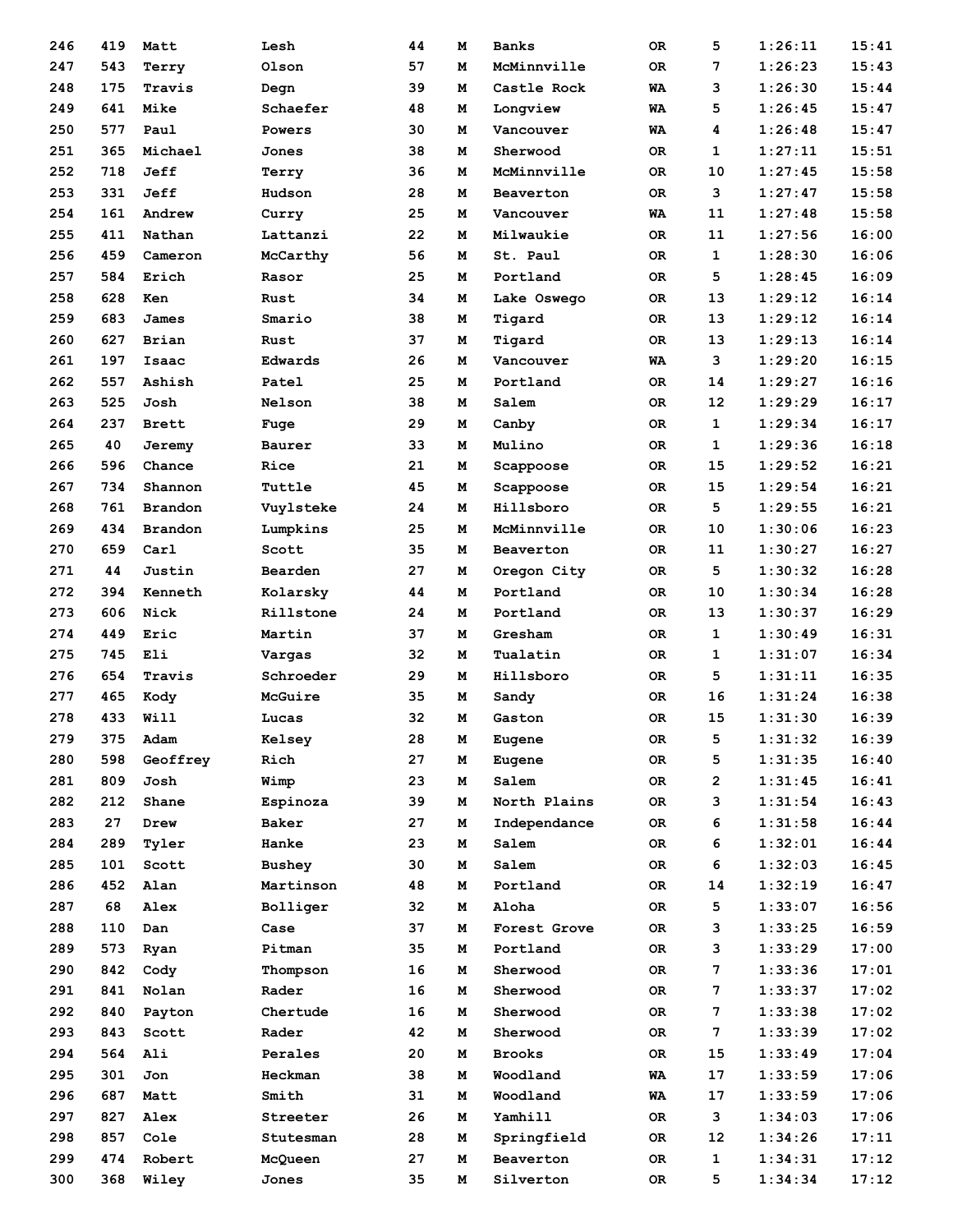| 301        | 146          | John         | Cook           | 31 | м | Cornelius     | ОR | $\overline{2}$ | 1:35:45            | 17:25          |
|------------|--------------|--------------|----------------|----|---|---------------|----|----------------|--------------------|----------------|
| 302        | 114          | David        | Castle         | 23 | м | Vancouver     | WA | 12             | 1:35:59            | 17:27          |
| 303        | 435          | Andrew       | Lundgren       | 39 | м | Aloha         | 0R | 19             | 1:36:19            | 17:31          |
| 304        | 99           | Adrian       | Burtner        | 35 | м | West Linn     | 0R | 7              | 1:36:21            | 17:31          |
| 305        | 602          | Brian        | Riehm          | 35 | м | Tualatin      | 0R | 7              | 1:36:22            | 17:32          |
| 306        | 69           | Jonathan     | Bolton         | 32 | м | Beaverton     | 0R | 19             | 1:36:28            | 17:33          |
| 307        | 346          | Roy          | Jackson        | 30 | м | Salem         | 0R | 4              | 1:36:28            | 17:33          |
| 308        | 313          | Geoff        | Hill           | 33 | м | Salem         | 0R | 4              | 1:36:36            | 17:34          |
| 309        | 345          | Jacob        | Jackson        | 37 | м | Salem         | 0R | 4              | 1:36:39            | 17:35          |
| 310        | 30           | John         | <b>Barnes</b>  | 45 | м | Portland      | 0R | 11             | 1:36:57            | 17:38          |
| 311        | 617          | Rob          | Root           | 27 | м | Oregon City   | ОR | 15             | 1:36:59            | 17:38          |
| 312        | 181          | Scott        | Dickey         | 42 | м | Turner        | 0R | $\overline{2}$ | 1:37:24            | 17:43          |
| 313        | 494          | Javier       | Moreno         | 28 | м | Salem         | 0R | 2              | 1:37:27            | 17:44          |
| 314        | 221          | Glenn        | Fisher         | 43 | м | Salem         | 0R | 2              | 1:37:30            | 17:44          |
| 315        | 422          | Joseph       | Lilly          | 35 | м | Independence  | 0R | $\overline{2}$ | 1:37:38            | 17:46          |
| 316        | 804          | Daniel       | Willis         | 36 | М | Independence  | 0R | 15             | 1:37:44            | 17:47          |
| 317        | 537          | Rob          | Ogilvie        | 29 | М | Dallas        | 0R | 15             | 1:37:45            | 17:47          |
| 318        | 644          | Emil         | Schaffroth     | 30 | м | Vancouver     | WA | 18             | 1:37:52            | 17:48          |
| 319        | 15           | Dusty        | Arlyn          | 31 | м | Vancouver     | WA | 11             | 1:38:08            | 17:51          |
| 320        | 95           | Shane        | Bruington      | 18 | М | Dexter        | 0R | $12 \,$        | 1:38:22            | 17:53          |
| 321        | 420          | Jordan       | Lewis          | 23 | м | West Linn     | 0R | 12             | 1:38:31            | 17:55          |
| 322        | $\mathbf{1}$ | Brian        | Abe            | 37 | М | Beaverton     | 0R | 1              | 1:38:34            | 17:56          |
| 323        | 363          | Wesley       | Jolley         | 28 | М | Wilsonville   | 0R | 2              | 1:38:58            | 18:00          |
| 324        | 398          | Jordan       | Kuenzi         | 24 | М | Salem         | 0R | 3              | 1:39:16            | 18:03          |
| 325        | 753          | Joey         | Verpoorten     | 29 | м | Battle Ground | WA | 5              | 1:40:54            | 18:21          |
| 326        | 76           | Jeff         | Bourne         | 45 | М | Beaverton     | 0R | 1              | 1:41:07            | 18:23          |
|            |              |              |                |    |   |               |    |                |                    |                |
| 327<br>328 | 731          | Jason        | Turner         | 40 | м | Beaverton     | 0R | 1              | 1:41:07            | 18:23<br>18:28 |
|            | 588          | Tim          | Remple         | 30 | м | Salem         | 0R | 8              | 1:41:33            |                |
| 329        | 546          | <b>Bruce</b> | Opsal          | 27 | м | Salem         | 0R | 11             | 1:41:39<br>1:42:40 | 18:29          |
| 330        | 817          | Jared        | Woodruff       | 19 | м | Eugene        | 0R | 2              |                    | 18:40          |
| 331        | 258          | Tim          | Gloy           | 29 | М | Newberg       | 0R | 3              | 1:42:49            | 18:42          |
| 332        | 297          | Todd         | Hawes          | 39 | м | Portland      | 0R | 12             | 1:42:59            | 18:44          |
| 333        | 865          | Jeff         | Scott          | 34 | м | Canby         | 0R | 14             | 1:43:26            | 18:49          |
| 334        | 592          | Gary         | Repp           | 42 | м | Portland      | 0R | 15             | 1:43:36            | 18:51          |
| 335        | 593          | Lance        | Repp           | 41 | м | Portland      | OR | 15             | 1:43:37            | 18:51          |
| 336        | 206          | Fathy        | El-Mansy       | 24 | М | Aloha         | OR | 5              | 1:44:25            | 19:00          |
| 337        | 530          | Tuan         | Nguyen         | 36 | м | Portland      | OR | з              | 1:44:30            | 19:00          |
| 338        | 760          | Chris        | Vorderstrasse  | 44 | м | Salem         | OR | 3              | 1:44:39            | 19:02          |
| 339        | 560          | Andrew       | Peekema        | 22 | м | Beaverton     | OR | 13             | 1:45:26            | 19:11          |
| 340        | 623          | <b>Bryan</b> | Rott           | 36 | М | Portland      | OR | $\mathbf{1}$   | 1:45:53            | 19:16          |
| 341        | 31           | Steven       | <b>Barnes</b>  | 15 | м | Portland      | OR | 11             | 1:46:10            | 19:19          |
| 342        | 100          | Curtis       | <b>Bushart</b> | 33 | м | McMinnville   | OR | 5              | 1:46:37            | 19:24          |
| 343        | 303          | Michael      | Hendrix        | 24 | м | McMinnville   | OR | 5              | 1:46:41            | 19:24          |
| 344        | 682          | Greyson      | Smallwood      | 16 | М | Portland      | OR | 11             | 1:46:47            | 19:25          |
| 345        | 786          | Aaron        | Werdmuller     | 24 | м | Portland      | OR | 3              | 1:47:32            | 19:33          |
| 346        | 787          | Kevin        | Werdmuller     | 22 | м | Portland      | OR | з              | 1:47:33            | 19:34          |
| 347        | 570          | <b>Bill</b>  | Peterson       | 38 | м | Portland      | OR | з              | 1:48:14            | 19:41          |
| 348        | 788          | Tom          | Werdmuller     | 48 | М | Portland      | OR | з              | 1:48:15            | 19:41          |
| 349        | 720          | Ken          | Thackery       | 41 | м | Portland      | OR | 3              | 1:48:23            | 19:43          |
| 350        | 438          | Jeff         | Lunz           | 37 | м | Portland      | ОR | 11             | 1:48:40            | 19:46          |
| 351        | 686          | Jesse        | Smith          | 30 | м | Gresham       | OR | 1              | 1:48:59            | 19:49          |
| 352        | 51           | Mike         | Beggs          | 30 | М | Gresham       | OR | 1              | 1:49:00            | 19:49          |
| 353        | 48           | Robert       | <b>Beers</b>   | 44 | м | Beaverton     | OR | 11             | 1:49:02            | 19:50          |
| 354        | 187          | Anthony      | Duenas         | 36 | м | North Plains  | OR | 5              | 1:49:37            | 19:56          |
| 355        | 688          | Paige        | Smith          | 22 | м | Portland      | OR | 11             | 1:50:12            | 20:03          |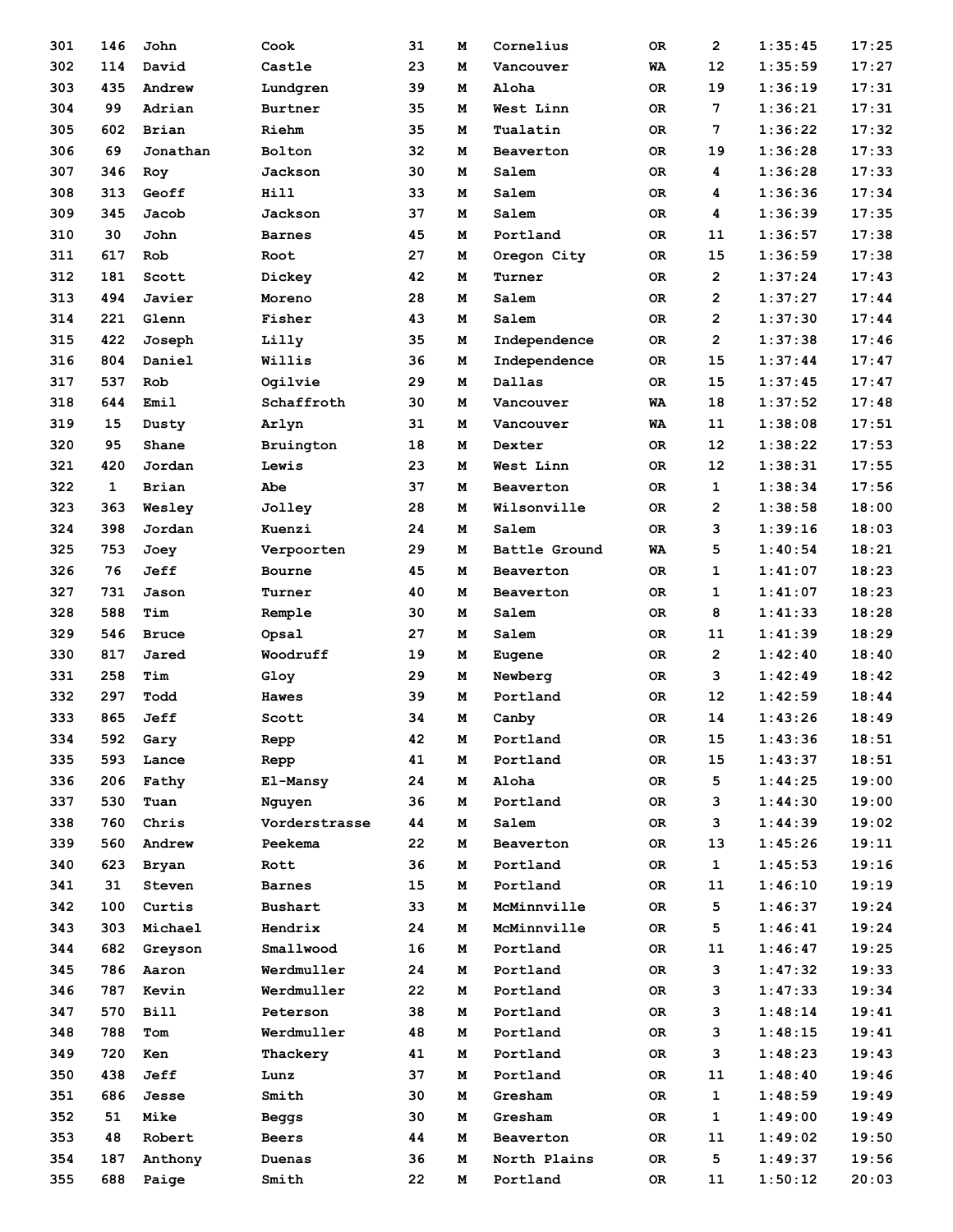| 356 | 120 | Maurico        | Chavez        | 27 | м | Newberg      | 0R  | 7              | 1:50:31 | 20:06    |
|-----|-----|----------------|---------------|----|---|--------------|-----|----------------|---------|----------|
| 357 | 510 | Don            | Mulconrey     | 40 | м | Portland     | 0R  | 3              | 1:50:31 | 20:06    |
| 358 | 567 | Nicholas       | Peterka       | 32 | м | Portland     | 0R  | 3              | 1:50:34 | 20:07    |
| 359 | 462 | <b>Brooke</b>  | McDowall      | 34 | м | St Helens    | OR. | 3              | 1:50:36 | 20:07    |
| 360 | 558 | Mark           | Patterson     | 29 | м | Forest Grove | 0R  | 1              | 1:51:44 | 20:19    |
| 361 | 820 | <b>Bill</b>    | Worth         | 34 | м | Forest Grove | OR. | 5              | 1:51:46 | 20:20    |
| 362 | 324 | Jeffrey        | Holmes        | 39 | м | Portland     | OR. | 11             | 1:52:04 | 20:23    |
| 363 | 74  | Gary           | Borja         | 24 | м | McMinnville  | 0R  | 7              | 1:52:21 | 20:26    |
| 364 | 581 | <b>Bill</b>    | Raczkowski    | 44 | м | Tigard       | 0R  | 5              | 1:52:29 | 20:28    |
| 365 | 239 | Clay           | Funkhouser    | 54 | м | Beaverton    | OR. | 5              | 1:52:30 | 20:28    |
| 366 | 818 | Boyd           | Workinger     | 45 | м | Jefferson    | OR. | $\overline{2}$ | 1:52:51 | 20:32    |
| 367 | 130 | Andrew         | Clarke        | 16 | м | Portland     | OR. | $\mathbf 1$    | 1:52:54 | 20:32    |
| 368 | 281 | Rodney         | Haines        | 42 | м | Portland     | 0R  | 1              | 1:52:55 | 20:32    |
| 369 | 876 | Jeff           | Branson       | 43 | м | West Linn    | OR. | 19             | 1:53:23 | 20:37    |
| 370 | 645 | John           | Schaffroth    | 33 | м | Gresham      | OR. | 18             | 1:53:41 | 20:41    |
| 371 | 695 | Johan          | Spycher       | 33 | м | Portland     | OR. | 18             | 1:54:13 | 20:46    |
| 372 | 507 | Jeffrey Dal    | Moss          | 28 | м | Vancouver    | WA  | 4              | 1:54:33 | 20:50    |
| 373 | 149 | Andrew         | Cornett       | 36 | M | Beaverton    | OR. | 18             | 1:55:14 | 20:57    |
| 374 | 242 | Alexander      | Garcia        | 29 | м | Beaverton    | OR. | 18             | 1:55:14 | 20:57    |
| 375 | 171 | Mike           | Davis         | 44 | м | Dallas       | OR. | $\overline{2}$ | 1:56:06 | 21:07    |
| 376 | 121 | Joe            | Chester       | 26 | м | Vancouver Wa | WA  | $\overline{2}$ | 1:56:59 | 21:17    |
| 377 | 310 | Jim            | Hicks         | 46 | м | Vancouver    | WA  | 11             | 1:57:00 | 21:17    |
| 378 | 443 |                |               | 25 | м | Vancover     | WA  | 20             | 1:57:17 | 21:20    |
| 379 | 275 | Rosary<br>Lee  | Mangano       | 29 | м | Gresham      | OR. | $\overline{2}$ | 1:57:31 | 21:22    |
|     | 565 | Chris          | Grundmeyer    |    |   |              |     | 5              |         | 21:24    |
| 380 |     |                | Perumean      | 40 | м | Beaverton    | 0R  |                | 1:57:37 |          |
| 381 | 846 | Allex          | Adams         | 19 | м | Tempe        | AZ  | 8              | 1:58:16 | 21:31    |
| 382 | 261 | Jesse          | Goodwin       | 31 | м | Salem        | OR. | 12             | 1:58:55 | 21:38    |
| 383 | 321 | Don            | Hollingsworth | 40 | м | Salem        | OR. | 12             | 1:59:13 | 21:41    |
| 384 | 168 | Jeremiah       | Davis         | 31 | м | Newberg      | 0R  | 7              | 1:59:25 | 21:43    |
| 385 | 429 | Tony           | Losh          | 24 | м | Portland     | OR. | 3              | 1:59:40 | 21:46    |
| 386 | 580 | Kellan         | Quick         | 27 | м | Portland     | OR. | 3              | 1:59:42 | 21:46    |
| 387 | 268 | Christian      | Griesi        | 41 | м | Springfield  | OR. | 17             | 1:59:43 | 21:46    |
| 388 | 697 | Zack           | St.Clair      | 30 | м | Springfield  | 0R  | 17             | 1:59:54 | 21:48    |
| 389 | 33  | Josh           | Barr          | 31 | M | Salem        | OR  | 12             | 2:00:35 | 21:56    |
| 390 | 341 | Matt           | Israel        | 31 | м | Salem        | 0R  | 12             | 2:00:36 | 21:56    |
| 391 | 640 | Karl           | Schaefer      | 53 | м | Chehalis     | WA  | 5              | 2:00:36 | 21:56    |
| 392 | 249 | Tom            | Gates         | 65 | м | Portland     | OR  | 3              | 2:02:04 | 22:12    |
| 393 | 601 | Scott          | Richards      | 37 | м | Beaverton    | OR. | 11             | 2:03:40 | 22:30    |
| 394 | 704 | Keith          | Stevenson     | 24 | м | Keizer       | OR  | 6              | 2:04:21 | 22:37    |
| 395 | 23  | Christopher    | Bailey        | 38 | м | Oregon City  | OR  | 11             | 2:04:55 | 22:43    |
| 396 | 568 | Eric           | Peters        | 33 | м | Portland     | OR  | 1              | 2:06:30 | 23:00    |
| 397 | 483 | Daniel         | Miller        | 40 | м | Portland     | OR. | 9              | 2:06:50 | 23:04    |
| 398 | 189 | Tyler          | Duenas        | 17 | м | North Plains | 0R  | 5              | 2:06:52 | 23:04    |
| 399 | 332 | Joe            | Hulsey        | 44 | м | Hillsboro    | OR  | 5              | 2:06:56 | 23:05    |
| 400 | 383 | John           | Kim           | 26 | м | Clackamas    | OR  | 12             | 2:08:00 | 23:17    |
| 401 | 647 | Ben            | Schaller      | 25 | м | Lake Oswego  | OR  | 12             | 2:08:09 | 23:18    |
| 402 | 241 | Sean           | Gallagher     | 28 | м | Salem        | OR  | 6              | 2:09:04 | 23:28    |
| 403 | 9   | Tim            | Andriesen     | 25 | м | Washougal    | WA  | 12             | 2:09:05 | 23:29    |
| 404 | 85  | Tim            | Braun         | 34 | м | Portland     | OR  | 9              | 2:11:18 | 23:53    |
| 405 | 813 | Ev             | Wiskow        | 19 | м | Salem        | OR  | 7              | 2:11:25 | 23:54    |
| 406 | 355 | <b>Britton</b> | Johnson       | 13 | м | Vancouver    | WA  | з              | 2:12:55 | 24:10:00 |
| 407 | 356 | Jeff           | Johnson       | 49 | м | Vancouver    | WA  | з              | 2:12:58 | 24:11:00 |
| 408 | 502 | Jason          | Morgan        | 29 | м | Portland     | OR  | 3              | 2:14:49 | 24:31:00 |
| 409 | 515 | Taremeredzw    | Mutepfa       | 24 | м | Portland     | OR  | 3              | 2:16:46 | 24:52:00 |
| 410 | 426 | Andrew         | Lohr          | 39 | м | Portland     | OR  | 11             | 2:17:51 | 25:04:00 |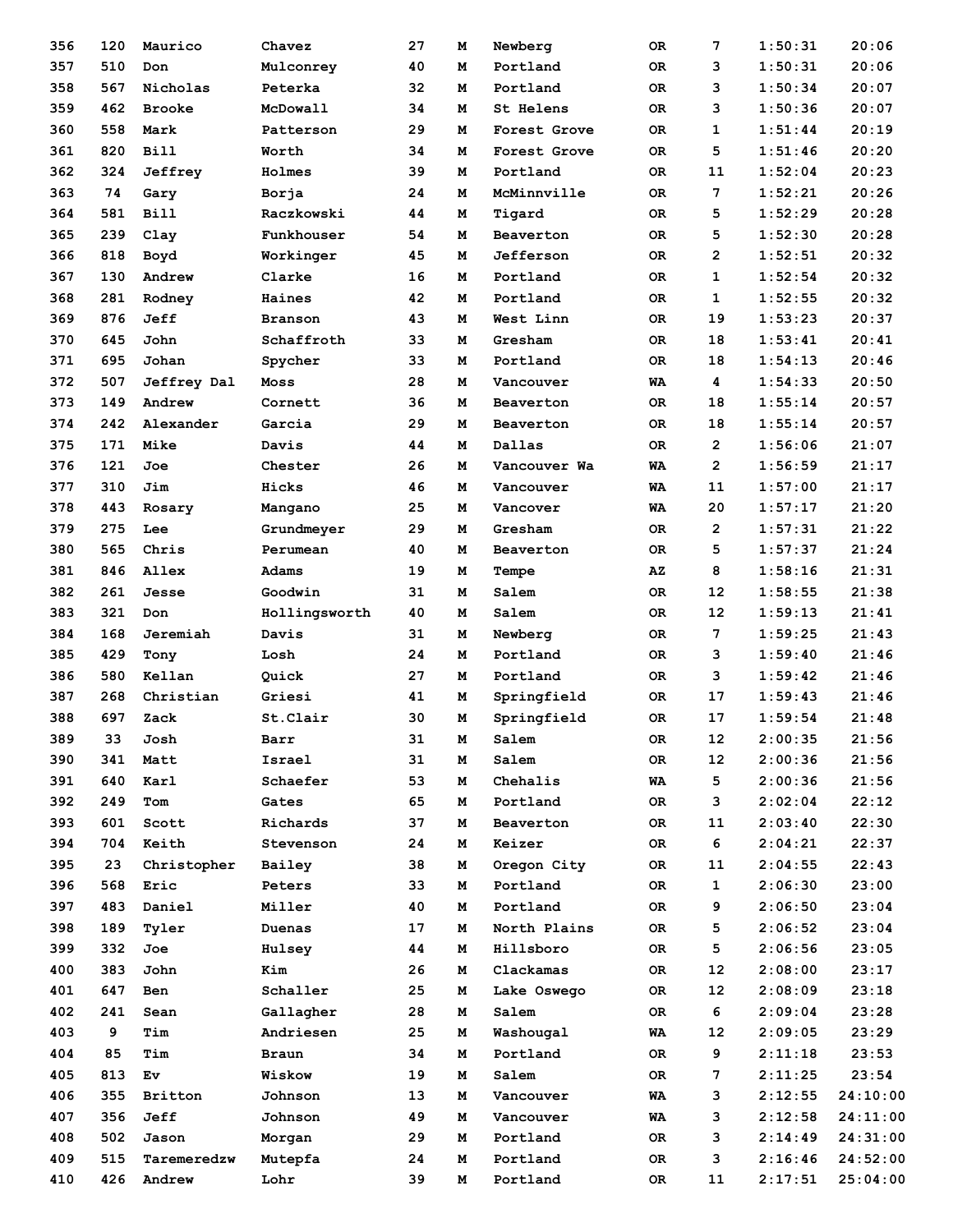| 411 | 613 | Jake        | Rolfe          | 34 | M | Eugene    | <b>OR</b> | 1               | 2:25:28 | 26:27:00 |
|-----|-----|-------------|----------------|----|---|-----------|-----------|-----------------|---------|----------|
| 412 | 262 | Rick        | Gorman         | 29 | M | Eugene    | <b>OR</b> | 1               | 2:26:09 | 26:35:00 |
| 413 | 524 | Hayes       | <b>Nelson</b>  | 37 | M | Eugene    | <b>OR</b> | 1               | 2:26:09 | 26:35:00 |
| 414 | 118 | Dan         | Charbonneau    | 41 | М | Eugene    | <b>OR</b> | 1               | 2:26:10 | 26:35:00 |
| 415 | 527 | Sean        | <b>Nelson</b>  | 24 | M | Eugene    | <b>OR</b> | 1               | 2:26:13 | 26:35:00 |
| 416 | 396 | Todd        | Koob           | 44 | M | Albany    | <b>OR</b> | 1               | 2:26:38 | 26:40:00 |
| 417 | 586 | Korey       | Reid           | 44 | М | Eugene    | <b>OR</b> | 1               | 2:26:38 | 26:40:00 |
| 418 | 675 | Stuart      | Siegrist       | 33 | М | Eugene    | <b>OR</b> | 1               | 2:26:38 | 26:40:00 |
| 419 | 214 | Wyatt       | Evleleigh      | 15 | М | Albany    | <b>OR</b> | 12              | 2:28:10 | 26:57:00 |
| 420 | 854 | Tyler       | Witherspoon    | 16 | M | Albany    | <b>OR</b> | 12              | 2:28:11 | 26:57:00 |
| 421 | 348 | Jesse       | James          | 29 | M | Tigard    | <b>OR</b> | 13              | 2:28:57 | 27:05:00 |
| 422 | 328 | Jared       | Houghton       | 26 | M | Tigard    | <b>OR</b> | 3               | 2:33:18 | 27:53:00 |
| 423 | 701 | Mark        | Stapleton      | 54 | M | Dallas    | <b>OR</b> | 6               | 2:33:50 | 27:59:00 |
| 424 | 671 | Cory        | Shaw           | 35 | M | Albany    | <b>OR</b> | 12 <sub>2</sub> | 2:34:43 | 28:08:00 |
| 425 | 665 | William     | Seay           | 35 | м | Albany    | <b>OR</b> | 12              | 2:35:08 | 28:13:00 |
| 426 | 855 | Eddy        | Lara           | 42 | M | Albany    | OR.       | 12              | 2:35:21 | 28:15:00 |
| 427 | 18  | Travis John | Armstrong-Camp | 25 | M | Hermiston | <b>OR</b> | 18              | 2:55:01 | 31:50:00 |
| 428 | 127 | Christopher | Cirino         | 39 | M | Sherwood  | <b>OR</b> | $\overline{2}$  | 3:07:26 | 34:05:00 |

# **Overall Results – Both Days – Women Only**

| Place          |     | Bib First Name | Last Name    | Age |             | Sex City     | State     | Heat           | Time     | Pace  |
|----------------|-----|----------------|--------------|-----|-------------|--------------|-----------|----------------|----------|-------|
| $\mathbf{1}$   |     | 744 Darcie     | Vandyke      | 21  | F           | Independence | 0R        | 4              | 40:23:00 | 7:21  |
| $\overline{2}$ | 717 | Shelly         | Taylor       | 38  | F           | Sherwood     | 0R        | $\overline{2}$ | 43:56:00 | 8:00  |
| 3              | 325 | Holly          | Homnick      | 28  | F           | Portland     | 0R        | 20             | 53:34:00 | 9:45  |
| 4              | 47  | Queena         | <b>Beebe</b> | 33  | F           | Portland     | 0R        | 11             | 55:39:00 | 10:07 |
| 5              | 743 | Heather        | Vanderbilt   | 37  | F           | Tigard       | <b>OR</b> | 11             | 56:12:00 | 10:14 |
| 6              | 652 | Samantha       | Schoenwald   | 22  | F           | Vancouver    | WA        | 12             | 57:57:00 | 10:33 |
| 7              | 710 | Caitlin        | Summers      | 25  | F           | Portland     | 0R        | 3              | 58:05:00 | 10:34 |
| 8              | 545 | Jarae          | Opitz        | 36  | F           | Newberg      | 0R        | 11             | 1:00:54  | 11:05 |
| 9              | 408 | Megan          | Larkin       | 26  | F           | Beaverton    | 0R        | 11             | 1:02:04  | 11:17 |
| 10             | 764 | David          | Wahlenmaier  | 39  | F           | Tigard       | <b>OR</b> | 3              | 1:02:11  | 11:19 |
| 11             | 405 | Komoki         | Lamp         | 34  | F           | Medford      | 0R        | 1              | 1:02:25  | 11:21 |
| 12             | 872 | Megan          | McGuire      | 28  | F           | Lake Oswego  | 0R        | 18             | 1:03:02  | 11:28 |
| 13             | 689 | Katie          | Smoldt       | 25  | F           | Tigard       | <b>OR</b> | 11             | 1:03:45  | 11:36 |
| 14             | 458 | Carolyn        | McCann       | 42  | F           | Eugene       | <b>OR</b> | 19             | 1:03:58  | 11:38 |
| 15             |     | 664 Melissa    | Scott        | 23  | F           | Corvallis    | 0R        | 7              | 1:03:59  | 11:38 |
| 16             | 738 | Judith         | Ullom        | 25  | F           | Sandy        | 0R        | 12             | 1:04:10  | 11:40 |
| 17             | 599 | Christy        | Richards     | 18  | $\mathbf F$ | Portland     | 0R        | 1              | 1:05:31  | 11:55 |
| 18             | 116 | Carolyn        | Chaney       | 42  | F           | Salem        | 0R        | 9              | 1:07:33  | 12:17 |
| 19             | 503 | Jodi           | Morris       | 23  | F           | Eugene       | <b>OR</b> | $\overline{2}$ | 1:08:10  | 12:24 |
| 20             | 125 | Catherine      | Christensen  | 33  | F           | Sherwood     | 0R        | 1              | 1:08:28  | 12:27 |
| 21             | 176 | Lindsay        | Dekeyser     | 33  | F           | Happy Valley | 0R        | 4              | 1:09:38  | 12:40 |
| 22             | 201 | Jennifer       | Eqelseer     | 36  | F           | Portland     | 0R        | 3              | 1:09:40  | 12:40 |
| 23             | 139 | Wendi          | Colmone      | 40  | F           | West Linn    | 0R        | 11             | 1:09:42  | 12:41 |
| 24             | 135 | Kattah         | Coe          | 35  | $\mathbf F$ | Portland     | 0R        | 12             | 1:10:50  | 12:53 |
| 25             | 755 | Debbie         | Viegas       | 38  | F           | Portland     | 0R        | 1              | 1:10:51  | 12:53 |
| 26             | 862 | Tammy          | McKay        | 39  | F           | West Linn    | 0R        | 14             | 1:10:55  | 12:54 |
| 27             | 64  | Kristen        | <b>Blake</b> | 29  | F           | West Linn    | <b>OR</b> | $\mathbf{1}$   | 1:11:15  | 12:58 |
| 28             | 757 | Charlotte      | Vincenzes    | 31  | F           | Hillsboro    | <b>OR</b> | $\overline{2}$ | 1:11:16  | 12:58 |
| 29             | 666 | Darrin         | Seeds        | 31  | F           | Vancouver    | WA        | 3              | 1:11:26  | 13:00 |
| 30             |     | 144 Denise     | Coogan       | 37  | F           | Portland     | 0R        | 11             | 1:11:32  | 13:01 |
| 31             | 291 | Christina      | Hansen-Tuma  | 35  | $\mathbf F$ | Portland     | 0R        | 11             | 1:11:36  | 13:02 |
| 32             |     | 170 Kris       | Davis        | 44  | F           | <b>Banks</b> | 0R        | 5              | 1:11:42  | 13:03 |
| 33             | 180 | Theresa        | Diaz         | 32  | F           | Salem        | <b>OR</b> | 14             | 1:12:21  | 13:10 |
| 34             |     | 193 Sandy      | Eastman      | 44  | F           | Sherwood     | 0R        | 13             | 1:12:21  | 13:10 |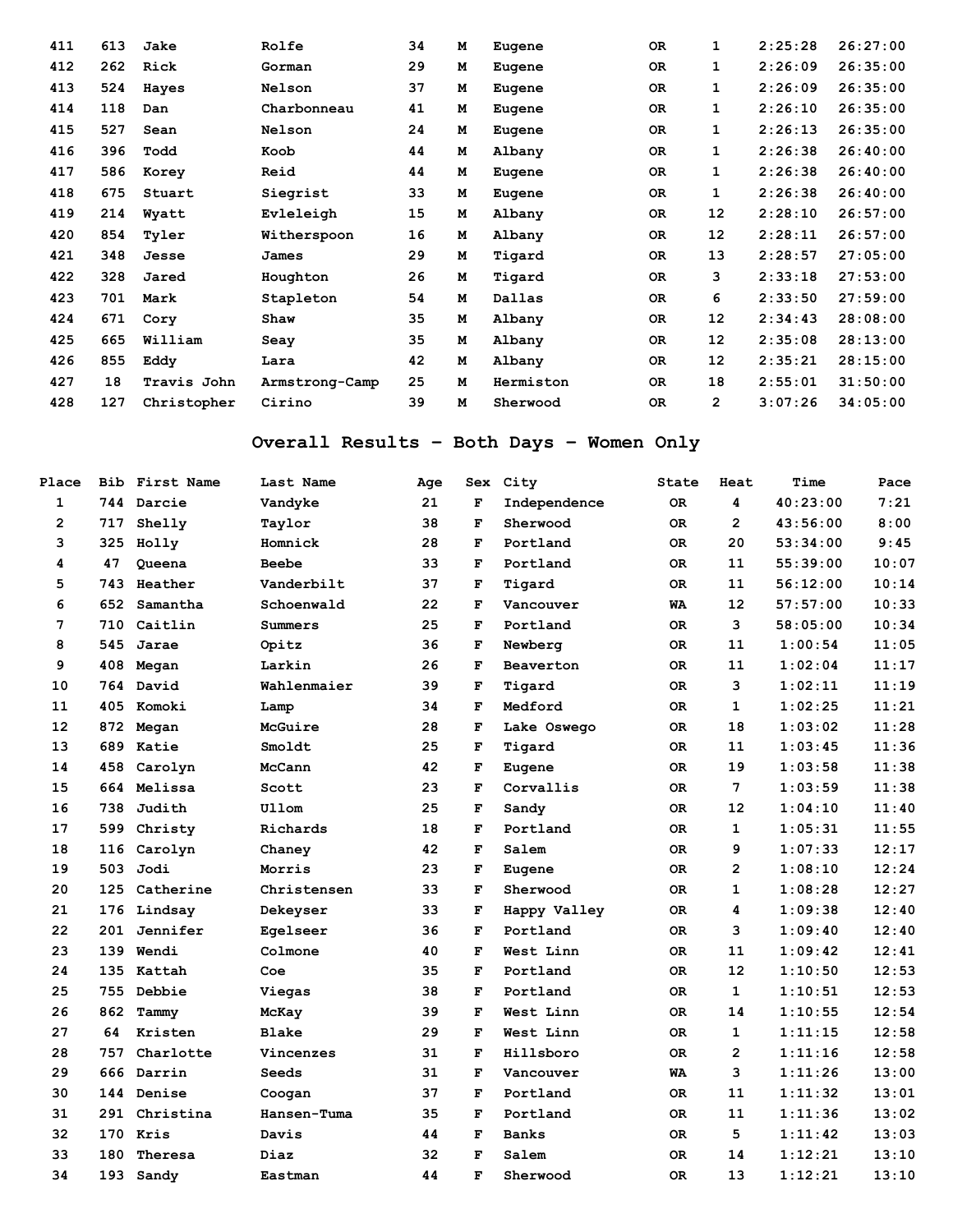| 35 |     | 476 Margret   | Mellon         | 33 | F | Portland      | 0R | 3              | 1:13:01 | 13:17 |
|----|-----|---------------|----------------|----|---|---------------|----|----------------|---------|-------|
| 36 |     | 384 Leah      | Kirchgessner   | 28 | F | Salem         | 0R | 14             | 1:13:03 | 13:17 |
| 37 | 58  | Holly         | Bero           | 26 | F | Fife          | WA | 4              | 1:13:21 | 13:21 |
| 38 | 179 | Lindsey       | Dennis         | 27 | F | Portland      | 0R | 9              | 1:13:22 | 13:21 |
| 39 | 156 | Holly         | Craig          | 26 | F | Fife          | WA | 4              | 1:13:24 | 13:21 |
| 40 | 794 | Kim           | Whitley        | 41 | F | Albany        | 0R | 7              | 1:14:29 | 13:33 |
| 41 | 387 | Olivia        | Klinkner       | 31 | F | Corvallis     | 0R | 7              | 1:14:58 | 13:38 |
| 42 | 575 | Meredith      | Plummer        | 40 | F | Corvallis     | 0R | 7              | 1:15:02 | 13:39 |
| 43 | 185 | Katherine     | Duarte         | 21 | F | <b>Bend</b>   | ОR | 16             | 1:15:46 | 13:47 |
| 44 | 378 | Anne          | Kenney         | 37 | F | Battle Ground | WA | 13             | 1:16:17 | 13:53 |
| 45 | 594 | Danielle      | Restuccia      | 26 | F | Portland      | 0R | 11             | 1:16:50 | 13:59 |
| 46 | 603 | Tiffany       | Riendeau       | 28 | F | Hillsboro     | 0R | 11             | 1:16:50 | 13:59 |
| 47 | 147 | Christi       | Cooper         | 37 | F | Vancouver     | WA | $\overline{2}$ | 1:17:02 | 14:01 |
| 48 | 615 | Lauren        | Rook           | 26 | F | Portland      | 0R | 5              | 1:17:12 | 14:03 |
| 49 | 295 | Stephanie     | Haskett        | 24 | F | Eugene        | 0R | 1              | 1:17:26 | 14:05 |
| 50 | 202 | Nathalie      | Eggman         | 25 | F | Tualatin      | ОR | 11             | 1:18:26 | 14:16 |
| 51 | 217 | Charlonda     | Fielder        | 25 | F | Vancouver     | WA | 14             | 1:18:26 | 14:16 |
| 52 | 549 | Brandi        | Palmer         | 21 | F | Sisters       | 0R | 15             | 1:18:26 | 14:16 |
| 53 | 164 | Katie         | Darold         | 31 | F | Salem         | ОR | 15             | 1:18:28 | 14:16 |
| 54 | 550 | Hayley        | Palmer         | 18 | F | Sisters       | ОR | 15             | 1:18:28 | 14:16 |
| 55 | 163 | Kyla          | Daniels        | 15 | F | Salem         | 0R | 15             | 1:18:35 | 14:18 |
| 56 | 70  | Paula         | Bond           | 43 | F | McMinnville   | 0R | 3              | 1:18:56 | 14:21 |
| 57 | 386 | Cara          | Kirkpatrick    | 46 | F | Eugene        | ОR | 13             | 1:19:00 | 14:22 |
| 58 | 670 | Nicole        | Severino       | 32 | F | Portland      | ОR | $\overline{2}$ | 1:19:30 | 14:28 |
| 59 | 160 | Luana         | Cruz           | 30 | F | Vancouver     | WA | 4              | 1:19:37 | 14:29 |
| 60 | 868 | Cat           | Vogt           | 43 | F | Troutdale     | 0R | 15             | 1:19:46 | 14:31 |
| 61 | 866 | Dinae         | Peterson       | 57 | F | Corbett       | ОR | 15             | 1:19:47 | 14:31 |
| 62 | 869 | Jennifer      | Sladky         | 46 | F | Fairview      | ОR | 15             | 1:19:53 | 14:32 |
| 63 | 450 | Grace         | Martin         | 31 | F | Salem         | 0R | 1              | 1:19:57 | 14:33 |
| 64 | 534 | Julie         | Norris         | 37 | F | Silverton     | 0R | 8              | 1:20:20 | 14:37 |
| 65 | 166 | <b>Brooke</b> | Davis          | 23 | F | Beaverton     | ОR | 5              | 1:21:06 | 14:45 |
| 66 | 134 | Mandy         | Coats          | 35 | F | Gresham       | 0R | 15             | 1:21:16 | 14:47 |
| 67 | 634 | Ashley        | San Blise      | 26 | F | Salem         | 0R | 3              | 1:21:22 | 14:48 |
| 68 | 67  | Kaisha        | <b>Bloedel</b> | 30 | F | Canby         | ОR | 16             | 1:21:23 | 14:48 |
| 69 | 302 | Sandra        | Hedges         | 29 | F | Hillsboro     | 0R | 3              | 1:21:25 | 14:49 |
| 70 | 62  | Kristin       | Bishop         | 33 | F | Bend          | OR | 3              | 1:22:01 | 14:55 |
| 71 | 354 | Ashley        | Johnson        | 22 | F | Hillsboro     | OR | 5              | 1:22:12 | 14:57 |
| 72 | 451 | Makayla       | Martinez       | 24 | F | Hillsboro     | OR | 5              | 1:22:14 | 14:58 |
| 73 | 71  | Jake          | Bonham         | 28 | F | Beaverton     | OR | $\overline{2}$ | 1:22:37 | 15:02 |
| 74 | 72  | Kari          | Bonham         | 26 | F | Beaverton     | OR | $\overline{2}$ | 1:22:37 | 15:02 |
| 75 | 693 | Mandy         | Spencer        | 31 | F | Sutherlin     | OR | $\mathbf{2}$   | 1:22:46 | 15:03 |
| 76 | 763 | Christine     | Wahlenmaier    | 42 | F | Tigard        | OR | 3              | 1:22:46 | 15:03 |
| 77 | 195 | Marie         | Edgerton       | 24 | F | West Linn     | OR | 15             | 1:22:51 | 15:04 |
| 78 |     | 372 Anna      | Juan           | 25 | F | Wilsonville   | OR | 15             | 1:22:51 | 15:04 |
| 79 |     | 361 Natale    | Jolivette      | 27 | F | Portland      | OR | 17             | 1:23:16 | 15:09 |
| 80 |     | 382 Christine | Kim            | 25 | F | Cornelius     | OR | 17             | 1:23:27 | 15:11 |
| 81 |     | 624 Brianne   | Ruegsegger     | 31 | F | Forest Grove  | OR | 14             | 1:24:13 | 15:19 |
| 82 | 790 | Janet         | Westphal       | 35 | F | Vancouver     | WA | 3              | 1:24:30 | 15:22 |
| 83 | 213 | Susan         | Essin          | 31 | F | Eugene        | OR | 13             | 1:24:50 | 15:26 |
| 84 |     | 703 Katie     | Steinhauer     | 29 | F | Portland      | OR | 13             | 1:24:52 | 15:26 |
| 85 |     | 511 Michelle  | Mulhair        | 28 | F | Portland      | OR | 13             | 1:25:03 | 15:28 |
| 86 |     | 870 Cheri     | Girolami       | 40 | F | Cascade Park  | WA | 14             | 1:25:06 | 15:29 |
| 87 | 440 | Aleshia       | Macom          | 45 | F | Vancouver     | WA | 7              | 1:25:18 | 15:31 |
| 88 | 337 | Afton         | Hutchison      | 25 | F | North Plains  | OR | 3              | 1:25:21 | 15:31 |
| 89 | 849 | Sarah         | McGowan        | 23 | F | Salem         | OR | 10             | 1:25:32 | 15:33 |
| 90 | 495 | Jeanelle      | Morescalchi    | 40 | F | Portland      | OR | $\overline{2}$ | 1:25:33 | 15:34 |
| 91 | 73  | Jaycine       | Bonnett        | 47 | F | North Plains  | OR | 3              | 1:25:36 | 15:34 |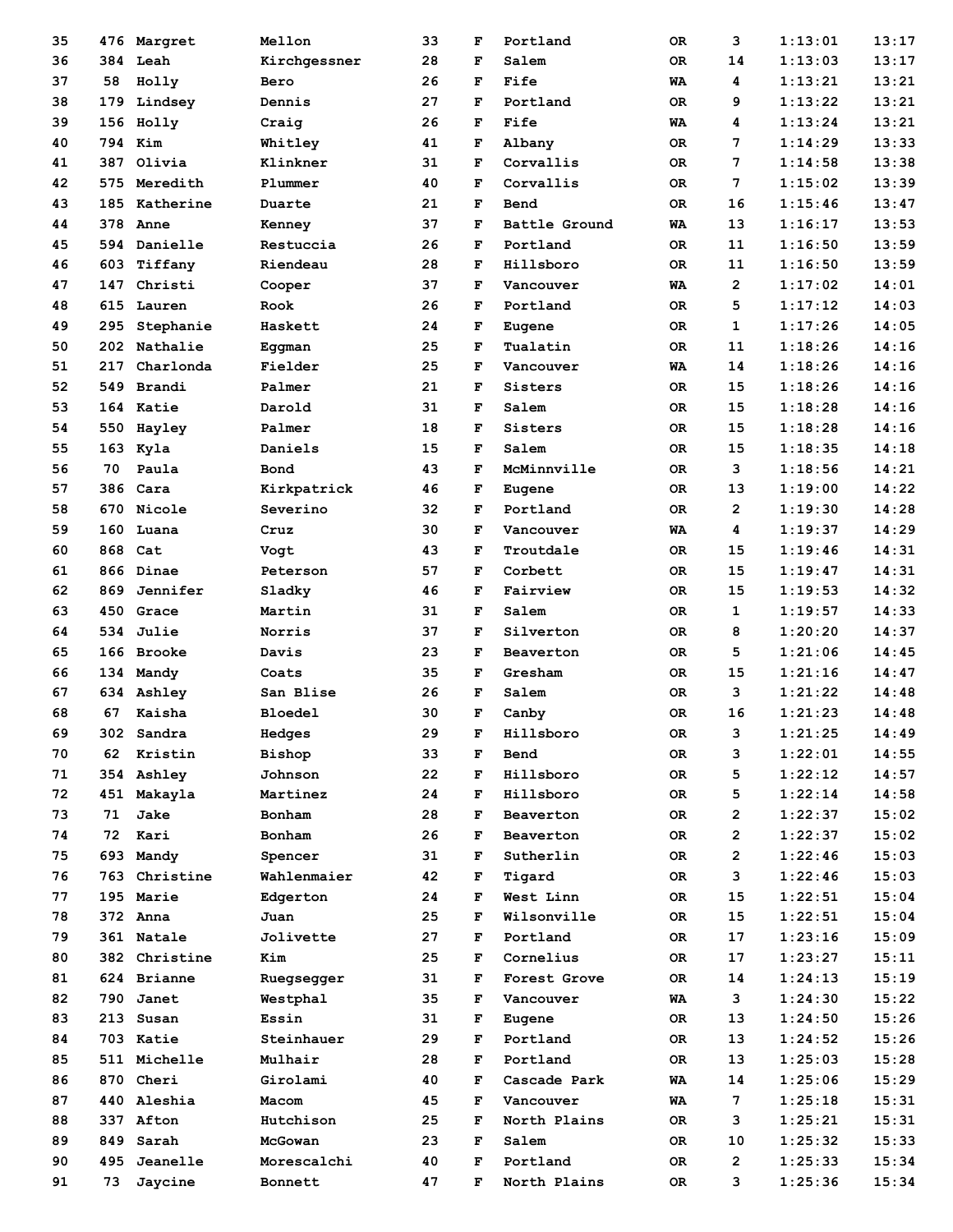| 92  | 216  | Amy              | Faulkner      | 31 | F           | Carlton       | 0R        | 1              | 1:25:47 | 15:36 |
|-----|------|------------------|---------------|----|-------------|---------------|-----------|----------------|---------|-------|
| 93  | 235  | Kirstin          | Fristad       | 19 | F           | Keizer        | 0R        | 1              | 1:25:47 | 15:36 |
| 94  | 792. | Michelle         | White         | 37 | F           | Camas         | WA        | 7              | 1:26:09 | 15:40 |
| 95  | 43   | Marcia           | Beard         | 43 | F           | Creswell      | 0R        | 7              | 1:26:11 | 15:41 |
| 96  |      | 162 Kathy        | Danforth      | 50 | F           | McMinnville   | 0R        | 7              | 1:26:18 | 15:42 |
| 97  | 75   | Ximena           | Borja         | 23 | F           | McMinnville   | 0R        | 7              | 1:26:29 | 15:44 |
| 98  | 86   | Tami             | <b>Briggs</b> | 47 | F           | Portland      | 0R        | 13             | 1:26:44 | 15:47 |
| 99  | 767  | Elizabeth        | Wallace       | 44 | F           | <b>Banks</b>  | <b>OR</b> | 5              | 1:26:45 | 15:47 |
| 100 | 475  | Emma             | Medina        | 31 | F           | Vancouver     | WA        | 4              | 1:26:51 | 15:48 |
| 101 |      | 151 Ashley       | Costentine    | 26 | F           | Vancouver     | WA        | 4              | 1:26:55 | 15:49 |
| 102 | 823  | Brook            | Wyntergreen   | 30 | $\mathbf F$ | Portland      | 0R        | 13             | 1:26:57 | 15:49 |
| 103 | 839  | Priscilla        | Crowder       | 22 | F           | Hillsboro     | 0R        | 6              | 1:27:15 | 15:52 |
| 104 |      | <b>224 Annie</b> | Flitcroft     | 31 | F           | Hillsboro     | 0R        | 4              | 1:27:16 | 15:52 |
| 105 |      | 286 Mindy        | Hangsleben    | 30 | F           | Hillsboro     | 0R        | 4              | 1:27:16 | 15:52 |
| 106 | 78   | Mallory          | Boyd          | 28 | F           | Portland      | 0R        | 1              | 1:27:30 | 15:55 |
| 107 | 514  | Colleen          | Murray        | 36 | F           | Lake Oswego   | 0R        | 1              | 1:27:31 | 15:55 |
| 108 |      | 471 Anna         | McKillip      | 26 | F           | Wilsonville   | 0R        | 3              | 1:27:44 | 15:57 |
| 109 | 357  | Meghan           | Johnson       | 40 | F           | Yamhill       | 0R        | 11             | 1:27:45 | 15:58 |
| 110 | 552  | <b>Brandy</b>    | Paolo         | 34 | F           | Carlton       | 0R        | 11             | 1:27:51 | 15:59 |
| 111 | 735  | Ramona           | Tweed         | 57 | F           | Estacada      | 0R        | 1              | 1:28:30 | 16:06 |
| 112 | 622  | Jamie            | Rotarius      | 23 | F           | Amity         | 0R        | $\overline{2}$ | 1:28:49 | 16:09 |
| 113 | 8    | Megan            | Anderson      | 26 | F           | Portland      | 0R        | 3              | 1:29:28 | 16:16 |
| 114 | 46   | Abby             | Beckley       | 21 | F           | Tigard        | 0R        | 14             | 1:29:29 | 16:17 |
| 115 | 413  | Shannon          | Laughlin      | 20 | F           | Tualatin      | 0R        | 14             | 1:29:29 | 16:17 |
| 116 |      | 774 Heidi        | Warneke       | 24 | F           | Happy Valley  | 0R        | $\overline{2}$ | 1:29:34 | 16:18 |
| 117 | 775  | Stephanie        | Warneke       | 29 | F           | Happy Valley  | 0R        | $\overline{2}$ | 1:29:35 | 16:18 |
| 118 | 772  | Summer           | Wanner        | 25 | F           | Salem         | 0R        | 11             | 1:29:39 | 16:18 |
| 119 |      | 732 Angel        | Tuttle        | 45 | F           | Scappoose     | 0R        | 15             | 1:29:53 | 16:21 |
| 120 |      | 532 Victoria     | Normandeau    | 49 | F           | Portland      | 0R        | 10             | 1:30:35 | 16:29 |
| 121 | 608  | Shanta           | Roberts       | 39 | F           | Corvallis     | 0R        | 10             | 1:30:37 | 16:29 |
| 122 |      | 661 Danielle     | Scott         | 34 | F           | Beaverton     | 0R        | 11             | 1:30:37 | 16:29 |
| 123 | 230  | Deanna           | Foster        | 48 | F           | Portland      | 0R        | 17             | 1:30:38 | 16:29 |
| 124 | 307  | Mischa           | Herman        | 35 | F           | Portland      | 0R        | 11             | 1:30:39 | 16:29 |
| 125 |      | 742 Angela       | Vandehey      | 32 | F           | Cornelius     | 0R        | 4              | 1:30:46 | 16:31 |
| 126 | 728  | Sarah            | Tucker        | 37 | F           | Tigard        | 0R        | 5              | 1:31:03 | 16:34 |
| 127 |      | 746 Samantha     | Vargas        | 31 | F           | Tualatin      | OR        | 1              | 1:31:07 | 16:34 |
| 128 |      | 391 Sara         | Koetje        | 32 | F           | Portland      | OR        | 5              | 1:31:08 | 16:35 |
| 129 | 83   | Kylie R.         | Brasmer       | 23 | F           | Warren        | 0R        | з              | 1:31:10 | 16:35 |
| 130 |      | 692 April        | Spaccarelli   | 38 | F           | Lake Oswego   | OR.       | 5              | 1:31:13 | 16:36 |
| 131 |      | 768 Kalyn        | Wallace       | 30 | F           | Sandy         | OR        | 16             | 1:31:25 | 16:38 |
| 132 |      | 122 Katie        | Chimienti     | 25 | F           | Eugene        | OR        | 5              | 1:31:34 | 16:39 |
| 133 |      | 265 Justine      | Gray          | 23 | F           | Salem         | 0R        | 2              | 1:31:45 | 16:41 |
| 134 |      | 619 Savina       | Rosales       | 22 | F           | Beaverton     | 0R        | 3              | 1:31:52 | 16:43 |
| 135 |      | 111 Veronica     | Case          | 37 | F           | Forest Grove  | OR        | 3              | 1:31:55 | 16:43 |
| 136 |      | 482 Melanie      | Meyer         | 35 | F           | Salem         | OR        | 6              | 1:31:59 | 16:44 |
| 137 |      | 493 Isabella     | Moran         | 19 | F           | Salem         | 0R        | 6              | 1:32:04 | 16:45 |
| 138 |      | 148 Megan        | Cooper        | 41 | F           | Salem         | 0R        | 11             | 1:32:35 | 16:50 |
| 139 | 319  | Amy              | Holcomb       | 41 | F           | Salem         | 0R        | 11             | 1:32:35 | 16:50 |
| 140 |      | 723 Kim          | Tilander      | 49 | F           | West Linn     | 0R        | 14             | 1:32:54 | 16:54 |
| 141 |      | 248 April        | Gartner       | 27 | F           | Beaverton     | 0R        | 1              | 1:34:32 | 17:12 |
| 142 |      | 831 Rachel       | Clark         | 17 | F           | Carlton       | OR        | 6              | 1:34:33 | 17:12 |
| 143 |      | 473 Audra        | McMartin      | 23 | F           | Pleasant Hill | OR        | 12             | 1:34:59 | 17:17 |
| 144 |      | 672 Kate         | Shaw          | 32 | F           | Portland      | 0R        | 4              | 1:35:21 | 17:21 |
| 145 |      | 145 Candace      | Cook          | 32 | F           | Cornelius     | 0R        | $\mathbf{2}$   | 1:35:34 | 17:23 |
| 146 |      | 522 Rosika       | <b>Nees</b>   | 20 | F           | Portland      | OR        | $\mathbf{1}$   | 1:35:35 | 17:23 |
| 147 |      | 263 Susie        | Grant         | 47 | F           | McMinnville   | 0R        | 1              | 1:35:38 | 17:24 |
| 148 |      | 102 Acacia       | Calkins       | 19 | F           | Woodburn      | OR        | 11             | 1:35:44 | 17:25 |
|     |      |                  |               |    |             |               |           |                |         |       |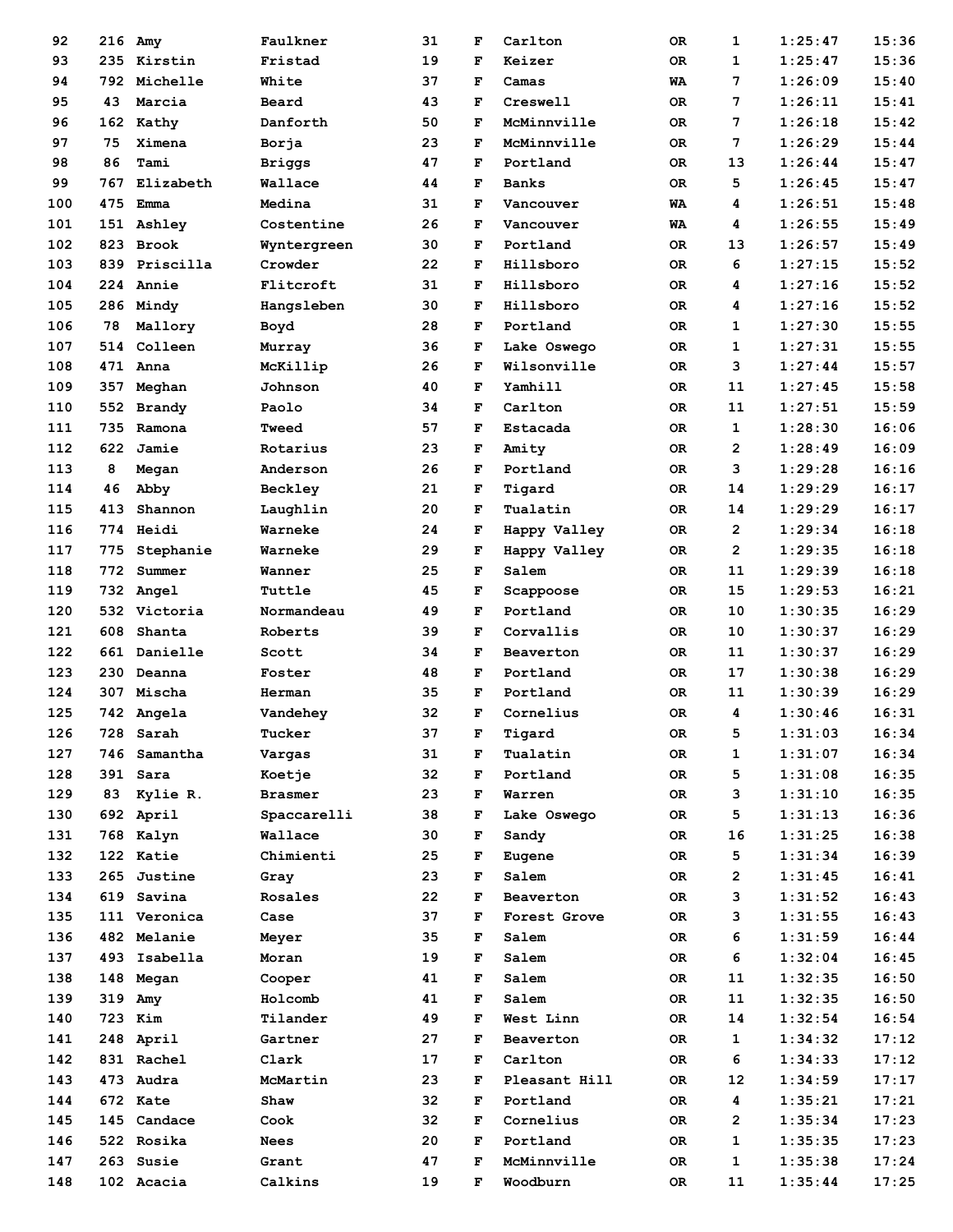| 149 | 749    | Susan           | Vaughn      | 43 | F | Salem                  | 0R        | 2              | 1:36:00 | 17:28 |
|-----|--------|-----------------|-------------|----|---|------------------------|-----------|----------------|---------|-------|
| 150 |        | 436 Jennifer    | Lundgren    | 35 | F | Aloha                  | 0R        | 19             | 1:36:19 | 17:31 |
| 151 |        | 316 Kaci        | Hockaday    | 22 | F | Aloha                  | 0R        | 5              | 1:36:20 | 17:31 |
| 152 |        | 555 Sara        | Parmeter    | 30 | F | Aloha                  | <b>OR</b> | 19             | 1:36:20 | 17:31 |
| 153 |        | 267 Elise       | Grellmann   | 23 | F | Portland               | 0R        | 5              | 1:36:28 | 17:33 |
| 154 | 390    | Ruth            | Kociemba    | 47 | F | Estacada               | 0R        | 13             | 1:36:40 | 17:35 |
| 155 | 856    | Chrystal        | Stutesman   | 28 | F | Springfield            | 0R        | 12             | 1:36:44 | 17:36 |
| 156 |        | 616 Monica      | Root        | 27 | F | Oregon City            | 0R        | 15             | 1:36:59 | 17:38 |
| 157 | 388    | Jessica         | Kloenne     | 24 | F | West Linn              | 0R        | 5              | 1:37:32 | 17:44 |
| 158 | 274    | Jesse           | Grow        | 17 | F | Rainier                | 0R        | 15             | 1:37:33 | 17:45 |
| 159 | 260    | Jennifer        | Goodman     | 25 | F | Portland               | OR        | 5              | 1:37:34 | 17:45 |
| 160 | 315    | Jessica         | Hirschy     | 26 | F | Beaverton              | <b>OR</b> | 5              | 1:37:41 | 17:46 |
| 161 |        | 609 Megan       | Robertson   | 26 | F | Beaverton              | 0R        | 5              | 1:37:42 | 17:46 |
| 162 | 272    | Jessica         | Groff       | 27 | F | Beaverton              | 0R        | 1              | 1:37:47 | 17:47 |
| 163 | 824    | Jamie           | Yonkers     | 26 | F | Vancouver              | WA        | 4              | 1:37:47 | 17:47 |
| 164 |        | 691 Carolyn     | Sojka       | 57 | F | Portland               | 0R        | 1              | 1:37:49 | 17:48 |
| 165 |        | 536 Emily       | Ogilvie     | 25 | F | St Paul                | 0R        | 15             | 1:37:54 | 17:48 |
| 166 | 805    | Melony          | Willis      | 36 | F | Independence           | 0R        | 15             | 1:38:00 | 17:49 |
| 167 | 255    | Carissa         | Glahn       | 22 | F | Dundee                 | 0R        | 15             | 1:38:01 | 17:50 |
| 168 |        | 431 Sarah       | Lowe        | 22 | F | Eugene                 | 0R        | 13             | 1:38:04 | 17:50 |
| 169 | 16     | Honisty         | Arlyn       | 24 | F | Vancouver              | WA        | 11             | 1:38:08 | 17:51 |
| 170 | 182    | Terah           | Dixon       | 36 | F | Portland               | OR.       | 11             | 1:38:08 | 17:51 |
| 171 | 196    | Kymberlee       | Edvalson    | 29 | F | West Linn              | 0R        | 12             | 1:38:22 | 17:53 |
| 172 |        | 257 Susan       | Glenn       | 51 | F | Portland               | 0R        | 15             | 1:38:44 | 17:57 |
| 173 |        | 362 Sandy       | Jolley      | 30 | F | Wilsonville            | 0R        | $\overline{2}$ | 1:39:00 | 18:00 |
| 174 |        | 832 Nina        | Callard     | 17 | F | Carlton                | 0R        | 6              | 1:39:19 | 18:04 |
| 175 |        | 589 Jessica     | Renhard     | 26 | F | Sandy                  | 0R        | 3              | 1:39:52 | 18:10 |
| 176 | 308    | Katie           | Herzog      | 38 | F | Portland               | 0R        | 18             | 1:40:35 | 18:18 |
| 177 |        | 256 Heather     | Glass       | 37 | F | Beaverton              | 0R        | 20             | 1:40:39 | 18:18 |
| 178 | 6      | Racheal         | Andersen    | 33 | F |                        | <b>WA</b> | 20             | 1:40:40 | 18:19 |
| 179 | 150    | Amber           | Corsen      | 28 | F | Washougal<br>Vancouver | WA        | 5              | 1:40:53 | 18:21 |
| 180 | 421    | Nicolle         | Lien        | 32 | F | Canby                  | 0R        | 8              | 1:41:23 | 18:26 |
| 181 | 673    | Simone          |             | 32 | F | Albany                 |           | 7              | 1:41:25 | 18:27 |
| 182 |        | 861 Summer      | Shepherd    |    | F | Portland               | 0R        | 11             |         | 18:29 |
|     |        |                 | Warner      |    |   |                        | 0R        |                | 1:41:39 |       |
| 183 |        | 574 Shonie      | Pittman     | 33 | F | Salem                  | 0R        | 2              | 1:42:34 | 18:39 |
| 184 |        | 223 Shelly      | Fleeman     | 32 | F | Dallas                 | OR        | $\mathbf{2}$   | 1:42:36 | 18:40 |
| 185 |        | 456 Amanda      | Matsuda     | 34 | F | Vancouver              | WA        | 12             | 1:42:53 | 18:43 |
| 186 |        | 526 Mary        | Nelson      | 34 | F | Canby                  | 0R        | 14             | 1:43:05 | 18:45 |
| 187 |        | 864 Brittnee    | Webber      | 18 | F | Canby                  | OR        | 14             | 1:43:06 | 18:45 |
| 188 |        | 759 Ngan        | Vo          | 38 | F | Portland               | OR        | 12             | 1:43:08 | 18:46 |
| 189 |        | 663 Kristina    | Scott       | 37 | F | Canby                  | OR        | 14             | 1:43:26 | 18:49 |
| 190 |        | 591 Courtney    | Repp        | 17 | F | Portland               | 0R        | 15             | 1:43:37 | 18:51 |
| 191 |        | 751 Maryalicia  | Verdecchia  | 38 | F | Vancouver              | WA        | 15             | 1:43:37 | 18:51 |
| 192 |        | 203 Andrea      | Eiesland    | 24 | F | Hillsboro              | OR        | 13             | 1:43:45 | 18:52 |
| 193 |        | 374 Andrea      | Kekhia      | 32 | F | Portland               | OR        | 13             | 1:43:49 | 18:53 |
| 194 | 56     | Nicole          | Bennett     | 40 | F | Portland               | 0R        | $\mathbf{2}$   | 1:44:05 | 18:56 |
| 195 | 707    | Dana            | Sullivan    | 35 | F | Portland               | 0R        | 2              | 1:44:06 | 18:56 |
| 196 | 52     | Tracy           | <b>Beil</b> | 38 | F | Portland               | OR        | $\overline{2}$ | 1:44:07 | 18:56 |
| 197 | 13     | Karla           | Antonini    | 46 | F | Portland               | OR.       | $\mathbf{2}$   | 1:44:11 | 18:57 |
| 198 | 529    | Sarah           | Nguyen      | 34 | F | Vancouver              | WA        | з              | 1:44:28 | 19:00 |
| 199 |        | 656 Tara        | Schuetz     | 31 | F | Lake Oswego            | OR        | 3              | 1:44:30 | 19:00 |
| 200 | 191 El |                 | Dunn        | 23 | F | Portland               | OR.       | з              | 1:44:33 | 19:01 |
| 201 |        | 427 Sarah       | Loney       | 25 | F | West Linn              | OR.       | з              | 1:44:37 | 19:02 |
| 202 | 32     | <b>Brittney</b> | Barnett     | 23 | F | Portland               | OR.       | 3              | 1:44:39 | 19:02 |
| 203 |        | 437 Laurie      | Lundwall    | 27 | F | Saint Helens           | 0R        | 12             | 1:45:01 | 19:06 |
| 204 |        | 766 Valerie     | Walker      | 29 | F | Saint Helens           | OR        | 12             | 1:45:03 | 19:06 |
| 205 |        | 326 Letitia     | Hora        | 40 | F | St. Helens             | OR        | 12             | 1:45:04 | 19:07 |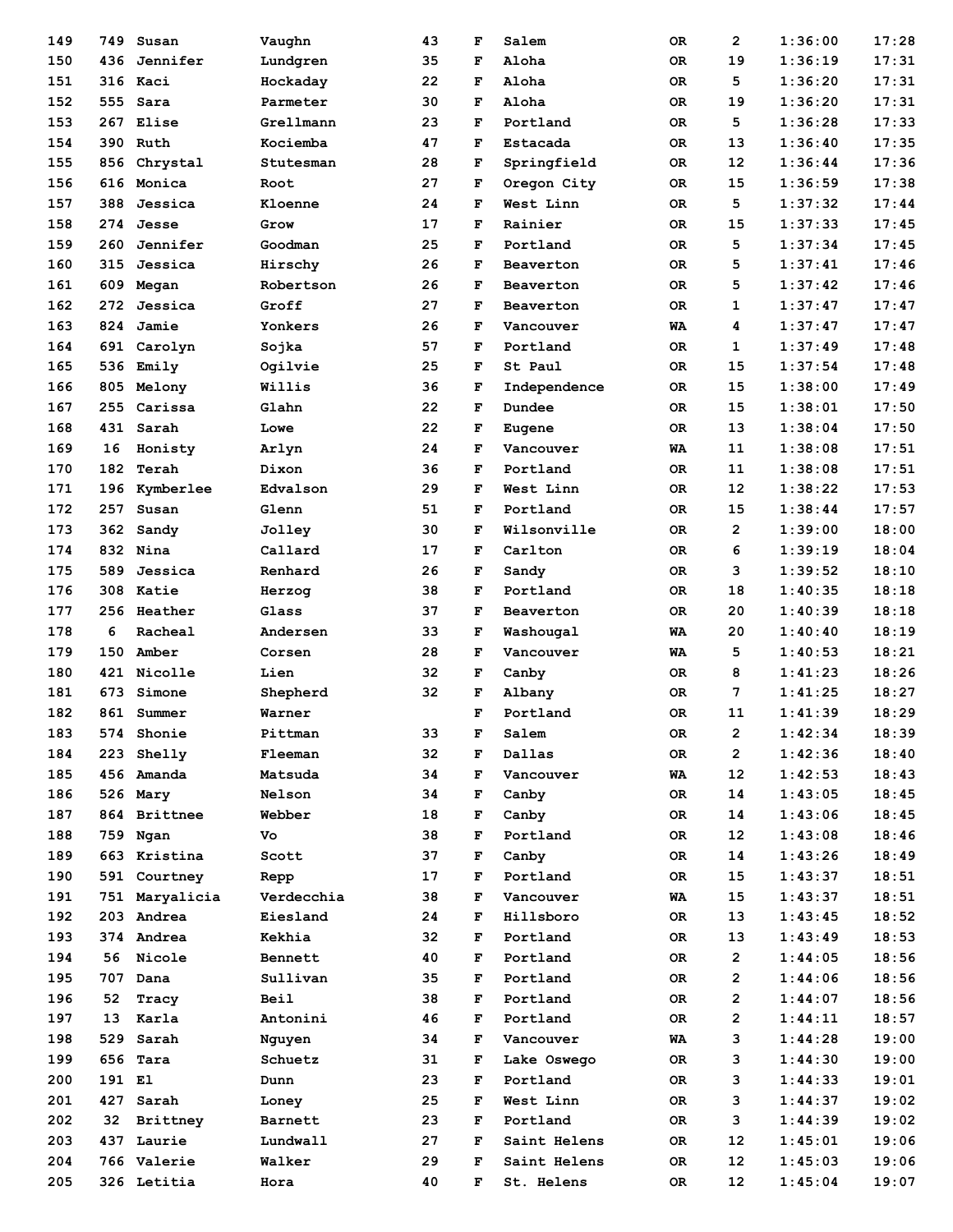| 206        |         | 154 Kasey              | Coussens      | 22       | F      | <b>Banks</b>          | 0R        | 13             | 1:45:29            | 19:11          |
|------------|---------|------------------------|---------------|----------|--------|-----------------------|-----------|----------------|--------------------|----------------|
| 207        |         | 132 Alison             | Clifford      | 32       | F      | Portland              | 0R        | 13             | 1:45:33            | 19:12          |
| 208        |         | 336 Mona               | Hutchinson    | 36       | F      | Milwaukie             | 0R        | 13             | 1:45:35            | 19:12          |
| 209        | 859     | Jennifer               | White         | 37       | F      | Molalla               | <b>OR</b> | 13             | 1:45:39            | 19:13          |
| 210        | 400     | Tina                   | Laferriere    | 37       | F      | Portland              | МE        | $\mathbf 1$    | 1:45:55            | 19:16          |
| 211        | 330     | Lauren                 | Hubner        | 29       | F      | Beaverton             | 0R        | 12             | 1:45:56            | 19:16          |
| 212        | 59      | Emily                  | Berry         | 37       | F      | Portland              | 0R        | $\overline{2}$ | 1:45:57            | 19:16          |
| 213        | 875     | Audrey                 | McTtugh       | 21       | F      | Eugene                | 0R        | 18             | 1:45:57            | 19:16          |
| 214        | 874     | Meagan                 | Kelly         | 21       | F      | Salem                 | <b>OR</b> | 18             | 1:45:59            | 19:17          |
| 215        | 218     | Tess                   | Fields        | 42       | F      | Portland              | 0R        | $\overline{2}$ | 1:46:05            | 19:18          |
| 216        | 417     | Alexis                 | Lee           | 19       | F      | Canby                 | 0R        | 11             | 1:46:32            | 19:23          |
| 217        | 141 Ben |                        | Condon        | 27       | F      | Portland              | 0R        | $\overline{2}$ | 1:46:40            | 19:24          |
| 218        |         | 712 Courtney           | Takahashi     | 29       | F      | Portland              | 0R        | $\overline{2}$ | 1:46:42            | 19:24          |
| 219        |         | 815 Danielle           | Wollmann      | 25       | F      | Portland              | 0R        | 11             | 1:46:43            | 19:25          |
| 220        |         | 747 Annette            | Vaughan       | 41       | F      | Canby                 | 0R        | 9              | 1:46:57            | 19:27          |
| 221        |         | 119 Katrina            | Charfauros    | 25       | F      | Wilsonville           | 0R        | 11             | 1:46:58            | 19:27          |
| 222        | 618     | Michelle               | Rosales       | 31       | F      | Fruitland             | ID        | 9              | 1:47:00            | 19:28          |
| 223        |         | 103 Anya               | Cam           | 20       | F      | Gervais               | 0R        | 15             | 1:47:04            | 19:28          |
| 224        | 106     | Tatyana                | Cardenas      | 21       | F      | Salem                 | <b>OR</b> | 15             | 1:47:05            | 19:29          |
| 225        | 105     | Alyssa                 | Caporicci     | 24       | F      | Gresham               | <b>OR</b> | 6              | 1:47:37            | 19:34          |
| 226        |         | 801 Ginger             | Wietholder    | 32       | F      | Vancouver             | WA        | $\mathbf{2}$   | 1:47:49            | 19:37          |
| 227        |         | 679 Olga               | Singleterry   | 32       | F      | Woodburn              | 0R        | $\overline{2}$ | 1:47:50            | 19:37          |
| 228        |         | 803 Arlene             | Williams      | 42       | F      | Portland              | 0R        | $\overline{2}$ | 1:47:51            | 19:37          |
| 229        |         | 304 Dana               | Hendryx-Korpi | 23       | F      | Portland              | 0R        | 3              | 1:48:16            | 19:41          |
| 230        |         | 719 Cindy              | Thackery      | 29       | F      | Portland              | 0R        | з              | 1:48:22            | 19:43          |
| 231        |         | 423 Makaela            | Lipke         | 22       | F      | Eugene                | 0R        | 15             | 1:48:24            | 19:43          |
| 232        |         | 540 Robin              | Oldenburg     | 24       | F      | Tigard                | 0R        | 15             | 1:48:24            | 19:43          |
| 233        | 830     | Katie                  | Ralston       | 20       | F      | Beaverton             | 0R        | 3              | 1:48:24            | 19:43          |
| 234        | 89      | Rea                    | Brookfield    | 31       | F      | Sheridan              | 0R        | 13             | 1:48:27            | 19:44          |
| 235        | 311     | Justine                | Hicks         | 38       | F      | Portland              | 0R        | 13             | 1:48:38            | 19:46          |
| 236        |         | 439 Mesina             | Lunz          | 36       | F      | Portland              | <b>OR</b> | 11             | 1:48:40            | 19:46          |
| 237        | 709     | Sharyn                 | Sullivan      | 47       | F      | Yamhill               | 0R        | 5              | 1:49:14            | 19:52          |
| 238        | 822     | Tammy                  | Wynne         | 48       | F      | Gaston                | 0R        | 5              | 1:49:18            | 19:53          |
| 239        |         | 441 Chris              | Magnuson      | 44       | F      | <b>Banks</b>          | 0R        | 5              | 1:49:23            | 19:54          |
| 240        | 406     | Tommy                  | Lang          | 25       | F      | Milwaukie             | OR        | 1              | 1:49:34            | 19:56          |
| 241        | 19      | Alison                 | Arnold        | 23       | F      | Portland              | 0R        | 6              | 1:49:35            | 19:56          |
| 242        |         | 597 Eileen             | Rice          | 27       | F      | Beaverton             | 0R        | 3              | 1:49:46            | 19:58          |
| 243        |         | 858 Susan              | Jauwon        | 43       | F      | Saint Helens          | OR        | 12             | 1:49:49            | 19:58          |
| 244        |         | 314 Leah               | Hinkle        | 29       | F      | Albany                | OR        | 7              | 1:50:05            | 20:01          |
| 245        |         | 519 Natalie            | Nash          | 26       | F      | Albany                | OR.       | 7              | 1:50:07            | 20:02          |
| 246        | 777     | Sherri                 | Watson        | 34       | F      | Portland              | OR        | 6              | 1:50:07            | 20:02          |
| 247        | 104     | Sandee                 | Cano          | 39       | F      | Portland              | OR        | 6              | 1:50:09            | 20:02          |
| 248        |         | 571 Erika              | Peterson      | 33       | F      | Portland              | OR        | 3              | 1:50:30            | 20:06          |
| 249        |         | 499 Carlene            | Morgan        | 22       | F      | Portland              | OR        | 11             | 1:50:32            | 20:06          |
| 250        |         | 312 Melaine            | Higbee        | 40       | F      | Troutdale             | 0R        | 7              | 1:50:33            | 20:06          |
| 251        |         | 698 Michelle           | Stafford      | 34       | F      | Portland              | OR        | з              | 1:50:33            | 20:06          |
| 252        |         | 802 Heidi              | Willhite      | 27       | F      | Beaverton             | 0R        | 5              | 1:51:03            | 20:12          |
| 253        |         | 184 Julia              | Drabs         | 28       | F      | Beaverton             | 0R        | 5              | 1:51:05            | 20:12          |
| 254        | 607 Ada |                        | Rivera        | 51       | F      | North Plains          | OR        | з              | 1:51:29            | 20:17          |
| 255        |         | 246 Erica              | Garfield      | 29       | F      | North Plains          | OR.       | 3              | 1:51:31            | 20:17          |
| 256        |         | 112 Bridget            | Casler        | 41       | F      | Damascus              | OR.       | 7              | 1:52:26            | 20:27          |
| 257        |         | 292 Paige              | Harkless      | 16       | F      | Portland              | OR        | 1              | 1:52:58            | 20:33          |
| 258        |         | 750 Rebecca            | Venable       | 34       | F      | Beaverton             | OR.       | 19             | 1:53:20            | 20:37          |
| 259        | 90      | Jalene                 | <b>Brooks</b> | 42       | F      | Beaverton             | 0R        | 19             | 1:53:21            | 20:37          |
| 260        | 318     | Dominque<br>418 Denise | Hofmann       | 40       | F      | Oregon City           | OR        | 19             | 1:53:21            | 20:37          |
| 261<br>262 |         | 681 Shawna             | Lemen         | 36<br>24 | F<br>F | Hillsboro<br>Portland | OR        | 19<br>19       | 1:53:21<br>1:53:23 | 20:37<br>20:37 |
|            |         |                        | Sipp          |          |        |                       | OR        |                |                    |                |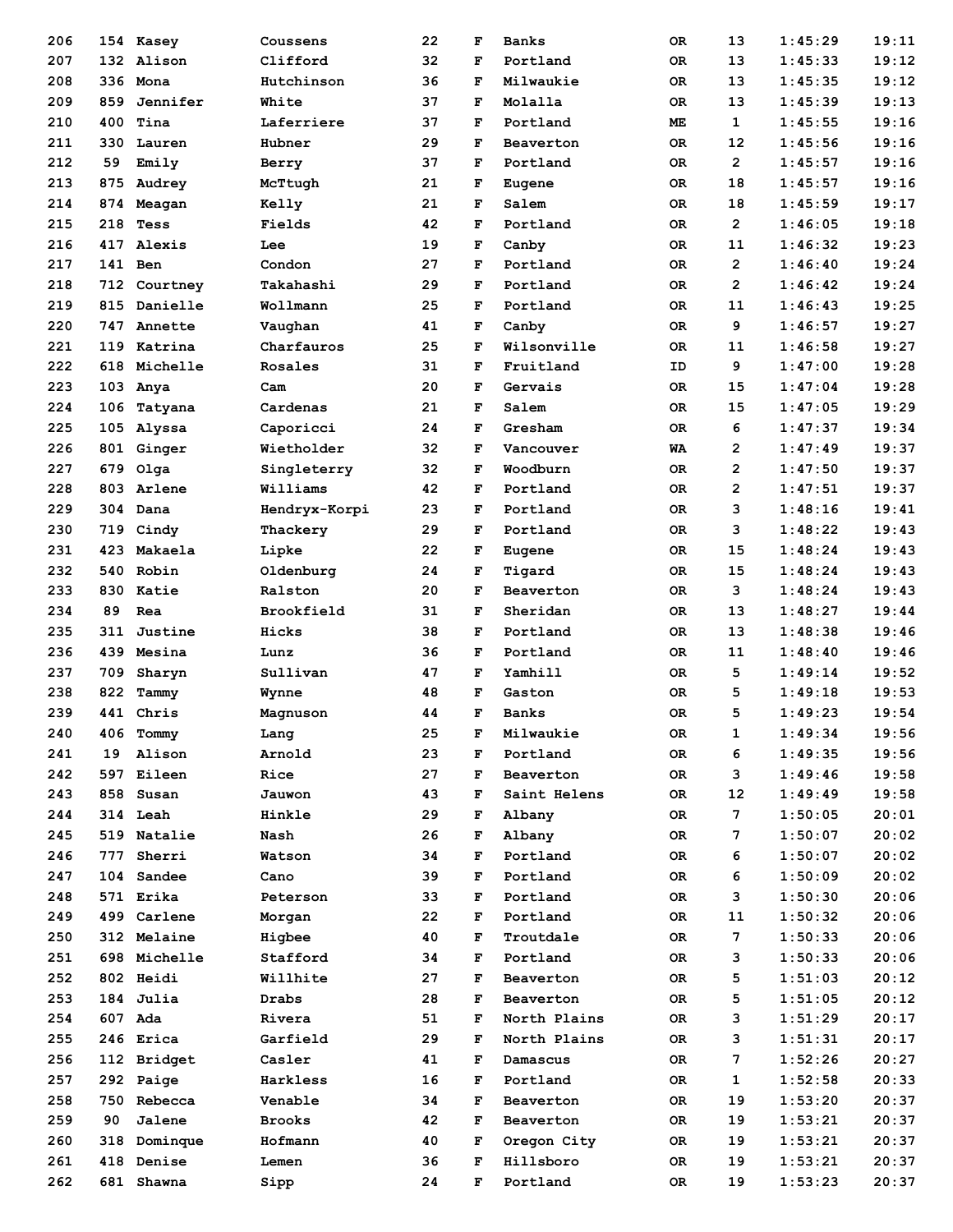| 263 |     | 833 Maggie      | Rodgers         | 17 | F      | Saint Helens       | OR.       | 6              | 1:53:48 | 20:42 |
|-----|-----|-----------------|-----------------|----|--------|--------------------|-----------|----------------|---------|-------|
| 264 |     | 677 Diana       | Simmons         | 40 | F      | Aloha              | 0R        | 4              | 1:54:32 | 20:50 |
| 265 | 138 | <b>Brittney</b> | Collier         | 27 | F      | Pendleton          | 0R        | 18             | 1:54:56 | 20:54 |
| 266 | 91  | Debbie          | <b>Brown</b>    | 44 | F      | Hillsboro          | 0R        | 13             | 1:55:30 | 21:00 |
| 267 | 113 | Denise          | Castaneda       | 49 | F      | Tigard             | 0R        | 13             | 1:55:30 | 21:00 |
| 268 | 646 | <b>Julie</b>    | Schaffroth      | 37 | F      | Gresham            | 0R        | 18             | 1:55:30 | 21:00 |
| 269 | 350 | Jessica         | Janes           | 24 | F      | Portland           | 0R        | 13             | 1:55:35 | 21:01 |
| 270 | 453 | Chelsea         | Mason           | 36 | F      | Milwaukie          | 0R        | 11             | 1:55:42 | 21:03 |
| 271 |     | 816 Rachel      | Wolverton       | 35 | F      | Portland           | 0R        | 11             | 1:55:44 | 21:03 |
| 272 | 285 | Cindy           | Hamann          | 40 | F      | Portland           | <b>OR</b> | 13             | 1:55:50 | 21:04 |
| 273 | 726 | Tammy           | Townsend        | 46 | F      | Gladstone          | <b>OR</b> | 13             | 1:55:50 | 21:04 |
| 274 |     | 169 Kelly       | Davis           | 40 | F      | Dallas             | 0R        | $\overline{2}$ | 1:56:04 | 21:07 |
| 275 |     | 838 Ariel       | Battrick        | 29 | F      | Newberg            | 0R        | 7              | 1:56:20 | 21:09 |
| 276 | 309 | Jamie           | Hicks           | 25 | F      | Vancouver          | WA        | 11             | 1:57:00 | 21:17 |
| 277 | 432 | Janelle         | Lowery          | 24 | F      | Beaverton          | 0R        | 18             | 1:57:15 | 21:19 |
| 278 |     | 442 Chrystal    | Maldacker       | 28 | F      | Beaverton          | 0R        | 18             | 1:57:15 | 21:19 |
| 279 |     | 572 Cara        | Phillips        | 24 | F      | Vancover           | 0R        | 20             | 1:57:17 | 21:20 |
| 280 | 173 | Becca           | Davisson        | 42 | F      | Portland           | 0R        | 11             | 1:57:20 | 21:20 |
| 281 | 410 | Stacy           | Larsen          | 44 | F      | Portland           | OR        | 11             | 1:57:20 | 21:20 |
| 282 |     | 466 Ashley      | McIntosh        | 25 | F      | Brightwood         | 0R        | 2              | 1:57:33 | 21:23 |
| 283 |     | 566 Lisa        | Perumean        | 38 | F      | Beaverton          | 0R        | 5              | 1:57:35 | 21:23 |
| 284 | 37  | Jenika          | <b>Bates</b>    | 21 | F      | Eugene             | <b>OR</b> | 8              | 1:57:49 | 21:26 |
| 285 | 800 | Tina            | Wickum          | 39 | F      | Yacolt             | WA        | $\overline{2}$ | 1:57:51 | 21:26 |
| 286 |     | 739 Carrie      | Urban           | 33 | F      | Ridgefield         | WA        | 2              | 1:57:53 | 21:26 |
| 287 |     | 425 Paula       | Logan           | 37 | F      | Bend               | <b>OR</b> | 8              | 1:57:58 | 21:27 |
| 288 |     | 233 Laura       | Freeman         | 25 | F      | Beaverton          | <b>OR</b> | $\overline{2}$ | 1:58:12 | 21:30 |
| 289 | 38  | Terri           | <b>Bates</b>    | 38 | F      | Eugene             | 0R        | 8              | 1:58:14 | 21:30 |
| 290 | 539 | Robin           | Olafson         | 34 | F      | Aloha              | 0R        | $\mathbf{2}$   | 1:58:14 | 21:30 |
| 291 | 678 | Leah            | Sinclair        | 39 | F      | Dayton             | <b>OR</b> | з              | 1:58:26 | 21:32 |
| 292 |     | 484 Dawn        | Miller          | 31 | F      | Salem              | 0R        | 15             | 1:58:45 | 21:36 |
| 293 |     | 322 Megan       | Hollingsworth   | 27 | F      | Salem              | 0R        | 12             | 1:59:13 | 21:41 |
| 294 |     | 464 Michelle    | McGettigan      | 27 | F      | Tigard             | 0R        | 3              | 1:59:34 | 21:45 |
| 295 |     | 836 Rachel      | Poffenberger    | 23 | F      | Aloha              | <b>OR</b> | 3              | 1:59:35 | 21:45 |
| 296 |     | 428 Katie       | Losh            | 27 | F      | Portland           | 0R        | 3              | 1:59:37 | 21:45 |
| 297 | 713 | Katie           | Tarlow          | 26 | F      | Portland           | 0R        | з              | 1:59:42 | 21:46 |
| 298 | 14  | Sara            | Arquello        | 30 | F      | McMinnville        | OR        | 10             | 1:59:44 | 21:47 |
| 299 | 84  | Jill            | <b>Braukman</b> | 30 | F      | McMinnville        | OR        | 10             | 1:59:45 | 21:47 |
| 300 |     | 269 Misty       | Griesi          | 33 | F      | Springfield        | 0R        | 17             | 1:59:48 | 21:47 |
| 301 |     | 696 Melissa     | St.Clair        | 30 | F      | Springfield        | OR        | 17             | 1:59:53 | 21:48 |
| 302 | 34  | Shelly          | Barr            | 32 | F      | Independence       | OR        | 12             | 2:00:34 | 21:56 |
| 303 |     | 342 Shanna      | Israel          | 32 | F      | Salem              | 0R        | 12             | 2:00:34 | 21:56 |
| 304 |     | 600 Fawn        | Richards        | 36 |        |                    |           | 11             | 2:03:41 | 22:30 |
| 305 |     | 205 Kelsey      | Elliott         | 27 | F      | Beaverton          | 0R        | 12             | 2:03:47 | 22:31 |
| 306 |     | 165 Amanda      | Davis           | 23 | F<br>F | Vancouver<br>Salem | WA<br>0R  | 6              |         | 22:37 |
|     |     |                 |                 |    |        |                    |           |                | 2:04:20 |       |
| 307 |     | 220 Karrie      | Finseth         | 35 | F      | Oregon City        | 0R        | 11             | 2:04:46 | 22:41 |
| 308 |     | 192 Mindy       | Dyer            | 52 | F      | Beaverton          | 0R        | 3              | 2:05:05 | 22:45 |
| 309 |     | 172 Rebecca     | Davis           | 34 | F      | Hillsboro          | OR        | з              | 2:05:07 | 22:45 |
| 310 | 283 | Stephanie       | Halverson       | 43 | F      | Hillsboro          | 0R        | 11             | 2:05:25 | 22:49 |
| 311 |     | 115 Elizabeth   | Cero            | 24 | F      | Beaverton          | OR.       | 13             | 2:05:59 | 22:55 |
| 312 |     | 563 Emily       | Penland         | 25 | F      | Beaverton          | OR        | 13             | 2:06:00 | 22:55 |
| 313 |     | 724 Hallie      | Todd            | 26 | F      | Portland           | OR        | $\mathbf{2}$   | 2:06:19 | 22:58 |
| 314 | 35  | Rody            | Barrett         | 31 | F      | North Plains       | OR        | 5              | 2:06:30 | 23:00 |
| 315 |     | 569 Rosalea     | Peters          | 33 | F      | Portland           | OR        | 1              | 2:06:32 | 23:01 |
| 316 |     | 296 Virginia    | Hassel          | 20 | F      | Eugene             | OR.       | 5              | 2:06:33 | 23:01 |
| 317 |     | 657 Kim         | Schultz         | 21 | F      | Eugene             | OR        | 5              | 2:06:34 | 23:01 |
| 318 | 188 | Sandi           | Duenas          | 35 | F      | North Plains       | 0R        | 5              | 2:06:53 | 23:05 |
| 319 |     | 333 Morgan      | Hulsey          | 16 | F      | Hillsboro          | OR        | 5              | 2:06:55 | 23:05 |